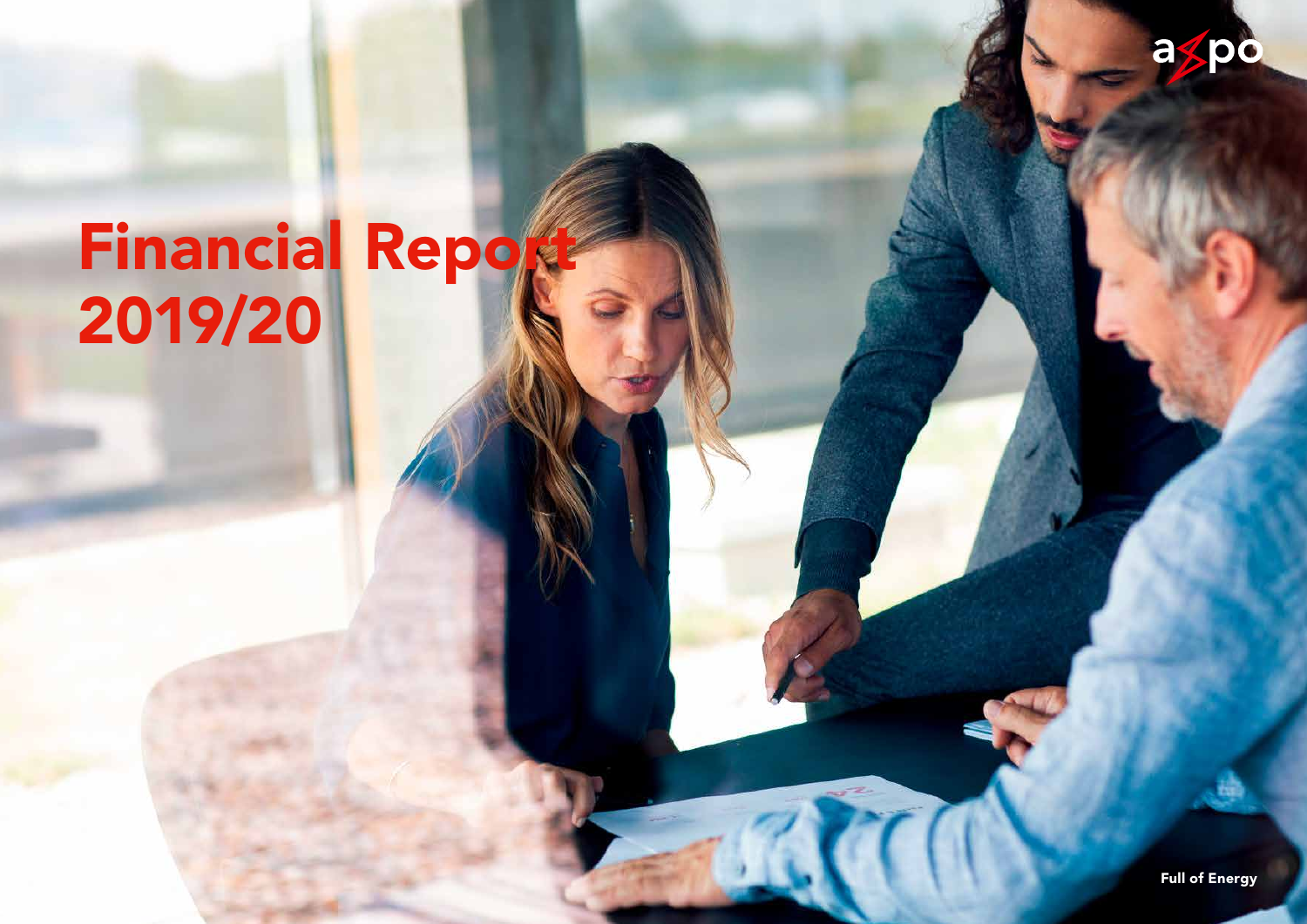## Table of Contents

#### 3. Operational assets and liabilities [3.1 Property, plant and equipment](#page-25-0) 26 [3.2 Leases](#page-28-0) 29 [3.3 Intangible assets](#page-30-0) 31 [3.4 Inventories](#page-31-0) 32 [3.5 Other receivables](#page-32-0) 33 [3.6 Other liabilities](#page-34-0) 35 [3.7 Provisions, contingent liabilities and contingent assets](#page-36-0) 37 4. Capital and risk management [4.1 Capital management and equity](#page-39-0) 40 [4.2 Cash and cash equivalents and additional information on the cash flow statement](#page-41-0) 42 [4.3 Financial receivables](#page-42-0) 43 [4.4 Financial liabilities](#page-44-0) 45 [4.5 Risk management](#page-46-0) 47 5. Employees [5.1 Personnel expenses and number of employees](#page-71-0) 72 [5.2 Remuneration paid to the Board of Directors and the Executive Board](#page-71-0) 72 [5.3 Employee benefits](#page-72-0) 73 6. Scope of consolidation [6.1 Changes in scope of consolidation](#page-76-0) 77 [6.2 Assets and liabilities held for sale](#page-78-0) 79 [6.3 Investments in partner plants and other associates](#page-78-0) 79 [6.4 Subsidiaries with material non-controlling interests](#page-82-0) 83 [6.5 Transactions with related parties](#page-83-0) 84 [6.6 Investments](#page-84-0) 85 [Financial review](#page-2-0) 3 [Consolidated financial statements of the Axpo Group](#page-4-0) 5 [Consolidated statement of comprehensive income](#page-4-0) 5 [Consolidated balance sheet](#page-5-0) 6 and 6 and 6 and 6 and 6 and 6 and 6 and 6 and 6 and 6 and 6 and 6 and 6 and 6 and 6 and 6 and 6 and 6 and 6 and 6 and 6 and 6 and 6 and 6 and 6 and 6 and 6 and 6 and 6 and 6 and 6 and 6 and 6 a [Consolidated statement of changes in equity](#page-6-0) **7** and  $\overline{7}$ [Consolidated cash flow statement](#page-7-0) 8 [Notes to the consolidated financial statements](#page-8-0) 9 1. Summary [1.1 General information](#page-8-0) 9 [1.2 Basis of accounting](#page-8-0) 9 [1.3 Significant judgments and estimation uncertainties in the application of](#page-11-0)  accounting principles 12 [1.4 Events after the balance sheet date](#page-11-0) 12 2. Operational performance [2.1 Segment information](#page-12-0) 13 [2.2 Expenses for energy procurement, grid usage and cost of goods purchased](#page-17-0) 18 [2.3 Other operating expenses](#page-17-0) 18 [2.4 Impairment losses, impairment reversals and changes in provisions for onerous energy](#page-18-0) procurement contracts 19 [2.5 Financial result](#page-21-0) 22 [2.6 Income taxes](#page-22-0) 23

| Report of the statutory auditor |  |
|---------------------------------|--|
|---------------------------------|--|

[Statutory financial statements of Axpo Holding AG](#page-94-0) 9**5**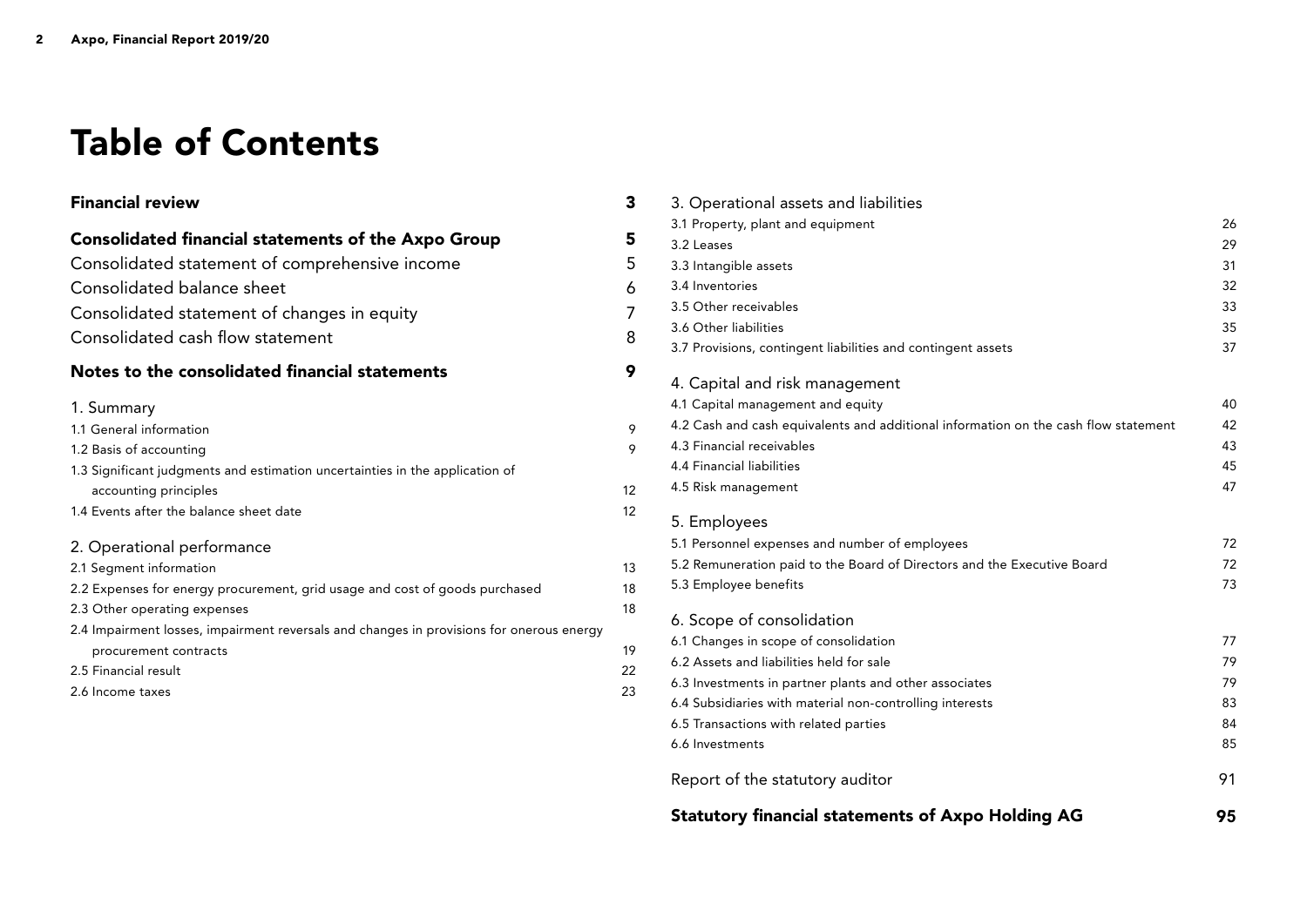### <span id="page-2-0"></span>Financial review

Axpo achieved an improvement in operating results (adjusted EBIT) in all business areas in the financial year 2019/20 in a challenging environment. Trading & Sales once again significantly exceeded the very high result it recorded in the previous year, and the higher electricity prices had a positive impact on the results of the Generation & Distribution and CKW business areas. The burdens on earnings recorded in the first half of the year due to capital market-related fluctuations in the value of the Decommissioning and Waste Disposal Funds (STENFO) were largely offset in the second half of the year thanks to the significant recovery of the capital markets. EBIT adjusted for the previous year's impairment reversals and the higher/lower STENFO return (versus target return) increased by 67% from CHF 494 million in 2018/19 to CHF 826 million in 2019/20. The EBIT of CHF 791 million reported for 2019/20 includes a lower STENFO return of CHF 35 million. The EBIT of CHF 850 million reported for 2018/19 included impairment reversals of CHF 308 million and a higher STENFO return of CHF 48 million. All business areas contributed to the improvement of 67% or CHF 332 million in adjusted EBIT. Higher electricity prices and higher production volumes in the power plants led to an increase of CHF 269 million in EBIT year on year. Trading & Sales was able to take advantage of the opportunities presented by the high volatility of electricity and gas prices in spring 2020 and improved its operating performance significantly year on year. By contrast, the positive consequences of the impairments recognised in previous years were reduced by more than CHF 100 million, and unlike in the previous year there were – as planned – no sales of wind farms, which had a negative impact of CHF 61 million on EBIT compared to the previous year. CKW contributed an additional CHF 40 million to profits compared with the previous year. Exchange rate hedging and the share of profit of associates contributed a further CHF 70 million to the improved earnings figure.

Axpo closed the financial year 2019/20 with a result for the period of CHF 570 million (previous year: CHF 865 million). The figure for the previous year included impairment reversals of CHF 300 million. At the same time, Axpo significantly increased its free cash flow, thereby reducing net debt by CHF 76 million year on year. Axpo will therefore propose that dividends be paid out earlier than communicated.

#### Total income

The Axpo Group's total income of CHF 4,808 million was CHF 48 million lower than in the previous year (CHF 4,856 million). The hydro power plants in Switzerland produced almost 10 TWh of electricity, an increase of 3% year on year. Due to lower power plant availability under French energy procurement contracts, the nuclear power plant production fell by 0.4 TWh. Higher electricity prices in Switzerland increased total income by around CHF 270 million. Income from energy trading increased by more than CHF 300 million year on year. The drop in demand in Italy as a result of the lockdown caused electricity prices in the country to fall by around 35% year on year. Together with the lower production from gas-fired combined cycle power plants compared with the previous year, this led to a fall of around CHF 500 million in electricity sales. As planned, no

wind farms were sold in the financial year 2019/20. This reduced total income by CHF 150 million compared with the previous year. The increase in other operating income was primarily attributable to income realised from currency hedging.

#### Operating expenses

Expenses for energy procurement, grid usage and cost of goods purchased fell by CHF 182 million year on year to CHF 2,330 million. The lower electricity sales in Italy were also offset by lower expenses for electricity procurement. The utilisation of provisions for onerous energy procurement contracts fell by more than CHF 100 million year on year to CHF 123 million. In the previous year, one-off reversals of provisions of CHF 347 million for onerous energy procurement contracts reduced expenses for energy procurement. The cost of goods purchased was around CHF 90 million lower than in 2018/19, mainly because no wind farms were sold in the year under review. Expenses for materials and third-party supplies increased by CHF 29 million to CHF 226 million (previous year: CHF 197 million). The first-time consolidation in the income statement of the acquisitions made in the previous year is a major driver of the higher expenses for materials and third-party supplies. There was also an increase in third-party supplies sourced for regular audits of the nuclear power plants. Personnel expenses increased from CHF 681 million in 2018/19 to CHF 761 million in 2019/20. The year-on-year increase is attributable in part to the acquisitions made in the previous year, but also to a rise in the number of employees, particularly in Trading & Sales and Building Technology. Axpo had 5,350 employees (full-time equivalents) as at 30 September 2020, up from 4,958 in the previous year. Other operating expenses increased by CHF 40 million to CHF 392 million due to acquisitions and growth. The share of profit of associates was CHF 28 million higher than the figure for the previous year, which included impairments on investments of CHF 22 million.

Earnings before interest, tax, depreciation and amortisation (EBITDA) increased by CHF 11 million year on year to CHF 1,168 million. Excluding the impairment reversals in 2018/19 and the higher/ lower STENFO return, EBITDA rose by more than 50% from CHF 785 million to CHF 1,203 million. Depreciation, amortisation and impairments of non-current assets increased to CHF 377 million in the financial year 2019/20 (previous year: CHF 307 million), mainly due to acquisitions and the first-time application of IFRS 16 (Leases).

#### Operating and segment earnings

The Axpo Group generated earnings before interest and tax (EBIT) of CHF 791 million in the financial year 2019/20 (previous year: CHF 850 million). Adjusted EBIT, i.e. excluding the reversals of impairments in the previous year and the higher/lower STENFO return, increased by 67% from CHF 494 million in 2018/19 to CHF 826 million in 2019/20, reflecting the exceptional operating results in the year under review.

The Generation & Distribution segment reported an operating result of CHF 164 million in 2019/20 (previous year: CHF 459 million). Adjusted EBIT increased slightly by CHF 4 million year on year from CHF 186 million to CHF 190 million. The higher electricity prices had a positive impact of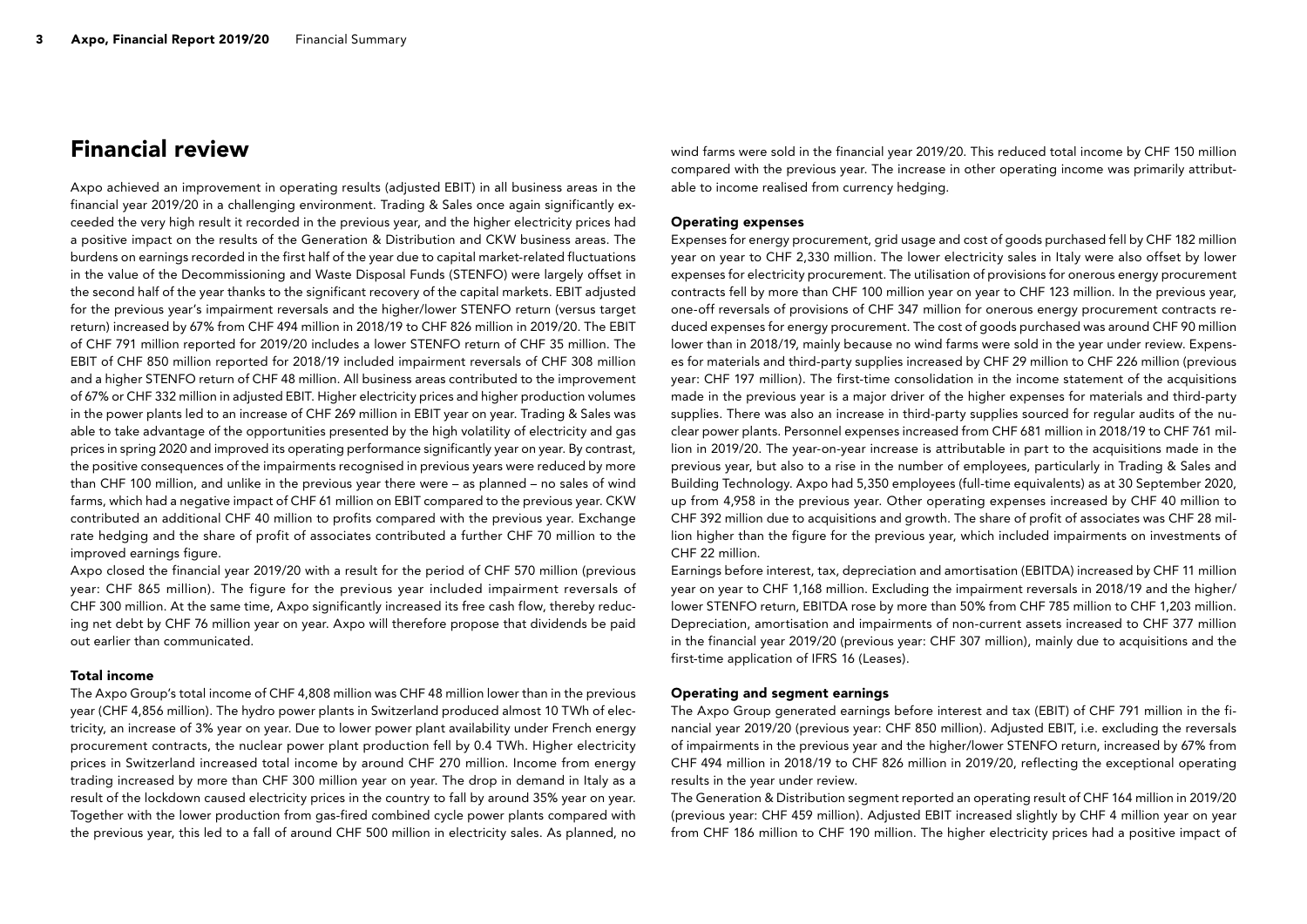around CHF 270 million on the earnings of Generation & Distribution. However, this was offset by lower utilisation of provisions for onerous energy procurement contracts, the lack of proceeds from the sale of wind farms and negative effects from internal electricity price hedging.

The Trading & Sales segment once again significantly exceeded the previous year's earnings, which had already been above average. Its operating performance, excluding any shifts in income due to hedging effects, improved by more than 30% from CHF 280 million to CHF 369 million year on year. While origination business in particular was a significant contributor to earnings in the previous financial year, the growth in customer business was not continued in the year under review due to the high level of uncertainty caused by the Covid pandemic. By contrast, Trading & Sales' other two business activities, asset-backed trading and proprietary trading, posted exceptionally good earnings figures. The high volatility on the financial and energy markets in spring 2020 led to high price fluctuations on these markets, and the two trading departments made extremely successful use of the opportunities presented by this situation. The asset-backed trading department almost doubled its gross margin year on year, while the proprietary trading unit recorded an increase of around two-thirds. Reported segment earnings increased from CHF 198 million in 2018/19 to CHF 498 million in 2019/20, with 2019/20 also benefiting from shifts in income due to hedging effects.

CKW achieved a reported EBIT of CHF 124 million in the year under review (previous year: CHF 187 million). Adjusted for impairment reversals and STENFO effects, however, earnings increased from CHF 87 million in the previous year to CHF 133 million in 2019/20. Higher production revenue from our own power plants and a strong proprietary trading result contributed significantly to the increase in earnings. Lower utilisation of provisions for onerous energy procurement contracts (CHF 22 million) were offset by the release of CHF 42 million of provisions in connection with energy tariffs.

#### Result for the period

The Axpo Group's financial result deteriorated from CHF –38 million to CHF –191 million year on year. The lower return on the decommissioning and disposal fund for the Beznau nuclear power plant compared with the previous year had a negative impact of CHF –140 million. The securities portfolio recorded a much lower performance than in the previous year, falling by CHF 60 million to just CHF 5 million. After the realisation of hedging transactions under hedge accounting led to positive income taxes in the last two years, an income tax expense of CHF 30 million was reported for 2019/20. The financial year 2019/20 closed with a reported profit for the period of CHF 570 million (previous year: CHF 865 million).

#### Balance sheet

The Group had total assets of CHF 21.7 billion as at 30 September 2020, an increase of CHF 0.9 billion year on year. The first-time application of IFRS 16 (Leases) resulted in a minor expansion of CHF 0.2 billion in the balance sheet. The rest of the increase in total assets is attributable to the operating results achieved in the financial year 2019/20. The Axpo Group had equity of CHF 6.7 billion as at 30 September 2020, an increase of CHF 0.8 billion year on year. This corresponds to an equity ratio of 31.1% (previous year: 28.4%). Despite the first-time application of IFRS 16 (additional financial liabilities of CHF 0.2 billion), net financial liabilities fell by CHF 76 million year on year to CHF 1.2 billion as at 30 September 2020. The Group's liquidity still amounted to CHF 3.8 billion. Since April 2020, Axpo Holding has also had committed credit facilities of CHF 550 million at its disposal.

#### Cash flow statement

Cash flow from operating activities (operating cash flow) increased significantly, rising by CHF 448 million year on year to CHF 594 million (previous year: CHF 146 million). Higher electricity prices and an exceptional performance by Trading & Sales resulted in an additional cash inflow of around CHF 540 million compared with the previous year. The high STENFO return in 2018/19 meant that the annual costs to be paid to the partner plants were lower, which had a correspondingly positive impact on operating cash flow in 2019/20. This was offset by the absence of cash flows from sales of wind farms and higher operating costs totalling CHF 370 million. The additional funds tied up in net working capital were roughly the same as in the previous year, so this had no effect on operating cash flow compared with the previous year. The Group made net investments of CHF 275 million in 2019/20, down CHF 143 million on the previous year. The figure for the previous year included CHF 156 million for acquisitions, whereas just CHF 20 million was invested in smaller acquisitions in the year under review. As a result of the high operating cash flow and the fall in net investments, free cash flow increased significantly from CHF –273 million in 2018/19 to CHF 319 million in 2019/20.

The Board of Directors will propose to the Annual General Meeting that a total of CHF 80 million is paid out to shareholders in the form of dividends.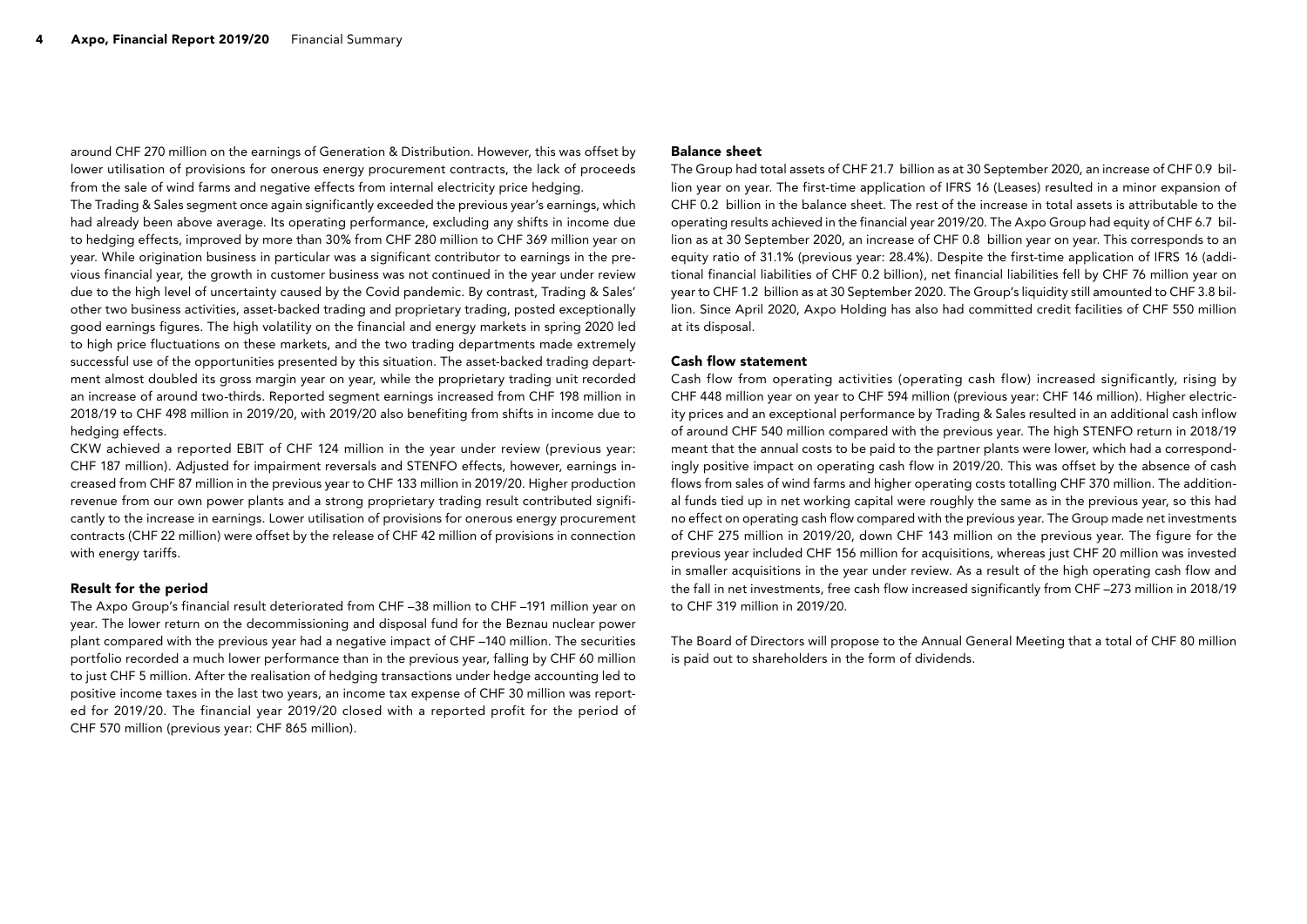## <span id="page-4-0"></span>Consolidated statement of comprehensive income

| CHF million                                            | Notes | 2019/20   | 2018/19    |
|--------------------------------------------------------|-------|-----------|------------|
|                                                        |       |           |            |
| <b>Income statement</b>                                |       |           |            |
|                                                        |       |           |            |
| Revenues from energy sales and grid usage              | 2.1   | 4 6 3 9.4 | 4 7 2 4 .7 |
| Capitalised production costs                           |       | 56.3      | 46.1       |
| Other operating income                                 |       | 112.1     | 85.4       |
| <b>Total income</b>                                    | 2.1   | 4 807.8   | 4856.2     |
| Expenses for energy procurement, grid usage and        |       |           |            |
| goods purchased                                        | 2.2   | $-2329.5$ | $-2511.4$  |
| Expenses for materials and third-party supplies        |       | $-226.3$  | $-197.0$   |
| Personnel expenses                                     | 5.1   | $-760.9$  | $-680.6$   |
| Other operating expenses                               | 2.3   | $-392.4$  | $-352.2$   |
| Share of result of partner plants and other associates | 6.3   | 69.7      | 42.2       |
| Earnings before interest, tax,                         |       |           |            |
| depreciation and amortisation (EBITDA)                 |       | 1 168.4   | 1 157.2    |
| Depreciation, amortisation and impairments             | 2.4   | $-377.2$  | $-306.8$   |
| Earnings before interest and tax (EBIT)                |       | 791.2     | 850.4      |
| Financial income                                       | 2.5   | 81.1      | 281.9      |
| Financial expense                                      | 2.5   | $-272.1$  | $-320.2$   |
| Earnings before tax (EBT)                              |       | 600.2     | 812.1      |
| Income tax expense                                     | 2.6   | $-29.9$   | 52.4       |
| <b>Result for the period</b>                           |       | 570.3     | 864.5      |

| CHF million                                            | <b>Notes</b> | 2019/20 | 2018/19  |
|--------------------------------------------------------|--------------|---------|----------|
|                                                        |              |         |          |
| Other comprehensive income                             |              |         |          |
|                                                        |              |         |          |
| Currency translation differences                       | 4.1          | $-10.3$ | $-47.8$  |
| Share of currency translation differences other        |              |         |          |
| associates                                             | 4.1, 6.3     | 0.6     | $-2.0$   |
| Changes to cash flow hedges - group companies          | 4.1          | 51.0    | 429.6    |
| Changes to cash flow hedges - other associates         | 4.1, 6.3     | 1.5     | $-9.0$   |
| Income and expenses to be reclassified subsequently to |              |         |          |
| profit or loss, net after income tax                   |              | 42.8    | 370.8    |
| Remeasurement of defined benefit plans – group         |              |         |          |
| companies                                              | 4.1          | 191.9   | $-252.6$ |
| Remeasurement of defined benefit plans - other         |              |         |          |
| associates                                             | 4.1, 6.3     | 37.4    | $-44.9$  |
| Income and expenses not to be reclassified subsequent- |              |         |          |
| ly to profit or loss, net after income tax             |              | 229.3   | $-297.5$ |
| Other comprehensive income after tax                   |              | 272.1   | 73.3     |
| Total comprehensive income                             |              | 842.4   | 937.8    |
| Allocation of the result of the period:                |              |         |          |
| Axpo Holding shareholders                              |              | 548.5   | 827.3    |
| Non-controlling interests                              |              | 21.8    | 37.2     |
|                                                        |              |         |          |
| Allocation of the total comprehensive income:          |              |         |          |
| Axpo Holding shareholders                              |              | 805.1   | 917.3    |
| Non-controlling interests                              |              | 37.3    | 20.5     |
| <b>Earnings per share:</b>                             |              |         |          |
| Earnings per share in CHF                              |              | 14.8    | 22.4     |
|                                                        |              |         |          |

There are no circumstances that would lead to a dilution in earnings per share.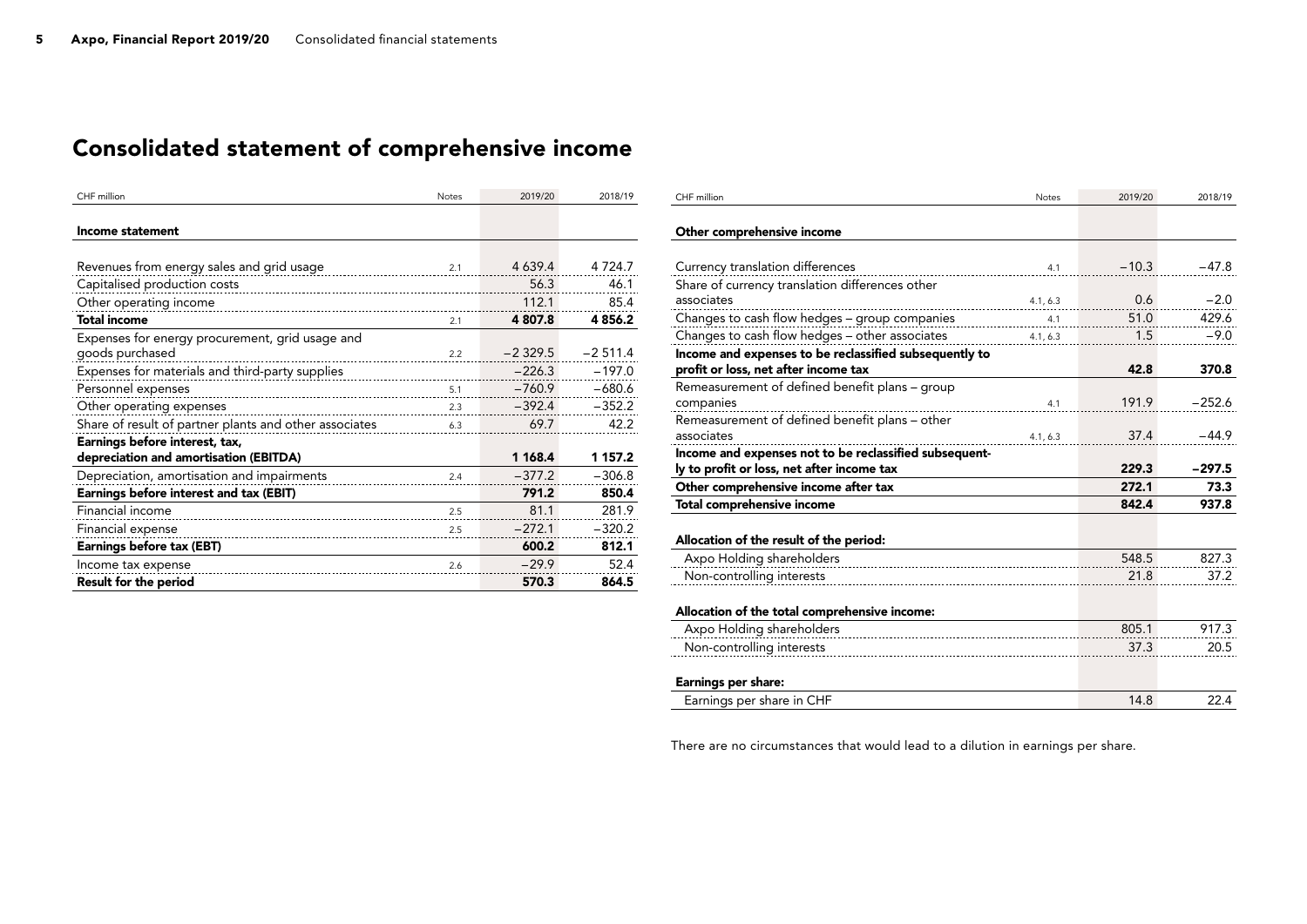## <span id="page-5-0"></span>Consolidated balance sheet

| CHF million                                        | Notes | 30.9.2020   | 30.9.2019 |
|----------------------------------------------------|-------|-------------|-----------|
| <b>Assets</b>                                      |       |             |           |
| Property, plant and equipment                      | 3.1   | 4 7 2 3 . 8 | 4839.0    |
| Right-of-use assets                                | 3.2   | 176.3       | 0.0       |
| Intangible assets                                  | 3.3   | 978.6       | 1 047.5   |
| Investments in partner plants and other associates | 6.3   | 1 477.8     | 1465.4    |
| Derivative financial instruments                   | 4.5   | 1 570.7     | 1 2 5 8.4 |
| Financial receivables                              | 4.3   | 2 0 8 1 . 6 | 2 0 0 9.7 |
| Investment properties                              |       | 41.0        | 23.0      |
| Other receivables                                  | 3.5   | 2823.8      | 2796.3    |
| Deferred tax assets                                | 2.6   | 148.0       | 110.8     |
| <b>Total non-current assets</b>                    |       | 14 021.6    | 13 550.1  |
| Assets held for sale                               | 6.2   | 34.8        | 35.9      |
| Inventories                                        | 3.4   | 659.2       | 467.6     |
| Trade receivables                                  |       | 891.8       | 862.1     |
| Financial receivables                              | 4.3   | 950.1       | 870.4     |
| Current tax assets                                 |       | 20.0        | 45.8      |
| Derivative financial instruments                   | 4.5   | 1 3 5 9.6   | 1 250.7   |
| Other receivables                                  | 3.5   | 2 2 2 4 .7  | 2 0 68.0  |
| Cash and cash equivalents                          | 4.2   | 1 512.7     | 1 655.4   |
| <b>Total current assets</b>                        |       | 7652.9      | 7 255.9   |
| <b>Total assets</b>                                |       | 21 674.5    | 20 806.0  |

| CHF million                                      | <b>Notes</b> | 30.9.2020   | 30.9.2019   |
|--------------------------------------------------|--------------|-------------|-------------|
| <b>Equity and liabilities</b>                    |              |             |             |
| Share capital                                    | 4.1          | 370.0       | 370.0       |
| Retained earnings                                | 4.1          | 6 2 3 4 . 2 | 5 4 6 7 .0  |
| Other reserves                                   | 4.1          | $-397.2$    | $-440.7$    |
| Total equity excluding non-controlling interests |              | 6 207.0     | 5 3 9 6 .3  |
| Non-controlling interests                        | 4.1          | 527.2       | 504.0       |
| Total equity including non-controlling interests |              | 6734.2      | 5 900.3     |
| <b>Financial liabilities</b>                     | 4.4          | 4 137.1     | 4 204.9     |
| Derivative financial instruments                 | 4.5          | 1 409.7     | 1 042.4     |
| Other liabilities                                | 3.6          | 394.6       | 608.6       |
| Deferred tax liabilities                         | 2.6          | 203.3       | 189.6       |
| Provisions                                       | 3.7          | 3839.5      | 3895.8      |
| <b>Total non-current liabilities</b>             |              | 9984.2      | 9941.3      |
| Liabilities held for sale                        | 6.2          | 28.7        | 0.0         |
| Trade payables                                   |              | 326.4       | 598.3       |
| <b>Financial liabilities</b>                     | 4.4          | 891.8       | 941.1       |
| Current tax liabilities                          |              | 92.6        | 66.1        |
| Derivative financial instruments                 | 4.5          | 1 3 3 8 . 3 | 1 2 6 2 . 5 |
| Other liabilities                                | 3.6          | 2099.9      | 1893.1      |
| Provisions                                       | 3.7          | 178.4       | 203.3       |
| <b>Total current liabilities</b>                 |              | 4 9 5 6.1   | 4 9 64.4    |
| <b>Total liabilities</b>                         |              | 14 940.3    | 14 905.7    |
| <b>Total equity and liabilities</b>              |              | 21 674.5    | 20 806.0    |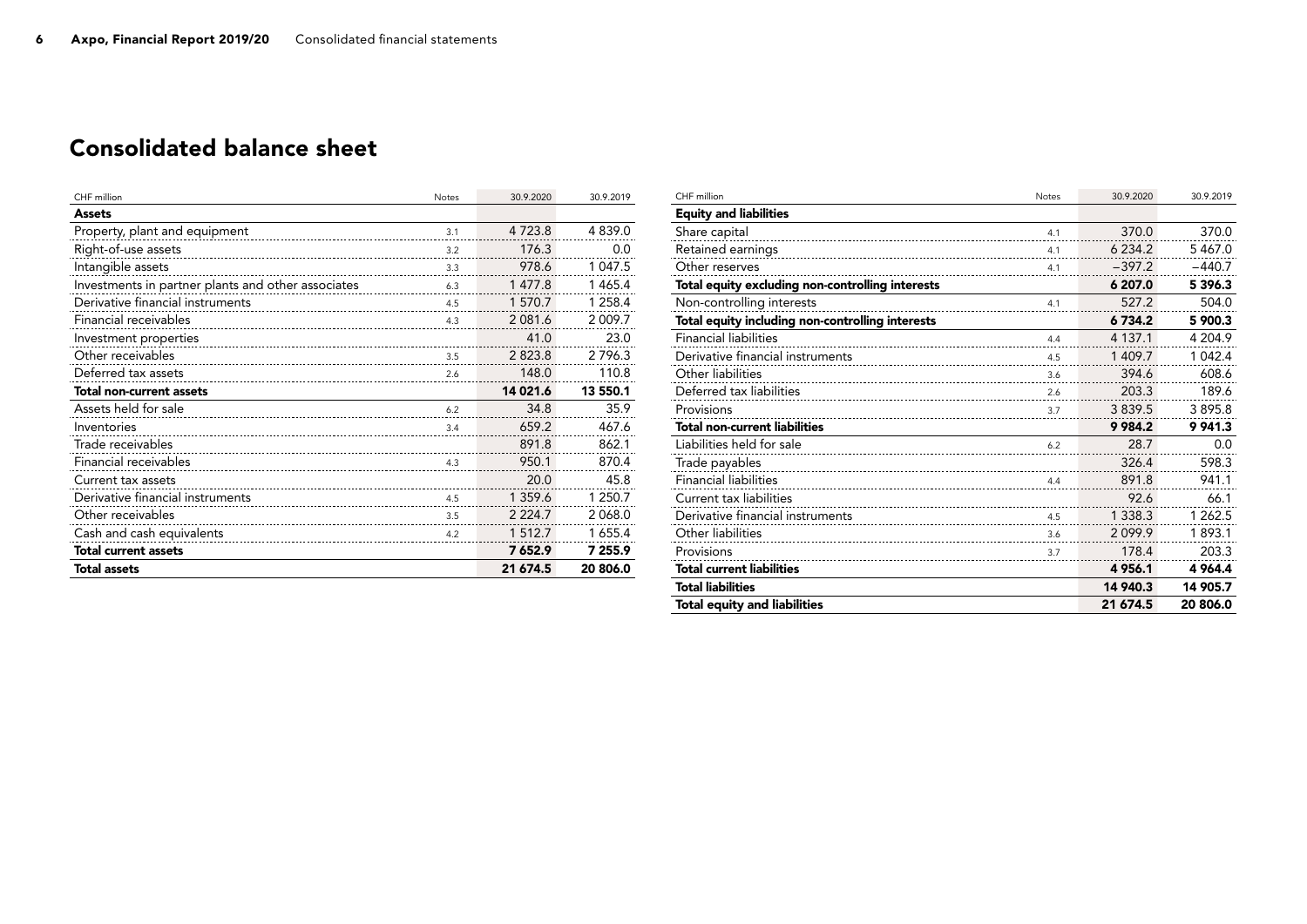## <span id="page-6-0"></span>Consolidated statement of changes in equity

| CHF million                                                                                                                                                                                                                        | Share capital | Retained earnings | Other reserves | <b>Total equity excluding</b><br>non-controlling interests | Non-controlling interests | Total equity including<br>non-controlling interests |
|------------------------------------------------------------------------------------------------------------------------------------------------------------------------------------------------------------------------------------|---------------|-------------------|----------------|------------------------------------------------------------|---------------------------|-----------------------------------------------------|
| <b>Equity as at 1.10.2018</b>                                                                                                                                                                                                      | 370.0         | 4 9 1 3 . 9       | $-804.2$       | 4479.7                                                     | 494.3                     | 4 974.0                                             |
| Other comprehensive income after tax                                                                                                                                                                                               |               | $-276.3$          | 366.3          | 90.0                                                       | $-16.7$                   | 73.3                                                |
| Result for the period                                                                                                                                                                                                              |               | 827.3             |                | 827.3                                                      | 37.2                      | 864.5                                               |
| Total comprehensive income                                                                                                                                                                                                         |               | 551.0             | 366.3          | 917.3                                                      | 20.5                      | 937.8                                               |
| Dividend                                                                                                                                                                                                                           |               | $\cap$            |                | n n                                                        | $-9.0$                    | -9.0                                                |
| Change in scope of consolidation                                                                                                                                                                                                   |               |                   |                | -1.                                                        |                           | -1.8                                                |
| Non-controlling interests acquired                                                                                                                                                                                                 |               |                   |                |                                                            |                           | -0.7                                                |
| <b>Equity as at 30.9.2019</b>                                                                                                                                                                                                      | 370.0         | 5467.0            | $-440.7$       | 5 3 9 6 .3                                                 | 504.0                     | 5 900.3                                             |
| Effect of first-time adoption of IFRS 16 and IFRIC 23                                                                                                                                                                              |               |                   |                |                                                            |                           |                                                     |
| Equity as at 1.10.2019 restated                                                                                                                                                                                                    | 370.0         | 5473.2            | $-440.7$       | 5402.5                                                     | 504.0                     | 5 906.5                                             |
| Other comprehensive income after tax                                                                                                                                                                                               |               | 212.2             |                | 256.6                                                      | 155                       | 272.1                                               |
| Result for the period                                                                                                                                                                                                              |               | 548.5             |                | 548.5                                                      |                           | 570.3                                               |
| Total comprehensive income                                                                                                                                                                                                         |               | 760.7             | 44.4           | 805.1                                                      | 37.3                      | 842.4                                               |
| Dividend                                                                                                                                                                                                                           |               |                   |                |                                                            |                           | -6.0                                                |
| Change in scope of consolidation                                                                                                                                                                                                   |               |                   |                | 5.7                                                        | $-6.8$                    | -1.1                                                |
| Non-controlling interests acquired<br>expansion and all the controlling interests acquired<br>expansion and all the control and all the control and all the control and all the controlling interests acquired in the control of t |               |                   |                | -63                                                        |                           | -7.6                                                |
| <b>Equity as at 30.9.2020</b>                                                                                                                                                                                                      | 370.0         | 6 234.2           | $-397.2$       | 6 207.0                                                    | 527.2                     | 6 734.2                                             |

1) Retained earnings comprise own shares in CKW AG with a nominal value of CHF 29,692.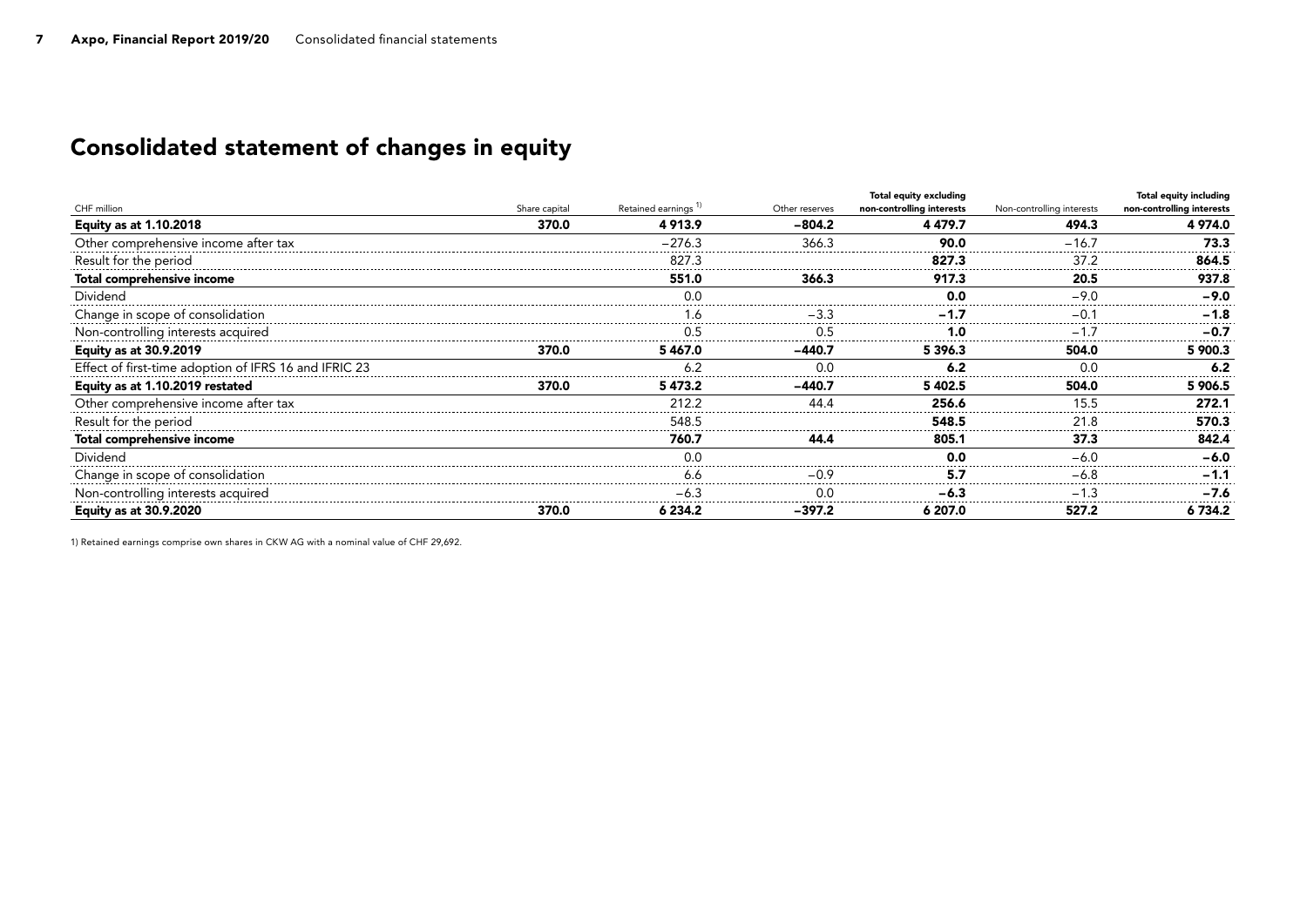## <span id="page-7-0"></span>Consolidated cash flow statement

| CHF million                                                              | <b>Notes</b> | 2019/20  | 2018/19  |
|--------------------------------------------------------------------------|--------------|----------|----------|
| Earnings before tax (EBT)                                                |              | 600.2    | 812.1    |
| Financial result                                                         | 2.5          | 191.0    | 38.3     |
| Earnings before interest and tax (EBIT)                                  |              | 791.2    | 850.4    |
| (Gain)/loss on disposal of non-current assets and                        |              |          |          |
| non-current assets and liabilities held for sale                         |              | 16.5     | $-3.3$   |
| Non-cash expenses and income                                             | 4.2          | 218.2    | 153.6    |
| Change in net working capital                                            | 4.2          | $-352.0$ | $-369.3$ |
| Change in derivative financial instruments and other<br>financial result |              | 95.3     | 141.5    |
| Change in provisions (excluding interest, net)                           | 3.7          | $-193.2$ | $-618.5$ |
| Dividends received                                                       |              | 62.0     | 54.0     |
|                                                                          |              | $-44.5$  | $-62.8$  |
| Income taxes paid<br>Cash flow from operating activities                 |              | 593.5    | 145.6    |
|                                                                          |              |          |          |
| Property, plant and equipment:                                           |              |          |          |
| Investments net of capitalised borrowing costs                           | 3.1          | $-291.1$ | $-226.3$ |
| Disposals and cost contributions                                         |              | 11.3     | 10.2     |
| Leases:                                                                  |              |          |          |
| Investments net of capitalised borrowing costs                           | 3.2          | 0.0      | $-1.4$   |
| Disposals and repayments                                                 |              | 0.0      | 0.8      |
| Intangible assets:                                                       |              |          |          |
| Investments (excluding goodwill)                                         | 3.3          | $-25.0$  | $-32.4$  |
| Disposals                                                                |              | 0.5      | 0.0      |
| Acquisition of subsidiaries (net of cash acquired)                       | 6.1          | $-13.3$  | $-156.2$ |
| Cash flow from non-current assets and liabilities held for               |              |          |          |
| sale                                                                     | 6.2          | 41.9     | 1.5      |
| Investments in partner plants and other associates:                      |              |          |          |
| Investments                                                              | 6.3          | $-27.0$  | $-15.3$  |
| Disposals and capital repayments                                         |              | 30.9     | 8.0      |
|                                                                          |              |          |          |

| CHF million                                             | <b>Notes</b> | 2019/20     | 2018/19     |
|---------------------------------------------------------|--------------|-------------|-------------|
| Other financial assets:                                 |              |             |             |
| Investments                                             |              | $-435.8$    | $-316.7$    |
| Disposals and repayments                                |              | 172.0       | 628.8       |
| Receivables from state funds                            |              | $-2.8$      | $-7.7$      |
| Investment properties and change in other financial     |              |             |             |
| assets                                                  |              | 1.6         | 0.0         |
| Financial receivables (current)                         |              | 143.6       | 513.5       |
| Interest received                                       |              | 35.2        | 46.8        |
| Cash flow from/used in investing activities             |              | $-358.0$    | 453.6       |
| Financial liabilities (current and non-current):        |              |             |             |
| Proceeds                                                | 4.4          | 2 3 5 2 . 4 | 2 3 8 2 . 8 |
| Repayment                                               | 4.4          | $-2586.4$   | $-2488.9$   |
| Other liabilities (non-current):                        |              |             |             |
| Proceeds                                                |              | 12.0        | 10.7        |
| Other cash flows from financing activities              |              | $-8.1$      | $-2.5$      |
| Dividend payments (including non-controlling interests) | 4.1          | $-5.9$      | $-8.9$      |
| Interest paid                                           |              | $-126.3$    | $-118.6$    |
| Cash flow from/used in financing activities             |              | $-362.3$    | $-225.4$    |
| Foreign currency translation effect on cash and cash    |              |             |             |
| equivalents                                             |              | $-15.9$     | $-23.2$     |
| Change in cash and cash equivalents                     |              | $-142.7$    | 350.6       |
| Cash and cash equivalents at the beginning of the       |              |             |             |
| reporting period                                        | 4.2          | 1655.4      | 1 304.8     |
| Cash and cash equivalents at the end of the reporting   |              |             |             |
| period                                                  | 4.2          | 1 512.7     | 1655.4      |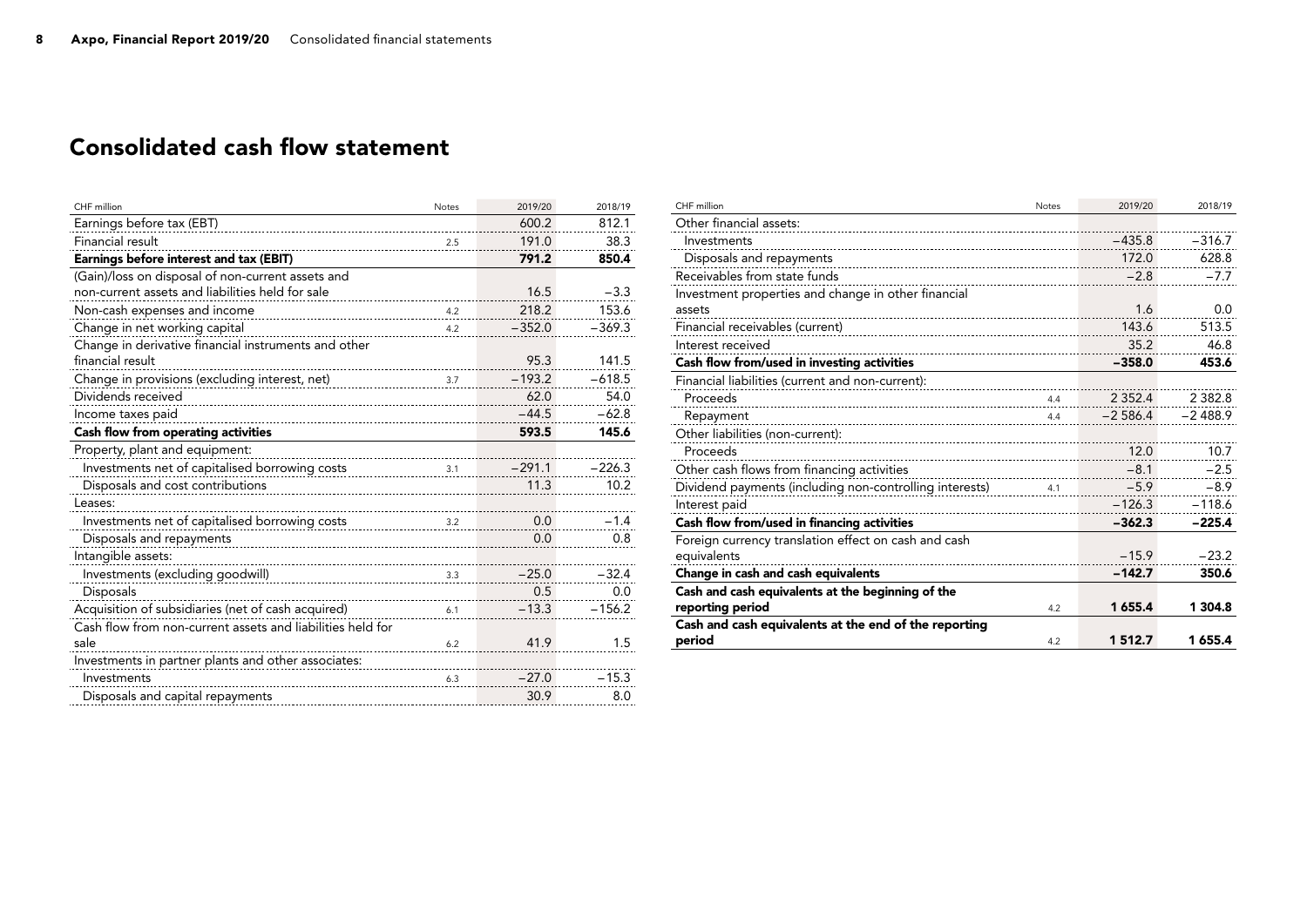## <span id="page-8-0"></span>Notes to the consolidated financial statements

### 1. Summary

#### 1.1 General information

Axpo Holding AG is a public limited company incorporated under Swiss law and was established on 16 March 2001 with its registered office in Baden. Axpo Holding and its subsidiaries constitute the Axpo Group. An overview of the Group's principal investments is provided in Note 6.6 "Investments". The Axpo Group owns and operates power-generating plants and distribution grids. The company also engages in international energy trading. The Axpo Group employed 5,350 staff as at 30 September 2020 (previous year: 4,958).

#### 1.2 Basis of accounting

#### General principles

The consolidated financial statements for the financial year 2019/20 provide a true and fair view of the assets, financial position and results of operations of the Axpo Group in accordance with International Financial Reporting Standards (IFRS) and comply with Swiss law. The consolidated financial statements were approved by the Board of Directors of Axpo Holding AG on 9 December 2020 and are still to be approved by the Annual General Meeting on 15 January 2021.

#### Measurement bases

The consolidated financial statements are based on the historical cost principle and are prepared on a going-concern basis. Exceptions are described in the accounting policies of the respective notes.

#### Presentation currency and foreign currency translation

The presentation currency, which is Axpo Holding AG's functional currency, is the Swiss franc. Transactions in foreign currencies are translated at the exchange rate prevailing on the date of the transaction or at an exchange rate which approximates the transaction rate. At the end of the reporting period, monetary assets and liabilities in foreign currencies are translated at the exchange rates prevailing at the balance sheet date. Any resulting translation differences are recognised in the income statement.

Assets and liabilities of subsidiaries and of associates accounted for using the equity method whose functional currency is not the Swiss franc are translated on consolidation into Swiss francs at the exchange rate prevailing on the balance sheet date. The income statement, cash flow statement and other movement positions are translated at the average exchange rate for the reporting period. Exchange differences arising from the translation of the balance sheet and the income statement of foreign subsidiaries and associates accounted for using the equity method are recognised directly in other comprehensive income and disclosed separately in the notes. Non-current receivables or loans to foreign group companies for which repayment is neither planned nor likely to occur in the foreseeable future are, in substance, a part of the Group's net investment in that foreign group company. Foreign exchange differences resulting from such non-current receivables or loans are recognised in other comprehensive income and in the income statement on liquidation or disposal of the foreign operation.

#### Foreign currency exchange rates

The following exchange rates were applied:

|            |      | Year-end rates |           |         | Average rates |  |  |
|------------|------|----------------|-----------|---------|---------------|--|--|
| Currency   | Unit | 30.9.2020      | 30.9.2019 | 2019/20 | 2018/19       |  |  |
| <b>EUR</b> |      | 1.0804         | 1.0847    | 1.0749  | 1.1227        |  |  |
| JSD        |      | 0.9228         | 0.9961    | 0.9603  | 0.9953        |  |  |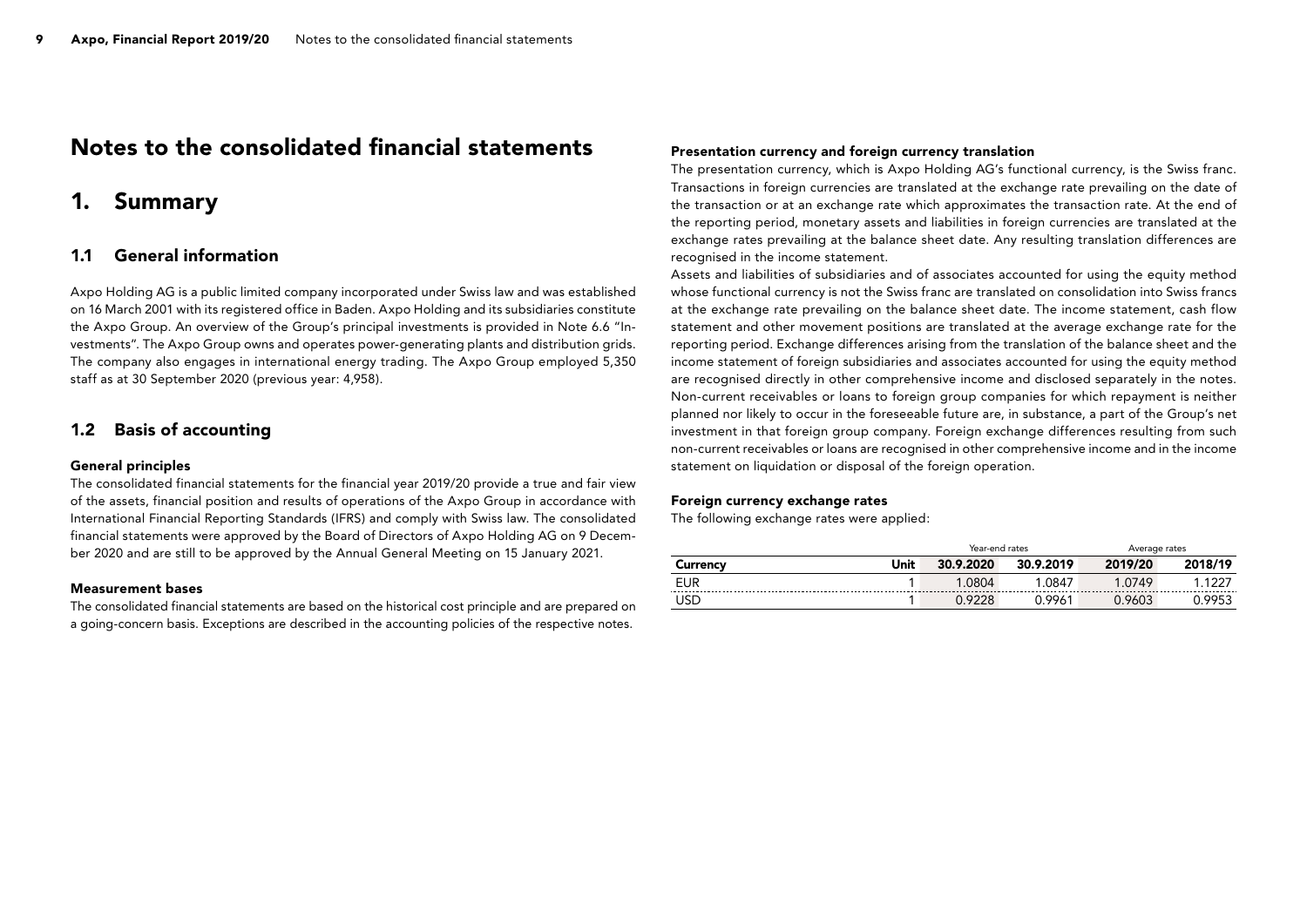#### Application of new standards and interpretations

All standards and interpretations effective at the end of the reporting period were applied when preparing the consolidated financial statements. The Axpo Group adopted the following new or revised standards and interpretations for the first time for the financial year 2019/20:

| <b>Standard</b>         | Title                                                | <b>Effective from</b> |
|-------------------------|------------------------------------------------------|-----------------------|
| Amendments to IFRS 9    | Prepayment Features with Negative Compensation       | 1 January 2019        |
| IFRS 16                 | Leases                                               | 1 January 2019        |
| Amendments to IAS 19    | Plan Amendment, Curtailment or Settlement            | 1 January 2019        |
| Amendments to IAS 28    | Long-term Interests in Associates and Joint Ventures | 1 January 2019        |
| <b>IFRIC 23</b>         | Uncertainty over Income Tax Treatments               | 1 January 2019        |
| IFRSs (2015-2017 cycle) | Annual Improvements                                  | 1 January 2019        |

With the exception of IFRS 16, the new standards have no material impact on the Axpo Group's consolidated financial statements.

#### IFRS 16 – Leases

IFRS 16 replaces the previous regulations of IAS 17 "Leases" and the associated interpretations IFRIC 4, SIC-15 and SIC-27. The first-time application of the standard was carried out according to the modified retrospective method, the previous year's figures were not adjusted accordingly and no comparative information was provided. At the time of the first-time application, the new definition of a lease was used for the contracts in the portfolio. Since October 2019, leases in which Axpo is the lessee have been recognised using the right-of-use model in accordance with IFRS 16. For all contracts that contain a lease in accordance with IFRS 16, the outstanding obligations from leases are discounted at the applicable incremental borrowing rate (or the interest rate on which the lease is based, if this can be determined) and recognised as a lease liability. Correspondingly, a right-of-use asset is shown whose acquisition costs are equal to the present value of the lease payments and whose acquisition value is adjusted by deferrals and advance payments. In accordance with IAS 17, no finance leases have existed to date from the lessee's point of view. The Axpo Group has also decided to apply the following exemptions for the changeover:

- Contracts that were concluded before 1 October 2019 and were still valid for less than 12 months at the time of the changeover were treated as short-term leases; recognition of a right-of-use asset and liability no longer applies.
- No impairment test was carried out for a right-of-use asset recognised for the first time, but provisions for impending losses previously recognised were deducted.
- In determining the lease term, hindsight was applied when new information was available on the exercise of agreed options.
- The right-of-use asset is measured at the date of first-time application without taking into account initial direct costs.

Axpo acts as a lessee, particularly in the areas of land and buildings as well as grids. In addition, Axpo also acts as a lessor for the grids and the generation facilities installed at customers' premises. IFRS 16 has hardly led to any changes in the accounting treatment on the lessor's side. The changeover effects from the first-time application of IFRS 16 were recognised directly in equity. The corresponding accounting principles are described in Note 3.2 "Leases".

As part of the first-time application of IFRS 16, assets in the form of a right to use leased assets in the amount of CHF 146.9 million (balance sheet item "Right-of-use assets") and lease liabilities (balance sheet item "Financial liabilities") were recognised in the same amount as at 1 October 2019. In addition, advance payments already made to the lessors in the amount of CHF 2.9 million were transferred from the balance sheet item "Other receivables" to the balance sheet item "Right-of-use assets"). In addition, various energy procurement contracts, which no longer contain a lease due to the reassessment under IFRS 16, were now treated as financial instruments and recognised at fair value. This changeover increased the balance sheet item "Derivative financial instruments" and the balance sheet item "Retained earnings" by CHF 6.5 million. The lease payments were classified into principal and interest portions using the effective interest method. In the reporting period, the introduction of IFRS 16 increased depreciation and amortisation by CHF 19.1 million and interest expenses by CHF 2.1 million. The discontinuation of the recognition of nominal lease payments as expenses increased EBITDA in the reporting period by approximately the same amount, so that there was no significant effect on net income.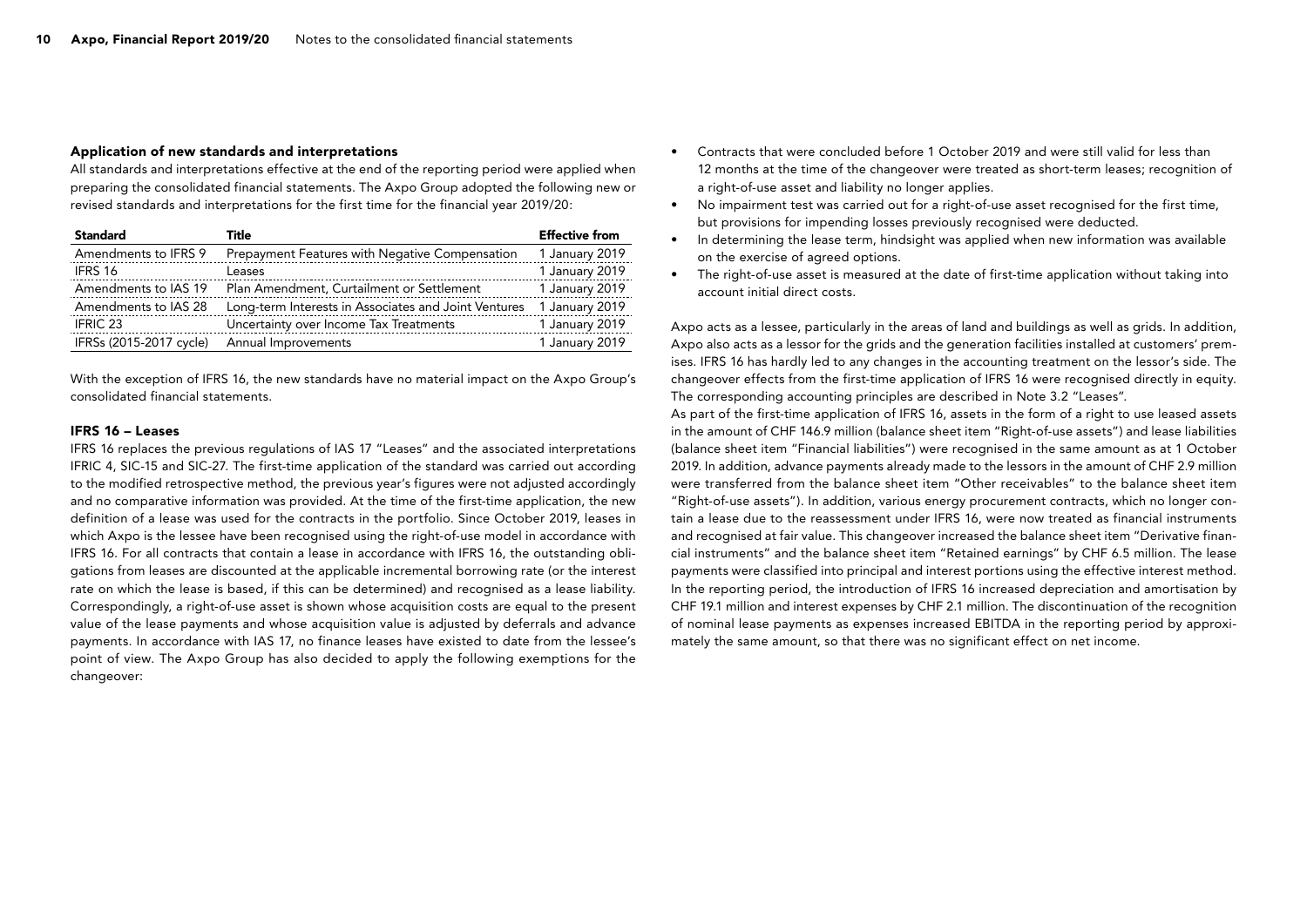The following table reconciles the operating lease obligations as at 30 September 2019 to the opening balance sheet value of the lease obligation as at 1 October 2019:

| CHF million                                                                    | 2019/20  |
|--------------------------------------------------------------------------------|----------|
| Operating lease commitments as at 30 September 2019 according to IAS 17        | 394.4    |
| Under IFRS 16 unrecognised contracts (-> now classified at fair value through  |          |
| profit or loss)                                                                | $-249.5$ |
| Recognition exemption for leases of low-value assets                           | $-0.5$   |
| Recognition exemption for leases with a remaining lease term of less than 12   |          |
| months as at 30 September 2019                                                 | $-0.9$   |
| Differences in duration applied for termination and extension options that are |          |
| reasonably certain to be exercised                                             | 16.2     |
| Nominal value of the lease liability at 1 October 2019                         | 159.7    |
| Effect of discounting lease liabilities                                        | $-12.8$  |
| Present value of the lease liabilities at 1 October 2019                       | 146.9    |

The weighted average incremental borrowing rate as at 1 October 2019 was 1.09%.

#### Future application of new standards and interpretations

The Axpo Group is currently analysing the potential impact of the following new and revised standards and interpretations that have already been issued but whose application in the consolidated financial statements is not yet mandatory. They will be adopted by the Axpo Group no later than the financial year beginning on or after the date specified.

| <b>Standard</b>                                                | Title                                                   | <b>Effective from</b> |
|----------------------------------------------------------------|---------------------------------------------------------|-----------------------|
| Amendments to IFRS 16                                          | <b>COVID-19-Related Rent Concessions</b>                | 1 June 2020           |
| Framework for financial<br>reporting                           |                                                         | 1 January 2020        |
| Amendments to IFRS 3                                           | Definition of Business                                  | 1 January 2020        |
| Amendments to IAS 1<br>and IAS 8                               | Definition of Material                                  | 1 January 2020        |
| Amendments to IFRS 9,<br>IAS 39 and IFRS 7                     | Interest Rate Benchmark Reform - phase 1                | 1 January 2020        |
| Amendments to IFRS 9,<br>IAS 39, IFRS 7, IFRS 4<br>and IFRS 16 | Interest Rate Benchmark Reform - phase 2                | 1 January 2021        |
| Amendments to IFRS 3                                           | Reference to the Conceptual Framework                   | 1 January 2022        |
| Amendments to IAS 16                                           | Proceeds before Intended Use                            | 1 January 2022        |
| Amendments to IAS 37                                           | Cost of Fulfilling a Contract                           | 1 January 2022        |
| IFRSs (2018-2020 cycle)                                        | Annual Improvements                                     | 1 January 2022        |
| Amendments to IAS 1                                            | Classification of Liabilities as Current or Non-current | 1 January 2023        |

The Axpo Group will review its reporting on those new or amended standards that come into force on or after 1 January 2020 and for which the Axpo Group has opted against early application. Based on current analyses, the Axpo Group does not expect any material impact on the Group's financial position and results of operations.

#### Change in the presentation of segment information

The business area Trading & Sales hedges the currency risks associated with electricity price hedging within the Group. The resulting unrealised currency gains/losses were previously reported in both the "Trading & Sales" and "Reconciliation" segments (gross presentation). Starting in the financial year 2019/20, unrealised currency items relating to electricity price hedging will be reported net in the "Reconciliation" segment, thus enhancing the transparency and comprehensibility of financial reporting. The comparative figures for the financial year 2018/19 have been adjusted accordingly, reducing other operating income of the "Trading & Sales" segment by CHF 125.0 million and increasing other operating income of the "Reconciliation" segment by the same amount.

Furthermore, in the table "Information by country", sales from energy and grid usage are no longer based on the place of delivery but on the place of sale. The new presentation corresponds to the information in the management report and provides the reader of the balance sheet with more useful information.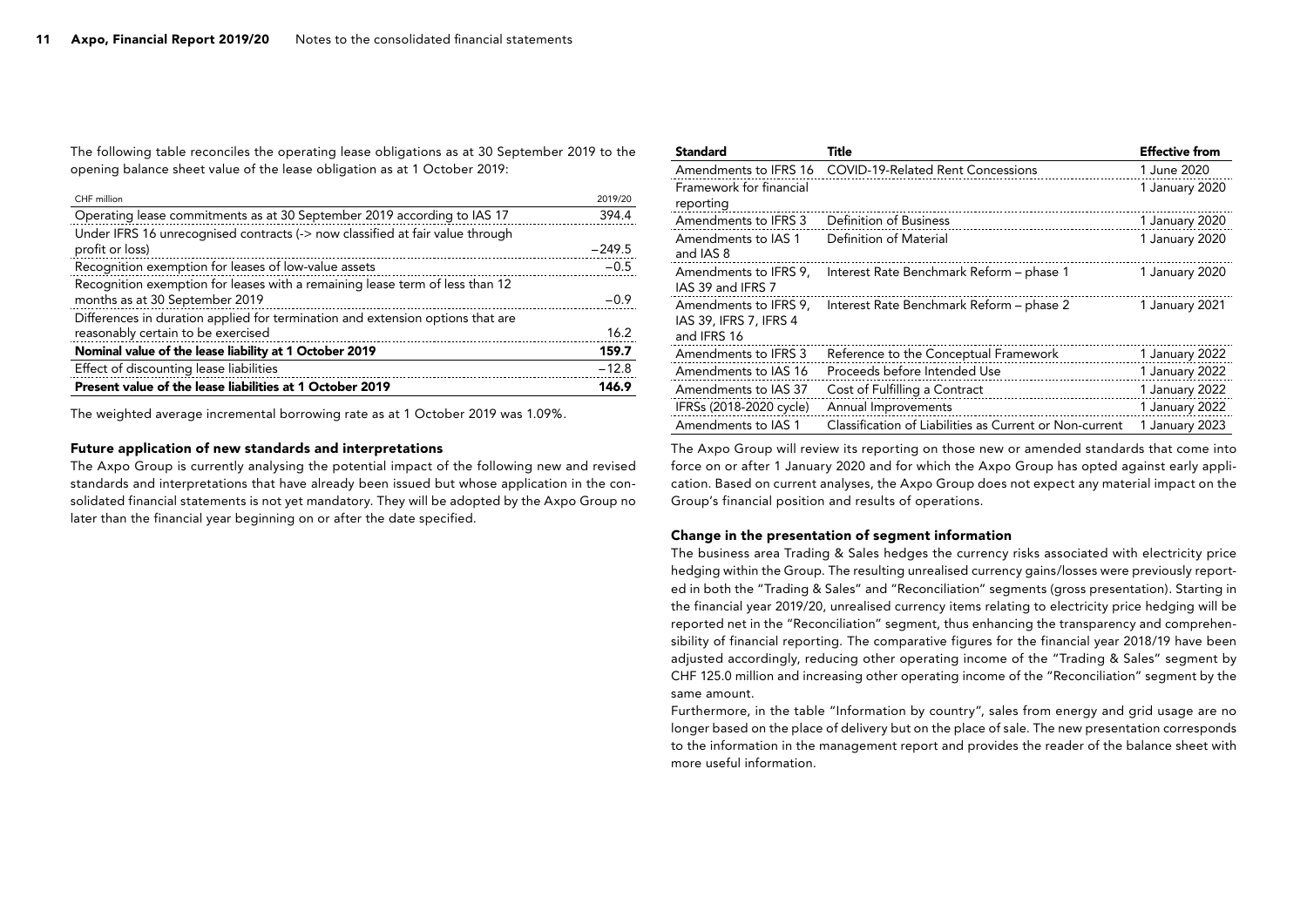#### <span id="page-11-0"></span>1.3 Significant judgments and estimation uncertainties in the application of accounting principles

In the process of preparing the consolidated financial statements in accordance with IFRS, Axpo Group management made judgments, estimates and assumptions which have an effect on the applicable accounting principles and the amounts recognised under assets, liabilities, income and expenses as well as their presentation. The estimates and assumptions are based on existing knowledge and various other factors which are regarded as relevant under the given circumstances. These serve as a basis for recognition in the balance sheet of assets and liabilities which cannot be measured directly on the basis of any other source. The actual values may deviate from these estimates.

The estimates and assumptions are regularly reviewed. Where necessary, adjustments are made to estimates if the circumstances on which they were based have changed or if new information and additional facts have become known. Such adjustments are recognised in the period in which the estimates were adjusted.

The key assumptions concerning the future development and other sources of estimation uncertainty, which could result in material adjustments to the recognised assets and liabilities, are listed below.

| <b>Description</b>                                                                        | <b>Significant</b><br>judgments | <b>Estimation</b><br>uncertainties | <b>Further</b><br>information<br>see Note |
|-------------------------------------------------------------------------------------------|---------------------------------|------------------------------------|-------------------------------------------|
| Impairment of property, plant and equipment,<br>right-of-use assets and intangible assets |                                 | X                                  | 2.4                                       |
| Provisions for onerous energy procurment contracts                                        |                                 | X                                  | 2.4                                       |
| Income taxes                                                                              |                                 | X                                  | 2.6                                       |
| Transmission systems                                                                      |                                 | X                                  | 3.1                                       |
| Receivables from state funds                                                              |                                 | X                                  | 3.5                                       |
| Provisions for post-operation, decommissioning,<br>disposal                               |                                 | X                                  | 3.7.1                                     |
| Other provisions                                                                          |                                 | X                                  | 3.7.1                                     |
| Value added tax                                                                           |                                 | X                                  | 3.7.2                                     |
| Accounting for energy derivatives                                                         | X                               |                                    | 4.5                                       |
| Fair value of financial instruments                                                       |                                 | X                                  | 4.5                                       |
| Defined benefit plan                                                                      |                                 | X                                  | 5.3                                       |
| Classification of partner plants                                                          | X                               |                                    | 6.3                                       |

#### 1.4 Events after balance sheet date

There are no events after the balance sheet date which have to be disclosed.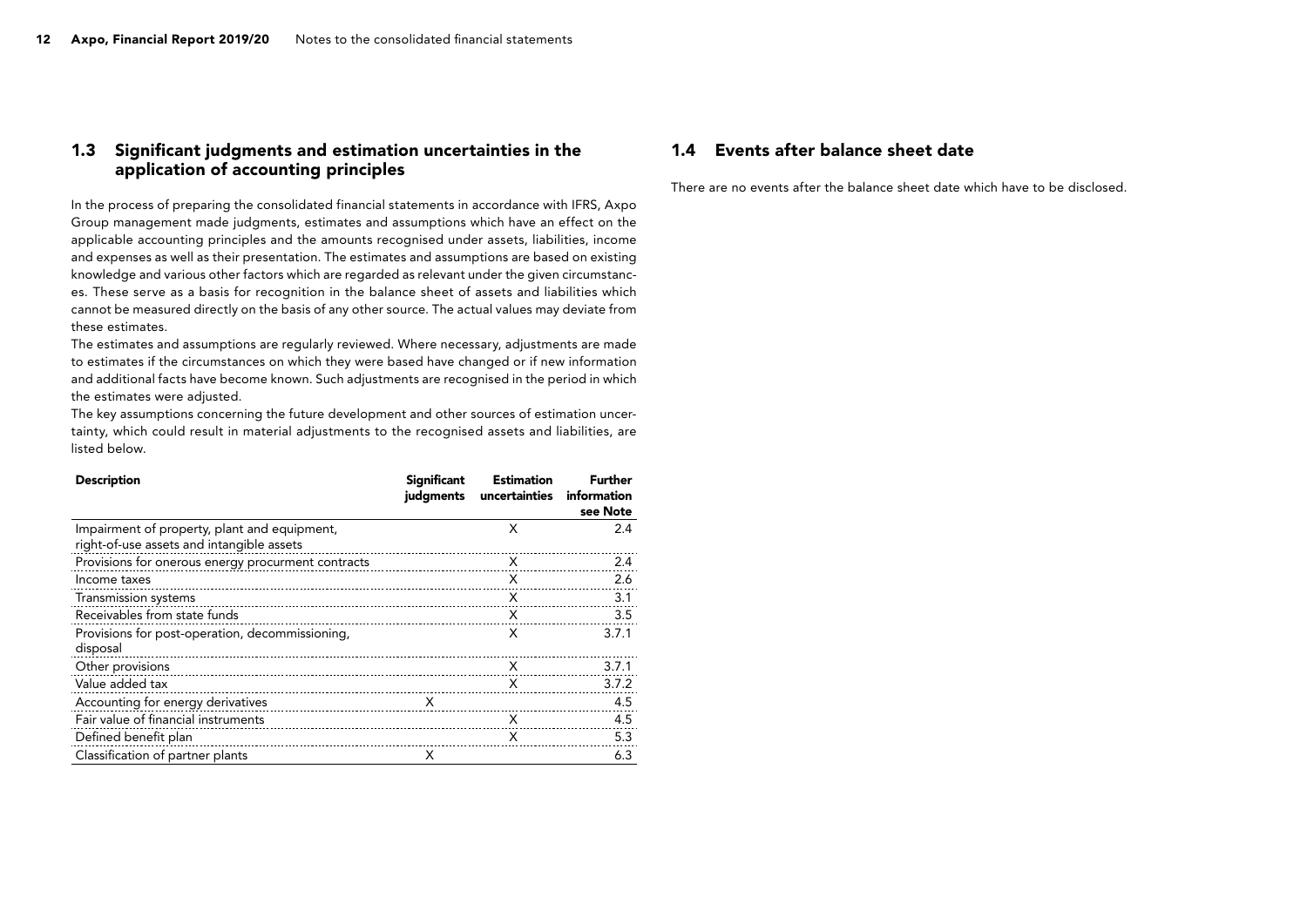## <span id="page-12-0"></span>2. Operational performance

#### 2.1 Segment information

The Axpo Group's segment reporting is based on the internal organisational and management structure and on internal financial reporting to the key management committees. This complies with the provisions of IFRS 8, the so-called management approach. Axpo uses earnings before interest and tax (EBIT) for internal control purposes and as an indicator of the long-term earnings power of a reporting segment. All operational assets are recognised by the reporting segment. There are no differences between the accounting principles used for segment reporting and those used for the consolidated financial statements.

The reporting segments pursuant to IFRS 8 encompass the three business areas of Generation & Distribution, Trading & Sales and CKW. These are individually assessed by the management to measure performance levels and for the purpose of allocating resources. Operating business areas have been combined to form the reporting segments.

| Segments                                       | <b>Activity</b>                                                                                                                                                                                                                                                                                                                                                                                                                                                   |
|------------------------------------------------|-------------------------------------------------------------------------------------------------------------------------------------------------------------------------------------------------------------------------------------------------------------------------------------------------------------------------------------------------------------------------------------------------------------------------------------------------------------------|
| <b>Generation &amp;</b><br><b>Distribution</b> | The Generation & Distribution business area operates and expands<br>the Axpo power plant portfolio (hydraulic power plants, nuclear power<br>plants, gas-fired combined-cycle power plants, power plants using<br>new renewable energies) in Switzerland and abroad, as well as infra-<br>structure such as grids and substations. This business area is also<br>responsible for optimising the power plant portfolio and developing<br>new power plant projects. |
| <b>Trading &amp; Sales</b>                     | The Trading & Sales business area encompasses the areas of energy<br>trading, risk and portfolio management, customer service, and the<br>optimal deployment of the power plant portfolio.                                                                                                                                                                                                                                                                        |
| <b>CKW</b>                                     | With its production portfolio, investments in power plants as well as<br>long-term contracts and grid infrastructure, the CKW business area<br>supplies energy to Central Switzerland and ensures optimum use of<br>hydro power in this region through existing exchange agreements.                                                                                                                                                                              |
| Reconciliation                                 | In compliance with IFRS 8, Axpo Holding AG, Axpo Services AG and<br>Avectris group (which are not operating segments) as well as consol-<br>idation effects are combined under "Reconciliation".                                                                                                                                                                                                                                                                  |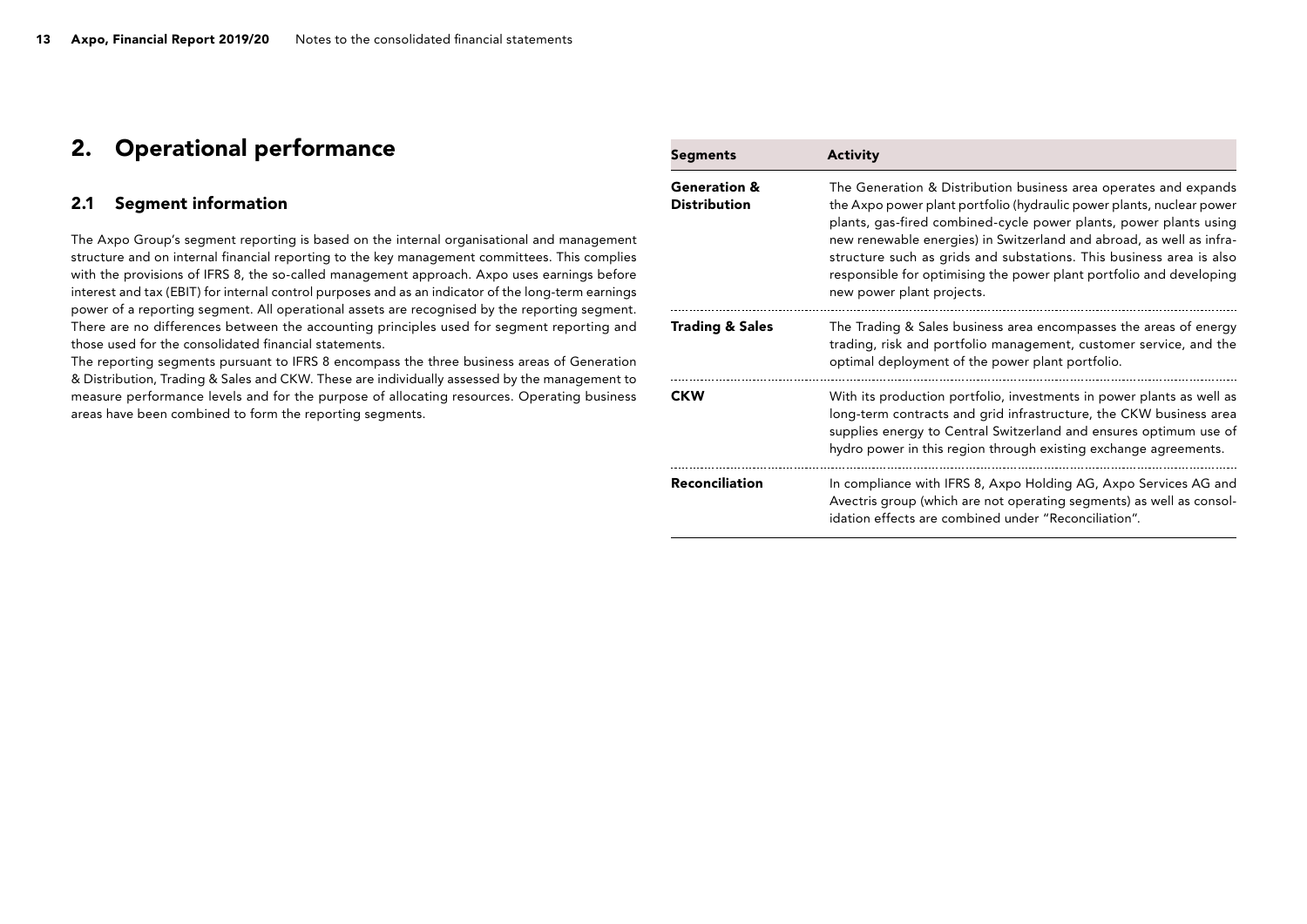#### Segment income statement 2019/20

|                                     | Generation & |                            |            |                |           |
|-------------------------------------|--------------|----------------------------|------------|----------------|-----------|
| CHF million                         | Distribution | <b>Trading &amp; Sales</b> | <b>CKW</b> | Reconciliation | Total     |
| Revenues from energy sales          |              |                            |            |                |           |
| and grid usage by external          |              |                            |            |                |           |
| customers                           | 673.1        | 3 108.1                    | 780.1      | 78.1           | 4 639.4   |
| Revenues from energy sales          |              |                            |            |                |           |
| and grid usage by other             |              |                            |            |                |           |
| segments                            | 1 2 3 4 . 3  | 125.8                      | 4.4        | $-1364.5$      | 0.0       |
| Capitalised production              |              |                            |            |                |           |
| costs                               | 32.4         | 0.0                        | 20.5       | 3.4            | 56.3      |
| Other operating income              | 19.9         | 29.6                       | 15.4       | 47.2           | 112.1     |
| <b>Total income</b>                 | 1959.7       | 3 263.5                    | 820.4      | $-1235.8$      | 4 807.8   |
| Operating expenses                  | $-1583.9$    | $-2745.9$                  | $-637.2$   | 1 257.9        | $-3709.1$ |
| Share of result of partner          |              |                            |            |                |           |
| plants and other associates         | 59.5         | 0.0                        | 6.6        | 3.6            | 69.7      |
| Depreciation, amortisation          |              |                            |            |                |           |
| and impairments                     | $-271.4$     | $-19.7$                    | $-65.4$    | $-20.7$        | $-377.2$  |
| <b>Earnings before interest and</b> |              |                            |            |                |           |
| tax (EBIT)                          | 163.9        | 497.9                      | 124.4      | 5.0            | 791.2     |
| Financial result                    |              |                            |            |                | $-191.0$  |
| Earnings before tax (EBT)           |              |                            |            |                | 600.2     |
| Income tax expense                  |              |                            |            |                | $-29.9$   |
| Result for the period               |              |                            |            |                | 570.3     |

#### Segment income statement 2018/19 (restated)

|                                     | Generation & |                            |            |                |           |
|-------------------------------------|--------------|----------------------------|------------|----------------|-----------|
| CHF million                         | Distribution | <b>Trading &amp; Sales</b> | <b>CKW</b> | Reconciliation | Total     |
| Revenues from energy sales          |              |                            |            |                |           |
| and grid usage by external          |              |                            |            |                |           |
| customers                           | 705.5        | 3 2 1 6.8                  | 721.9      | 80.5           | 4 724.7   |
| Revenues from energy sales          |              |                            |            |                |           |
| and grid usage by other             |              |                            |            |                |           |
| segments                            | 1 161.6      | 125.0                      | 14.2       | $-1300.8$      | 0.0       |
| Capitalised production              |              |                            |            |                |           |
| costs                               | 25.4         | 0.0                        | 19.3       | 1.4            | 46.1      |
| Other operating income              | 32.2         | $-2.5$                     | 18.2       | 37.5           | 85.4      |
| <b>Total income</b>                 | 1924.7       | 3 3 3 9 . 3                | 773.6      | $-1181.4$      | 4 8 5 6.2 |
| Operating expenses                  | $-1246.9$    | $-3131.7$                  | $-544.5$   | 1 181.9        | $-3741.2$ |
| Share of result of partner          |              |                            |            |                |           |
| plants and other associates         | 24.7         | $-0.6$                     | 12.4       | 5.7            | 42.2      |
| Depreciation, amortisation          |              |                            |            |                |           |
| and impairments                     | $-243.6$     | $-9.3$                     | $-54.8$    | 0.9            | $-306.8$  |
| <b>Earnings before interest and</b> |              |                            |            |                |           |
| tax (EBIT)                          | 458.9        | 197.7                      | 186.7      | 7.1            | 850.4     |
| Financial result                    |              |                            |            |                | $-38.3$   |
| Earnings before tax (EBT)           |              |                            |            |                | 812.1     |
| Income tax expense                  |              |                            |            |                | 52.4      |
| <b>Result for the period</b>        |              |                            |            |                | 864.5     |

The changes in presentation are explained in Note 1.2 "Basis of accounting", in the section entitled "Change in the presentation of segment information".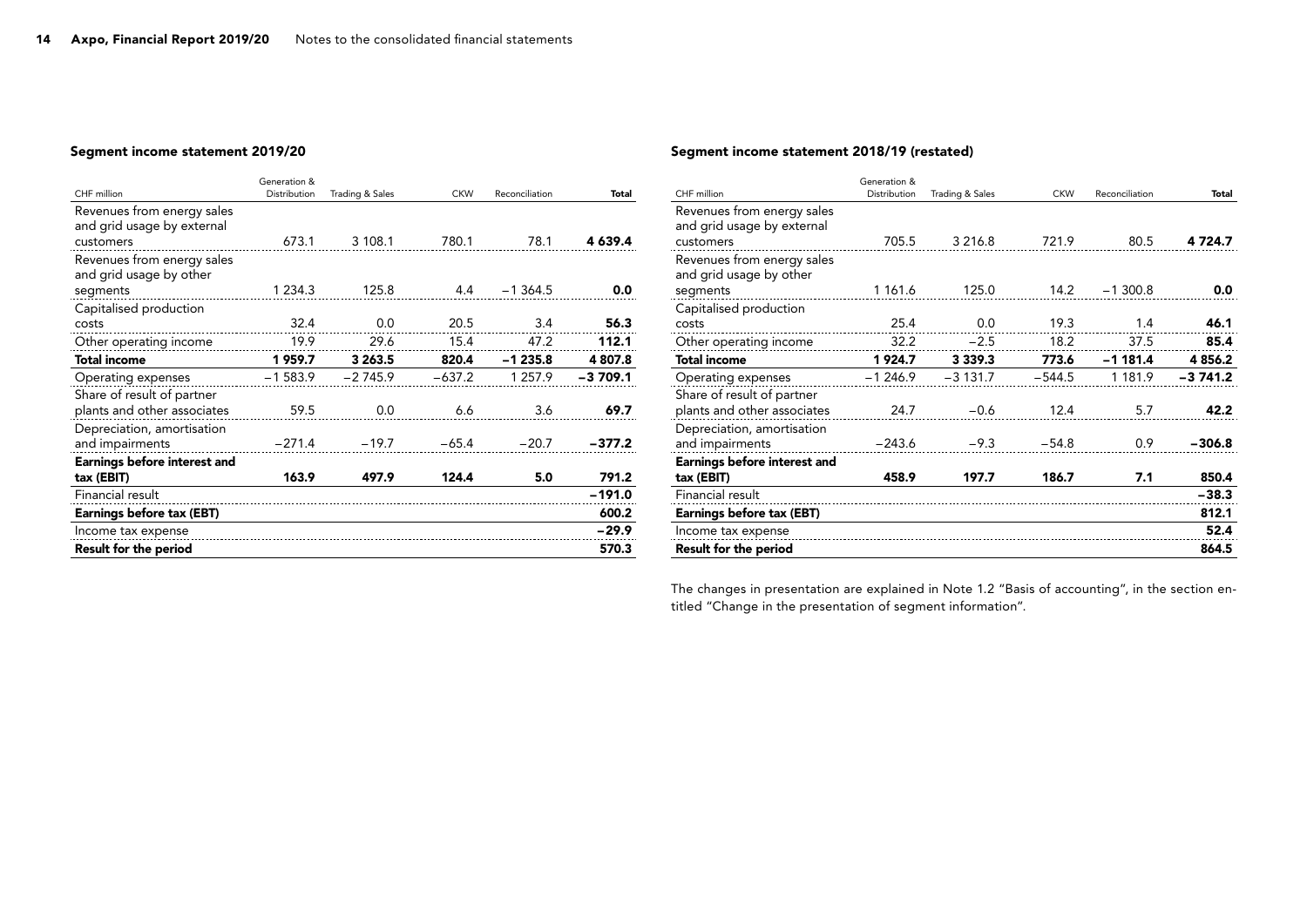#### Segment assets and supplementary information as per 30.9.2020

|                              | Generation & |                 |            |                |          |
|------------------------------|--------------|-----------------|------------|----------------|----------|
| CHF million                  | Distribution | Trading & Sales | <b>CKW</b> | Reconciliation | Total    |
| Additions to non-current     |              |                 |            |                |          |
| assets $1$                   | 41.2         | 14.1            | 96.7       | 262.1          | 414.1    |
| Investments in partner       |              |                 |            |                |          |
| plants and other associates  | 1 0 9 7.8    | 5.1             | 285.8      | 89.1           | 1477.8   |
| Segment assets <sup>2)</sup> | 9 5 5 3 . 3  | 6 228.1         | 2432.0     | 3461.1         | 21 674.5 |
| thereof "assets held for     |              |                 |            |                |          |
| sale"                        | 33.0         | 0.0             | 0.0        | 1.8            | 34.8     |

1) Additions to property, plant and equipment, property, plant and equipment leased out under operating lease agreements, assets under construction, prepayments on assets, right-of-use assets, intangible assets, intangible assets not yet applied, investments in partner plants and other associates, investment properties and receivables from state funds.

2) The reconciliation item of segment assets includes assets not allocated (non-operative investments in other associates, derivatives (except energy derivatives), current and non-current financial receivables, investment properties, receivables from state funds, securities and cash and cash equivalents).

#### Segment assets and supplementary information as per 30.9.2019

|                              | Generation & |                 |            |                |          |
|------------------------------|--------------|-----------------|------------|----------------|----------|
| CHF million                  | Distribution | Trading & Sales | <b>CKW</b> | Reconciliation | Total    |
| Additions to non-current     |              |                 |            |                |          |
| assets $1$                   | 173.3        | 8.8             | 90.3       | 121.3          | 393.7    |
| Investments in partner       |              |                 |            |                |          |
| plants and other associates  | 1 079.0      | 4.9             | 290.9      | 90.6           | 1465.4   |
| Segment assets <sup>2)</sup> | 9 864.2      | 5 3 7 0 . 7     | 2 3 9 8 1  | 3 173.0        | 20 806.0 |
| thereof "assets held for     |              |                 |            |                |          |
| sale"                        | 26.0         | 0.0             | 0.0        | 9.9            | 35.9     |

1) Additions to property, plant and equipment, assets under construction, prepayments on assets, intangible assets, intangible assets not yet applied, investments in partner plants and other associates, investment properties and receivables from state funds.

2) The reconciliation item of segment assets includes assets not allocated (non-operative investments in other associates, derivatives (except energy derivatives), current and non-current financial receivables, investment properties, receivables from state funds, securities and cash and cash equivalents).

#### Information by country

|                 | Revenues from    |             | Revenues from    |             |
|-----------------|------------------|-------------|------------------|-------------|
|                 | energy sales and | Non-current | energy sales and | Non-current |
|                 | grid usage       | assets $1$  | grid usage       | assets $1$  |
| CHF million     | 2019/20          | 2019/20     | 2018/19          | 2018/19     |
| Switzerland     | 2 9 6 1 . 3      | 9445.0      | 2 161.1          | 9 3 2 9.4   |
| Italy           | 888.7            | 269.8       | 1449.9           | 266.5       |
| Spain           | 255.3            | 1.0         | 419.4            | 1.0         |
| Germany         | 166.0            | 44.1        | 234.0            | 49.2        |
| Portugal        | 157.5            | 0.8         | 87.3             | 0.9         |
| France          | 140.3            | 378.3       | 144.3            | 439.6       |
| Other countries | 70.3             | 1.8         | 228.7            | 3.3         |
| <b>Total</b>    | 4 639.4          | 10 140.8    | 4 7 24.7         | 10 089.9    |

1) Property, plant and equipment, right-of-use assets, intangible assets, ownership interests in partner plants and other associates, investment properties and receivables from state funds

The changes in presentation are explained in Note 1.2 "Basis of accounting", in the section entitled "Change in the presentation of segment information".

#### Information by product

|                                                  | Revenues from<br>energy sales and<br>grid usage | Revenues from<br>energy sales and<br>grid usage |
|--------------------------------------------------|-------------------------------------------------|-------------------------------------------------|
| CHF million                                      | 2019/20                                         | 2018/19                                         |
| Energy                                           | 3 2 3 5 . 7                                     | 3 5 0 5 .5                                      |
| Grid usage                                       | 487.7                                           | 491.3                                           |
| Net revenues from energy business and grid usage | 3723.4                                          | 3 996.8                                         |
| Other net revenue                                | 429.5                                           | 552.2                                           |
| Total revenues from contracts with customers     | 4 152.9                                         | 4 549.0                                         |
| Result from energy derivatives trading           | 486.5                                           | 175.7                                           |
| <b>Total</b>                                     | 4 639.4                                         | 4724.7                                          |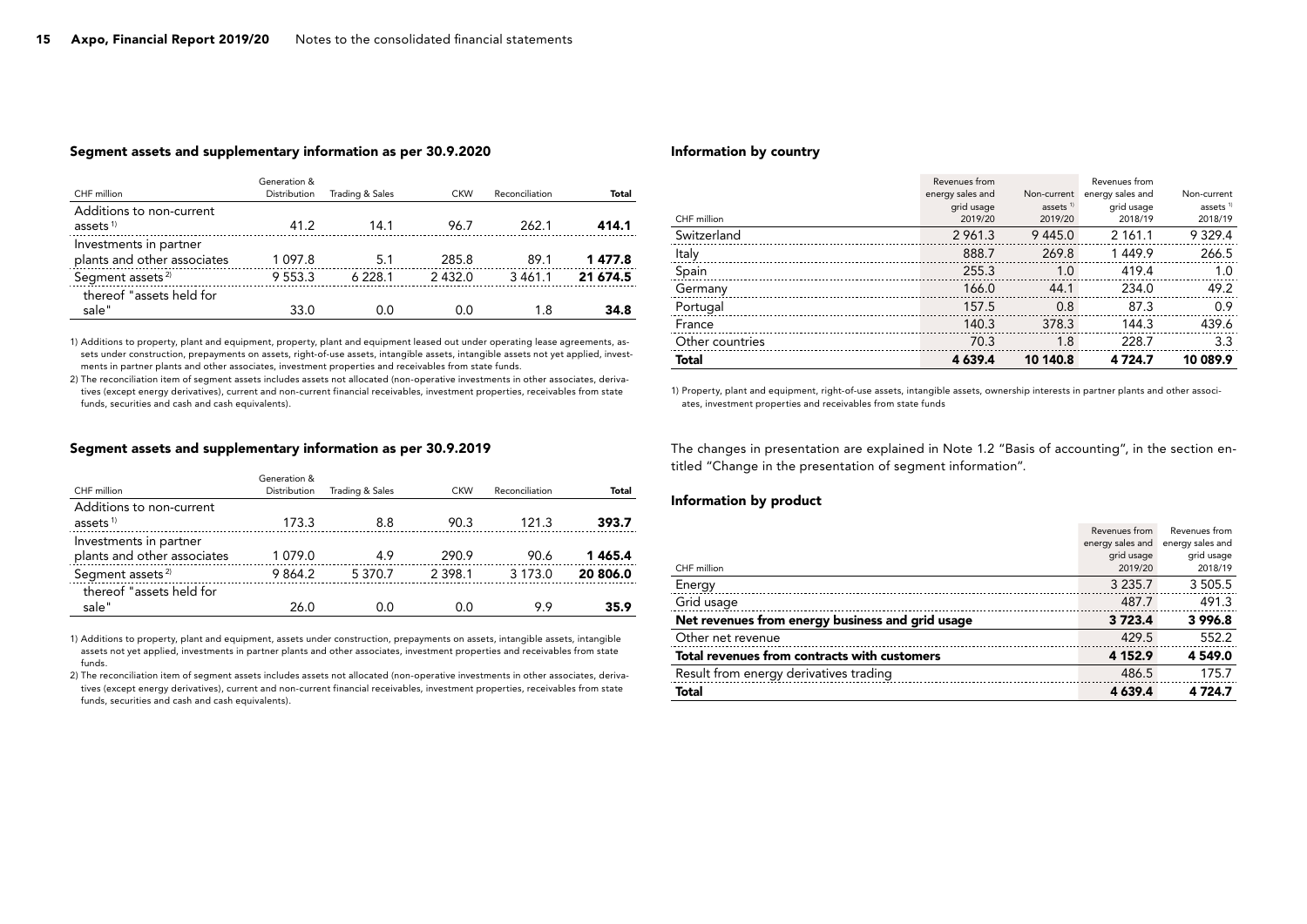The following table shows the revenues that are expected to be realised in the future in connection with performance obligations that have not been fulfilled in part or in full as at 30 September.

| CHF million                                                         | 30.9.2020 | 30 9 2019 |
|---------------------------------------------------------------------|-----------|-----------|
| Expected future sales revenue from open orders in process, of which |           |           |
| Expected within the next 12 months                                  | 154.5     | 133.2     |
| Expected within 1 to 5 years                                        | 2940      | 1974      |
| Expected after 5 years                                              | 24        | 42.6      |
| Total                                                               | 450.9     | 373.2     |

#### Development of contract assets and contract liabilities

|                                                                          | Contract | Contract    |
|--------------------------------------------------------------------------|----------|-------------|
| CHF million                                                              | assets   | liabilities |
| <b>Balance as at 1.10.2018</b>                                           | 23.7     | 29.5        |
| Change in scope of consolidation                                         | 0.4      | 0.3         |
| Revenues included in contract liabilities at the beginning of the        |          |             |
| period                                                                   | 0.0      | $-17.5$     |
| Reclassification from contract assets to trade receivables               | $-19.4$  | 0.0         |
| Change due to adjustment of progress                                     | 24.0     | 13.0        |
| Reversal of impairments                                                  | 0.1      | 0.0         |
| <b>Balance as at 30.9.2019</b>                                           | 28.8     | 25.3        |
| Change in scope of consolidation                                         | 0.2      | 1.9         |
| Revenues included in contract liabilities at the beginning of the period | 0.0      | $-10.9$     |
| Reclassification from contract assets to trade receivables               | $-21.4$  | 0.0         |
| Change due to adjustment of progress                                     | 22.8     | 11.4        |
| Other changes                                                            | 3.7      | $-0.3$      |
| Impairment losses                                                        | $-0.2$   | 0.0         |
| <b>Balance as at 30.9.2020</b>                                           | 33.9     | 27.4        |

Capitalised contract costs of CHF 8.0 million (previous year: CHF 4.0 million) are included in Note 3.5 "Other receivables" under the long-term position "Other (non-financial instruments)". Capitalised contract costs in the amount of CHF 3.1 million were amortised in financial year 2019/20 (previous year: CHF 3.4 million). Amortisation is charged over the term of the customer contracts. No impairment losses were recognised on capitalised contract costs in the current financial year.

#### Information about major customers

There are no transactions with an individual external customer from which the income comprises 10% or more of net revenue.

#### Accounting principles

General

Revenue in the Axpo Group is realised when the service is rendered or when control is transferred to the customer. Accordingly, revenue is recognised when either the products or goods are delivered or the contractually agreed services have been rendered. Performance obligations with regard to returns, refunds, warranties and similar obligations are not material to the Axpo Group. In general, revenue is reported net after deduction of value added tax

and other discounts. The payment to which Axpo is entitled for the rendering of the various performance obligations may consist of fixed and variable consideration. For the measurement of the transaction price, variable components are only included if it is highly probable that there will be no significant reversal of the recognised cumulative revenues as soon as the uncertainty in connection with the variable consideration no longer exists. Penalties which might be owed by the customers, e.g. for deviations between delivered and contractually agreed energy volumes, represent a variable component. This component is only included in the measurement of the transaction price if its occurrence is highly probable, which can normally only be estimated towards the end of the delivery period.

Commissions paid to agents as a result of concluding a contract are capitalised as additional costs of obtaining the contract. These costs essentially comprise commissions paid to sales agents when customers are successfully referred to Axpo Group. Amortisation is in line with the transfer of the goods or services to the customer and is based on the average customer retention period.

The Axpo Group does not adjust the amount of the promised consideration to reflect the effects of a significant financing component if, at the inception of the contract, it expects that the time period between the transfer of a good or service to the customer and payment by the customer will not exceed one year.

#### Net revenue from energy business and grid usage

Energy transactions that are for the management of the Group's own production portfolio and for the physical delivery of energy to retail customers are classified as own use contracts and recognised over the period of the agreed service provision. As the criteria listed in IFRS 15 are met, energy deliveries will be accounted for as a single performance obligation (series of distinct goods or services). For energy deliveries, Axpo has a right to a consideration that is directly equivalent to the value of the energy already delivered to the customer. Axpo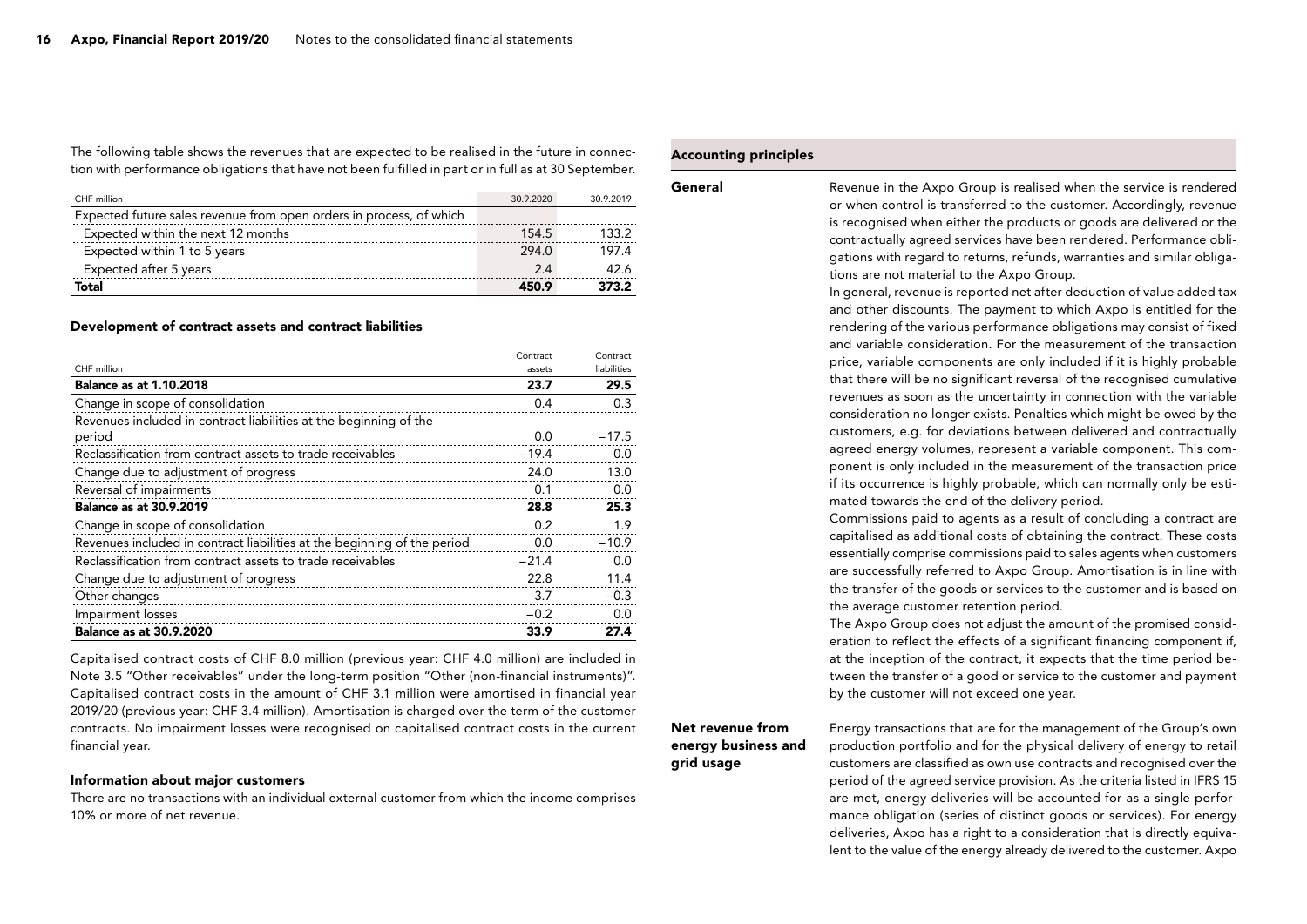applies the exemption in IFRS 15 in such cases and recognises revenue at the amount that can be invoiced. Income is therefore considered realised and recognised as revenue when delivery has taken place. Deliveries to retail customers are largely based on individual meter readings at the end of the financial year. If the meters cannot be read at this time, revenue is estimated and recognised on the basis of statistical values. Revenue from electricity supplies not yet invoiced as of the balance sheet date is shown as "Revenues not yet invoiced (financial instruments)" under other receivables.

Net revenue from energy business and grid usage include income from the settlement of transmission fees for the distribution grid (grid usage fees). Income from the transmission of energy is recognised over the duration of the agreed service provision. When energy is transmitted, customers have a direct entitlement to a consideration that corresponds directly to the value of the energy transmitted. This service provision falls under the exception rule of IFRS 15 regarding the recognition of revenue. Axpo applies this exemption and recognises revenue in the amount that may be invoiced. The income is therefore considered realised and recognised as revenue when delivery has taken place.

In accordance with IFRS 15, transport costs for energy, such as grid usage fees for grids not owned by Axpo, are reported net in revenue. In such cases, Axpo acts only as the agent of the grid operator since it collects these charges from the customer on his behalf and forwards them to the grid operator.

The grid supplement, which is invoiced to the customer in Switzerland by the energy supply company and forwarded to the state fund, is reported net in revenue as Axpo merely acts as an agent for the collection and forwarding of the grid supplement. The payment terms are usually 30 days and in exceptional cases longer.

Contracts related to customer-specific business (origination) and energy trading are measured at fair value and do not fall within the scope of IFRS 15. As a result, revenue and costs are reported net under "Result from energy derivatives trading". Contracts, portfolios and inventories such as these are generally entered into or purchased with the intention of generating a profit from short-term fluctuations in price or a dealer's margin. Additionally, risks associated with this business are managed on a portfolio basis. Energy trading transactions entered into for solely speculative purposes are reported net under "Result from energy derivatives trading". Result from energy derivatives trading

#### Other net revenue

Other net revenue includes revenue from the areas of building technology, IT services and grids. For customer-specific construction contracts for which Axpo is entitled to receive a consideration for the services rendered under the terms of the contract, revenue is recognised on a periodic basis. Revenue is recognised on the basis of the stage of completion of the order, which is determined separately for each customer order using the cost-to-cost method. Under the costto-cost method, the costs already incurred for the customer order are compared with the expected costs. The profit of an order, which is accounted for on a periodic basis, is realised on the basis of the calculated stage of completion. Revenue that cannot be invoiced yet is recognised in the balance sheet as contract assets (included in line item "Other receivables") less advance payments already made. In the event of a surplus of advance payments, revenue that cannot be invoiced yet is recognised as contract liabilities (included in line item "Other liabilities"). The provision of services can take place both over a period of time as well as at a point in time.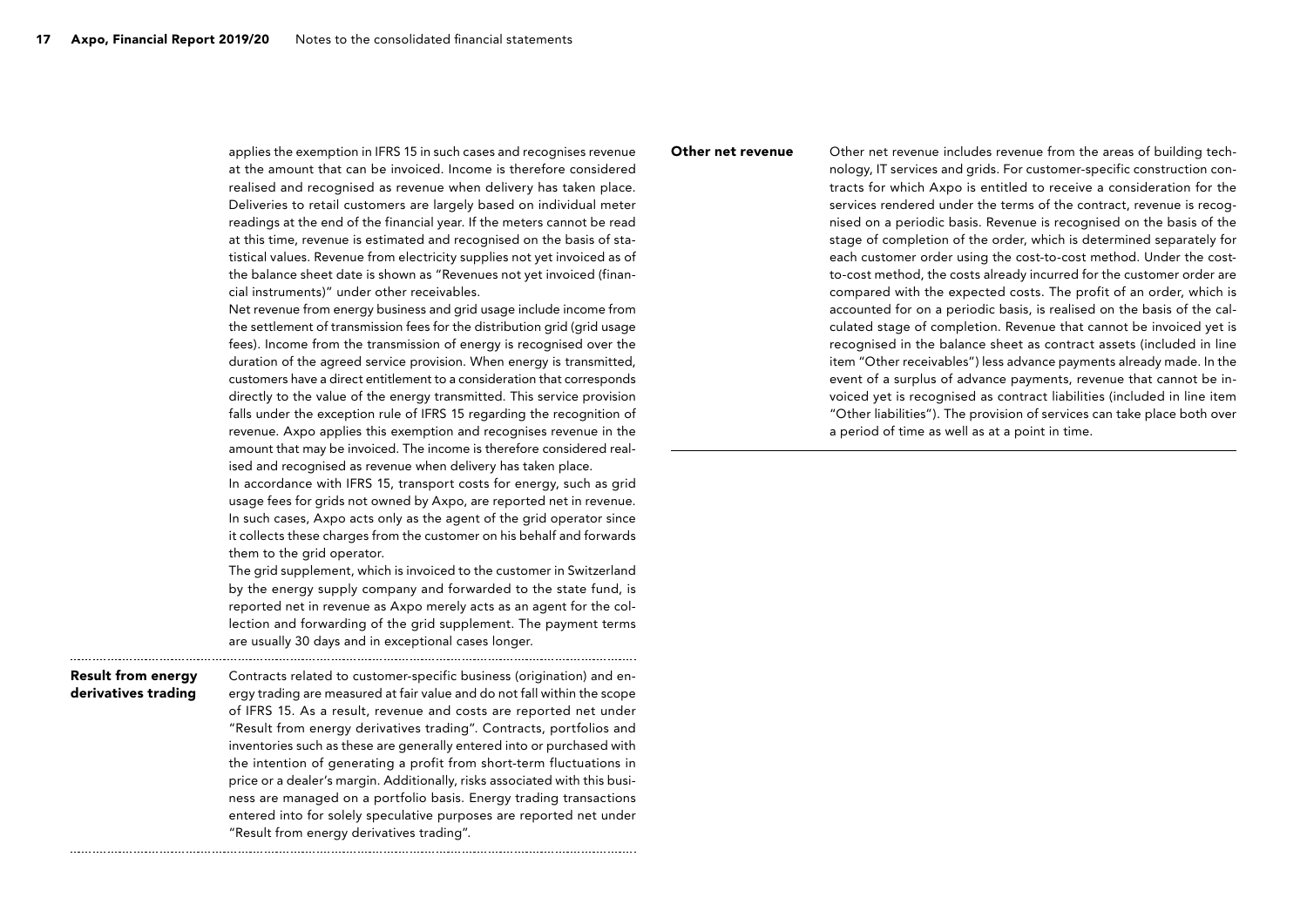#### <span id="page-17-0"></span>2.2 Expenses for energy procurement, grid usage and cost of goods purchased

| CHF million                                                        | 2019/20   | 2018/19   |
|--------------------------------------------------------------------|-----------|-----------|
| Expenses for energy procurement and grid usage from third parties  |           |           |
| and associates                                                     | $-1519.2$ | $-2040.4$ |
| Expenses for energy procurement and grid usage from partner plants | $-743.6$  | $-665.5$  |
| Increase in provisions for onerous energy procurement contracts    |           |           |
| (excluding interest) (Note 3.7.1)                                  | $-0.2$    | $-31.2$   |
| Reversal in provisions for onerous energy procurement contracts    |           |           |
| (excluding interest) (Note 3.7.1)                                  | 2.5       | 377.6     |
| Cost of goods                                                      | $-69.0$   | $-151.9$  |
| <b>Total</b>                                                       | $-2329.5$ | $-2511.4$ |

#### 2.3 Other operating expenses

| CHF million                     | 2019/20  | 2018/19  |
|---------------------------------|----------|----------|
| IT expenses                     | $-107.5$ | $-102.0$ |
| Charges, fees and capital taxes | $-122.2$ | $-100.2$ |
| Loss allowances on receivables  | $-24.4$  | $-20.9$  |
| Other operating expenses        | $-138.3$ | $-1291$  |
| Total                           | $-392.4$ | $-352.2$ |

Other operating expenses include consulting expenses, expenses for short-term leases or leases of low-value assets, rental expenses of contracts that do not qualify as leases, loss from the sale of investments, general administrative costs and other services.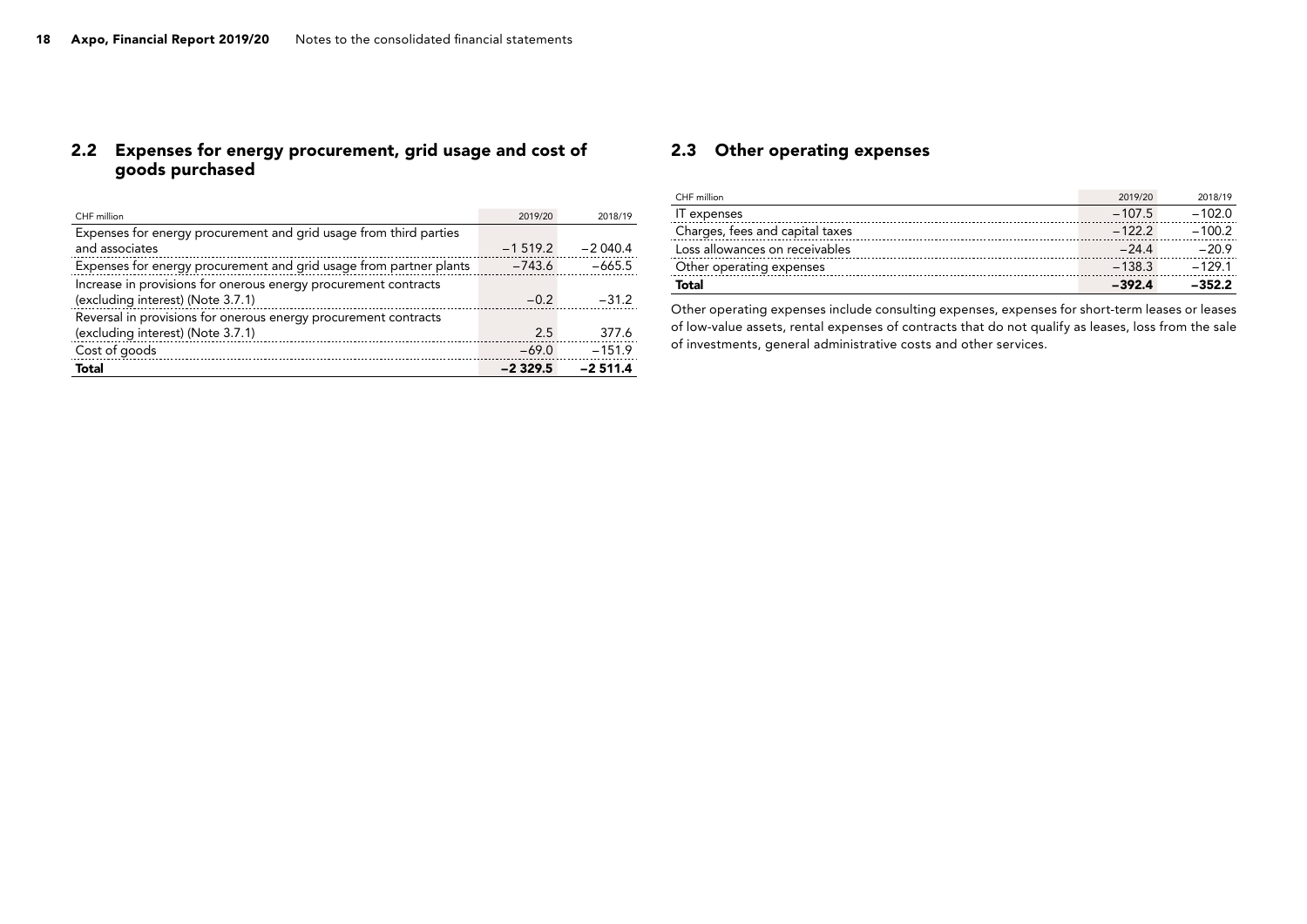#### <span id="page-18-0"></span>2.4 Impairment losses, impairment reversals and changes in provisions for onerous energy procurement contracts

#### Allocation of impairment losses, impairment reversals and changes in provisions for onerous energy procurement contracts for the financial year 2019/20

| CHF million                                                      |                                                                                                           |                      | Generation & Distribution Trading & Sales |                 | <b>CKW</b>      | Reconciliation | Total    |
|------------------------------------------------------------------|-----------------------------------------------------------------------------------------------------------|----------------------|-------------------------------------------|-----------------|-----------------|----------------|----------|
| Production abroad                                                | Property, plant and equipment                                                                             | Impairment losses    |                                           | 0.0             | 0. <sub>C</sub> | 0.C            | $-61.5$  |
|                                                                  |                                                                                                           | Impairment reversals | 77.8                                      | 0.0             | 0.0             | 0.0            | 77.8     |
| Investments Switzerland                                          | Goodwill                                                                                                  | Impairment losses    | $-27.3$                                   | 0. <sub>C</sub> | 0.0             | 0.C            | $-27.3$  |
| Investments Switzerland                                          | Other associates                                                                                          | Impairment losses    | 0. <sub>C</sub>                           | 0.C             | 0.C             | $-5.2$         | $-5.2$   |
| Investments abroad                                               | Other associates                                                                                          | Impairment reversals | 19.8                                      | 0.C             | 0.0             | 0.C            | 19.8     |
| Total impairment losses/reversals on assets                      |                                                                                                           |                      | 8.8                                       | 0.0             | 0.0             | $-5.3$         | 3.5      |
|                                                                  | Depreciation and amortisation on property, plant and equipment, right-of-use assets and intangible assets |                      |                                           |                 |                 |                | -380.7   |
| Total depreciation, amortisation and impairments                 |                                                                                                           |                      |                                           |                 |                 |                | $-377.2$ |
|                                                                  |                                                                                                           |                      |                                           |                 |                 |                |          |
| Provisions for onerous energy procurement contracts (net change) |                                                                                                           |                      | 0.4                                       | 1.9             | 0.0             | 0.0            | 2.3      |

#### Allocation of impairment losses, impairment reversals and changes in provisions for onerous energy procurement contracts for the financial year 2018/19

|                                                                  |                                                                                      |                      | Generation & Distribution Trading & Sales |        | <b>CKW</b> | Reconciliation | Total    |
|------------------------------------------------------------------|--------------------------------------------------------------------------------------|----------------------|-------------------------------------------|--------|------------|----------------|----------|
| roduction Switzerland                                            | Property, plant and equipment                                                        | Impairment losses    | $-174.0$                                  | 0.0    |            | 0.0<br>.       | $-176.0$ |
|                                                                  |                                                                                      | Impairment reversals | 117.8                                     | 0.0    | 5.0        | 0.C            | 122.8    |
|                                                                  | Intangible assets                                                                    | Impairment reversals |                                           | 0.C    | .0 O       | 0.C            | 38.      |
| ıctıon abroad                                                    | Property, plant and equipment                                                        | Impairment losses    | -0.2                                      | 0.C    | 0.0        | 0.0            | -02      |
|                                                                  |                                                                                      | Impairment reversals |                                           | 0.C    | 0.C        | n r            |          |
|                                                                  | Intangible assets                                                                    | Impairment losses    | $-2.0$                                    | 0.C    | 0.0        | n c            | $-2.0$   |
|                                                                  |                                                                                      | Impairment reversals | റ റ                                       | 0.C    | 0.0        | 13.            |          |
| Total impairment losses/reversals on assets                      |                                                                                      |                      | -19.0                                     | 0.0    | 3.0        | 13.1           | $-2.9$   |
|                                                                  | Depreciation and amortisation on property, plant and equipment and intangible assets |                      |                                           |        |            |                | -303.9   |
| Total depreciation, amortisation and impairments                 |                                                                                      |                      |                                           |        |            |                | -306.8   |
|                                                                  |                                                                                      |                      |                                           |        |            |                |          |
| Provisions for onerous energy procurement contracts (net change) |                                                                                      |                      | 277.9                                     | $-1.0$ | 69.5       |                |          |

The impairment reversal in the financial year 2019/20 of CHF 5.8 million net on power plants, investments in associates and energy procurement contracts is attributable to power plant-specific factors. Due to observable forward prices and higher electricity wholesale prices compared to previous assumptions, net impairment reversals on power plants, investments in associates and energy procurement contracts amounted to CHF 343.5 million in financial year 2018/19.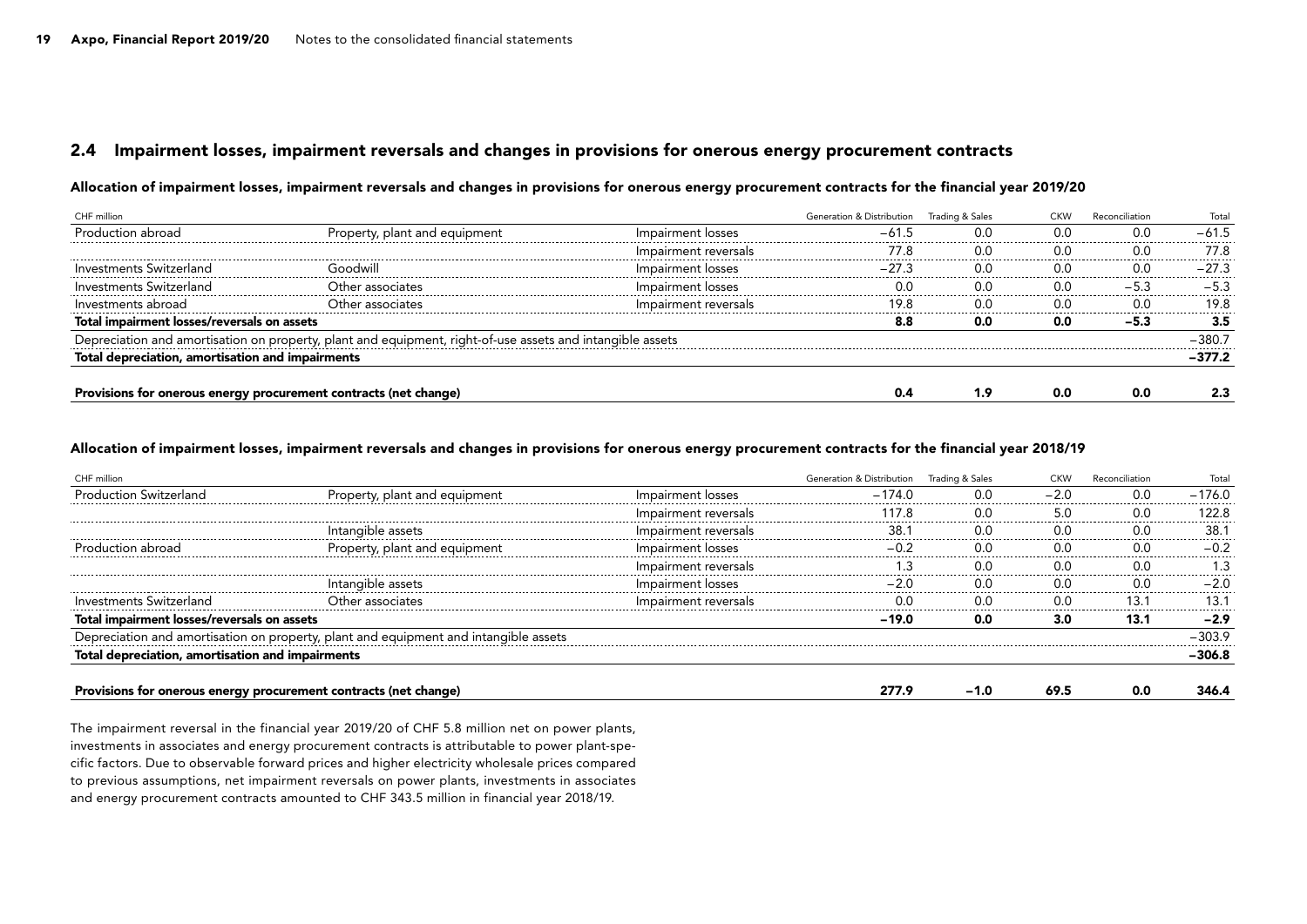#### Discount rates

For the value-in-use calculation, a different discount rate was used for each production type and country:

|                                              | 30.9.2020      | 30.9.2019      |
|----------------------------------------------|----------------|----------------|
|                                              | After-tax real | After-tax real |
| in $%$                                       | discount rate  | discount rate  |
| Gas-fired combined-cycle power plants, Italy | 4.5            | n.a.           |
| Wind production, Italy                       | n.a            | 3.9            |
| Wind production, France                      | 3.6            | 3.3            |
| Wind production, Germany                     | $2.9 - 3.1$    | 3.0            |
| Hydraulic plants, Switzerland                | 4.2            | $4.1 - 4.3$    |
| Long-term contracts, France                  | n.a            | 5.0            |
| Goodwill Axpo Italia S.p.A.                  | 4.8            | 4.8            |
| Goodwill Urbasolar group                     | 3.6            | n.a.           |
| Goodwill others                              | $4.2 - 4.3$    | 4.2            |

#### Sensitivities

In connection with the impairment tests for goodwill (see Note 3.3 "Intangible assets" for the allocation of goodwill to the cash-generating units), changing the discount rates to the following values would cause the recoverable amount to be exactly the same as the carrying amount of the cash-generating units:

| in $%$             | 30.9.2020      | 30.9.2019         |
|--------------------|----------------|-------------------|
|                    | Break-even     | Break-even        |
|                    | after-tax real | after-tax real    |
|                    | discount rate  | discount rate     |
| Axpo Italia S.p.A. | 17.7           | 10.2 <sub>1</sub> |
| Urbasolar Group    | 6.4            | n.a.              |
| Others             | 13.2           | 5.0               |

Since goodwill that arose on new acquisitions from the previous year was tested for impairment for the first time at the end of financial year 2019/20, no comparative information exists for the previous year.

#### Accounting principles

Impairment of non-financial noncurrent assets – general

Impairment tests are based on a value-in-use calculation using the discounted cash flow (DCF) method. The evaluation of provisions for onerous energy procurement contracts is also based on the DCF method consistent with the value-in-use calculation.

The significant assumptions used for the determination of the value in use and the evaluation of the provisions include forecasts regarding future electricity and gas prices, capital expenditures, the regulatory environment, growth rates, discount rates, and forecasts for the proportional annual expenses for energy procurement costs (only for power plants and energy procurement contracts).

The discount rate is based on a weighted average cost of capital (WACC) calculated using the capital asset pricing model (CAPM). The parameters used were determined based on the risk profile of the respective cash-generating unit. For the value-in-use calculation and the evaluation of the provision, a different discount rate was used for each production type and country. For goodwill testing, a specific discount rate per subsidiary was applied.

#### Impairment of property, plant and equipment, right-ofuse assets, intangible assets and other associates

..........................

At the balance sheet date, the Axpo Group reviews the carrying amounts of property, plant and equipment, right-of-use assets and intangible assets (basically energy procurement rights and concessions) and other associates to determine whether there is any indication of impairment. If any such indications exist, the recoverable amount of the asset or, if this is not possible, the recoverable amount of the cash-generating unit to which the asset belongs, is estimated and compared with the carrying amount (impairment test). If the carrying amount exceeds the estimated recoverable amount, an impairment loss is recognised in the amount of the difference. The recoverable amount is equivalent to the higher of the value in use and the fair value less costs to sell. When calculating the value in use, the estimated future cash flows are discounted using a pre-tax interest rate. This pre-tax interest rate takes into account the current market estimate of the time value of money and the risks inherent in the asset, insofar as these risks have not already been included in the estimate of the cash flows. An impairment loss recognised in a prior period is reversed through profit or loss if no impairment loss is recognised or if the impairment is reduced. The reversal is limited to the carrying amount of the asset systematically amortised.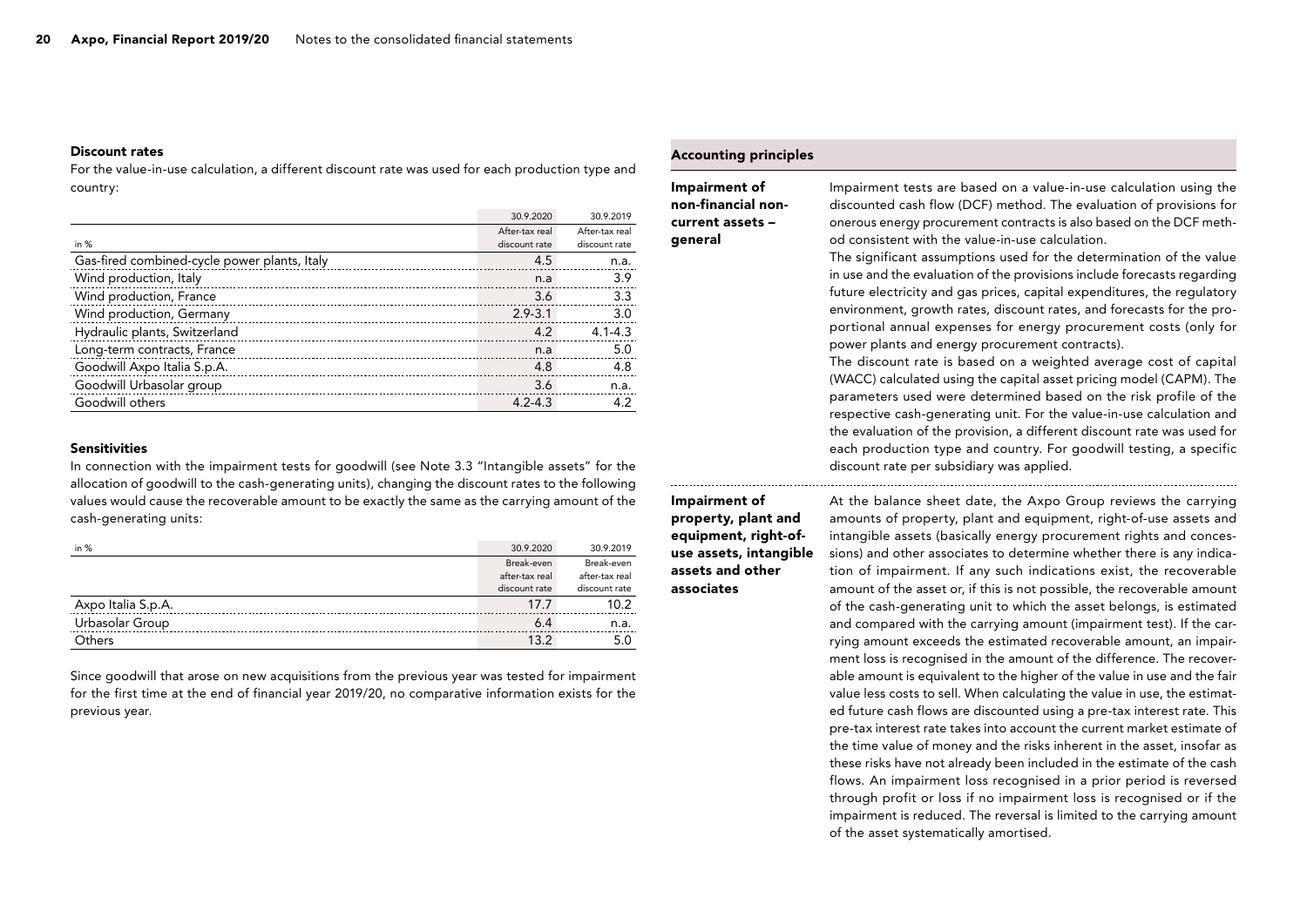The value-in-use calculations are performed for each power plant, associate investment or energy procurement/plant usage rights. The time horizon for the calculation extends over the concession period or the operating life of the asset.

## energy procurement plants

**Provisions for onerous** With regard to long-term energy procurement obligations arising from onerous contracts, identifiable losses are provided for, taking into **contracts with partner** account market price trends and future procurement costs. The acquisition of an interest in a partner plant may result in a provision for an onerous energy procurement contract instead of an asset for the energy procurement right, partly because of the legal obligation to assume the annual costs. Due to the obligation to produce energy, provisions are also established for the company's own power plants wherever an impairment test on a plant reveals a negative present value of future estimated cash flows. In accordance with IAS 36, the capitalised carrying amount of the power plant is adjusted and the negative amount is then included in the provision for onerous energy procurement contracts. The value-in-use calculations are performed for each partner plant or

energy procurement contract. The time horizon for the calculation extends over the concession period or the term of the procurement contract and the operating life of the plant, respectively. 

Regardless of any indicators, goodwill is tested for impairment annually in the fourth quarter of the financial year or earlier if there are indications of impairment. The projected cash flows are based on past experience and various Impairment of goodwill

assumptions made by management concerning market developments.

#### Significant judgments and estimation uncertainties

| Impairment of<br>property, plant and<br>equipment, right-<br>of-use assets and<br>intangible assets | The Axpo Group has property, plant and equipment with a carrying<br>amount of CHF 4,723.8 million (previous year: CHF 4,839.0 million; see<br>Note 3.1 "Property, plant and equipment"), right-of-use assets of<br>CHF 176.3 million (previous year: CHF 0.0 million; see Note 3.2 "Leases")<br>as well as energy procurement and plant usage rights and concessions<br>totalling CHF 608.3 million (previous year: CHF 659.6 million; see Note<br>3.3 "Intangible assets"). These assets are subject to an impairment<br>test if there is any indication that the assets are impaired. To determine<br>whether there is an indication of impairment, these asset values are<br>assessed based on the expected future cash flows from the use of<br>these assets. The actual cash flows may differ significantly from the<br>discounted future cash flows based on these assessments. Material<br>parameters such as useful life, energy price movements, the develop-<br>ment of the EUR/CHF exchange rate and the discount rate are, by their<br>nature, subject to major uncertainties. The estimate regarding the<br>development of energy prices is based on the expected price devel-<br>opment in the supply and trading market. |
|-----------------------------------------------------------------------------------------------------|-----------------------------------------------------------------------------------------------------------------------------------------------------------------------------------------------------------------------------------------------------------------------------------------------------------------------------------------------------------------------------------------------------------------------------------------------------------------------------------------------------------------------------------------------------------------------------------------------------------------------------------------------------------------------------------------------------------------------------------------------------------------------------------------------------------------------------------------------------------------------------------------------------------------------------------------------------------------------------------------------------------------------------------------------------------------------------------------------------------------------------------------------------------------------------------------------------------------------------------------|
| <b>Provisions for onerous</b><br>energy procurement<br>contracts                                    | The provision of CHF 644.6 million for onerous energy procurement<br>contracts (previous year: CHF 758.5 million; see Note 3.7.1 "Provi-<br>sions") covers identifiable losses from the procurement of energy from<br>power-generation plants and long-term supply contracts. The amount<br>of the provision depends on various assumptions. In particular, the<br>development of energy prices, the development of the EUR/CHF ex-<br>change rate or the discount rate are, by their nature, subject to major<br>uncertainties. The estimate regarding the development of energy<br>prices is based on the expected price development in the supply and<br>trading market.                                                                                                                                                                                                                                                                                                                                                                                                                                                                                                                                                             |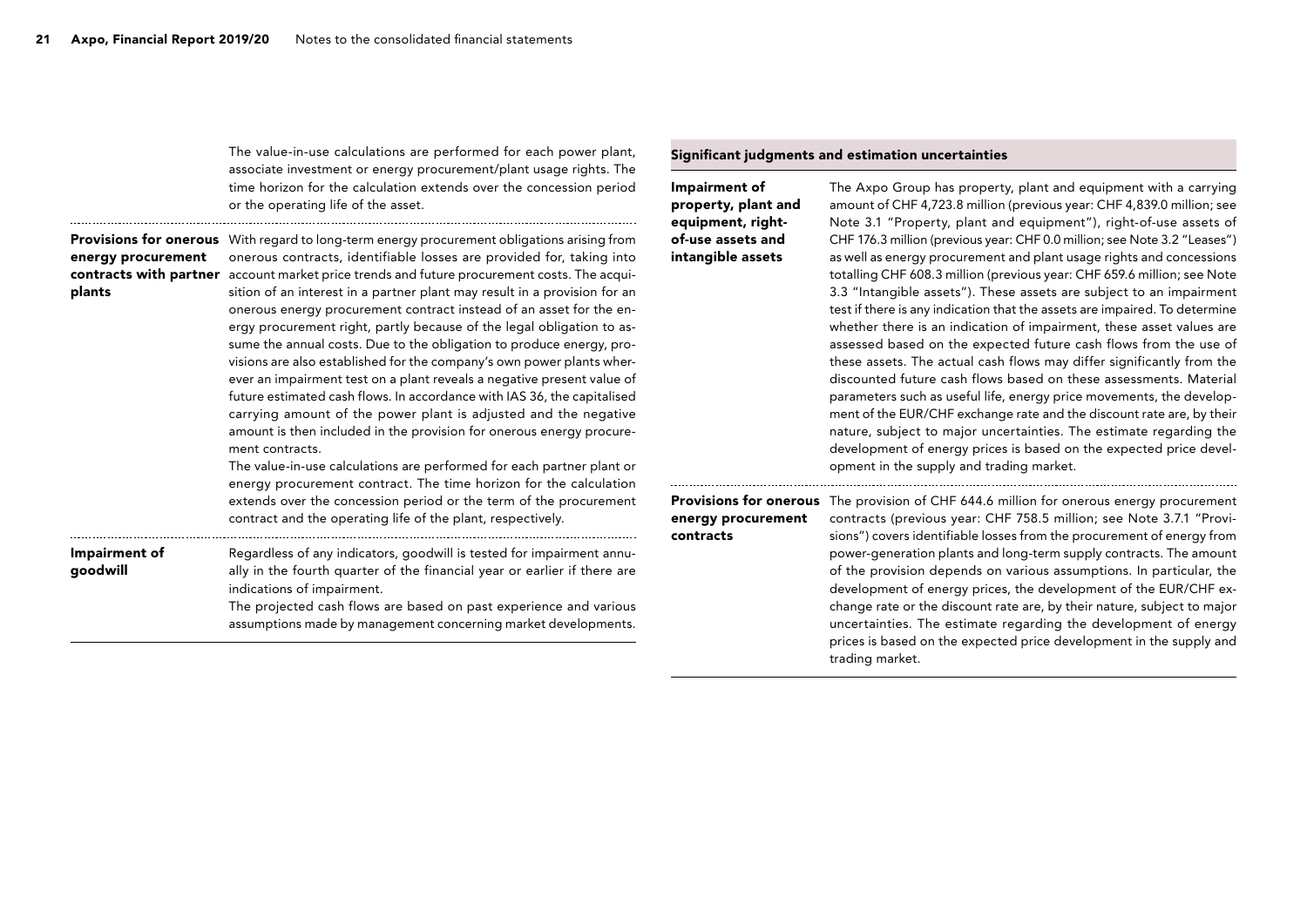#### <span id="page-21-0"></span>2.5 Financial result

| CHF million                                                            | 2019/20  | 2018/19  |
|------------------------------------------------------------------------|----------|----------|
| Interest income                                                        | 36.7     | 38.5     |
| Income from state funds                                                | 25.4     | 165.3    |
| Income from investment properties                                      | 3.3      | 1.4      |
| Realised/unrealised gains from financial assets "at fair value through |          |          |
| profit or loss", net                                                   | 5.0      | 64.9     |
| Other financial income                                                 | 10.7     | 11.8     |
| <b>Total financial income</b>                                          | 81.1     | 281.9    |
| Interest expense                                                       | $-142.1$ | $-156.2$ |
| Interest expense provision for post-operation, decommissioning and     |          |          |
| disposal                                                               | $-81.2$  | $-98.2$  |
| Impairment losses financial investments                                | $-2.6$   | 0.0      |
| Investment property expense                                            | $-1.0$   | $-1.2$   |
| Net exchange rate losses                                               | $-29.7$  | $-49.0$  |
| Other financial expense                                                | $-15.5$  | $-15.6$  |
| <b>Total financial expense</b>                                         | $-272.1$ | $-320.2$ |
| Total                                                                  | $-191.0$ | $-38.3$  |

The realised and unrealised exchange rate gains and losses as well as the realised and unrealised gains and losses from the other financial instruments are presented net. The interest expense of CHF 142.1 million (previous year: CHF 156.2 million) includes interest of CHF 17.0 million (previous year: CHF 35.4 million) on provisions for onerous energy procurement contracts and other provisions (see Note 3.7.1 "Provisions").

#### Net profit/loss included in the financial result from financial assets and liabilities

|                                                                  |           | Other         |           | Other         |
|------------------------------------------------------------------|-----------|---------------|-----------|---------------|
|                                                                  | Income    | comprehensive | Income    | comprehensive |
|                                                                  | statement | income        | statement | income        |
| CHF million                                                      | 2019/20   | 2019/20       | 2018/19   | 2018/19       |
| Net profit/loss included in the financial                        |           |               |           |               |
| result                                                           |           |               |           |               |
| On financial assets and liabilities at fair<br>value through     |           |               |           |               |
| profit or loss (held for trading)                                | 0.2       | 0.0           | 1.4       | 0.0           |
| On derivatives designated as hedges                              | $-46.9$   | $-34.6$       | $-7.6$    | 69.5          |
| On financial assets and liabilities at fair                      |           |               |           |               |
| value through                                                    |           |               |           |               |
| profit or loss (mandatory)                                       | 5.0       | 0.0           | 64.9      | 0.0           |
| At amortised cost                                                | $-16.3$   | 0.0           | $-8.4$    | 0.0           |
|                                                                  |           |               |           |               |
| Interest income and expense                                      |           |               |           |               |
| Interest income from financial assets not<br>accounted for       |           |               |           |               |
| at fair value through profit or loss                             | 36.5      | 0.0           | 37.8      | 0.0           |
| Interest expense from financial assets<br>accounted for          |           |               |           |               |
| at fair value through profit or loss                             | 0.0       | 0.0           | $-0.3$    | 0.0           |
| Interest expense from financial liabilities<br>not accounted for |           |               |           |               |
| at fair value through profit or loss                             | $-125.2$  | 0.0           | $-120.5$  | 0.0           |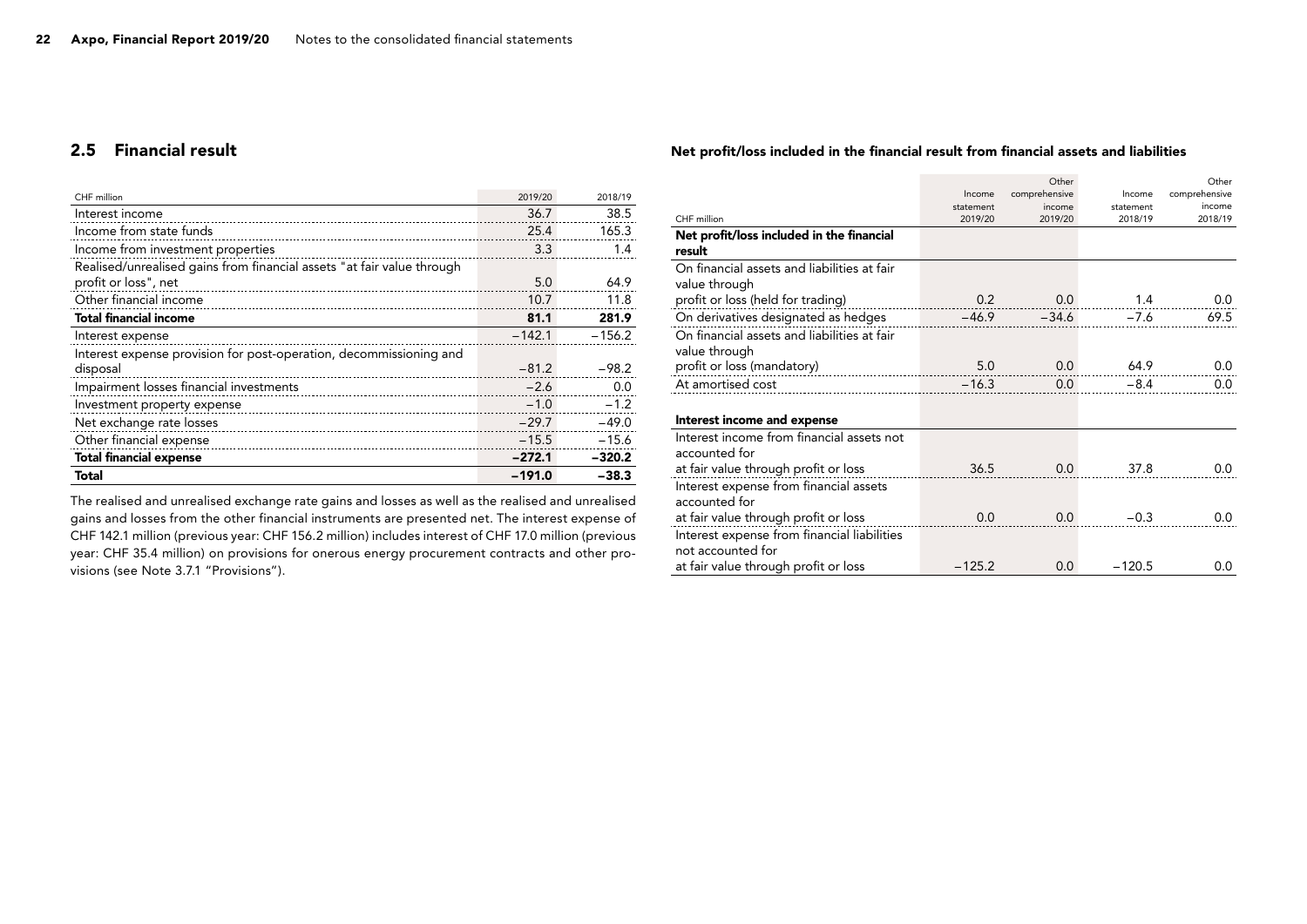#### <span id="page-22-0"></span>2.6 Income taxes

| CHF million                                                    | 2019/20  | 2018/19 |
|----------------------------------------------------------------|----------|---------|
| Current income taxes                                           | $-111.8$ | $-41.7$ |
| Deferred income taxes                                          | 81.9     | 94.1    |
| Total income taxes directly recognised in the income statement | $-29.9$  | 52.4    |
|                                                                |          |         |
| Total income taxes directly recognised in other comprehensive  |          |         |
| income                                                         | $-62.5$  | $-21.0$ |

Current income taxes consist of taxes paid or due on the results of the individual companies for the financial year in accordance with local regulations, as well as charges and credits from previous periods.

#### Reconciliation of tax expenses

| CHF million                                                      | 2019/20  | 2018/19  |
|------------------------------------------------------------------|----------|----------|
| Earnings before tax (EBT)                                        | 600.2    | 812.1    |
| Expected tax rate (ordinary tax rate at head office)             | 18.6%    | 18.6%    |
| Income tax at expected tax rate                                  | $-111.7$ | $-151.1$ |
| Non-tax-deductible expenses                                      | $-30.4$  | $-16.1$  |
| Effect from previous periods                                     | 2.7      | $-2.3$   |
| Effect of tax rate changes                                       | $-11.5$  | 8.2      |
| Effect of income not subject to tax or tax privileged            | 19.7     | 25.1     |
| Unrecorded tax-loss carry forwards                               | $-9.6$   | $-1.7$   |
| Utilisation of unaccounted tax-loss carry forwards from previous |          |          |
| reporting years                                                  | 127.2    | 190.3    |
| Earnings taxable at different tax rates                          | $-10.6$  | $-6.5$   |
| Reassessment of deferred tax assets                              | $-4.7$   | 5.7      |
| Other effects                                                    | $-1.0$   | 0.8      |
| Total income taxes (current and deferred)                        | $-29.9$  | 52.4     |

The ordinary tax rate at the head office comprises direct federal tax (8.5%) and cantonal and municipal taxes of the Canton of Aargau (14.4%). Due to the deductibility of both taxes from taxable income, this results in an effective ordinary tax rate for the head office of 18.6% (previous year: 18.6%).

Better-than-expected results led to a high utilisation of unrecorded tax-loss carry forwards in the financial year as well as in the previous year.

#### Deferred taxes by origin of temporary differences

|                                           | Assets    | Liabilities | Assets    | Liabilities |
|-------------------------------------------|-----------|-------------|-----------|-------------|
| CHF million                               | 30.9.2020 | 30.9.2020   | 30.9.2019 | 30.9.2019   |
| Property, plant and equipment             | 382.5     | 68.7        | 382.1     | 83.5        |
| Right-of-use assets                       | 4.6       | 32.5        | 0.0       | 0.0         |
| Intangible assets                         | 4.6       | 99.3        | 5.7       | 91.5        |
| Investments                               | 4.8       | 18.8        | 1.9       | 19.0        |
| Positive derivative financial instruments |           |             |           |             |
| (current and non-current)                 | 5.8       | 17.4        | 1.5       | 38.0        |
| Other assets (non-current)                | 0.3       | 31.1        | 0.1       | 13.8        |
| Trade receivables                         | 22.1      | 0.7         | 19.2      | 0.7         |
| Other receivables (current)               | 5.0       | 19.6        | 12.4      | 10.7        |
| Provisions (current and non-current)      | 14.5      | 337.3       | 16.7      | 406.7       |
| Negative derivative financial instruments |           |             |           |             |
| (current and non-current)                 | 24.8      | 29.8        | 43.8      | 18.0        |
| Other liabilities (non-current)           | 55.9      | 5.6         | 59.4      | 2.2         |
| Other liabilities (current)               | 21.7      | 1.1         | 4.1       | 3.9         |
| Capitalised tax-loss carry forwards       | 60.0      | 0.0         | 62.3      | 0.0         |
| Deferred taxes, gross                     | 606.6     | 661.9       | 609.2     | 688.0       |
| Offsetting of assets and liabilities      | $-458.6$  | $-458.6$    | $-498.4$  | $-498.4$    |
| Deferred taxes, net                       | 148.0     | 203.3       | 110.8     | 189.6       |

As in the previous year, as at 30 September 2020 there were no temporary differences associated with investments in subsidiaries, for which no deferred tax liabilities were recognised.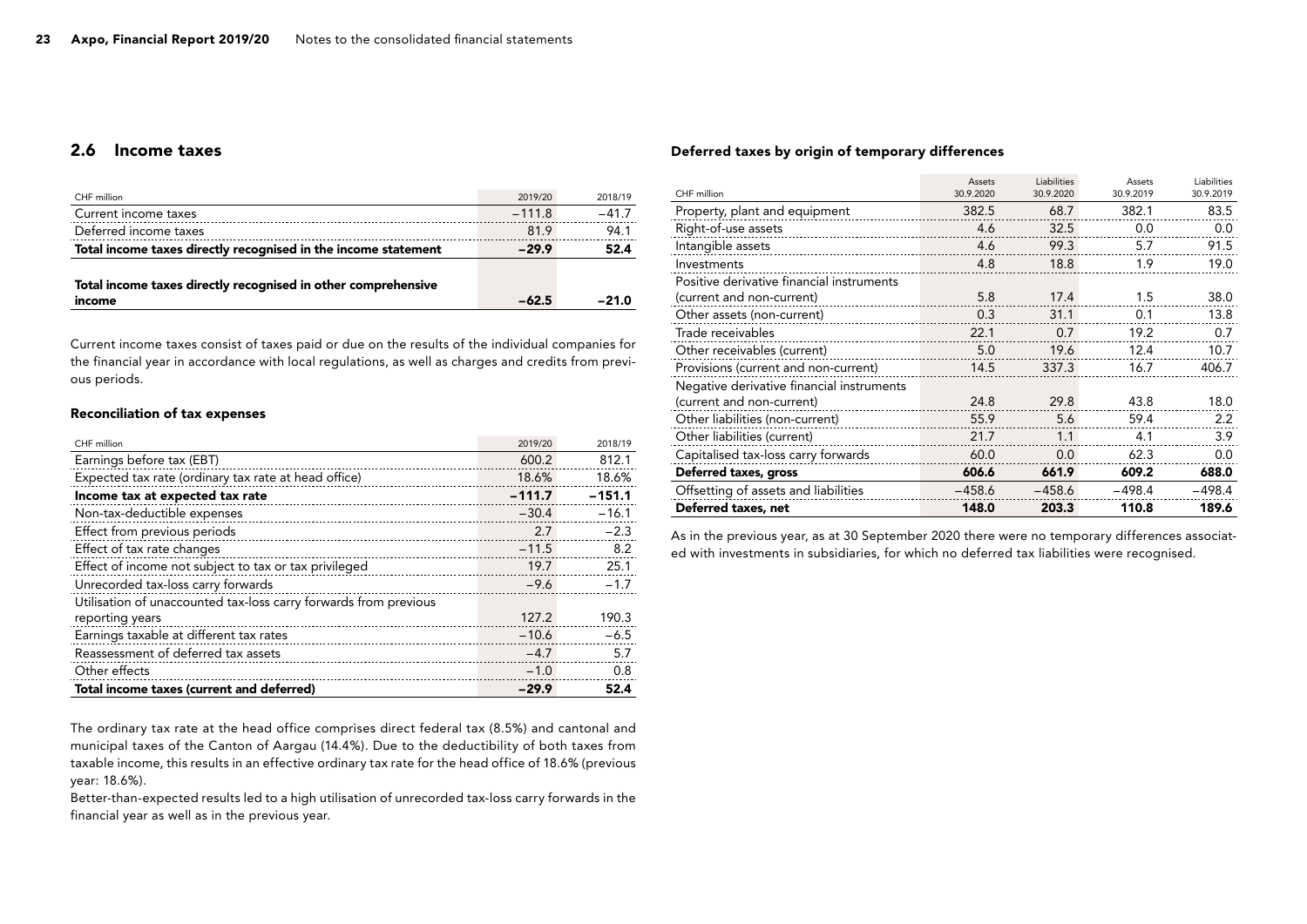#### Reconciliation of deferred taxes

| CHF million                          | Assets   | Liabilities |
|--------------------------------------|----------|-------------|
| Balance as at 1.10.2018, gross       | 627.0    | 745.2       |
| Change in scope of consolidation     | 14.7     | 44.3        |
| Change in other comprehensive income | 16.0     | 42.0        |
| Change in the income statement       | $-46.8$  | $-140.9$    |
| Foreign currency translation         | $-1.7$   | $-2.6$      |
| Balance as at 30.9.2019, gross       | 609.2    | 688.0       |
| Offsetting of assets and liabilities | $-498.4$ | $-498.4$    |
| <b>Balance as at 30.9.2019, nett</b> | 110.8    | 189.6       |
|                                      |          |             |
| Balance as at 1.10.2019, gross       | 609.2    | 688.0       |
| Change in scope of consolidation     | 2.0      | 0.5         |
| Change in other comprehensive income | $-5.9$   | 54.3        |
| Change in the income statement       | 2.4      | $-79.5$     |
| Foreign currency translation         | $-1.1$   | $-1.4$      |
| Balance as at 30.9.2020, gross       | 606.6    | 661.9       |
| Offsetting of assets and liabilities | -458.6   | $-458.6$    |
| <b>Balance as at 30.9.2020, net</b>  | 148.0    | 203.3       |

In the past the reconcilation of deferred taxes was reported on a net basis. Starting in the financial year 2019/20, the reconciliation will be reported gross, thus enhancing the transparency and comprehensibility of financial reporting. The comparative figures for the financial year 2018/19 have been adjusted accordingly,

#### Expiry dates of tax-loss carry forwards, non-capitalised

| CHF million                    | 30 9 2020 | 30 9 2019 |
|--------------------------------|-----------|-----------|
| Expiring in the following year | 79.6      | 23.9      |
| Expiring within 2 to 5 years   | 377.5     | 903.0     |
| Expiring in more than 5 years  | 536.6     | 586.0     |
| Total                          | 993.7     | 1512.9    |

#### Accounting principles

Income taxes include current and deferred income taxes. Normally they are recognised in the income statement unless they are related to transactions that are recognised in other comprehensive income or directly in equity. In this case, income taxes are also recognised in other comprehensive income or directly in equity. Current income taxes are calculated on taxable income and accrued for the relevant period. The deferred taxes shown in the consolidated financial statements are calculated using the balance sheet liability method, where deferred taxes are recognised for all temporary differences. Temporary differences that will reverse in one or more future periods arise from differences between the carrying amount of an asset or liability and its relevant tax value. Temporary differences resulting from the initial recognition of goodwill, from the initial recognition of assets or liabilities in a transaction which impacts neither the taxable results nor profit for the year and from investments in subsidiaries, if it is likely that the temporary difference will not be reversed in the foreseeable future, are not recognised. Company-specific tax rates are used for calculating deferred taxes. Tax assets and liabilities are offset if they involve the same tax subject and the same tax jurisdiction. Deferred tax assets or liabilities are presented as non-current assets or liabilities. Deferred tax assets arising from losses carried forward and deductible temporary differences are capitalised only if it is likely that they can be realised in the future. Income taxes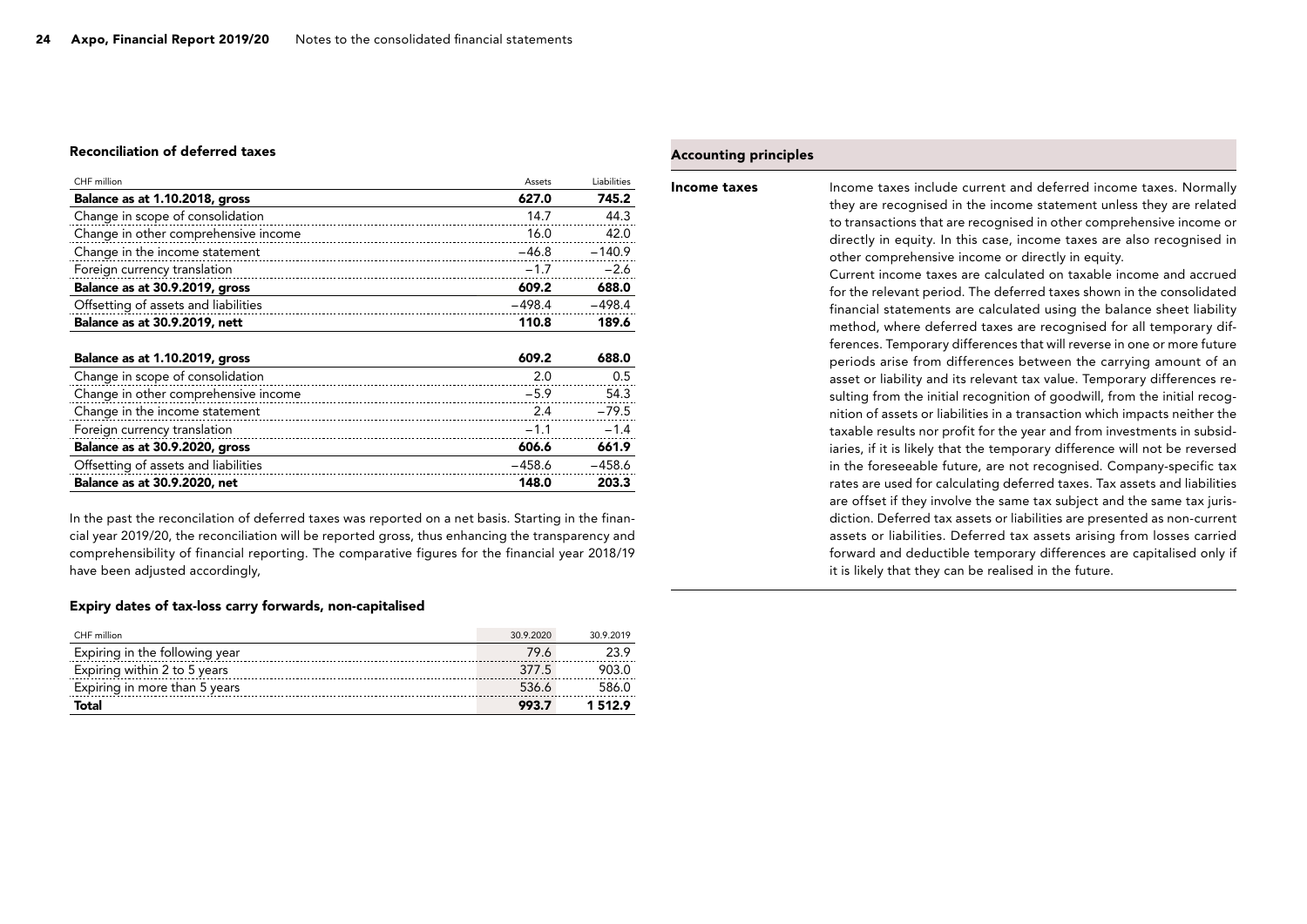#### Significant judgments and estimation uncertainties

The companies of the Axpo Group are subject to the applicable tax laws in the countries in which they have tax bases. The scope of the tax obligation and the amount of tax owed is determined in each case by the applicable tax laws and their interpretation by tax authorities and the relevant jurisdiction. The individual group companies are regularly audited by the relevant tax authorities. However, these audits, particularly abroad, are sometimes carried out several years after the end of the reporting year. Changes in interpretation and practice may therefore subsequently lead to a reassessment of current and deferred taxes. Furthermore, there is still a need for clarification regarding the taxation of partner plants in the cantons of Valais and Grisons. The resulting risks are continuously assessed and recorded where necessary. Although the management of the Axpo Group believes that current tax estimates are reasonable, actual tax liabilities and any penalties and interest on arrears may differ from the tax provisions and accrued liabilities. Income taxes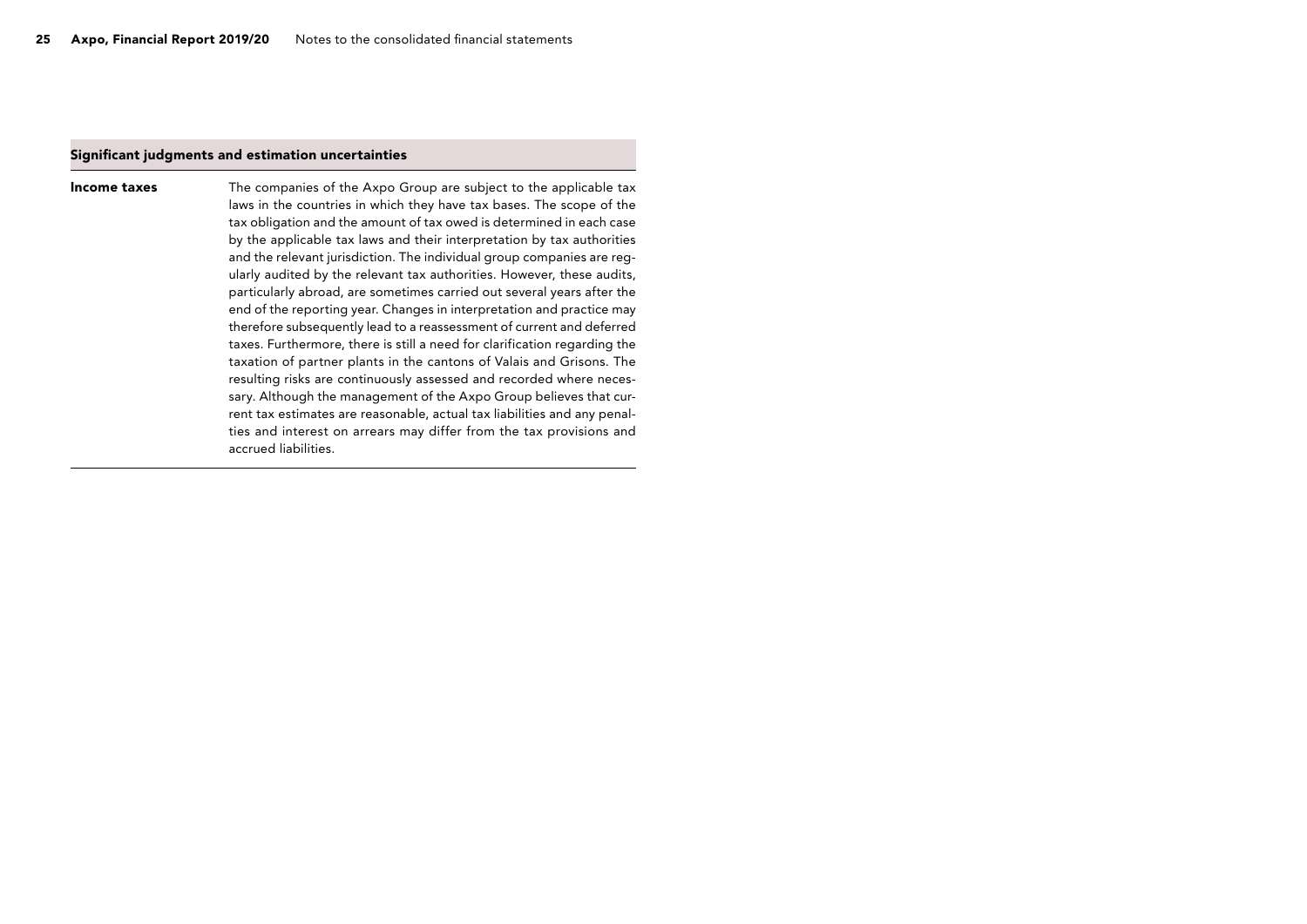## <span id="page-25-0"></span>3. Operational assets and liabilities

#### 3.1 Property, plant and equipment

|                                                  |              |                      |                                  | Other property, plant and |                           |                     |
|--------------------------------------------------|--------------|----------------------|----------------------------------|---------------------------|---------------------------|---------------------|
| CHF million                                      | Power plants | Distribution systems | Land and buildings <sup>1)</sup> | equipment                 | Assets under construction | Total <sup>2)</sup> |
| Carrying amount as at 1.10.2018                  | 2 3 6 1.9    | 1 472.4              | 312.4                            | 62.6                      | 296.5                     | 4 5 0 5.8           |
| thereof acquisition costs                        | 11 367.9     | 3 6 1 5 . 2          | 605.9                            | 226.8                     | 492.7                     | 16 308.5            |
| thereof accumulated depreciation and impairments | $-9006.0$    | $-2142.8$            | -293.5                           | $-164.2$                  | -196.2                    | $-11802.7$          |
| Change in scope of consolidation                 | 236.1        | 0.0                  | 3.6                              | 4.6                       | 106.0                     | 350.3               |
| Additions (investments) <sup>3)</sup>            |              | 6.3                  | 0.2                              | 8.7                       | 203.5                     | 219.8               |
| Disposals                                        |              | $-11.3$              | 0.0                              | $-2.1$                    | $-1.3$                    | $-14.8$             |
| Adjustments to acquisition costs IFRIC 1         | 101.8        | 0.0                  | 0.0                              | 0.0                       | 0.0                       | 101.8               |
| Reclassification to/from "assets held for sale"  | $-0.8$       | 0.0                  | $-0.1$                           | 0.0                       |                           | $-1.0$              |
| Reclassifications                                | 141.2        | 61.7                 | 2.2                              | 18.3                      | -225.7                    | $-2.3$              |
| Depreciation in reporting period                 | $-131.5$     | $-740$               | $-13.5$                          | $-22.0$                   | 0.0                       | $-241.0$            |
| Impairment losses                                | $-176.1$     | 0.0                  | 0.0                              | $-0.1$                    | 0.0                       | $-176.2$            |
| Impairment reversals                             | 123.1        | 0.0                  | 0.1                              | 0.2                       | 0.7                       | 124.1               |
| Foreign currency translation                     | $-24.7$      | 0.0                  | $-0.4$                           | $-0.7$                    |                           | $-27.5$             |
| Carrying amount as at 30.9.2019                  | 2 632.0      | 1455.1               | 304.5                            | 69.5                      | 377.9                     | 4839.0              |
| thereof acquisition costs                        | 11 725.4     | 3519.1               | 590.8                            | 229.9                     | 571.7                     | 16 636.9            |
| thereof accumulated depreciation and impairments | $-9093.4$    | $-2064.0$            | $-286.3$                         | $-160.4$                  | $-193.8$                  | $-11797.9$          |
| Change in scope of consolidation                 | $-1.2$       | 0.0                  | 2.5                              | 3.4                       | 0.6                       | 5.3                 |
| Additions (investments) <sup>3)</sup>            | 2.0          | 7.5                  | 0.5                              | 5.7                       | 273.4                     | 289.1               |
| Disposals                                        | $-3.4$       | -6.4                 | -0.6                             |                           | -0.5                      | $-18.6$             |
| Adjustments to acquisition costs IFRIC 1         | 13.8         | 0.0                  | 0.0                              | 0.0                       | 0.0                       | 13.8                |
| Reclassification to/from "assets held for sale"  | $-29.3$      | 0.0                  | 0.0                              | 0.0                       | 0.0                       | $-29.3$             |
| Reclassifications                                | 92.3         | 47.9                 | 2.1                              | 26.1                      | 275.3                     | $-106.9$            |
| Depreciation in reporting period                 | -168.1       | $-74.2$              | -14.5                            | -23.7                     | 0.0                       | $-280.5$            |
| Impairment losses                                | $-61.5$      | 0.0                  | 0.0                              | 0.0                       | 0.0                       | $-61.5$             |
| Impairment reversals                             | 77.8         | 0.0                  | 0.0                              | 0.0                       | 0.0                       | 77.8                |
| Foreign currency translation                     | $-3.4$       | 0.0                  | 0.0                              | 0.0                       | $-1.0$                    | $-4.4$              |
| Carrying amount as at 30.9.2020                  | 2 551.0      | 1429.9               | 294.5                            | 73.3                      | 375.1                     | 4723.8              |
| thereof acquisition costs                        | 11 7 16.7    | 3 5 3 1 . 2          | 582.9                            | 241.0                     | 569.6                     | 16 641.4            |
| thereof accumulated depreciation and impairments | $-9165.7$    | $-2$ 101.3           | $-288.4$                         | $-167.7$                  | $-194.5$                  | $-11917.6$          |

1) At the balance sheet date, this includes land and buildings with a carrying amount of CHF 25.9 million leased out under operating lease agreements.

2) At the balance sheet date, this includes property, plant and equipment with a carrying amount of CHF 42.9 million leased out under operating lease agreements.

3) Investments in the amount of CHF 2.0 million (previous year: CHF 6.5 million) were capitalised and deferred in previous years. Payment was made in 2019/2020 and 2018/19.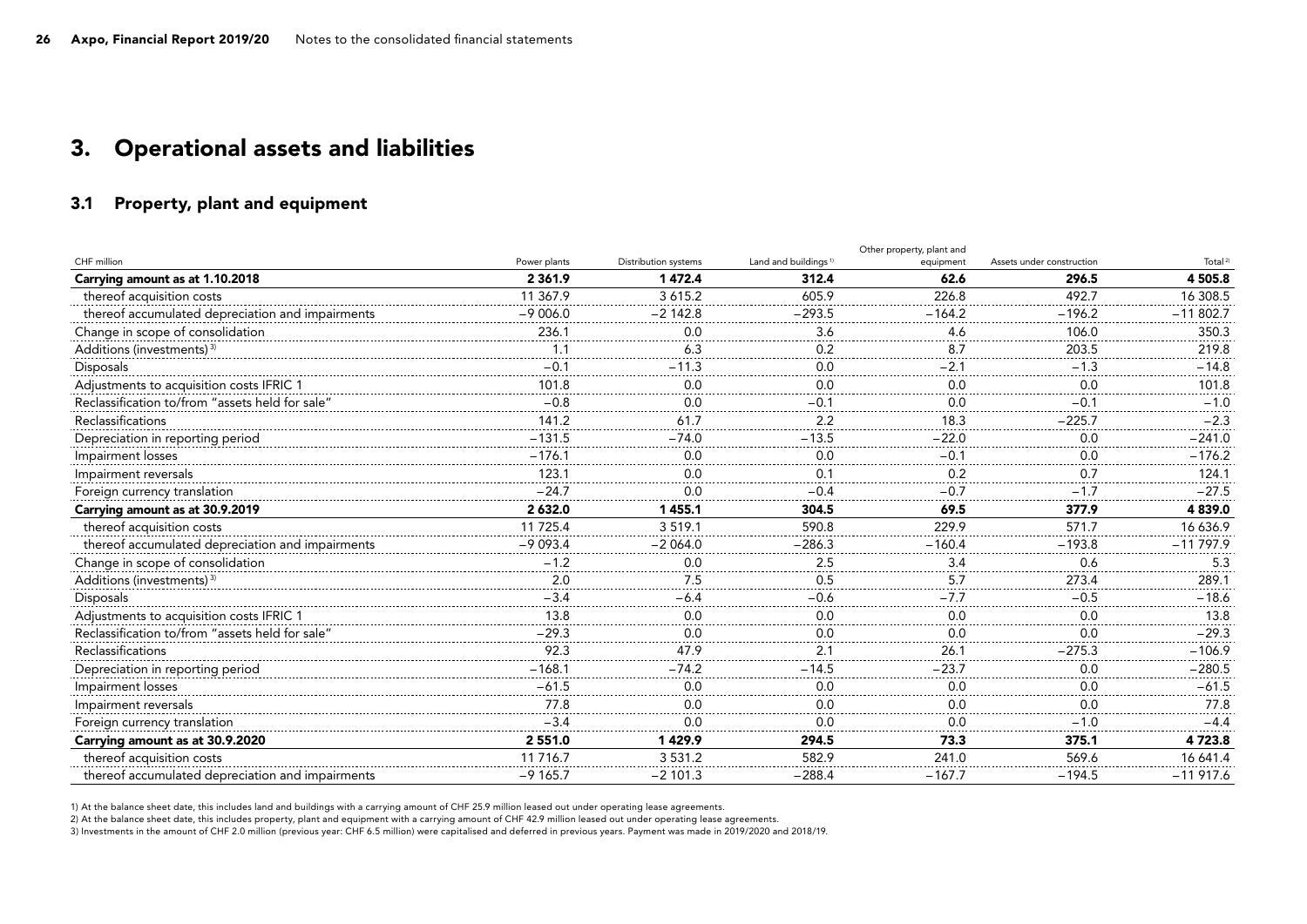The line item "Adjustment to acquisition costs IFRIC 1" contains the provision of CHF 13.8 million (previous year: CHF 101.8 million), which was not recognised in the income statement, in connection with the allocation of acquisition costs for the Beznau nuclear power plant. In the previous year CHF 89.6 million resulted from the adjustment of the parameters for the calculation of the provision "Post-operation, decommissioning, disposal" (see also Note 3.7.1 "Provisions", "Significant judgments and estimation uncertainties", section provisions for "Post-operation, decommissioning, disposal"). These changes in estimate were taken into account without affecting profit or loss both in accordance with IFRIC 1 in property, plant and equipment and in the provisions for post-operation, decommissioning, disposal (see Note 3.7.1 "Provisions").

Reclassifications totalling CHF 275.3 million (previous year: CHF 225.7 million) from assets under construction to power plants, distribution systems, land and buildings and other property, plant and equipment were made in the year under review. Land and buildings with a carrying amount of CHF 18.6 million which are no longer used for operational purposes were also reclassified to investment properties. Furthermore, photovoltaic systems with a carrying amount of CHF 83.0 million, which will be available for sale in the future due to the change in strategy, were reclassified to inventories. In addition, property, plant and equipment with a carrying amount of CHF 29.3 million (previous year: CHF 1.0 million) were classified as held for sale and reclassified to assets held for sale.

#### Investment commitments

Long-term contractual obligations of CHF 463.8 million (previous year: CHF 428.5 million) were assumed in connection with the acquisition of property, plant and equipment (including nuclear fuel rods).

#### Pledged assets

Property, plant and equipment of CHF 546.9 million (previous year: CHF 599.4 million) was pledged as collateral for financial liabilities. The major part of the pledged property, plant and equipment is related to the wind farms as well as the photovoltaic systems.

#### Asset under construction

Advance payments to contractors and suppliers included in assets under construction amounted to CHF 10.9 million (previous year: CHF 14.6 million).

#### Capitalised borrowing costs

In the 2018/19 and 2019/20 reporting year, no borrowing costs were capitalised.

#### Accounting principles

Property, plant and equipment

Property, plant and equipment (including nuclear fuel rods) are recognised at acquisition or manufacturing costs less accumulated depreciation and impairment losses. Unscheduled depreciation is only recognised in the case of damage or impairment, as described in Note 2.4 "Impairment losses, impairment reversals and changes in provisions for onerous energy procurement contracts". The acquisition or manufacturing costs of property, plant and equipment comprise the estimated costs of dismantling and removing the asset and the restoration of the site. They are recognised as provisions. In the case of long-term investment projects, borrowing costs are capitalised during the construction phase.

The rates of depreciation of the individual asset categories correspond to the estimated useful lives of each asset category or to the date on which the power plant is decommissioned. They are reviewed annually and are within the following ranges:

#### Land and assets under

| constructions                | Only in case of impairment                                                      |
|------------------------------|---------------------------------------------------------------------------------|
| <b>Buildings</b>             | $15-60$ years                                                                   |
| Power plants                 | $10-80$ years<br>depending on the type of<br>installation and concession period |
| Distribution systems         | $10-80$ years                                                                   |
| <b>Fixtures and fittings</b> | $3-15$ years                                                                    |

If significant components of an item of property, plant and equipment have a different useful life, they are depreciated separately (component approach). Ordinary repairs and maintenance of buildings and operating facilities are accounted for directly as expenses. Investments in refurbishments, improvements of facilities or replacement investments are capitalised if they will bring economic benefits to the Axpo Group in the future.

Assets under construction are assets which are unfinished or not yet ready for operation. Assets in this sense refer to all items of property, plant and equipment. Depreciation of these assets begins upon completion or when they are ready for operational use.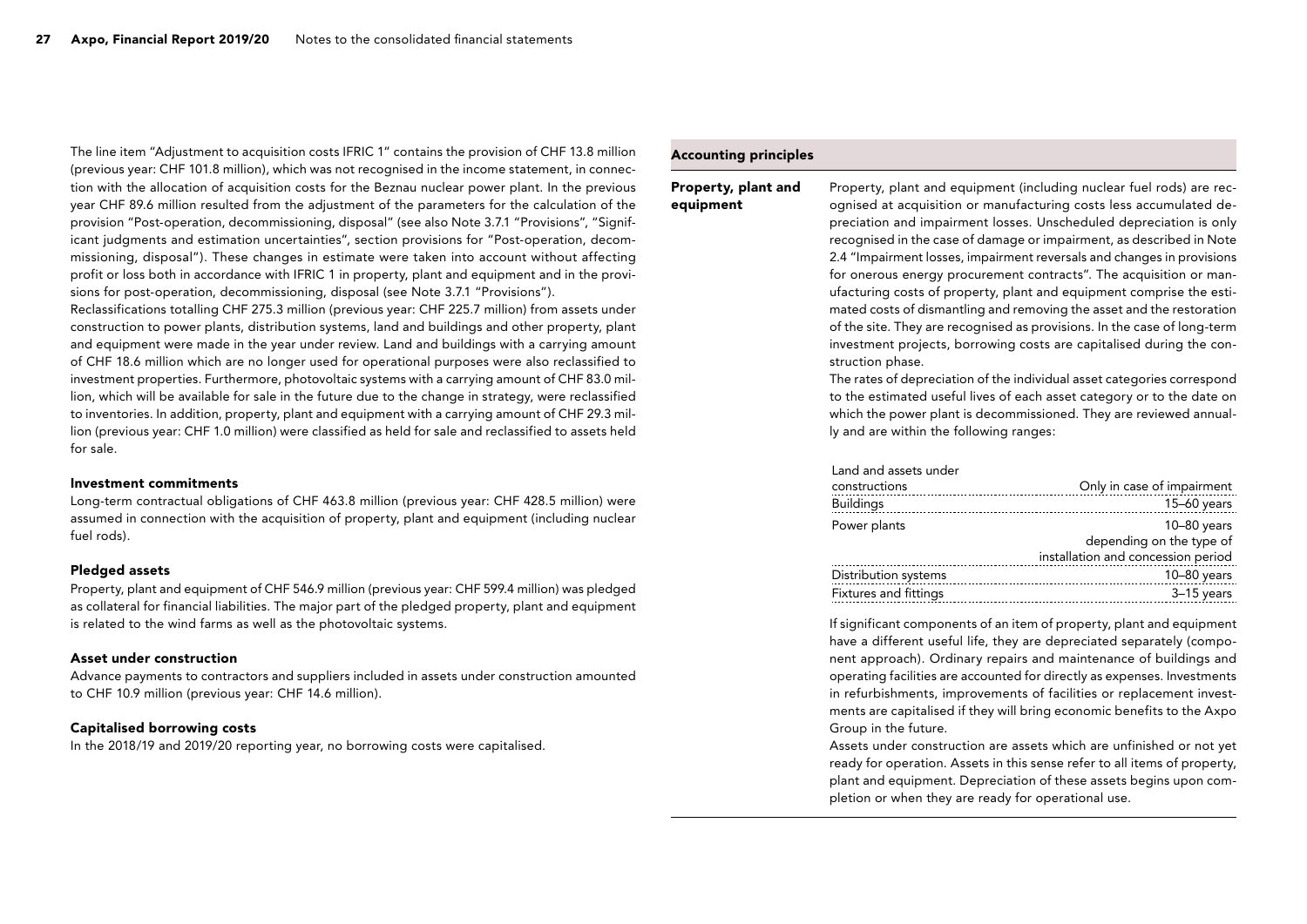#### Significant judgments and estimation uncertainties

The Electricity Supply Act (StromVG) entered into force on 1 January 2008. The law requires all transmission systems to be transferred to the national grid operator Swissgrid AG within five years. On 3 January 2013, on the basis of the non-cash contribution agreements, transmission system owners EGL Grid AG, Nordostschweizerische Kraftwerke Grid AG and CKW Grid AG, and on 5 January 2015 additional facilities owned by Kraftwerke Linth-Limmern AG, Kraftwerke Sarganserland AG, Kraftwerke Vorderrhein AG and Axpo Power AG (grids) were transferred. The non-cash contributors were compensated based on provisional contribution values in the form of Swissgrid shares and loans. The final evaluation of the transmission system will be made as part of a new valuation and purchase price adjustment (valuation adjustment 2) with participation of all former transmission system owners. This requires decisions for all open proceedings relevant for the valuation (tariff proceedings for the years 2009 to 2012, proceedings concerning coverage differences in 2011 and 2012 as well as the process for determining the relevant value). Depending on the outcome of these proceedings, which are still ongoing in some cases, the definitive transfer values of the transmission systems may in some cases differ from the provisional transfer values in valuation adjustment 2. Transmission systems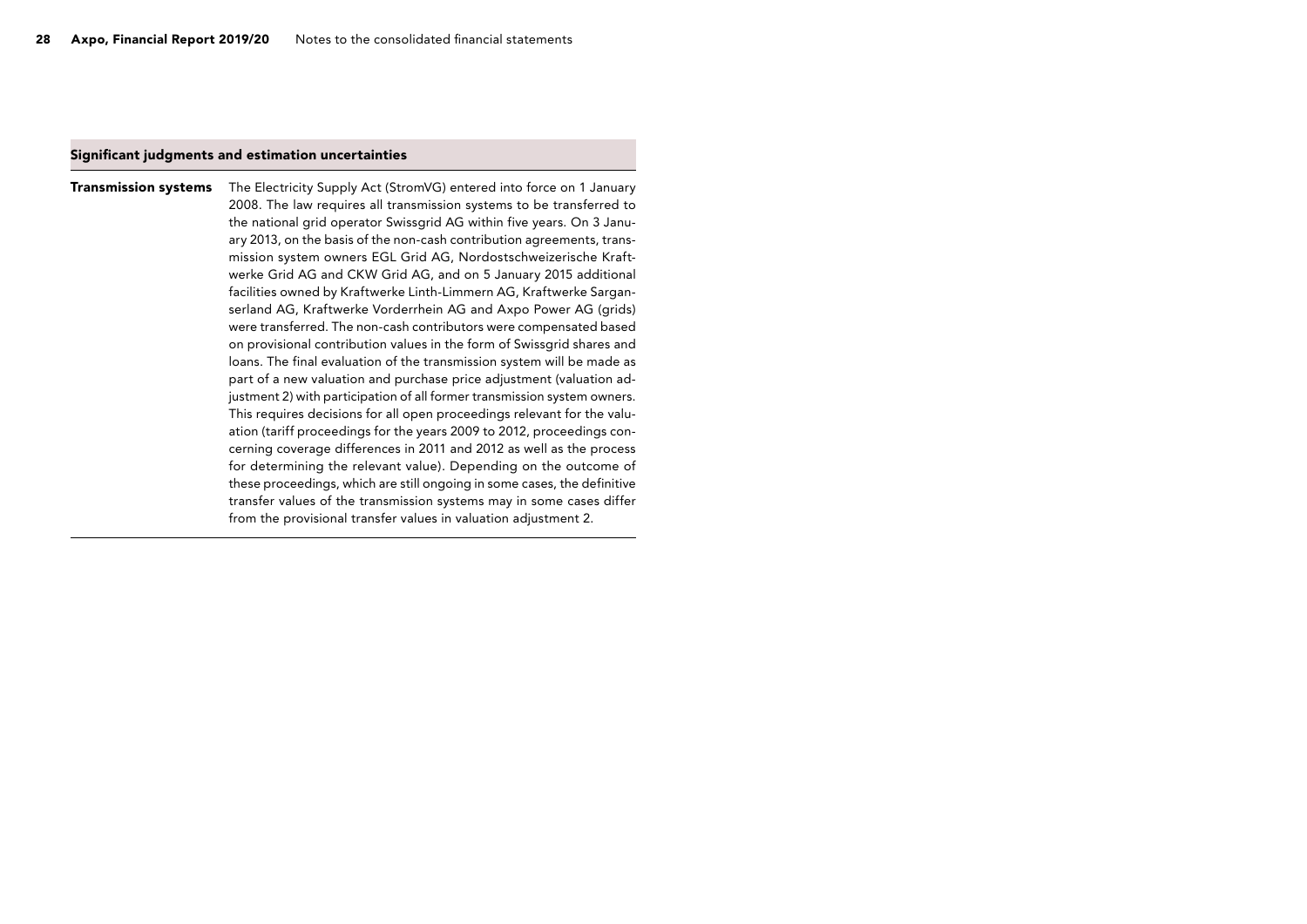#### <span id="page-28-0"></span>3.2 Leases

#### Lessee

The following table shows the development of rights-of-use assets under leases:

|                                            | Land and  | Distribution |        |         |
|--------------------------------------------|-----------|--------------|--------|---------|
| CHF million                                | buildings | systems      | Other  | Total   |
| Carrying amount as at 30.9.2019            | 0.0       | 0.0          | 0.0    | 0.0     |
| Effect of first-time adoption of IFRS 16   | 131.7     | 12.5         | 5.6    | 149.8   |
| Carrying amount as at 1.10.2019 restated   | 131.7     | 12.5         | 5.6    | 149.8   |
| Change in scope of consolidation           | 2.6       | 0.0          | 0.3    | 2.9     |
| Additions (investments)                    | 43.5      | 1.5          | 0.9    | 45.9    |
| Disposals                                  | $-0.2$    | $-2.2$       | 0.0    | $-2.4$  |
| Reclassification to "assets held for sale" | $-1.1$    | 0.0          | 0.0    | $-1.1$  |
| Amortisation in reporting period           | $-15.5$   | $-1.5$       | $-2.1$ | $-19.1$ |
| Foreign currency translation               | 0.3       | 0.0          | 0.0    | 0.3     |
| Carrying amount as at 30.9.2020            | 161.3     | 10.3         | 4.7    | 176.3   |
| thereof acquisition costs                  | 176.2     | 11.5         | 6.6    | 194.3   |
| thereof accumulated amortisation and       |           |              |        |         |
| impairments                                | $-14.9$   | $-1.2$       | $-1.9$ | $-18.0$ |

The following amounts are recognised in the income statement for the financial year in connection with leases:

| CHF million                                        | 2019/20 |
|----------------------------------------------------|---------|
|                                                    |         |
| Lessee                                             |         |
| Other operating income                             |         |
| Net gain (+)/loss (-) remeasurement of leases      | 0.2     |
| <b>Other operating expenses</b>                    |         |
| Expense for short-term leases                      | 0.9     |
| Expense for low-value underlying lease assets      | 0.5     |
| Depreciation, impairments and impairment reversals |         |
| Depreciation right-of-use assets                   | 19.1    |
| <b>Financial expense</b>                           |         |
| Interest expense for leases                        | 2.1     |

The total cash outflows for leases amounted to CHF 19.0 million in financial year 2019/20.

#### Lessor

Axpo provides customers with energy production systems such as photovoltaic, wind power plants or combined heat and power plants. As of the reporting date, the receivables from finance leases amounted to CHF 10.9 million (previous year: CHF 3.8 million). The undiscounted future payments from finance leases amounted to CHF 11.3 million (previous year: CHF 4.3 million). Future payments of CHF 266.2 million are expected from operating leases. These future payments include an agreement for plots of land with substations (Leasetype: "Distribution grid equipment") that have been granted to Swissgrid for a period of 99 years with building rights.

#### Accounting principles General Leases are accounted for in accordance with IFRS 16 "Leases". A lease is a contract that gives the right to use an identified asset for a specified period of time in return for payment of a fee. A right of use for an identified asset can exist in many contracts irrespective of their formal structure, for example in rental, leases and service contracts, but also in outsourcing transactions. The formal designation of an arrangement is not relevant for the purpose of identifying a lease. Axpo concludes contracts both as lessee and lessor. Lessee transactions in which Axpo is the lessee are accounted for in Lesseeaccordance with the right-of-use model, irrespective of the economical (ownership) relationship to the leased asset at the inception of the lease. Low-value leases and leases with a term of less than 12 months (short-term leases) are not recognised as right-of-use asset and lease liability; instead, the payments are recognised as an expense in the income statement on a straight-line basis. Intercompany leases are presented as current expenses in the segment reporting. A lease liability is recognised in the amount of the present value of the existing payment obligation. In determining the binding term of a lease, both contractual penalties and other economic incentives are taken into account. If economic incentives are also taken into account, this may result in longer lease terms and thus in higher right-of-use assets and lease liabilities recognised in the balance sheet. If a contract provides payments for lease and non-lease components, separation is waived in accordance with the exemption option under IFRS 16.5; the lease liabilities are measured from the total of the payments. The present value is determined by discounting using an incremental bor-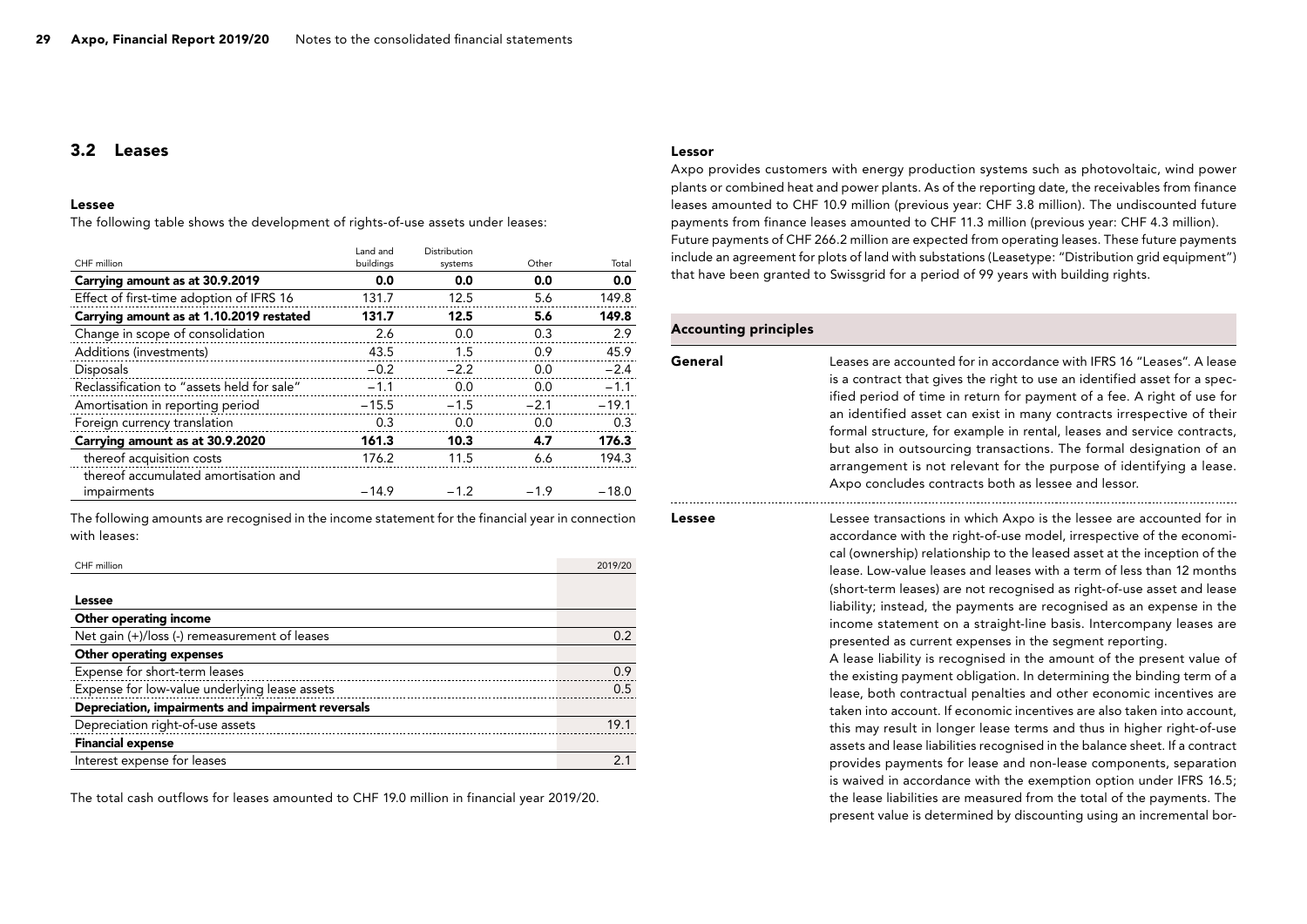rowing rate equivalent to the risk and term or the interest rate on which the lease is based, if this can be determined. The liability is subsequently measured in the following periods using the effective interest method. The short-term portion of the lease liability, which is disclosed separately in the balance sheet, is determined by the principal portion received in the next 12 months included in the lease instalments. A reassessment of the liability is required whenever there is a change in the expected lease payments or the lease term, for example, due to a change in the assessment regarding the exercise of a contractual option. Corresponding to the lease liability, a right-of-use asset is recognised in the amount of the present value of the lease liability. The acquisition value of the right-of-use asset is increased by initial direct costs and advance payments. Any leasing incentives or sub-lease contracts received that qualify as a finance lease will reduce the acquisition value. Depreciation is calculated using the straight-line method over the shorter of the lease term and the useful life of the identified asset. If events or changes in circumstances indicate an impairment, an impairment test is carried out in accordance with IAS 36. Axpo is lessee in several cases, including in particular the rental or lease of land and roofs for energy production facilities such as wind turbines, photovoltaic plants and distribution facilities. Axpo is also a lessee for commercial properties, easements on land, vehicles and other movable property, plant and equipment as well as IT infrastructure. The leases for land and roofs in connection with energy production and distribution facilities are generally concluded for a fixed period of 15 to 20 years. For all other lease contracts, the term is usually three to five years. Some of the leases also include extension and termination options.

Lessor

Axpo acts as lessor to a small extent. In the area of finance leases, energy production plants, in particular photovoltaic, wind power or combined heat and power plants, are made available to customers for their use. In the area of operating leases, the assets leased for use are mainly optical fibres and distribution grid equipment.

Leasing transactions in which Axpo is the lessor are classified as operating or finance leases, depending on the allocation of rewards and risks. If a lease is classified as an operating lease, Axpo recognises the identified asset in its balance sheet and the lease payments as other operating income on a straight-line basis over the term of the lease. For finance leases, the identified asset is derecognised and a receivable is recognised at the net investment value. Payments made by the lessee are treated as amortisation payments or interest income. Income is recognised over the term of the lease using the effective interest method. The classification of subleases is based on the rightof-use asset conferred by the head lease.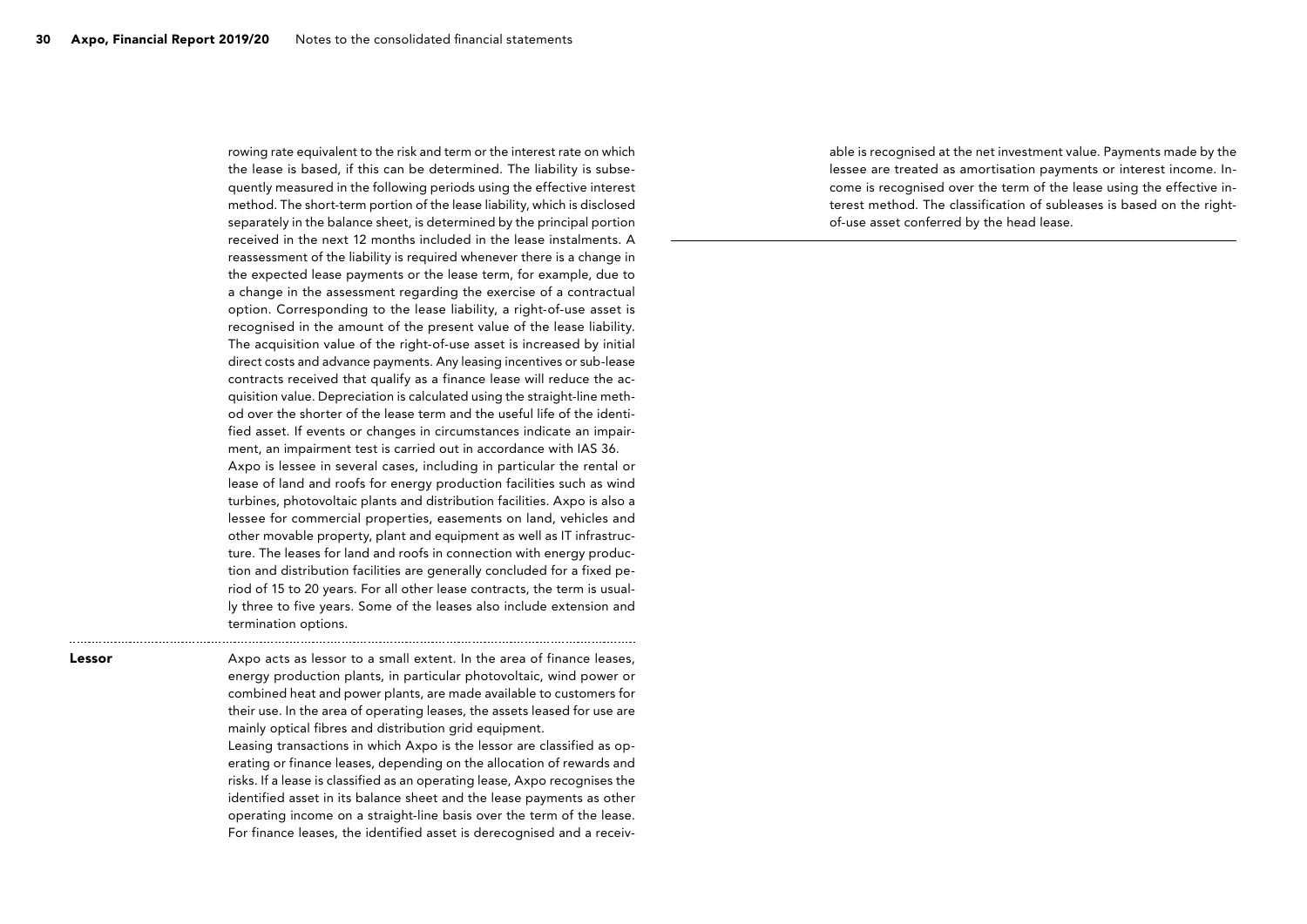#### <span id="page-30-0"></span>3.3 Intangible assets

|                                      | Energy<br>procurement                 |          |          |           |
|--------------------------------------|---------------------------------------|----------|----------|-----------|
|                                      | rights, rights of                     |          |          |           |
| CHF million                          | use for facilities<br>and concessions | Goodwill | Other    | Total     |
| Carrying amount as at 1.10.2018      | 608.8                                 | 104.4    | 59.1     | 772.3     |
| thereof acquisition costs            | 2946.6                                | 380.6    | 349.7    | 3676.9    |
| thereof accumulated amortisation and |                                       |          |          |           |
| impairments                          | $-2337.8$                             | $-276.2$ | $-290.6$ | $-2904.6$ |
| Change in scope of consolidation     | 60.0                                  | 116.1    | 109.9    | 286.0     |
| Additions (investments)              | 0.4                                   | 0.0      | 32.0     | 32.4      |
| Reclassifications                    | 12.1                                  | 0.0      | $-11.6$  | 0.5       |
| Amortisation in reporting period     | $-48.0$                               | 0.0      | $-14.9$  | $-62.9$   |
| Impairment losses                    | $-2.0$                                | 0.0      | 0.0      | $-2.0$    |
| Impairment reversals                 | 38.1                                  | 0.0      | 0.0      | 38.1      |
| Foreign currency translation         | $-9.8$                                | $-4.5$   | $-2.6$   | $-16.9$   |
| Carrying amount as at 30.9.2019      | 659.6                                 | 216.0    | 171.9    | 1 047.5   |
| thereof acquisition costs            | 2986.3                                | 492.0    | 467.1    | 3 945.4   |
| thereof accumulated amortisation and |                                       |          |          |           |
| impairments                          | $-2326.7$                             | $-276.0$ | $-295.2$ | $-2897.9$ |
| Change in scope of consolidation     | 0.0                                   | 7.5      | 0.1      | 7.6       |
| Additions (investments)              | 0.3                                   | 17.5     | 24.7     | 42.5      |
| Disposals                            | 0.0                                   | $-7.8$   | $-0.6$   | $-8.4$    |
| Reclassifications                    | 4.5                                   | 0.0      | $-3.9$   | 0.6       |
| Amortisation in reporting period     | $-54.7$                               | 0.0      | $-26.4$  | $-81.1$   |
| Impairment losses                    | 0.0                                   | $-27.3$  | 0.0      | $-27.3$   |
| Foreign currency translation         | $-1.4$                                | $-0.8$   | $-0.6$   | $-2.8$    |
| Carrying amount as at 30.9.2020      | 608.3                                 | 205.1    | 165.2    | 978.6     |
| thereof acquisition costs            | 2879.4                                | 508.2    | 480.1    | 3 867.7   |
| thereof accumulated amortisation and |                                       |          |          |           |
| impairments                          | $-2271.1$                             | $-303.1$ | $-314.9$ | $-2889.1$ |

Significant amounts of goodwill are attributable to the following cash-generating units. Apart from goodwill, there are no intangible assets with an indefinite useful life recognised in the balance sheet. Goodwill is allocated to the cash-generating units as follows:

| CHF million        | 30.9.2020 | 30.9.2019 |
|--------------------|-----------|-----------|
| Axpo Italia S.p.A. | 73.6      | 73.9      |
| Urbasolar Group    | 104.0     | 94.5      |
| Others             | 27.5      | 47.6      |
| <b>Total</b>       | 205.1     | 216.0     |

A purchase price adjustment was made for the Urbasolar Group, as well as an adjustment within the measurement period based on improved information gained in hindsight regarding the scope and value of the Urbasolar Group. These adjustments resulted in an increase in goodwill of CHF 9.5 million (net).

#### Accounting principles

| Intangible assets | Intangible assets are recognised in the balance sheet at acquisition<br>cost less accumulated amortisation and accumulated impairment loss-<br>es. Intangible assets are amortised using the straight-line method over<br>the estimated useful life of the asset, unless the useful life is indefinite.<br>Goodwill and intangible assets with an indefinite useful life are not<br>amortised but tested for impairment annually. The useful lives are<br>reviewed at the end of each financial year. The individual contractual |
|-------------------|----------------------------------------------------------------------------------------------------------------------------------------------------------------------------------------------------------------------------------------------------------------------------------------------------------------------------------------------------------------------------------------------------------------------------------------------------------------------------------------------------------------------------------|
|                   | useful lives are applied in all cases.                                                                                                                                                                                                                                                                                                                                                                                                                                                                                           |
|                   | Energy procurement rights comprise advance payments for rights to<br>long-term supply of electricity including capitalised interest. These<br>rights are amortised using the straight-line method over the contract<br>term.                                                                                                                                                                                                                                                                                                     |
|                   | Rights of use for facilities comprise contractually agreed one-time<br>payments to a contracting party as compensation for the use of that<br>party's transmission and distribution systems. These rights are amor-<br>tised using the straight-line method over the contract term.                                                                                                                                                                                                                                              |

For information on impairment testing, refer to Note 2.4 "Impairment losses, impairment reversals and changes in provisions for onerous energy procurement contracts".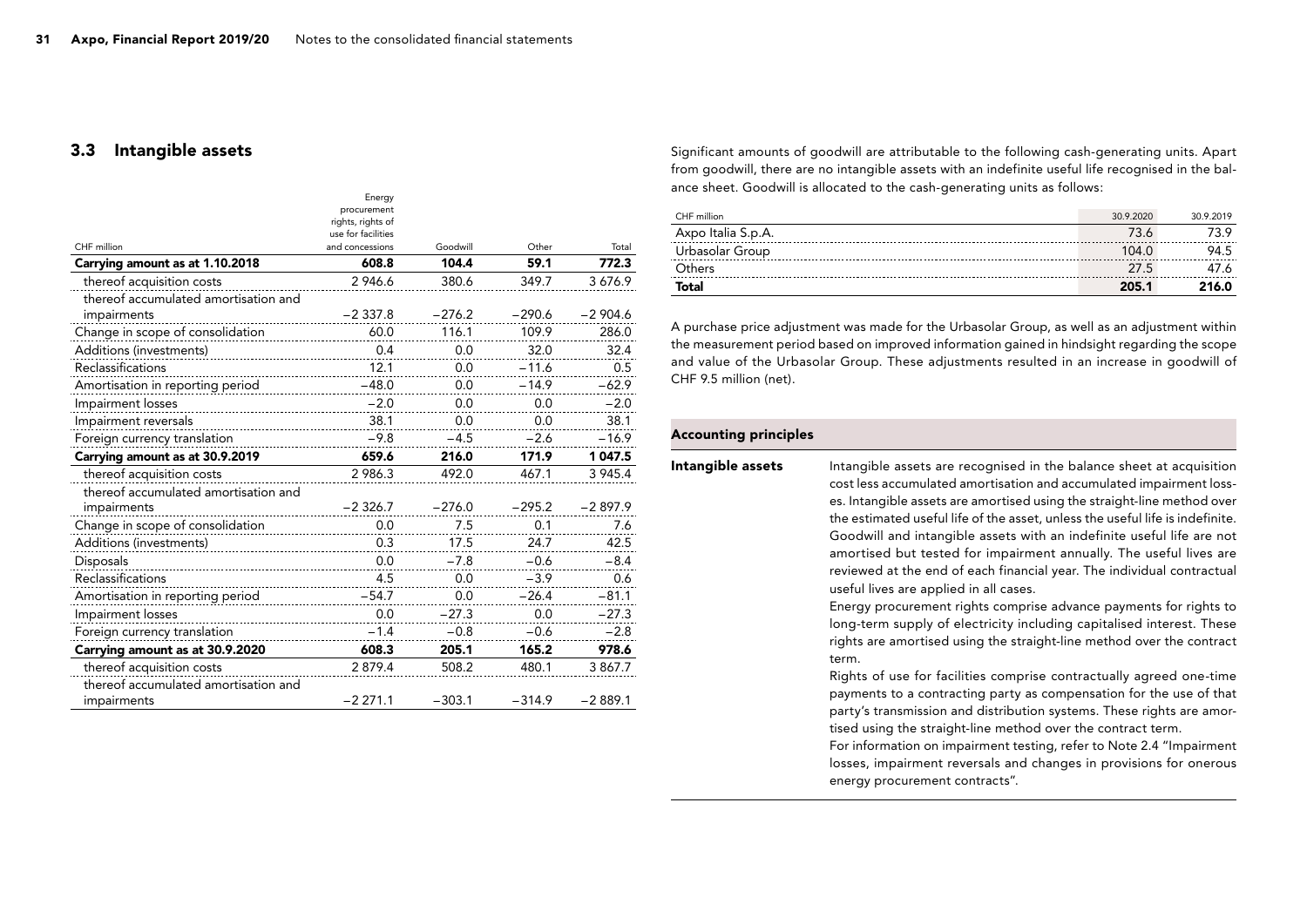#### <span id="page-31-0"></span>3.4 Inventories

| CHF million                         | 30.9.2020 | 30.9.2019 |
|-------------------------------------|-----------|-----------|
|                                     |           |           |
| Inventoris held for own use         |           |           |
| Gas inventories                     | 3.0       | 5.6       |
| Nuclear fuel                        | 99.2      | 99.2      |
| Certificates                        | 2.5       | 4.5       |
| Work in progress                    | 158.8     | 22.6      |
| Materials                           | 92.1      | 89.6      |
| Inventories of other energy sources | 1.5       | 2.3       |
| Loss allowances                     | $-97.0$   | $-96.8$   |
| <b>Total</b>                        | 260.1     | 127.0     |
|                                     |           |           |
| Inventories held for trading        |           |           |

#### Gas inventories 256.3 Certificates 219.5 84.3 Total 399.1 340.6 Total 659.2 467.6

Inventories valued at CHF 127.9 million (previous year: CHF 5.8 million) are pledged at the balance sheet date. These relate to the wind farms and photovoltaic systems available for sale.

#### Accounting principles

Inventories held for own use

Inventories held for own use mainly comprise nuclear fuel and gas inventories for electricity generation at thermal plants, stocks of materials for providing operating services as well as emission and green certificates.

Fuel for electricity generation as well as green and emission certificates for own use are initially recognised at cost of purchase or production. Fuel is measured at weighted average cost. If the net realisable value is below the purchase or production cost, an impairment loss is recognised in the income statement. Emission certificates which are purchased for own production purposes are initially recognised as inventories and carried at purchase cost. The provision for  $CO<sub>2</sub>$  emissions in excess of the  $CO<sub>2</sub>$  emission certificates already allocated is measured at fair value at the end of the reporting period. When the company settles its  $CO<sub>2</sub>$  emissions with the responsible authority, the purchased inventories and any provisions are reduced. Any excess emission certificates no longer required for own use are reclassified within inventories and measured at fair value.

Inventories of materials and supplies required for providing operating services are reported in the balance sheet at the lower of purchase or production cost (calculated using the average cost method) or net realisable value. Wind farms and photovoltaic systems which are built for sale in the ordinary course of business are measured at the lower of cost incurred or net realisable value and reported in the line item "Work in progress".

Inventories held for trading mainly include emission and green certificates as well as gas, that have been purchased for resale in the short term with a view to generating a profit from fluctuations in price or dealer's margin. They are measured at fair value less costs to sell. Changes in value are recognised net in the income statement. Inventories held for trading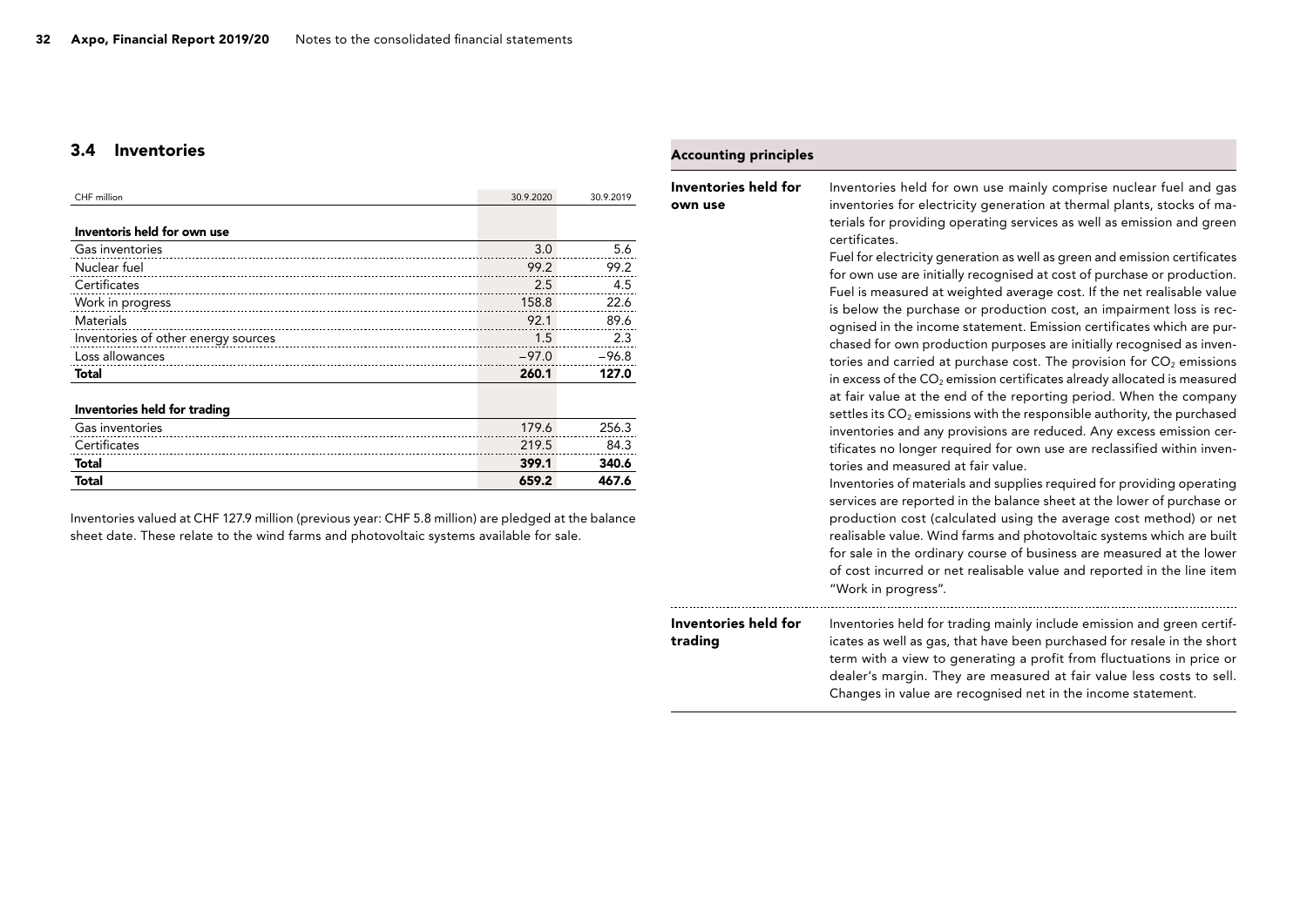#### <span id="page-32-0"></span>3.5 Other receivables

| CHF million                                                                                  | 30.9.2020   | 30.9.2019 |
|----------------------------------------------------------------------------------------------|-------------|-----------|
| Non-current other receivables (non-financial instruments)                                    |             |           |
| Receivables from state funds                                                                 | 2 743.3     | 2715.0    |
| Receivables from pension plans                                                               | 4.3         | 4.5       |
| Other                                                                                        | 68.7        | 62.0      |
| Allowance for doubtful debts                                                                 | $-4.2$      | 0.0       |
| <b>Total</b>                                                                                 | 2812.1      | 2 781.5   |
| Non-current other receivables (financial instruments)                                        |             |           |
| Other                                                                                        | 42.9        | 48.7      |
| Loss allowances                                                                              | $-31.2$     | $-33.9$   |
| <b>Total</b>                                                                                 | 11.7        | 14.8      |
| Total non-current other receivables                                                          | 2823.8      | 2 7 9 6.3 |
| Current other receivables (non-financial instruments)<br>Accrued income and prepaid expenses | 93.1        | 59.0      |
| Advance payments                                                                             | 52.1        | 63.4      |
| Contract assets                                                                              | 36.1        | 30.9      |
| Other                                                                                        | 142.6       | 154.4     |
| Allowance for doubtful debts                                                                 | $-12.5$     | $-7.8$    |
| <b>Total</b>                                                                                 | 311.4       | 299.9     |
| <b>Current other receivables (financial instruments)</b>                                     |             |           |
| Accrued income and prepaid expenses                                                          | 34.1        | 4.3       |
| Revenues not yet invoiced                                                                    | 1 262.1     | 1 1 9 8.2 |
| Other                                                                                        | 618.2       | 568.4     |
| Loss allowances                                                                              | $-1.1$      | $-2.8$    |
| <b>Total</b>                                                                                 | 1913.3      | 1768.1    |
| <b>Total current other receivables</b>                                                       | 2 2 2 4 . 7 | 2 068.0   |
| <b>Total</b>                                                                                 | 5 048.5     | 4864.3    |

The line item "Non-current other receivables (financial instruments)" includes CHF 8.6 million in non-current lease receivables (previous year: CHF 2.8 million) and the line item "Current other receivables (financial instruments)" includes CHF 2.2 million in current lease receivables (previous year: CHF 0.3 million). The netted receivables and payables included in "Revenues not yet invoiced" and "Operating expenses not yet invoiced" totalled CHF 1,225.1 million (previous year: CHF 1,386.4 million; see Note 3.6 "Other liabilities").

The line item "Other" of the current other receivables (financial instruments) mainly contains credit support annexes delivered. The credit support annexes received are reported in Note 3.6 "Other liabilities" (see also Note 4.5 "Risk management").

#### Accounting principles

| Receivables from<br>state funds | The law requires operators of nuclear power plants to make payments<br>to two state-controlled funds for the decommissioning of nuclear<br>power plants and for the disposal of nuclear waste: the Decommis-<br>sioning Fund for Nuclear Facilities and the Waste Disposal Fund for<br>Nuclear Power Plants (STENFO). These payments are reported in the<br>line item "Receivables from state funds", which comprises exclusively<br>receivables from these two state funds. They do not fall within the<br>scope of IFRS 9. The Axpo Group's share of the funds is capitalised<br>pursuant to the provisions of IFRIC 5 as a reimbursement right in ac-<br>cordance with IAS 37. These receivables are recognised at the pro rata<br>fair value of the net fund assets. Changes in fund values are recognised<br>in the financial result for the period in question (see Note 2.5 "Finan-<br>cial result"). |
|---------------------------------|--------------------------------------------------------------------------------------------------------------------------------------------------------------------------------------------------------------------------------------------------------------------------------------------------------------------------------------------------------------------------------------------------------------------------------------------------------------------------------------------------------------------------------------------------------------------------------------------------------------------------------------------------------------------------------------------------------------------------------------------------------------------------------------------------------------------------------------------------------------------------------------------------------------|
| Other receivables               | Other receivables subject to the requirements of IFRS 9 are recognised<br>at fair value less loss allowances. In subsequent measurements, they<br>are measured at amortised cost less loss allowances.                                                                                                                                                                                                                                                                                                                                                                                                                                                                                                                                                                                                                                                                                                       |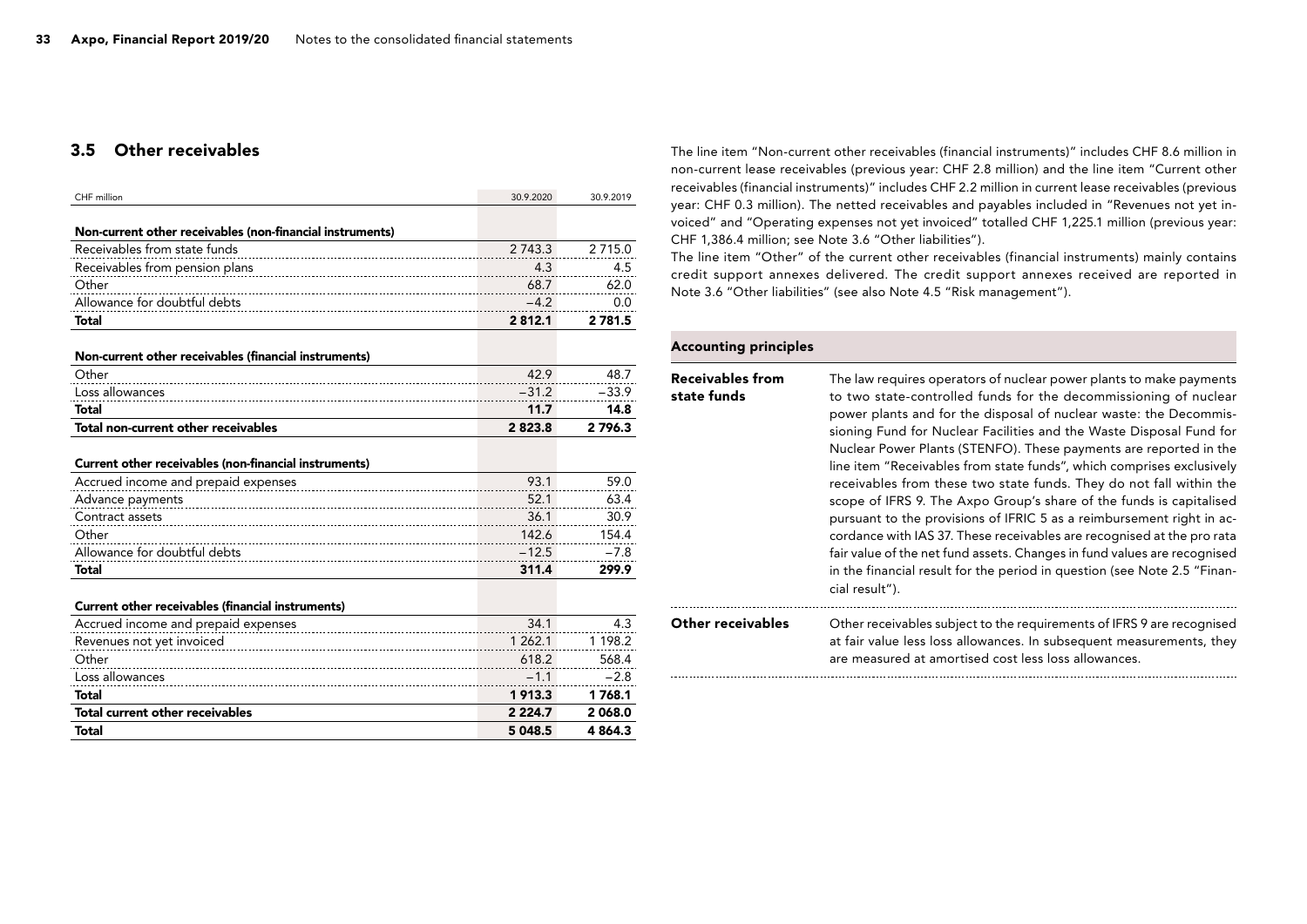| <b>Revenues not yet</b> | Revenues not yet invoiced include invoices that have not yet been is-                                                                                                                                                                                                                                                                                                                                                                                                                       | Significant judgments ar        |  |  |
|-------------------------|---------------------------------------------------------------------------------------------------------------------------------------------------------------------------------------------------------------------------------------------------------------------------------------------------------------------------------------------------------------------------------------------------------------------------------------------------------------------------------------------|---------------------------------|--|--|
| invoiced                | sued for energy supplied in the traditional energy business and in<br>energy trading. Trade receivables from customers who are also sup-<br>pliers are set off against trade payables, provided a netting agreement<br>has been reached.                                                                                                                                                                                                                                                    | Receivables from state<br>funds |  |  |
| <b>Contract assets</b>  | Contract assets exist in connection with the rendering of services in<br>the areas of building technology, IT services and grids. The majority<br>of these are customer-specific construction contracts for which a right<br>to a consideration exists for goods or services that are transferred to<br>the customer. If a consideration is received before goods or services<br>are transferred to the customer, a contract liability is recognised (see<br>Note 3.6 "Other liabilities"). |                                 |  |  |

#### Significant judgments and estimation uncertainties

The amounts paid into the Decommissioning Fund for Nuclear Facilities and the Waste Disposal Fund for Nuclear Power Plants are capitalised as refund claims. The future costs for disposal and decommissioning will be reimbursed to the operators by these state funds in accordance with the law. According to the provisions of the Ordinance on the Decommissioning and Waste Disposal Fund for Nuclear Facilities (SEFV), operators must pay any future long-term shortfalls or are entitled to the payment of a surplus at the time of final settlement. The occurrence of any shortfalls or surpluses can only be identified in the future. The revision of the SEFV approved by the Federal Council on 6 November 2019, which came into force on 1 January 2020, also provides for the calculation of contributions new model parameters for inflation of 0.5% (previously 1.5%) and investment return of 2.1% (previously

3.5%), which will result in an interim assessment.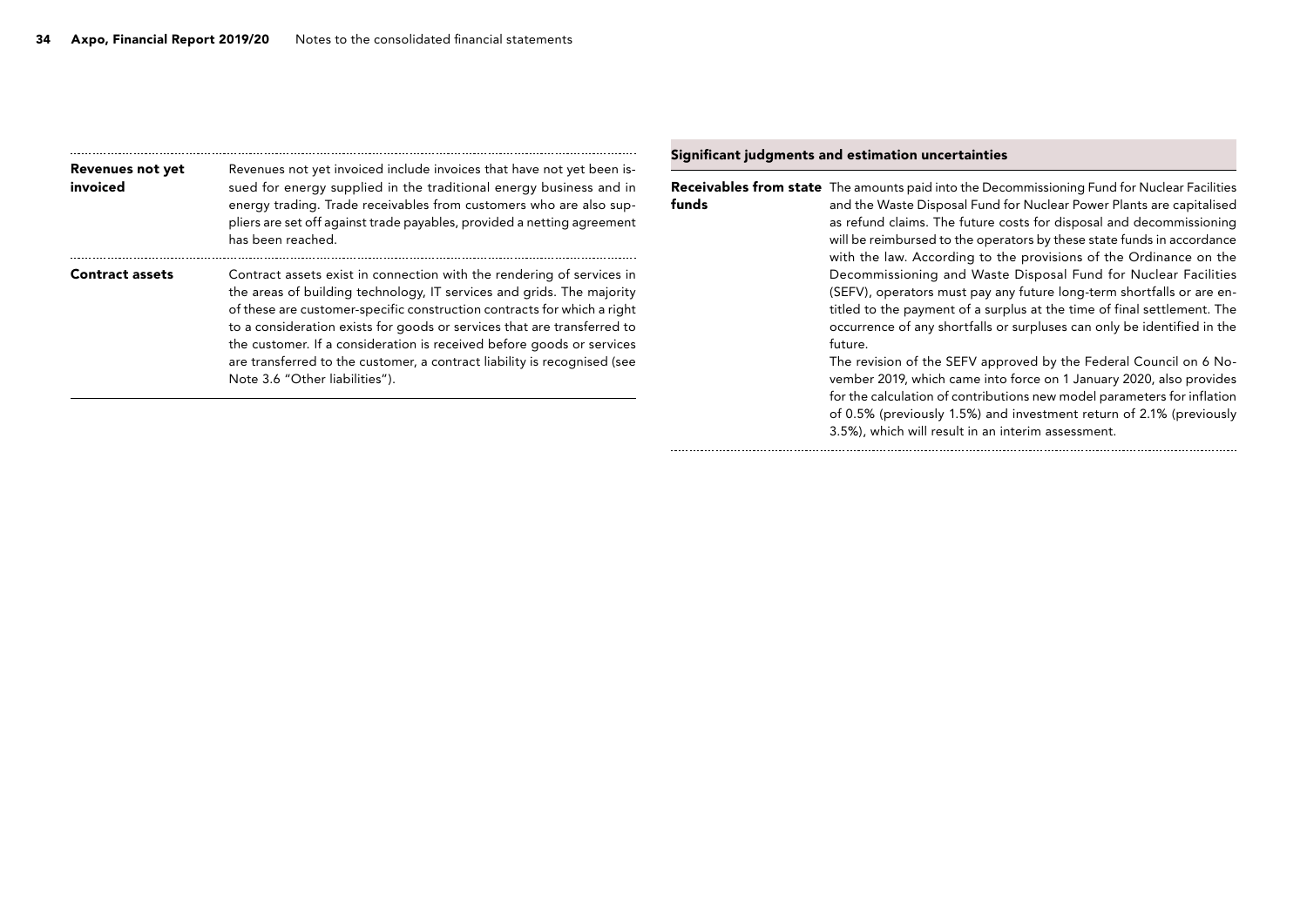#### <span id="page-34-0"></span>3.6 Other liabilities

| CHF million                                                             | 30.9.2020   | 30.9.2019 |
|-------------------------------------------------------------------------|-------------|-----------|
|                                                                         |             |           |
| Non-current other liabilities (non-financial instruments)               |             |           |
| Assigned energy procurement and usage rights                            | 61.6        | 65.0      |
| Pension liability (Note 5.3)                                            | 133.0       | 338.5     |
| Other                                                                   | 162.7       | 173.5     |
| <b>Total</b>                                                            | 357.3       | 577.0     |
| Non-current other liabilities (financial instruments)                   |             |           |
| Other                                                                   | 37.3        | 31.6      |
| <b>Total</b>                                                            | 37.3        | 31.6      |
| Total non-current other liabilities                                     | 394.6       | 608.6     |
|                                                                         |             |           |
| <b>Current other liabilities (non-financial instruments)</b>            |             |           |
| Accrued expenses and deferred income                                    | 102.2       | 79.8      |
| Advance payments                                                        | 107.2       | 55.3      |
| <b>Contract liabilities</b>                                             | 27.4        | 25.3      |
| Other                                                                   | 124.2       | 73.0      |
| <b>Total</b>                                                            | 361.0       | 233.4     |
| <b>Current other liabilities (financial instruments)</b>                |             |           |
| Accrued expenses and deferred income                                    | 40.1        | 46.6      |
| Operating expenses not yet invoiced                                     | 1 3 9 5 . 1 | 1 268.6   |
| Other                                                                   | 303.7       | 344.5     |
| <b>Total</b>                                                            | 1738.9      | 1659.7    |
| <b>Total current other liabilities</b>                                  | 2099.9      | 1893.1    |
| <b>Total</b>                                                            | 2 4 9 4.5   | 2 501.7   |
|                                                                         |             |           |
| Maturities of non-current other liabilities at the end of the financial |             |           |
|                                                                         |             |           |

| year:                    |       |       |
|--------------------------|-------|-------|
| Due within 1 year        |       |       |
| Due within 1 to 5 years  | 1127  | 118.4 |
| Due in more than 5 years | 278.3 | 186 2 |
| Total                    | 394.6 | ናበጽ ሉ |

The netted receivables and payables included in "Revenues not yet invoiced" and "Operating expenses not yet invoiced" amount to CHF 1,225.1 million (previous year: CHF 1,386.4 million; see Note 3.5 "Other receivables").

The line item "Other" of the current other liabilities (financial instruments) mainly contains credit support annexes received. The credit support annexes delivered are reported in Note 3.5 "Other receivables" (see also Note 4.5 "Risk management").

#### Accounting principles

| <b>Assigned energy</b><br>procurement and<br>usage rights | Usage rights which have been assigned, i.e. payments received in con-<br>sideration for rights to use facilities and procure energy, are recognised<br>under other non-current liabilities. The payments received are released<br>to the income statement on a straight-line basis over the life of the<br>relevant usage rights. The individual contractual useful lives are applied<br>in all cases. Usage rights are reviewed at the end of each financial year. |               |
|-----------------------------------------------------------|---------------------------------------------------------------------------------------------------------------------------------------------------------------------------------------------------------------------------------------------------------------------------------------------------------------------------------------------------------------------------------------------------------------------------------------------------------------------|---------------|
|                                                           | Rights to use third parties' systems                                                                                                                                                                                                                                                                                                                                                                                                                                | $40-60$ years |
|                                                           | Other rights of use                                                                                                                                                                                                                                                                                                                                                                                                                                                 | 50 years      |
|                                                           | Energy procurement rights assigned to third                                                                                                                                                                                                                                                                                                                                                                                                                         |               |
|                                                           | parties                                                                                                                                                                                                                                                                                                                                                                                                                                                             | 50 years      |

Non-current other

instruments) – other

This item includes grid cost contributions (connection fees). They are liabilities (non-financial recognised at the nominal value of the cash received less any reversal affecting the income statement. Liabilities are amortised on a straightline basis over the term of the connection agreement, or the expected useful life of the connection where there is an open-ended right to be connected.

> In addition, the day-one profit resulting from long-term contracts, which is measured based on partially unobservable input data, is recognised in this item. See Note 4.5 "Risk management" for information about how this is measured.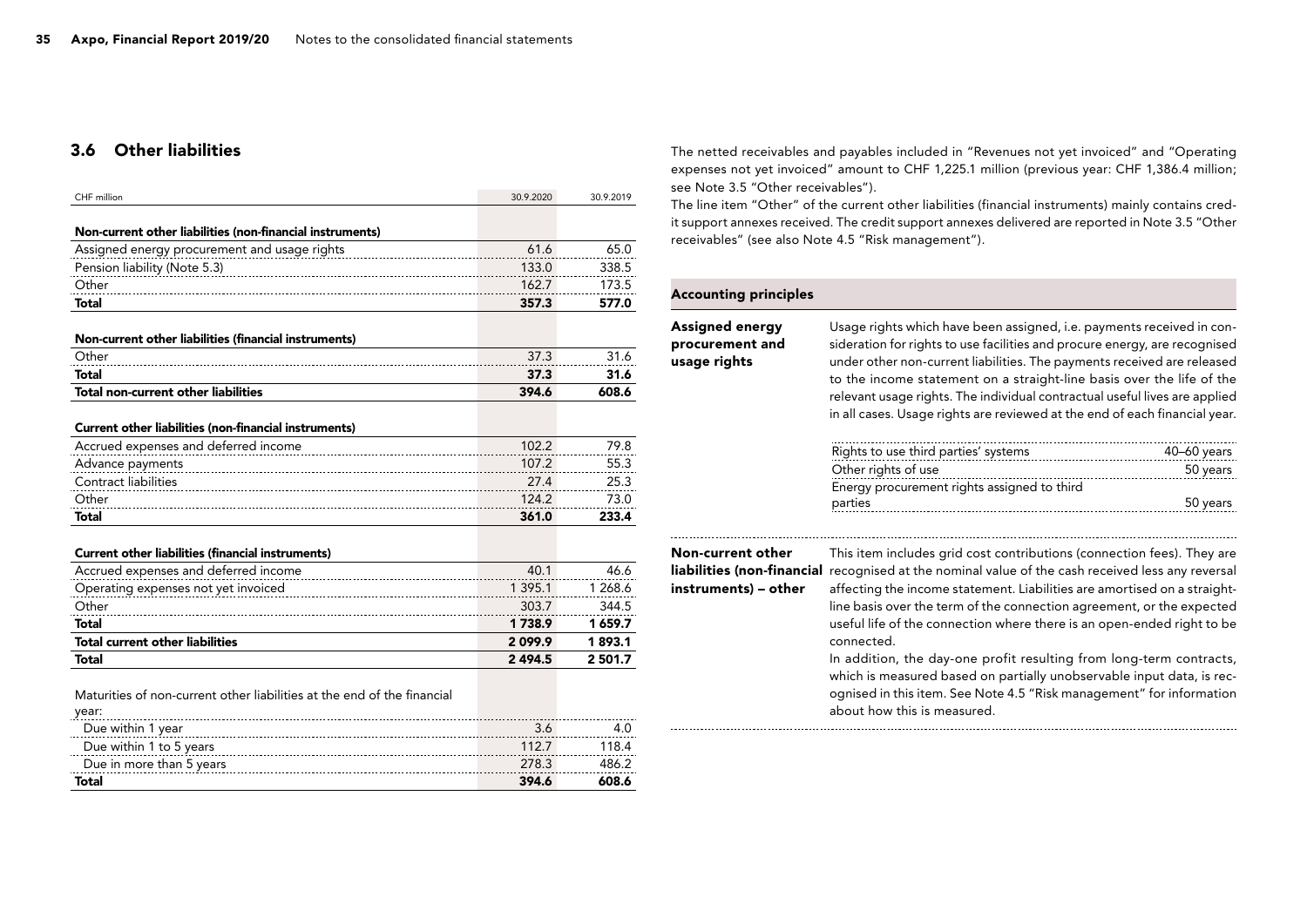| <b>Contract liabilities</b>                   | If consideration is received for contracts with customers before goods<br>or services are transferred to the customer, a contract liability is rec-<br>ognised. Advance payments for future physical energy deliveries are<br>also reported as contract liabilities.                                                                                                                              |
|-----------------------------------------------|---------------------------------------------------------------------------------------------------------------------------------------------------------------------------------------------------------------------------------------------------------------------------------------------------------------------------------------------------------------------------------------------------|
| <b>Operating expenses</b><br>not yet invoiced | Operating expenses not yet invoiced relate mainly to accruals for elec-<br>tricity purchases, both for the traditional energy business and for ener-<br>gy trading. Trade receivables from customers who are simultaneously<br>suppliers are offset against trade payables, provided a netting arrange-<br>ment has been reached. Prepaid expenses and deferred income are<br>offset accordingly. |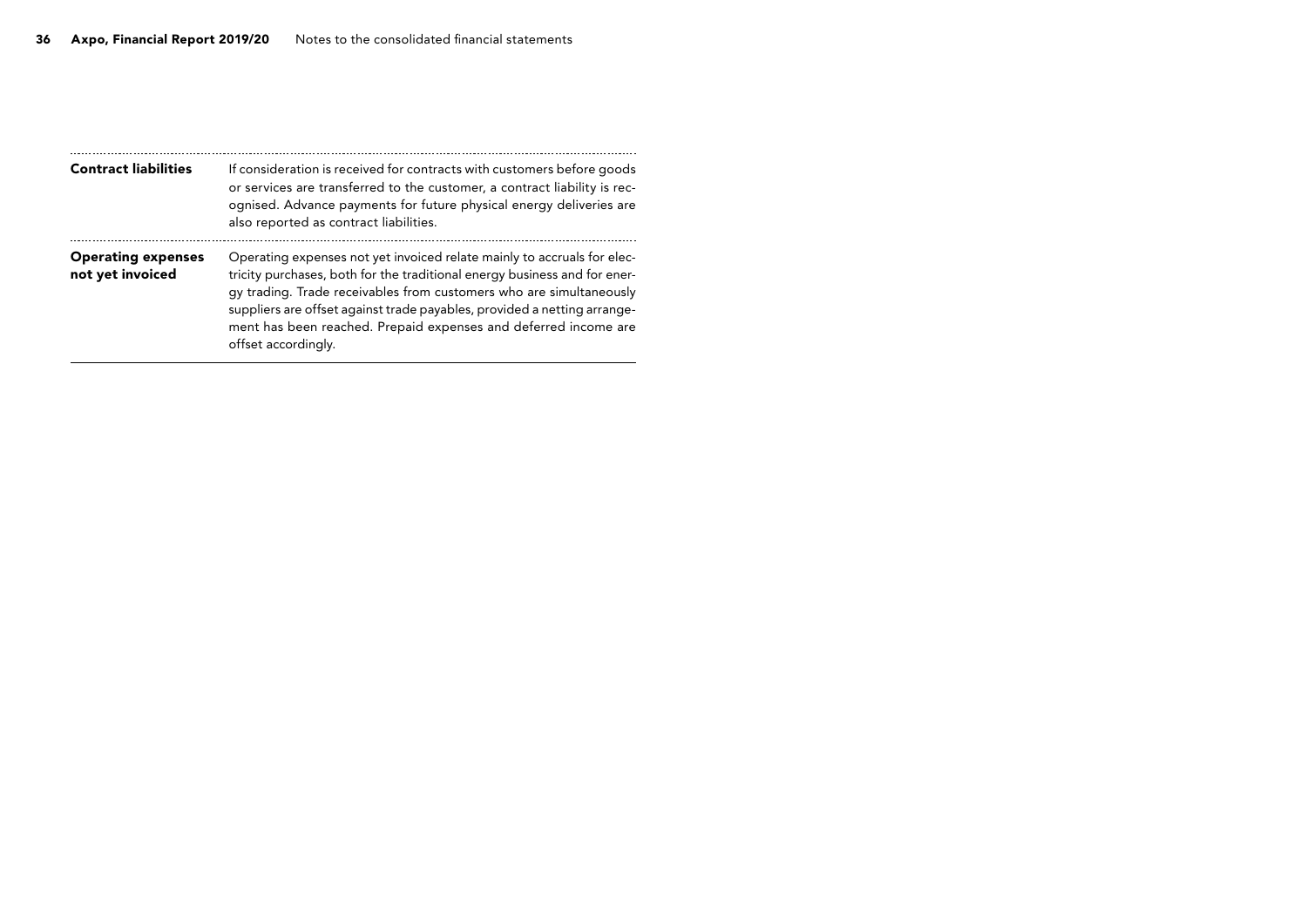### 3.7 Provisions, contingent liabilities and contingent assets

### 3.7.1 Provisions

|                                   | Post-operation, | Onerous energy |                  |             |
|-----------------------------------|-----------------|----------------|------------------|-------------|
|                                   | decommission-   | procurement    |                  |             |
| CHF million                       | ing, disposal   | contracts      | Other provisions | Total       |
| <b>Balance as at 1.10.2019</b>    | 3 060.4         | 758.5          | 280.2            | 4 099.1     |
| Change in scope of consolidation  | 0.0             | 0.0            | 0.9              | 0.9         |
| Increase                          | 13.8            | 0.2            | 79.6             | 93.6        |
| Interest                          | 81.2            | 12.3           | 4.7              | 98.2        |
| Reversal                          | 0.0             | $-2.5$         | $-78.3$          | $-80.8$     |
| Usage                             | $-13.0$         | $-122.9$       | $-55.7$          | $-191.6$    |
| <b>Reclassifications</b>          | 0.0             | $-1.0$         | 0.0              | $-1.0$      |
| Foreign currency translation      | 0.0             | 0.0            | $-0.5$           | $-0.5$      |
| <b>Balance as at 30.9.2020</b>    | 3 142.4         | 644.6          | 230.9            | 4 0 1 7 . 9 |
|                                   |                 |                |                  |             |
| Current portion of provisions     | 67.8            | 65.2           | 45.4             | 178.4       |
| Non-current portion of provisions | 3 0 7 4 . 6     | 579.4          | 185.5            | 3 8 3 9.5   |
| Total                             | 3 142.4         | 644.6          | 230.9            | 4 0 1 7 . 9 |

The line item "Increase" of the "Post-operation, decommissioning, disposal" provision and "Other provisions" contains amounts of CHF 13.8 million and CHF 0.6 million not recognised in profit or loss which are related to the allocation of the acquisition costs of the Beznau nuclear power plant and wind farms in France. IFRIC 1 was applied to create the provisions. CHF 13.8 million was capitalised under "Power plants" (see Note 3.1 "Property, plant and equipment") and CHF 0.6 million under "Work in progress" (see Note 3.4 "Inventories").

#### Expected cash outflows from provisions

| CHF million              | Post-operation,<br>decommission-<br>ing, disposal | Onerous energy<br>procurement<br>contracts | Other provisions | Total       |
|--------------------------|---------------------------------------------------|--------------------------------------------|------------------|-------------|
| Due within 1 year        | 67.8                                              | 65.2                                       | 45.4             | 178.4       |
| Due in 1 to 5 years      | 167.3                                             | 241.0                                      | 142.7            | 551.0       |
| Due in more than 5 years | 2 907.3                                           | 338.4                                      | 42.8             | 3 2 8 8 .5  |
| Total                    | 3 142.4                                           | 644.6                                      | 230.9            | 4 0 1 7 . 9 |

#### Provisions for "Post-operation, decommissioning, disposal"

The line item "Post-operation, decommissioning, disposal" contains costs incurred for the disposal of spent fuel rods and radioactive waste (during and after operation), the cost of decommissioning and dismantling the nuclear power plants as well as costs pertaining to post-operation obligations and fuel in the last reactor core which can no longer be used.

#### Provisions for "Onerous energy procurement contracts"

The provision for "Onerous energy procurement contracts" in the amount of CHF 644.6 million relate to identifiable losses from the procurement of electricity from power-generation plants and long-term supply contracts (see Note 2.4 "Impairment losses, impairment reversals and changes in provisions for onerous energy procurement contracts" for accounting principles and significant judgments and estimation uncertainties).

#### "Other provisions"

On the basis of the Federal Court ruling of 20 July 2016 concerning the calculation of electricity tariffs and the associated uncertainty regarding the method of calculation of production costs for the tariff years not yet assessed since 2008/09, a provision of CHF 121.4 million has been recognised in the balance sheet of the CKW Group as at 30 September 2019. By decree dated 20 August 2020, ElCom determined the energy costs chargeable by CKW in the basic supply for financial years 2009/10 to 2012/13. This brings to a close the cost review process that has been ongoing since 2011 and allowed the use of CHF 34.9 million of the provision in the financial year 2019/20 and the release of CHF 43.2 million. Due to the continuing uncertainties regarding the financial years from 2013/14 onwards, which have not yet been assessed, a provision of CHF 47.9 million remains as at 30 September 2020. The provision is recognised in the CKW segment. The item also includes provisions for storage contracts resulting from lost arbitration proceedings, personnel obligations and the cost of dismantling wind farms.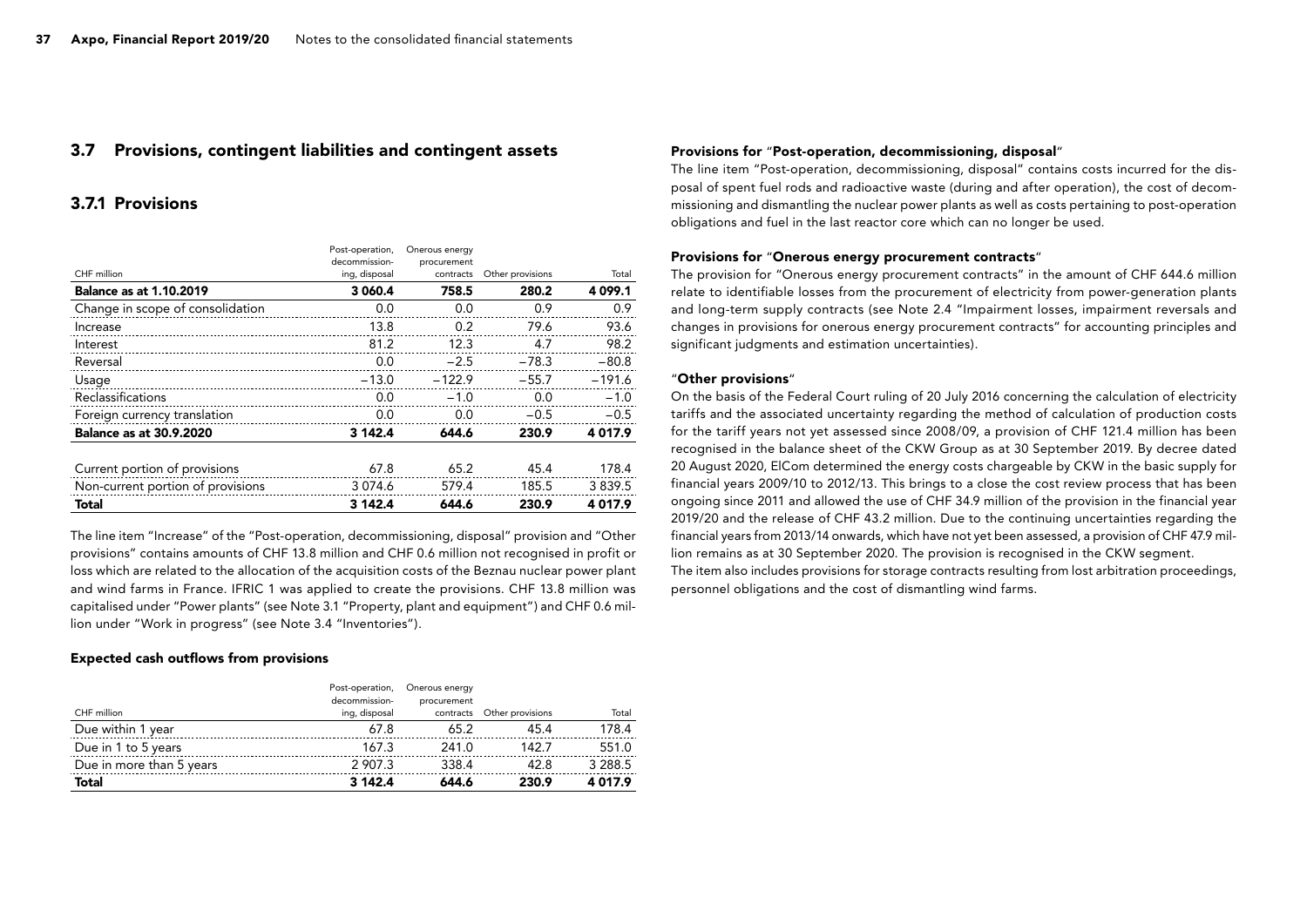#### Accounting principles

Provisions for "Post-operation, decommissioning, disposal"

As the operator of the Beznau nuclear power plant (KKB), Axpo Power AG is required to decommission the plant at the end of its operational life and to dispose of the radioactive waste. At the time the plant was commissioned, the expected costs were capitalised and the corresponding provision was set up. In addition, the disposal costs additionally incurred each year as a result of the operation of the power plant were capitalised and depreciated on a straight-line basis over the average useful life of the fuel elements and the corresponding provision was set up. The cost studies for decommissioning nuclear power plants and for disposing of nuclear waste are performed every five years in accordance with the Ordinance on the Decommissioning and Waste Disposal Fund (SEFV) and reviewed by the Federal Nuclear Safety Inspectorate (ENSI) and external experts. The most recent cost study was performed in 2016. The present value of the estimated decommissioning and disposal costs is accrued and compounded annually. The same amount was capitalised during operation together with the acquisition or production costs of the plant and depreciated on a straight-line basis over the useful life. With the revision of the SEFV, the Federal Council has brought about

a conceptual change and chosen a short-term approach. Due to the pronounced long-term nature of the obligation up to 2130, this is not adequate for the purpose of accounting for the operator's provisions. Axpo has reassessed the expected long-term parameters for the inflation rate and the discount rate. Provisions are calculated based on an inflation rate of 1.0% and a discount rate of 2.75%.

#### Significant judgments and estimation uncertainties

Provisions for "Post-operation, decommissioning, disposal"

The valuation of the provision for post-operation, decommissioning and disposal is material for the assessment of the Axpo Group's balance sheet. Changes in cost estimates and changes in legal or regulatory requirements for the decommissioning of nuclear power plants and the disposal of nuclear waste can have a significant impact on the Axpo Group's financial performance. Axpo factored findings from the 2016 cost study into calculations to determine the amount of the provisions for nuclear waste disposal. Axpo has seen no indications from the review process suggesting that the cost basis used would not be appropriate.

Following the disaster at the nuclear reactor in Fukushima in March 2011, ENSI had requested that the operators of all Swiss nuclear power plants immediately provide additional proof of the plants' safety in the event of an earthquake. The Beznau nuclear power plant provided this proof within the time allotted and ENSI confirmed the seismic safety of the Beznau nuclear power plant in its final statement in July 2012. In a petition to ENSI dated 19 August 2015, local residents living near the Beznau nuclear power plant called the 2012 assessment into question. They demanded that the regulatory framework for nuclear power plants be applied differently when assessing seismic safety and, ultimately, based on the change in practice, requested that the Beznau nuclear power plant be temporarily decommissioned with immediate effect due to insufficient seismic safety. In its final ruling of 27 February 2017 regarding this petition, ENSI fully validated its current practice for assessing seismic safety and dismissed all of the residents' demands. The residents have appealed against this to the Federal Administrative Court, which dismissed the appeal in its entirety in its ruling of 22 January 2019 and confirmed ENSI's practice and its decision. The residents have referred the ruling to the Federal Supreme Court, where it is currently pending.

Other provisions are recognised on the basis of the facts and management's estimates as of the balance sheet date. The legal and accounting assessment involves significant estimation uncertainties and discretionary scope with regard to the probability of occurrence and the amount of a possible cash outflow. Other provisions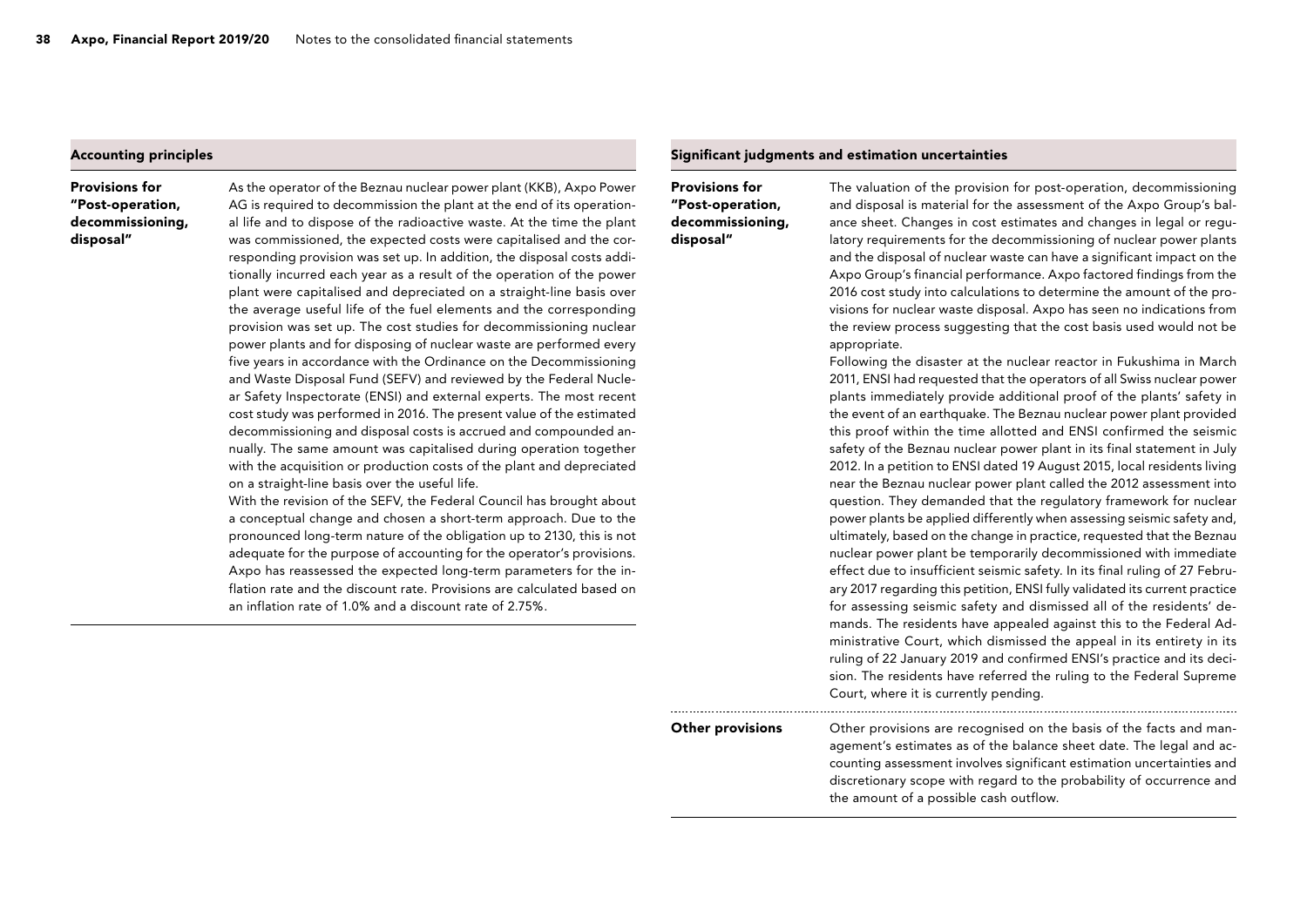### 3.7.2 Contingent liabilities

#### Obligation to capital payment

The Axpo Group is contractually obliged to pay capital in the amount of CHF 51.5 million (previous year: CHF 105.3 million) to various companies. These relate to companies with share capital that is not fully paid up (see Note 6.6 "Investments") as well as project companies that call up additional capital from investors based on the progress of a project.

#### Additional contingent liabilities in Switzerland

The Canton of Glarus and the Axpo Group were engaged in a dispute regarding the relative responsibilities of the parties, as set forth in the memorandum of association for the construction and operation of the Linth-Limmern power plants, and the share of costs to be borne by each for the Limmern pumped-storage power plant (PSWL) stage of expansion. This dispute was settled by a court settlement agreement reached in the instructional hearing before the Supreme Court of the Canton of Berne on 25 March 2019. The main provisions of this settlement agreement are as follows: The PSWL's annual costs, which were incurred up to its commissioning on 18 August 2017, are borne in proportion to the respective shareholdings, i.e. 15% by the Canton of Glarus and 85% by Axpo; the PSWL's annual costs incurred since 19 August 2017 and to be incurred in the future (until further notice) will be fully borne by Axpo; in return, the Canton of Glarus (until further notice) will desist from procuring energy from PSWL and agree to reduce the dividend on the entire share capital.

The concession of a partner plant of the Axpo Group obliges it to deliver concessionary power to the concession municipalities. In 2009, the costs of energy and transport were unbundled in accordance with the Electricity Supply Act. The concession municipalities have concluded on this basis that the grid usage fees for additional energy are to be treated in the same way as concessionary energy, although there is no delivery obligation for additional energy in accordance with the concession. The exchange of correspondence is complete. ElCom's decision is awaited.

#### Additional contingent liabilities abroad

There were other contingent liabilities in the amount of CHF 101.9 million during the reporting period. Additionally, there is an ongoing investigation concerning VAT assets in Spain, the risk of which is assessed as low by Axpo.

#### Significant judgments and estimation uncertainties

Complex tax regulations in Switzerland and abroad represent a source of estimation uncertainty for the Axpo Group. Furthermore, any changes in practice by the tax authorities in Switzerland and abroad may lead to a reassessment of tax obligations. The Axpo Group is subject to regular audits by the tax authorities, which may lead to different results with respect to the tax estimates or the discretion of the Axpo Group. Although Axpo's management considers its tax estimates to be reasonable, the final resolution of such tax audits may differ from the tax provisions and accrued liabilities. As a result, the Axpo Group may incur additional tax liabilities, interest, penalties or regulatory, administrative or other related sanctions. Value added tax

### 3.7.3 Contingent assets

#### Market premium of large-scale hydroelectric plants

With the entry into force of the new Energy Act (EnG) on 1 January 2018, the operators of largescale hydroelectric power plants that have to sell their power on the market for less than the full generation costs are entitled to a market premium. To assert a claim for a market premium, the Axpo Group has to submit an application by no later than 31 May of the subsequent year. The Swiss Federal Office for Energy sent the second ruling for the 2020 market premium to the applicants on 6 November 2020. It states that Axpo is entitled to a market premium of CHF 35.8 million. In this application year, there are sufficient funds available for compensation, so there is no linear reduction. Since both the total amount of funds available for the market premium as well as any objections by applicants to the present ruling have an influence on the final claim, the claim for 2020 will only be known after the legally binding ruling. Due to the lack of legal force of the ruling for the 2020 market premium, Axpo did not recognise any receivables or corresponding income from these this ruling in financial year 2019/20.

Financial year 2019/20 includes market premium payments of CHF 7.9 million for the 2018 application year and CHF 30.5 million for the 2019 application year.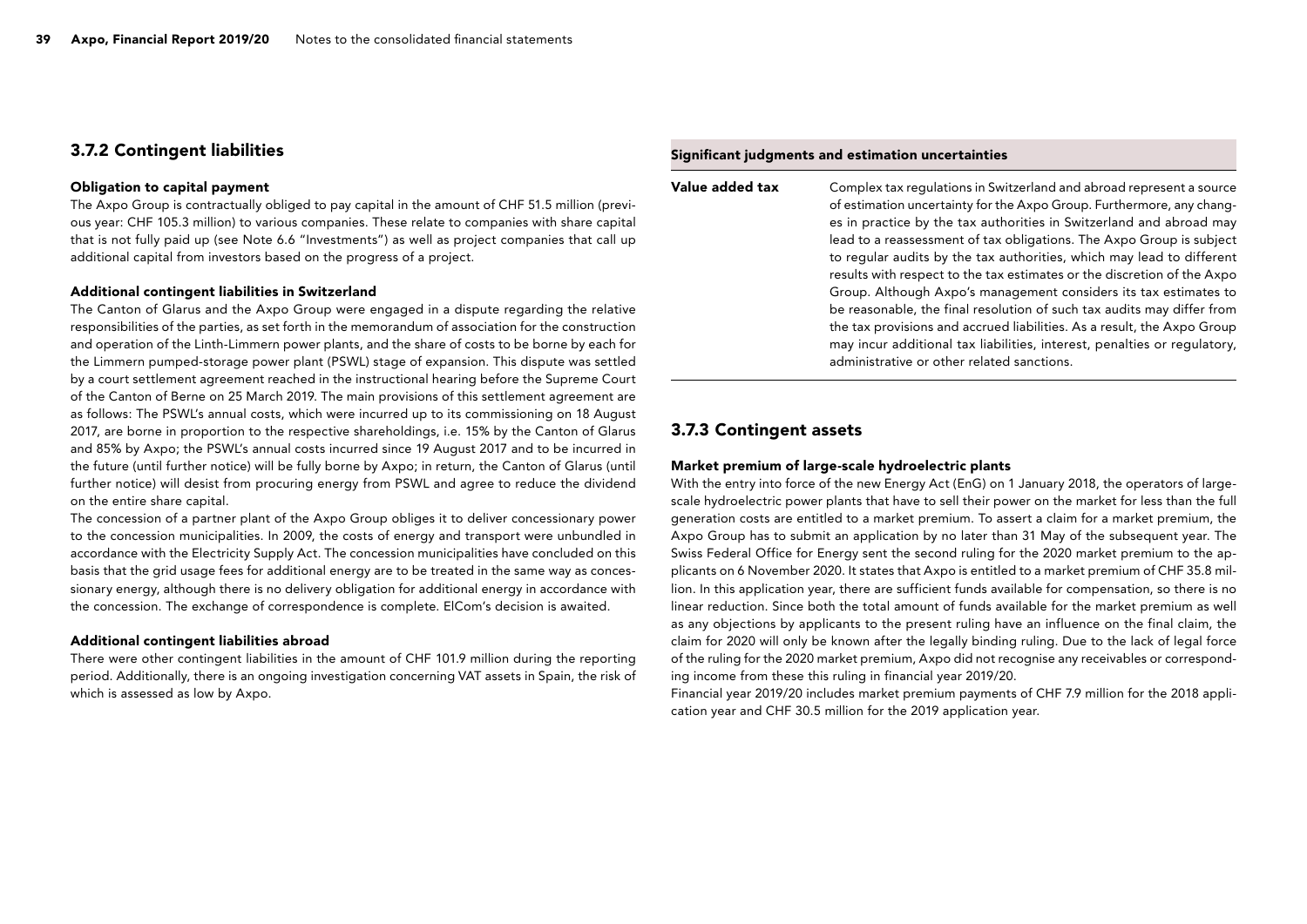## 4. Capital and risk management

### 4.1 Capital management and equity

#### Capital management

The Axpo Group manages capital by setting a maximum risk tolerance relative to liquidity and equity. The Board of Directors of Axpo Holding AG approves the risk tolerance for the entire Axpo Group. The risk tolerance is based on the Axpo Group's ability to bear risks in relation to liquidity and equity. This overall capability is broken down and distributed among individual divisions for the purpose of allocating risk capital (e.g. in the form of trading limits for the business area Trading & Sales) and monitored accordingly. Compliance with the risk tolerance is primarily monitored using funds from operations (FFO) and gearing as the key performance indicator.

| CHF million                                             | 30.9.2020   | 30.9.2019 |
|---------------------------------------------------------|-------------|-----------|
|                                                         |             |           |
| <b>Funds from operations (FFO)</b>                      |             |           |
| Funds from operations (FFO)                             | 759.1       | 301.5     |
|                                                         |             |           |
| Gearing                                                 |             |           |
| Current financial liabilities                           | 891.8       | 940.8     |
| Non-current financial liabilities                       | 4 1 3 7 . 1 | 4 204.9   |
| Total eligible debt                                     | 5028.9      | 5 145.7   |
| Cash and cash equivalents                               | $-1512.7$   | $-1655.4$ |
| Time deposits                                           | $-876.8$    | $-733.4$  |
| Financial assets at fair value (through profit or loss) | $-1458.9$   | $-1500.4$ |
| <b>Total liquidity</b>                                  | $-3848.4$   | $-3889.2$ |
| Net debt $(+)$ / net assets $(-)$                       | 1 180.5     | 1 256.5   |
| Gearing                                                 | 18%         | 21%       |

Funds from operations show the actual amount of cash flow from operating activities. For this purpose, cash flow from operating activities is adjusted for changes in current assets, derivative financial instruments, other financial results and interest paid and received.

Gearing reflects the ratio between the company's net debt and equity. The calculation was adjusted compared to the previous year. Other financial receivables are now no longer included in the calculation of available liquidity. The prior year figures have been adjusted accordingly.

### Additional information on equity

#### Share capital

The share capital of CHF 370 million consists of 37,000,000 fully paid-in registered shares with a nominal value of CHF 10.00 per share.

#### Retained earnings

The retained earnings consist of legal and statutory reserves, non-distributable profits from previous years, gains and losses from the sale of own shares and the reserves for periodical remeasurements on defined benefit plans. The maximum distributable portion of the retained earnings is calculated based on the statutory financial statements of Axpo Holding AG (see Note 24 "Changes in equity" of the statutory financial statements of Axpo Holding AG).

#### Own shares

Shares held by Axpo or its group companies are deducted from equity at their acquisition cost.

#### Reserves from hedge accounting

Reserves from hedge accounting comprise unrealised changes in the value of cash flow hedging instruments in the amount of the effective portion of the hedge which are not yet realised in the income statement since the transaction underlying the hedge has not yet been recognised as income.

#### Foreign currency translation reserves

The foreign currency translation reserve contains the currency differences from the translation of financial statements in foreign currencies of subsidiaries and associates.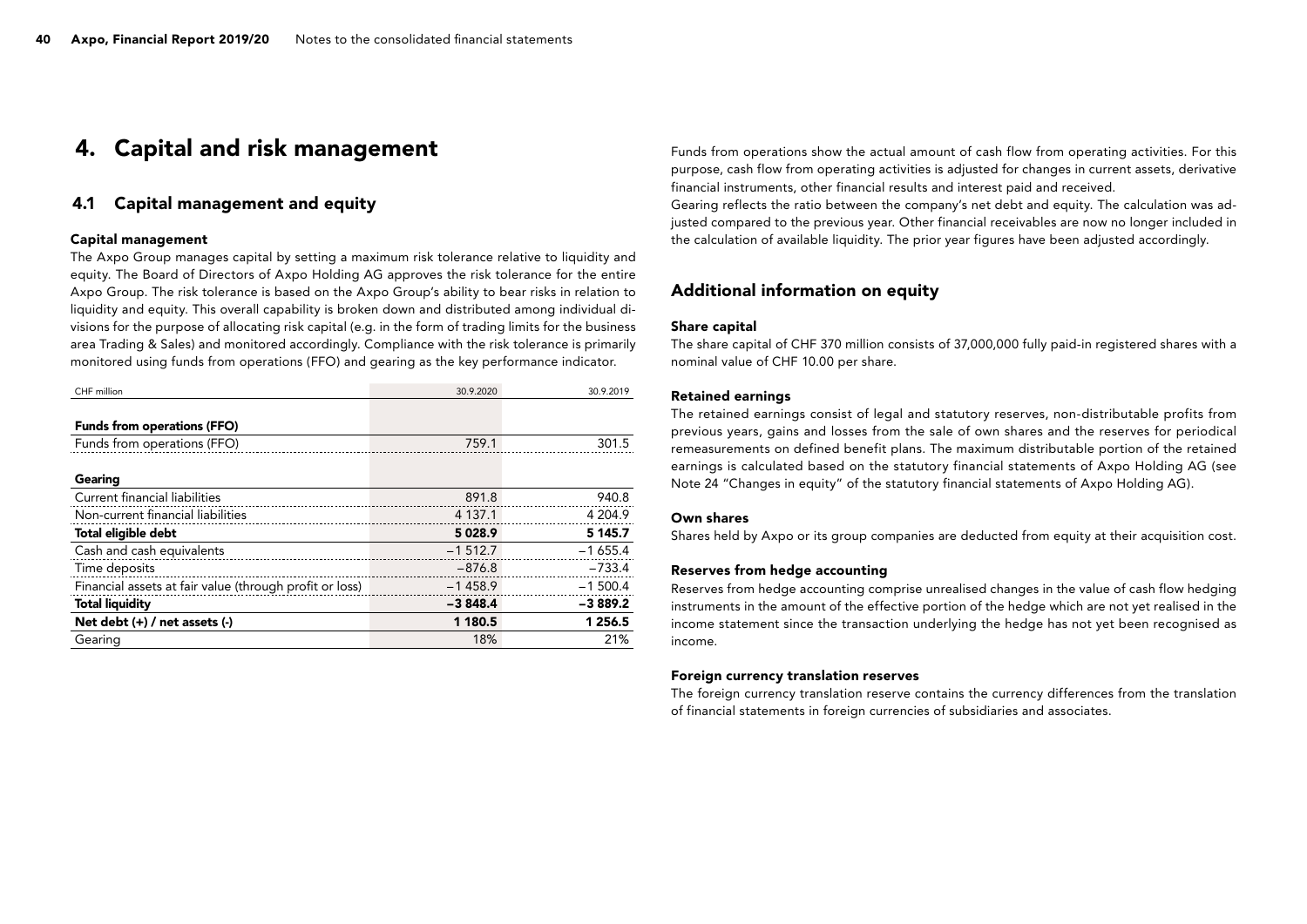### Development of retained earnings and other reserves as well as total comprehensive income

| CHF million                                                         | <b>Notes</b> | Retained earnings | Reserves from hedge<br>accounting | Foreign currency<br>translation<br>reserves | Total reserves excl.<br>non-controlling<br>interests | Non-controlling<br>interests | Total reserves incl.<br>non-controlling<br>interests |
|---------------------------------------------------------------------|--------------|-------------------|-----------------------------------|---------------------------------------------|------------------------------------------------------|------------------------------|------------------------------------------------------|
| <b>Balance as at 1.10.2018</b>                                      |              | 4913.9            | $-458.6$                          | $-345.6$                                    | 4 109.7                                              | 494.3                        | 4 604.0                                              |
| Result for the period                                               |              | 827.3             | 0.0                               | 0.0                                         | 827.3                                                | 37.2                         | 864.5                                                |
| Foreign currency translation differences                            |              | 0.0               | 0.0                               | -48.6                                       | $-48.6$                                              | $-1.2$                       | $-49.8$                                              |
| Cash flow hedges                                                    |              |                   |                                   |                                             |                                                      |                              |                                                      |
| Fair value adjustment for energy price risk                         | 4.5.3        | 0.0               | 122.4                             | 0.0                                         | 122.4                                                | 1.0                          | 123.4                                                |
| Gains $(-)$ / losses $(+)$ transferred to the income statement      | 4.5.3        | 0.0               | 297.5                             | 0.0                                         | 297.5                                                | 5.5                          | 303.0                                                |
| Fair value adjustment for foreign currency risk                     | 4.5.3        | 0.0               | 79.3                              | 0.0                                         | 79.3                                                 | 0.0                          | 79.3                                                 |
| Gains (-) / losses (+) transferred to the income statement          | 4.5.3        | 0.0               | 7.6                               | 0.0                                         | 7.6                                                  | 0.0                          | 7.6                                                  |
| Fair value adiustment for interest rate risk                        | 4.5.3        | 0.0               | $-9.8$                            | 0.0                                         | $-9.8$                                               | 0.0                          | $-9.8$                                               |
| Deferred tax/income tax thereon                                     |              | 0.0               | $-82.1$                           | 0.0                                         | $-82.1$                                              | $-0.8$                       | -82.9                                                |
| Items recyclable in the income statement                            |              | 0.0               | 414.9                             | $-48.6$                                     | 366.3                                                | 4.5                          | 370.8                                                |
| Remeasurement of defined benefit plans                              | 5.3          | $-334.5$          | 0.0                               | 0.0                                         | $-334.5$                                             | $-24.9$                      | $-359.4$                                             |
| Deferred tax/income tax thereon                                     |              | 58.2              | 0.0                               | 0.0                                         | 58.2                                                 | 3.7                          | 61.9                                                 |
| Items not recyclable in the income statement                        |              | $-276.3$          | 0.0                               | 0.0                                         | $-276.3$                                             | $-21.2$                      | $-297.5$                                             |
| Other comprehensive income                                          |              | $-276.3$          | 414.9                             | $-48.6$                                     | 90.0                                                 | $-16.7$                      | 73.3                                                 |
| Total comprehensive income                                          |              | 551.0             | 414.9                             | $-48.6$                                     | 917.3                                                | 20.5                         | 937.8                                                |
| Dividend                                                            |              | 0.0               | 0.0                               | 0.0                                         | 0.0                                                  | $-9.0$                       | $-9.0$                                               |
| Other changes                                                       |              | 2.1               | $-3.3$                            | 0.5                                         | $-0.7$                                               | $-1.8$                       | $-2.5$                                               |
| <b>Balance as at 30.9.2019</b>                                      |              | 5 4 6 7.0         | $-47.0$                           | $-393.7$                                    | 5 0 26.3                                             | 504.0                        | 5 530.3                                              |
| Effect of first-time adoption of IFRS 16 and IFRIC 23 <sup>1)</sup> |              | 6.2               | 0.0                               | 0.0                                         | 6.2                                                  | 0.0                          | 6.2                                                  |
| Balance as at 1.10.2019 restated                                    |              | 5 473.2           | $-47.0$                           | $-393.7$                                    | 5 032.5                                              | 504.0                        | 5 536.5                                              |
| Result for the period                                               |              | 548.5             | 0.0                               | 0.0                                         | 548.5                                                | 21.8                         | 570.3                                                |
| Foreign currency translation differences                            |              | 0.0               | 0.0                               | $-9.6$                                      | $-9.6$                                               | $-0.1$                       | $-9.7$                                               |
| Cash flow hedges                                                    |              |                   |                                   |                                             |                                                      |                              |                                                      |
| Fair value adjustment for energy price risk                         | 4.5.3        | 0.0               | 125.5                             | 0.0                                         | 125.5                                                | 0.7                          | 126.2                                                |
| Gains (-) / losses (+) transferred to the income statement          | 4.5.3        | 0.0               | 20.5                              | 0.0                                         | 20.5                                                 | 1.5                          | 22.0                                                 |
| Fair value adjustment for foreign currency risk                     | 4.5.3        | 0.0               | $-13.9$                           | 0.0                                         | $-13.9$                                              | 0.0                          | $-13.9$                                              |
| Gains $(-)$ / losses $(+)$ transferred to the income statement      | 4.5.3        | 0.0               | $-46.9$                           | 0.0                                         | $-46.9$                                              | 0.0                          | $-46.9$                                              |
| Fair value adjustment for interest rate risk                        | 4.5.3        | 0.0               | $-15.9$                           | 0.0                                         | $-15.9$                                              | $-4.8$                       | $-20.7$                                              |
| Deferred tax / income tax thereon                                   |              | 0.0               | $-15.3$                           | 0.0                                         | $-15.3$                                              | 1.1                          | $-14.2$                                              |
| Items recyclable in the income statement                            |              | 0.0               | 54.0                              | -9.6                                        | 44.4                                                 | -1.6                         | 42.8                                                 |
| Remeasurement of defined benefit plans                              | 5.3          | 257.5             | 0.0                               | 0.0                                         | 257.5                                                | 20.1                         | 277.6                                                |
| Deferred tax/income tax thereon                                     |              | $-45.3$           | 0.0                               | 0.0                                         | $-45.3$                                              | $-3.0$                       | $-48.3$                                              |
| Items not recyclable in the income statement                        |              | 212.2             | 0.0                               | 0.0                                         | 212.2                                                | 17.1                         | 229.3                                                |
| Other comprehensive income                                          |              | 212.2             | 54.0                              | $-9.6$                                      | 256.6                                                | 15.5                         | 272.1                                                |
| Total comprehensive income                                          |              | 760.7             | 54.0                              | $-9.6$                                      | 805.1                                                | 37.3                         | 842.4                                                |
| Dividend                                                            |              | 0.0               | 0.0                               | 0.0                                         | 0.0                                                  | $-6.0$                       | $-6.0$                                               |
| Change in scope of consolidation                                    |              | 6.6               | $-0.8$                            | $-0.1$                                      | 5.7                                                  | $-6.8$                       | $-1.1$                                               |
| Non-controlling interests acquired                                  |              | $-6.3$            | 0.0                               | 0.0                                         | $-6.3$                                               | $-1.3$                       | $-7.6$                                               |
| <b>Balance as at 30.9.2020</b>                                      |              | 6 234.2           | 6.2                               | -403.4                                      | 5 837.0                                              | 527.2                        | 6 3 6 4.2                                            |

1) The amount of CHF 6.2 million comprises CHF 6.5 million attributable to the first-time adoption of IFRS 16 and CHF -0.3 million attributable to the first-time adoption of IFRIC 23.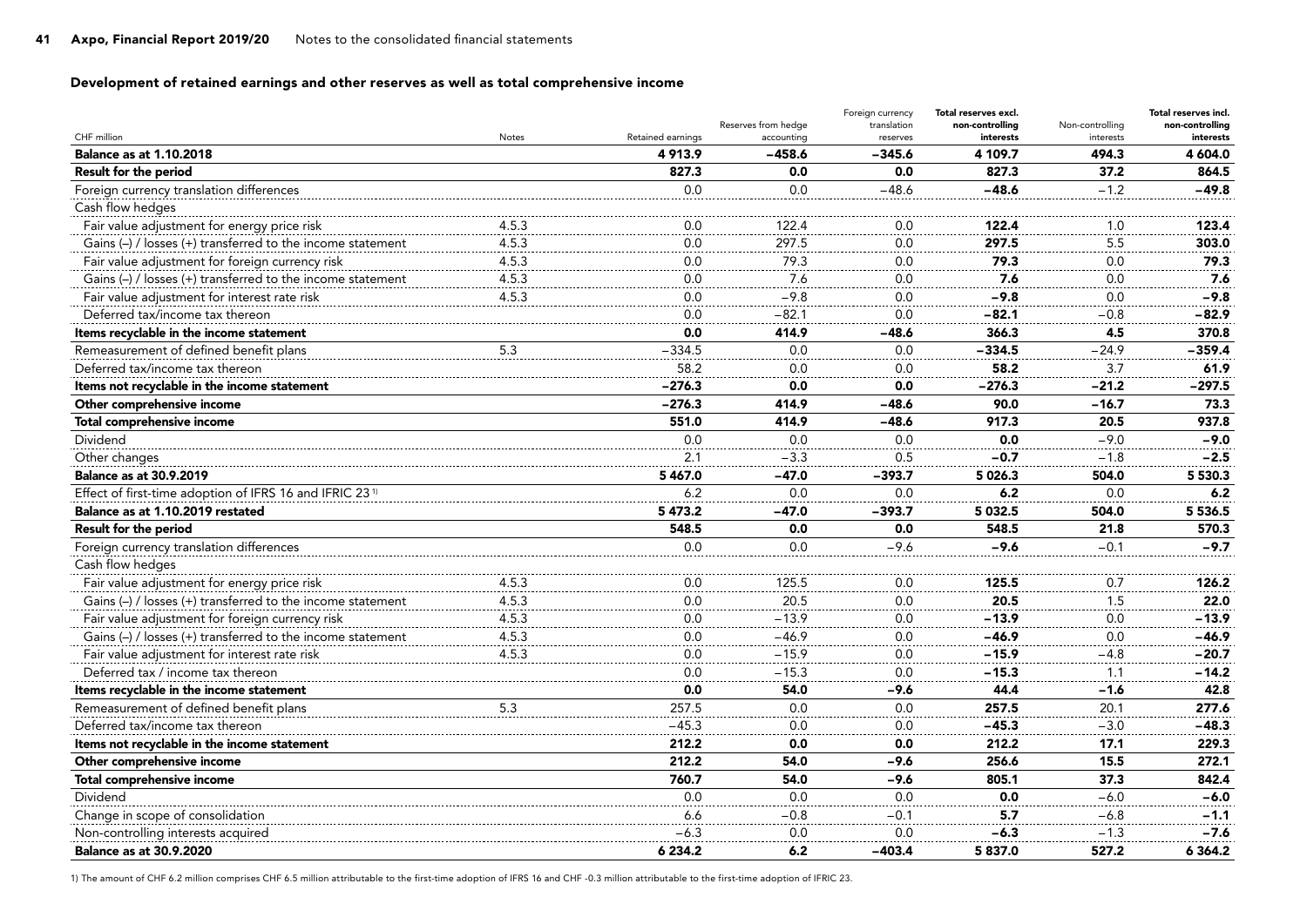### 4.2 Cash and cash equivalents and additional information on the cash flow statement

| <b>Accounting principles</b> |  |
|------------------------------|--|
|                              |  |

| CHF million                  | 30.9.2020 | 30.9.2019 |
|------------------------------|-----------|-----------|
| Petty cash and cash at banks | 1 177.8   | 1596.6    |
| Short-term investments       | 334.9     | 58.8      |
| <b>Total</b>                 | 1512.7    | 1655.4    |
| Thereof                      |           |           |
| in CHF                       | 990.4     | 903.3     |
| in EUR                       | 263.3     | 489.6     |
| in other currencies          | 259.0     | 262.5     |
| <b>Total</b>                 | 1512.7    | 1655.4    |

The following table shows details of non-cash expenses and income as well as net working capital in the cash flow statement:

### Non-cash expenses and income

| CHF million                                            | 2019/20  | 2018/19  |
|--------------------------------------------------------|----------|----------|
| Depreciation, amortisation and impairments             | 377.2    | 306.8    |
| Share of result of partner plants and other associates | $-69.7$  | $-42.2$  |
| Unrealised result on derivative financial instruments  | $-122.3$ | $-116.8$ |
| Loss allowances on net working capital                 | 24.1     | 2.8      |
| Other non-cash items                                   | 8.9      | .3.O     |
| Total                                                  | 218.2    | 153.6    |

### Change in net working capital

| CHF million                 | 2019/20  | 2018/19  |
|-----------------------------|----------|----------|
| Change in inventories       | $-38.9$  | 2.5      |
| Change in trade receivables | $-54.9$  | $-409$   |
| Change in other receivables | $-285.8$ | 126.2    |
| Change in trade payables    | $-91.4$  | $-219$   |
| Change in other liabilities | 119.0    | $-435.2$ |
| Total                       | $-352.0$ | $-369.3$ |

| <b>Cash and cash</b> | Cash and cash equivalents comprise petty cash, credit balances in   |
|----------------------|---------------------------------------------------------------------|
| equivalents          | postal and bank accounts as well as sight and deposit accounts with |
|                      | a term of no more than 90 days from the time of acquisition.        |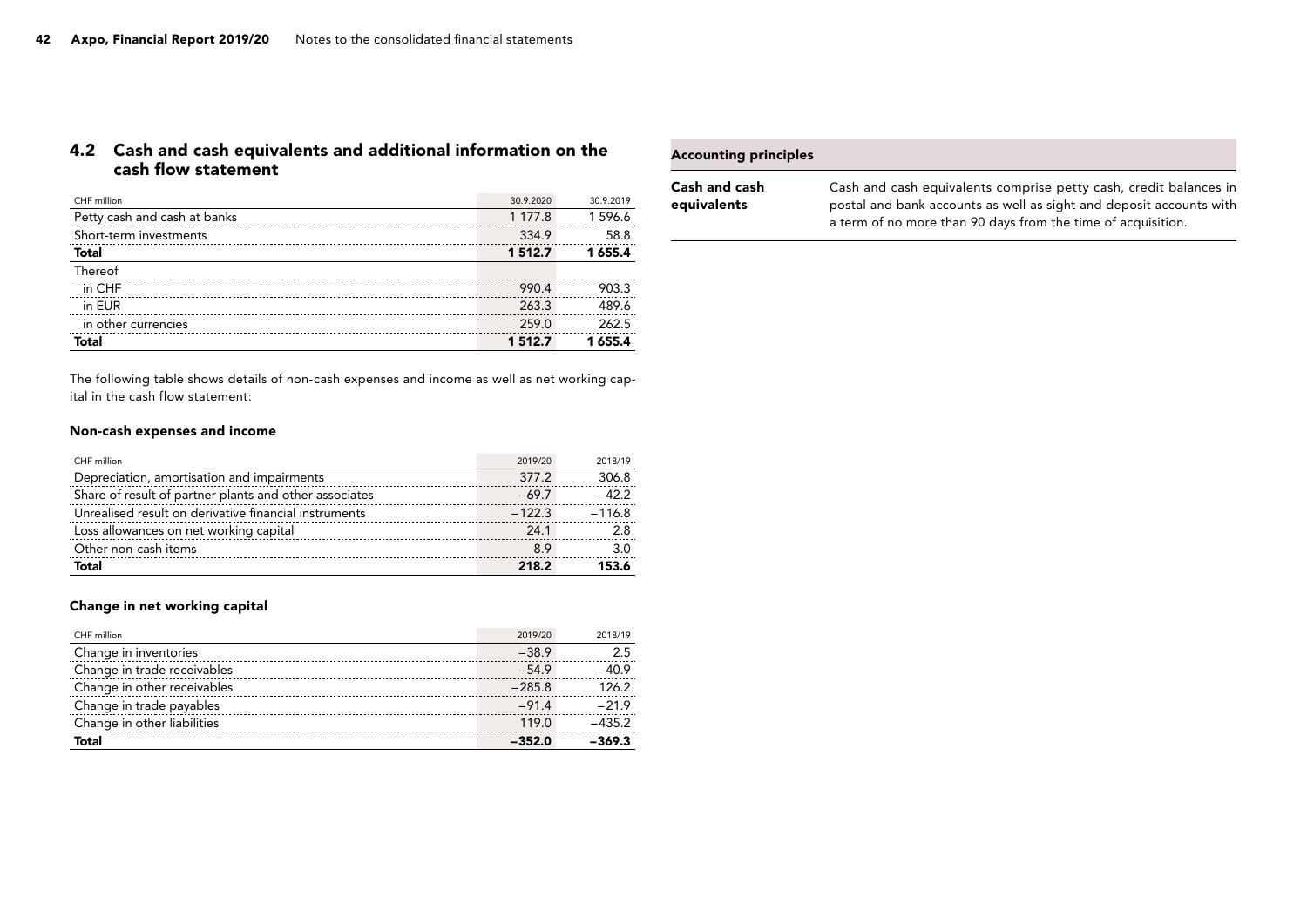### 4.3 Financial receivables

| CHF million                                             | 30.9.2020   | 30.9.2019 |
|---------------------------------------------------------|-------------|-----------|
| Financial assets at fair value (through profit or loss) | 1458.9      | 1 500.4   |
| Loan receivables                                        | 543.4       | 565.1     |
| Time deposits                                           | 175.0       | 70.9      |
| Loss allowances                                         | $-95.7$     | $-126.7$  |
| <b>Total non-current financial receivables</b>          | 2081.6      | 2009.7    |
| Loan receivables                                        | 109.5       | 122.9     |
| Time deposits                                           | 703.0       | 662.9     |
| Other financial receivables                             | 138.7       | 85.5      |
| Loss allowances                                         | $-1.1$      | $-0.9$    |
| <b>Total current financial receivables</b>              | 950.1       | 870.4     |
| Total                                                   | 3 0 3 1 . 7 | 2880.1    |

The loans primarily relate to various financial assets and loans of an equity nature with related parties. The loans have different maturities and variable rates of interest.

The time deposits are invested with financial institutions and have maturities of up to 24 months and an interest rate of between –0.6% and 0.97% (previous year: between –0.78% and +3.1%).

#### Loan receivables from related parties outstanding at the balance sheet date

|                                  |               | Interest rate          |           |           |
|----------------------------------|---------------|------------------------|-----------|-----------|
| CHF million                      | Maturity date | 30.9.2020              | 30.9.2020 | 30.9.2019 |
| Global Tech I Offshore Wind GmbH | 31.12.2030    | 6.00%                  | 100.0     | 102.2     |
| Società EniPower Ferrara S.r.l.  | 20.06.2023    | $0.97\%$ <sup>1)</sup> | 43.2      | 57.8      |
|                                  |               | $3.41\%$ /             |           |           |
| Swissgrid AG                     | 05.01.2024    | 3.93%                  | 119.9     | 176.3     |
| Terravent AG                     | 31.03.2042    | 0.75%                  | 18.6      | 19.3      |
|                                  |               | $1.30% -$              |           |           |
| Trans Adriatic Pipeline AG       | 28.03.2035    | $1.75\%$ <sup>2)</sup> | 193.2     | 166.8     |
| Other loan receivables           |               |                        |           |           |
| $<$ CHF 10 million               |               |                        | 178.0     | 165.6     |
| <b>Total acquisition value</b>   |               |                        | 652.9     | 688.0     |
| Loss allowances                  |               |                        | $-95.6$   | $-126.6$  |
| <b>Total carrying amount</b>     |               |                        | 557.3     | 561.4     |

1) Variable interest rate linked to positive or negative 6-month EURIBOR plus 1.2%.

2) The variable interest on the various tranches is linked to 3-month EURIBOR plus 1.70% or plus 1.75% (positive and negative EU-RIBOR) or plus 1.75% with a 0.0% base rate in case of negative EURIBOR.

As part of the transfer of transmission systems to Swissgrid in 2013, 70% of the related compensation took the form of loans. The loans include a unilateral conversion right on the part of Swissgrid AG, according to which, in the event of certain conditions arising, the loans may be converted into Swissgrid AG shares. A partial early repayment of CHF 52.8 million was made in 2019/20 and a further partial repayment of CHF 52.8 million is planned within the next 12 months. This portion is reported under current financial receivables.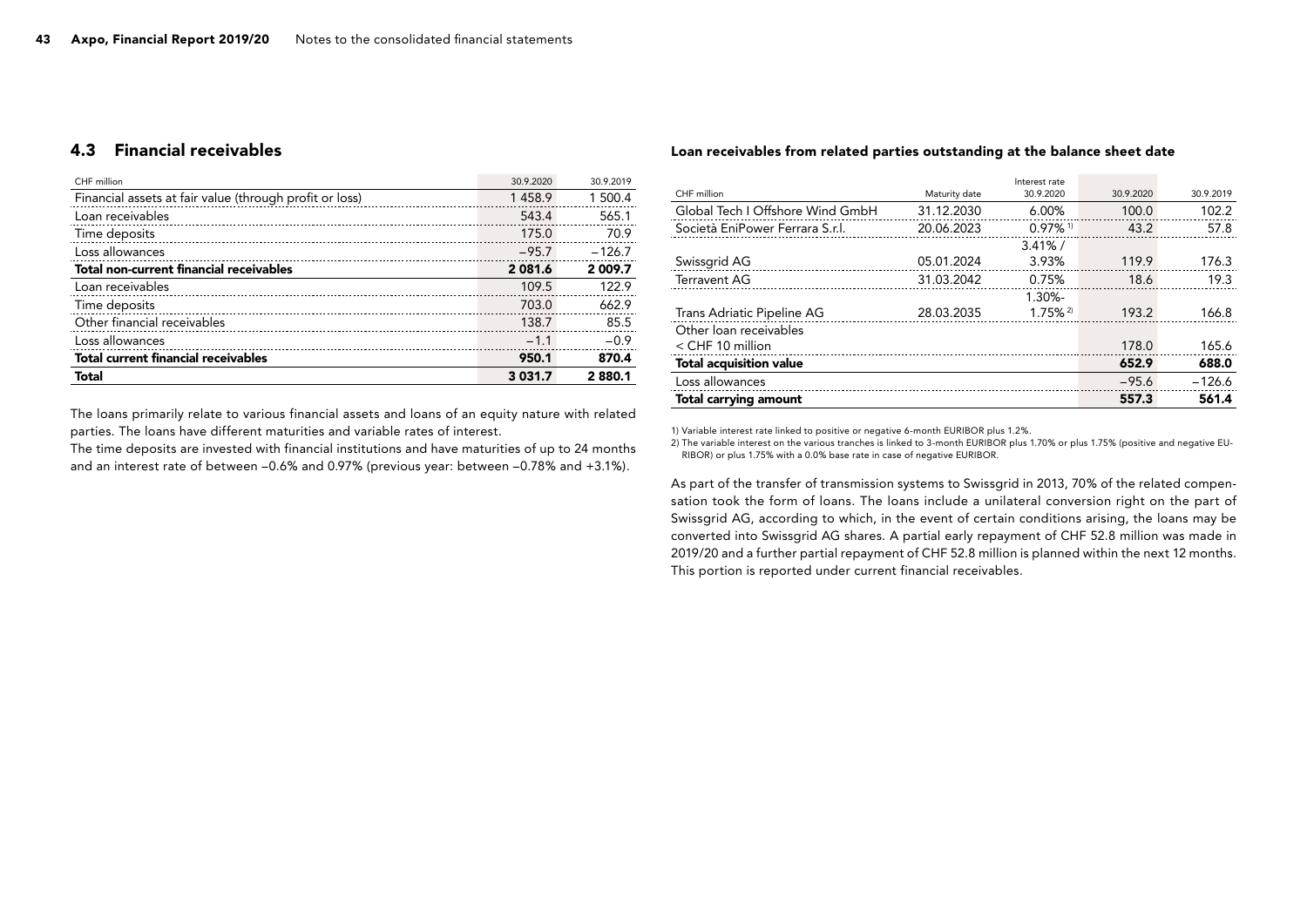| <b>Accounting principles</b>                                         |                                                                                                                                                                                                                                                                                                                                                                                                                                                   |
|----------------------------------------------------------------------|---------------------------------------------------------------------------------------------------------------------------------------------------------------------------------------------------------------------------------------------------------------------------------------------------------------------------------------------------------------------------------------------------------------------------------------------------|
| <b>Financial assets at fair</b><br>value (through profit<br>or loss) | Financial assets at fair value comprise marketable equity securities and<br>debt securities held primarily in funds.<br>Funds which qualify as equity instruments and non-consolidated par-<br>ticipations in which the Axpo Group does not exercise significant or<br>controlling influence, as well as funds which fall under the exception<br>of IAS 32.16A (puttable instruments), are classified as at fair value<br>through profit or loss. |
| Loan receivables                                                     | Loans include short and long-term loans both to third parties and to<br>associated companies. They are measured at amortised cost using the<br>effective interest method, less loss allowances. If, when the loan is<br>paid out, the agreed interest rate equals the market interest rate and<br>both the disbursement and the repayment are made at nominal value,<br>the amortised cost is equal to the nominal value of the loan.             |
| Time deposits                                                        | Current and non-current time deposits are measured at amortised cost<br>using the effective interest method less loss allowances. If at the date<br>of issuing the time deposit, the contractually agreed interest rate cor-<br>responds to the market interest rate, and the borrowing and repayment<br>amount is at nominal value, the time deposit is measured at nominal<br>value less loss allowances.                                       |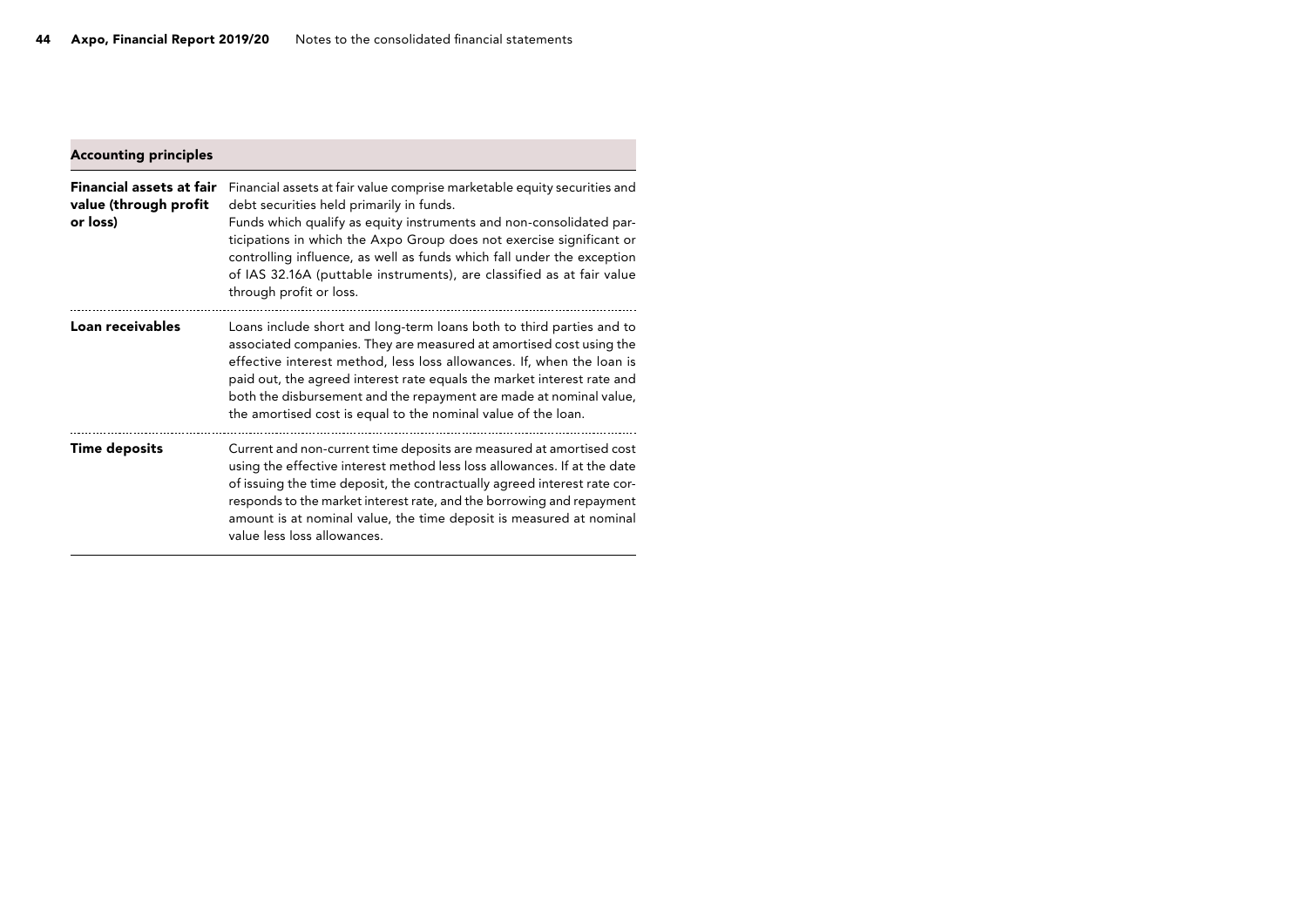## 4.4 Financial liabilities

|                                |             |                  |                   | Other financial |             |
|--------------------------------|-------------|------------------|-------------------|-----------------|-------------|
| CHF million                    | Bonds       | Loan liabilities | Lease liabilities | liabilities     | Total       |
| <b>Balance as at 30.9.2019</b> | 3794.6      | 971.5            | 0.0               | 379.9           | 5 146.0     |
| Effect of first-time adoption  |             |                  |                   |                 |             |
| of IFRS 16                     | 0.0         | 0.0              | 146.9             | 0.0             | 146.9       |
| <b>Balance as at 1.10.2019</b> |             |                  |                   |                 |             |
| restated                       | 3794.6      | 971.5            | 146.9             | 379.9           | 5 29 2.9    |
|                                |             |                  |                   |                 |             |
| <b>Cash relevant</b>           |             |                  |                   |                 |             |
| Increase                       | 132.9       | 550.5            | 0.0               | 1 669.0         | 2 3 5 2 . 4 |
| Repayment                      | -498.8      | $-382.9$         | $-19.0$           | $-1685.7$       | $-2586.4$   |
| Not cash relevant              |             |                  |                   |                 |             |
| New lease contracts            | 0.0         | 0.0              | 45.9              | 0.0             | 45.9        |
| Change in scope of             |             |                  |                   |                 |             |
| consolidation                  | 0.0         | $-0.4$           | 2.9               | 0.0             | 2.5         |
| Reclassification to/from       |             |                  |                   |                 |             |
| "liabilities held for sale"    | 0.0         | $-26.3$          | $-1.1$            | 0.0             | $-27.4$     |
| Contract modifications         | 0.0         | 0.0              | $-1.7$            | 0.0             | $-1.7$      |
| Interest                       | 1.7         | 0.0              | 2.1               | 0.0             | 3.8         |
| Valuation change               | 0.2         | 0.0              | 0.0               | 0.0             | 0.2         |
| Reclassifications              | $-4.4$      | $-20.3$          | 0.0               | $-9.0$          | $-33.7$     |
| Foreign currency translation   | $-1.9$      | $-3.0$           | 0.4               | $-15.1$         | $-19.6$     |
| <b>Balance as at 30.9.2020</b> | 3 4 2 4 . 3 | 1089.1           | 176.4             | 339.1           | 5 0 28.9    |
|                                |             |                  |                   |                 |             |
| Maturities as at 30.9.2020     |             |                  |                   |                 |             |
| Due within 1 year              | 286.0       | 234.4            | 32.3              | 339.1           | 891.8       |
| Due within 1 to 5 years        | 1929.0      | 359.6            | 53.9              | 0.0             | 2 3 4 2 .5  |
| Due in more than 5 years       | 1 209.3     | 495.1            | 90.2              | 0.0             | 1794.6      |
| Total                          | 3 4 2 4 . 3 | 1089.1           | 176.4             | 339.1           | 5028.9      |

|                                |          |                  |                   | Other financial |           |
|--------------------------------|----------|------------------|-------------------|-----------------|-----------|
| CHF million                    | Bonds    | Loan liabilities | Lease liabilities | liabilities     | Total     |
| <b>Balance as at 1.10.2018</b> | 3800.9   | 475.6            | 0.0               | 561.8           | 4838.3    |
|                                |          |                  |                   |                 |           |
| <b>Cash relevant</b>           |          |                  |                   |                 |           |
| Increase                       | 76.0     | 571.0            | 0.0               | 1735.8          | 2 3 8 2.8 |
| Repayment                      | $-106.0$ | $-565.6$         | 0.0               | $-1817.3$       | $-2488.9$ |
|                                |          |                  |                   |                 |           |
| Not cash relevant              |          |                  |                   |                 |           |
| Change in scope of             |          |                  |                   |                 |           |
| consolidation                  | 8.9      | 404.2            | 0.0               | 28.6            | 441.7     |
| Interest                       | 2.0      | 0.0              | 0.0               | 0.0             | 2.0       |
| Valuation change               | 0.3      | 0.0              | 0.0               | 0.0             | 0.3       |
| Reclassifications              | 30.0     | 100.3            | 0.0               | $-123.2$        | 7.1       |
| Foreign currency translation   | $-17.5$  | $-14.0$          | 0.0               | $-5.8$          | $-37.3$   |
| <b>Balance as at 30.9.2019</b> | 3794.6   | 971.5            | 0.0               | 379.9           | 5 146.0   |
|                                |          |                  |                   |                 |           |
| Maturities as at 30.9.2019     |          |                  |                   |                 |           |
| Due within 1 year              | 499.1    | 62.1             | 0.0               | 379.9           | 941.1     |
| Due within 1 to 5 years        | 1 904.7  | 254.3            | 0.0               | 0.0             | 2 159.0   |
| Due in more than 5 years       | 1 390.8  | 655.1            | 0.0               | 0.0             | 2045.9    |
| Total                          | 3794.6   | 971.5            | 0.0               | 379.9           | 5 146.0   |

Other financial liabilities includes the financing of wind farms and photovoltaic systems built for sale, which are reported as "work in progress" in inventories, and current account liabilities.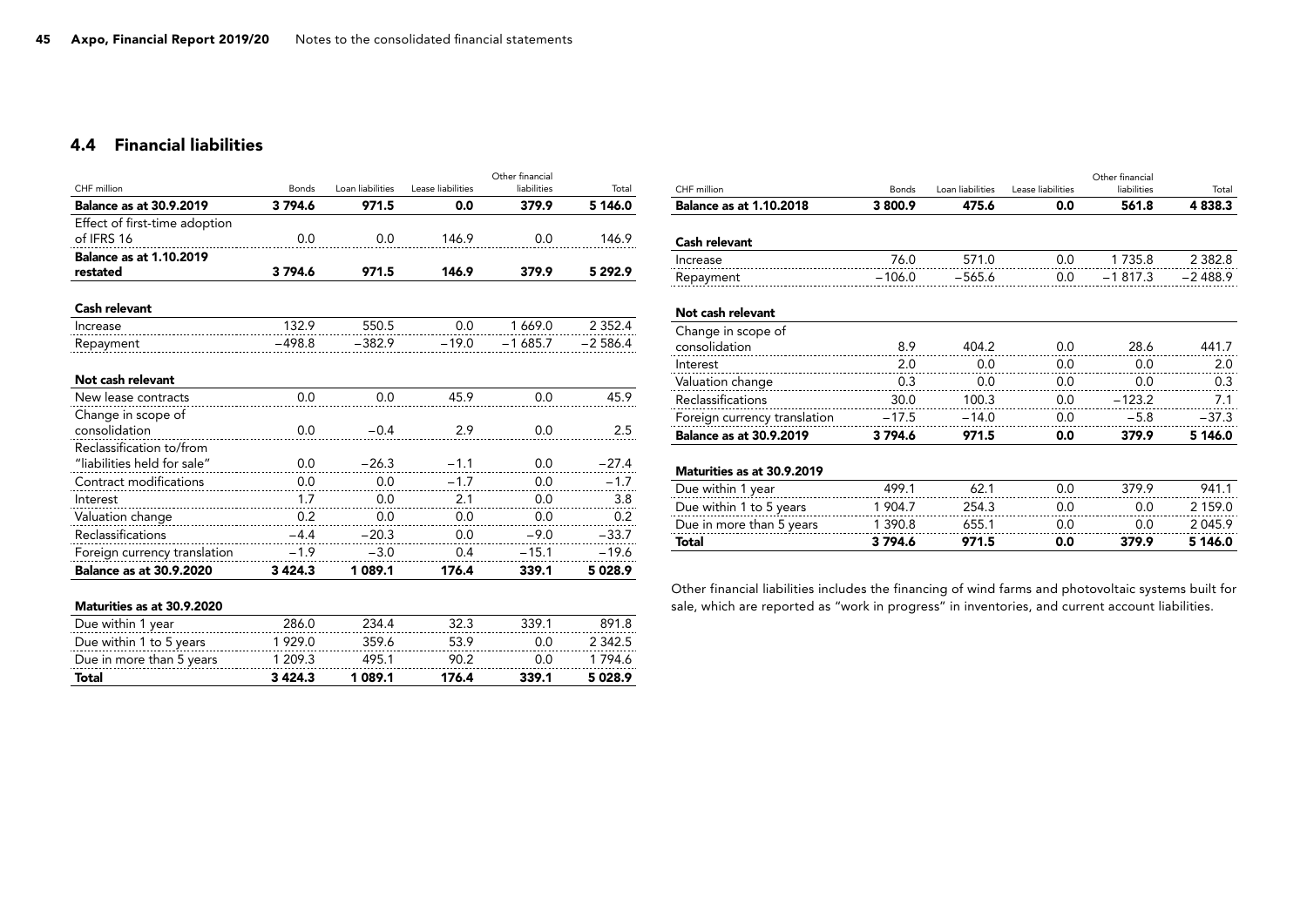#### Bonds outstanding at the balance sheet date

|                             |           | Effective interest |                              |                              |
|-----------------------------|-----------|--------------------|------------------------------|------------------------------|
| CHF million                 | Duration  | rate<br>30.9.2020  | Carrying amount<br>30.9.2020 | Carrying amount<br>30.9.2019 |
| Axpo Holding AG             |           |                    |                              |                              |
| Nominal CHF 429.8 m, 2.63%  | 2010-2020 | 3.16%              | 0.0                          | 429.5                        |
| Kraftwerke Linth-Limmern AG |           |                    |                              |                              |
| Nominal CHF 170.0 m, 0.5%   | 2015-2021 | 0.53%              | 169.9                        | 169.9                        |
| Kraftwerke Linth-Limmern AG |           |                    |                              |                              |
| Nominal CHF 170.0 m, 1.5%   | 2016-2022 | 1.56%              | 169.8                        | 169.7                        |
| Kraftwerke Linth-Limmern AG |           |                    |                              |                              |
| Nominal CHF 200.0 m, 2.75%  | 2010-2022 | 2.97%              | 199.5                        | 199.1                        |
| Kraftwerke Linth-Limmern AG |           |                    |                              |                              |
| Nominal CHF 200.0 m, 2.75%  | 2011-2023 | 2.87%              | 199.5                        | 199.2                        |
| Kraftwerke Linth-Limmern AG |           |                    |                              |                              |
| Nominal CHF 245.0 m, 2.0%   | 2017-2023 | 2.05%              | 244.6                        | 244.5                        |
| Kraftwerke Linth-Limmern AG |           |                    |                              |                              |
| Nominal CHF 270.0 m, 1.25%  | 2014-2024 | 1.31%              | 269.4                        | 269.3                        |
| Axpo Holding AG             |           |                    |                              |                              |
| Nominal CHF 350.0 m, 1.75%  | 2016-2024 | 1.79%              | 349.5                        | 349.3                        |
| Axpo Holding AG             |           |                    |                              |                              |
| Nominal CHF 300 m, 3.13%    | 2010-2025 | 3.25%              | 298.7                        | 298.4                        |
| Kraftwerke Linth-Limmern AG |           |                    |                              |                              |
| Nominal CHF 175.0 m, 2.38%  | 2013-2026 | 2.47%              | 175.1                        | 175.2                        |
| Axpo Holding AG             |           |                    |                              |                              |
| Nominal CHF 133.0 m, 1.0%   | 2020-2027 | 1.00%              | 132.8                        | 0.0                          |
| Kraftwerke Linth-Limmern AG |           |                    |                              |                              |
| Nominal CHF 125.0 m, 2.88%  | 2011-2031 | 3.11%              | 122.7                        | 122.4                        |
| Kraftwerke Linth-Limmern AG |           |                    |                              |                              |
| Nominal CHF 150.0 m, 2.88%  | 2012-2042 | 2.90%              | 149.4                        | 149.4                        |
| Kraftwerke Linth-Limmern AG |           |                    |                              |                              |
| Nominal CHF 160.0 m, 3.0%   | 2013-2048 | 2.97%              | 160.7                        | 160.8                        |
| Kraftwerke Linth-Limmern AG |           |                    |                              |                              |
| Nominal CHF 200.0 m, 3.0%   | 2012-2052 | 3.01%              | 199.7                        | 199.7                        |
| Total                       |           |                    | 2841.3                       | 3 136.4                      |

All bonds listed above have a fixed interest rate, are carried at amortised cost using the effective interest method and are listed on the SIX Swiss Exchange.

The fair value of the fixed-interest bonds outstanding on the balance sheet date amounted to CHF 3,156.1 million (previous year: CHF 3,525.6 million).

#### Private placements outstanding at the balance sheet date

|                           |           |                 | Interest rate Carrying amount Carrying amount |           |
|---------------------------|-----------|-----------------|-----------------------------------------------|-----------|
| CHF million               | Maturity  | 30.9.2020       | 30.9.2020                                     | 30.9.2019 |
| Private placements in EUR | 2021-2036 | $1.0\% - 3.0\%$ | 351.0                                         | 416.2     |
| Private placements in CHF | 2021-2041 | 1.5%-3.9%       | 232.0                                         | 242.0     |
| Total                     |           |                 | 583.0                                         | 658.2     |

The fair value of the private placements outstanding on the balance sheet date amounted to CHF 616.8 million (previous year: CHF 694.0 million).

### Loans and lease liabilities outstanding at the balance sheet date

|                                                             |           | Interest rate   | Carrying amount | Carrying amount |
|-------------------------------------------------------------|-----------|-----------------|-----------------|-----------------|
| CHF million                                                 | Maturity  | 30.9.2020       | 30.9.2020       | 30.9.2019       |
| Loan liabilities with a carrying amount<br>> CHF 10 million |           |                 |                 |                 |
| Loan liabilities in EUR                                     | 2025-2042 | $0.1\% - 2.8\%$ | 438.1           | 372.8           |
| Loan liabilities in CHF                                     | 2022-2032 | $0.3\% - 2.4\%$ | 185.0           | 190.0           |
| Total                                                       |           |                 | 623.1           | 562.8           |
|                                                             |           |                 |                 |                 |
| Loan liabilities with a carrying amount<br>< CHF 10 million |           |                 |                 |                 |
| Loan liabilities in EUR                                     | 2020-2039 | $0.0\% - 5.7\%$ | 287.6           | 243.6           |
| Loan liabilities in CHF                                     | 2020-2033 | $0.1\% - 3.0\%$ | 178.4           | 165.1           |
| Total                                                       |           |                 | 466.0           | 408.7           |
|                                                             |           |                 |                 |                 |
| <b>Lease liabilities</b>                                    |           |                 |                 |                 |
| Lease liabilities in EUR                                    | 2020-2061 | 1.5%-4.0%       | 118.4           | 0.0             |
| Lease liabilities in CHF                                    | 2020-2058 | $0.0\% - 1.2\%$ | 49.9            | 0.0             |
| Lease liabilities other currencies                          | 2020-2027 | 1.9%-18.7%      | 8.1             | 0.0             |
| Total                                                       |           |                 | 176.4           | 0.0             |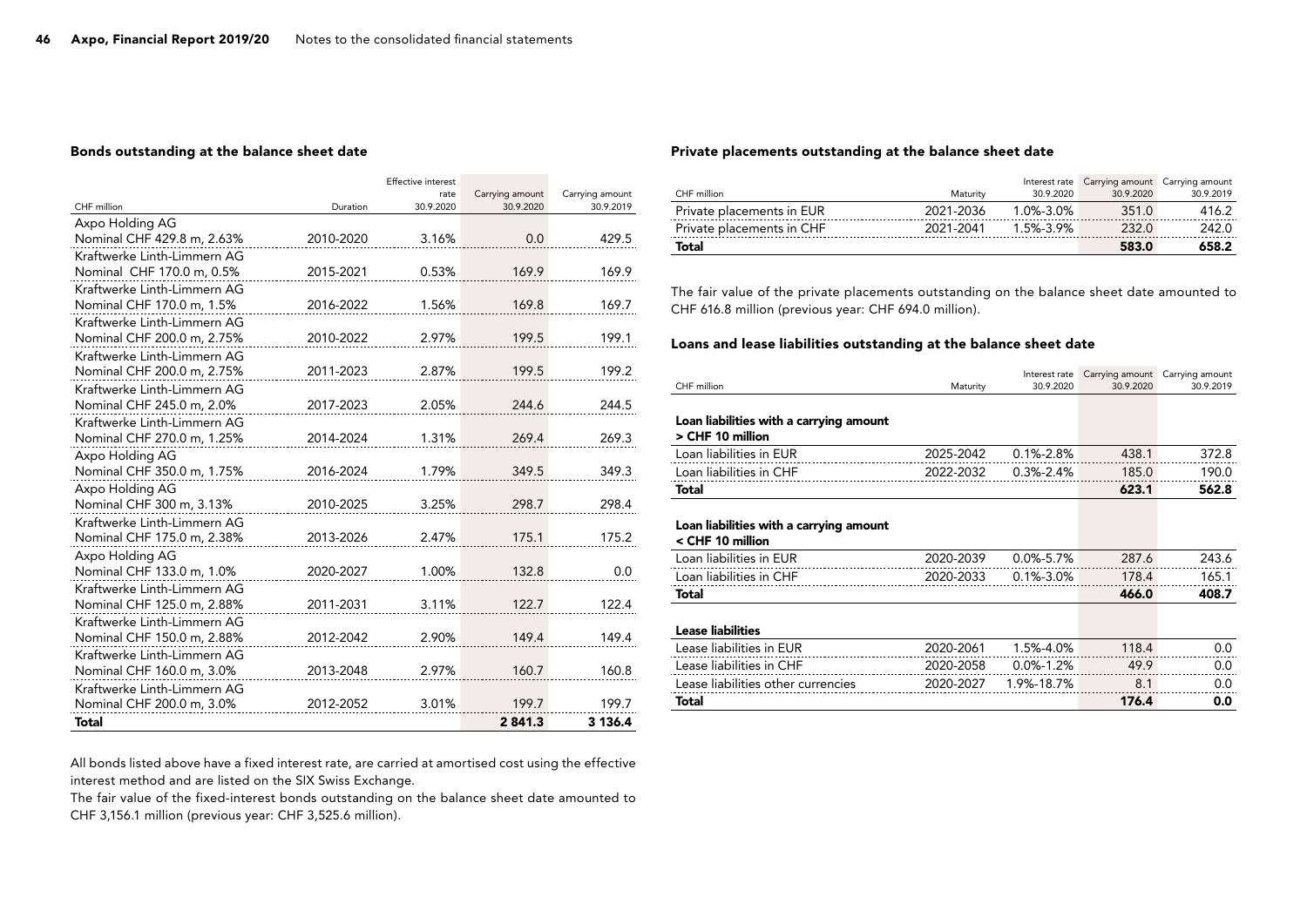### 4.5 Risk management

### 4.5.1 General principles

Financial risk management is conducted in accordance with the principles established by the Board of Directors. These principles govern the hedging of exchange rate, interest rate, market and credit risks. There are also instructions for the management of liquidity and other financial assets as well as short- and long-term financing. The responsible units in the Axpo Group manage their financial risks within the framework of the risk policy defined for their division. The aim is to reduce financial risks, taking into account the hedging costs and the risks to be entered into. If appropriate, derivative financial instruments are used to hedge physical underlying transactions. In order to minimise counterparty risk, transactions are only entered into with selected counterparties. Individual limits have also been defined to avoid risk concentrations with counterparties.

# 4.5.3 Market price risks

Market price risks arise from price and exchange rate movements in respect of unhedged positions held in energy and financial transactions.

Derivative financial instruments are used as needed to hedge part of the expected future energy procurement or energy sales and to hedge against currency and interest rate fluctuations. The current business model for tailor-made contracts (origination) is based on a portfolio approach. As the contracts, portfolios and inventories are principally acquired to generate a broker-traders' margin or with the purpose of selling in the near future and generating a profit from fluctuations in the price and, the risks of this business are managed on a portfolio basis as well, Axpo measures all components of this business at fair value.

The business model for the management and sale of the company's own energy production reports the first sale to the OTC market as sale to customers. All subsequent contracts in the management chain concluded for the management of own energy production are considered hedging instruments and measured at fair value through profit or loss.

| <b>Risk</b>              | Source of risk                                                                                                                                                                                                                                       | <b>Risk mitigation</b>                                                                                 |
|--------------------------|------------------------------------------------------------------------------------------------------------------------------------------------------------------------------------------------------------------------------------------------------|--------------------------------------------------------------------------------------------------------|
| Market price risk        |                                                                                                                                                                                                                                                      |                                                                                                        |
| <b>Energy price risk</b> | Unexpected changes in energy prices might<br>negatively impact the Axpo Group.                                                                                                                                                                       | Value-at-Risk limits<br><b>Volume limits</b>                                                           |
| <b>Currency risk</b>     | Currency risks arise from business<br>transactions and from recognised assets<br>and liabilities if they are not denominated in<br>the functional currency of the respective<br>subsidiary as well as from net investments in<br>foreign operations. | Conclusion of currency<br>forward contracts                                                            |
| Interest rate risk       | Any financial assets, financial liabilities or<br>cash and cash equivalents that are subject<br>to variable interest rates expose the Axpo<br>Group to interest rate risk.                                                                           | Conclusion of interest<br>rate swaps<br>Time deposits<br>Other financial investments                   |
| Credit risk              | Risk that counterparties are not able to meet<br>all or part of their obligations.                                                                                                                                                                   | Conclusion of netting<br>agreements<br>Establishing internal<br>credit lines<br>Request for guarantees |
| <b>Liquidity risk</b>    | Cash outflows (margin payments) arising at<br>short notice due to energy price<br>movements.                                                                                                                                                         | High cash balance<br>Credit lines                                                                      |

### 4.5.2 Financial risk management - overview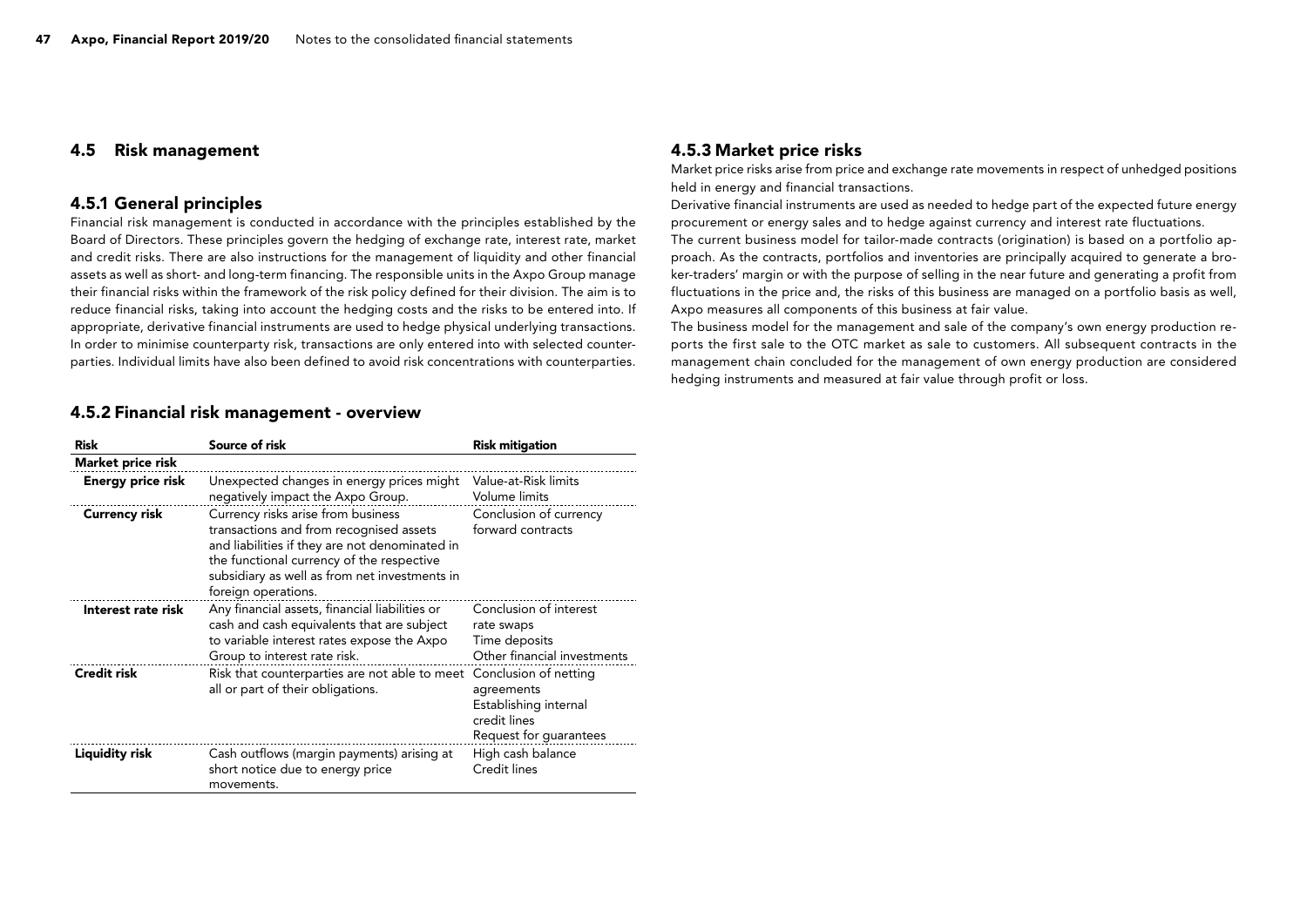#### Energy price risks

The Axpo Group defines energy price risks as risks arising from changes in energy prices. In most of the countries in which Axpo does business, the energy sector is characterised by wholesale markets with freely determined prices and intense competition for sales. The market risks that arise as a result of price developments on energy markets are particularly serious. The Axpo Group is exposed to such risks primarily via the energy it sells in unregulated market segments and on the open market.

The CKW Group is exposed to energy price risks primarily from energy traded on the international free market. In line with its risk policy, these risks are countered by making optimum use of forward contracts to hedge shortfalls or surpluses in energy volumes. In addition to actively managing energy surpluses and deficits to supply end customers and re-distributors, the CKW Group also follows proprietary trading strategies to a very limited extent. Relatively small unhedged positions are permitted. According to the existing risk strategy, hedging positions as well as proprietary trading positions may only be entered into for the current financial year and the three subsequent years. This ensures that transactions are only entered into for a time frame in which sufficient market liquidity is available.

Axpo is one of the world's leading energy traders. It trades on a decentralised basis via various trading hubs in Switzerland and Europe. In the business area Trading & Sales, energy price risks are monitored and reported daily by the Risk Management & Valuation department. Monitoring is carried out in accordance with the principles set out in the risk management directive as well as the related trading mandates. The market price risk is limited and permanently monitored by means of a comprehensive limit system. Among other things, this system consists of a value-atrisk and a profit-at-risk add-on limit as well as volume and maturity limits. The total risk limit for energy trading is approved annually by the Board of Directors at the request of Executive Management and subsequently broken down by individual divisions, departments and books within the business area Trading & Sales.

Exposure to the risks of fluctuating energy prices by the generation and sales companies in the Axpo Group is hedged. Fixed-price contracts that are accounted for as energy derivatives and which are settled gross, are designated as hedging instruments in cash flow hedges. The hedged item is the highly probable forecast sale of energy that will occur on gross settlement of the hedging contract itself. The price risks are hedged in their entirety and a hedging ratio of 1:1 is applied. The economic relationship between the underlying and the hedging transaction is based on the fact that the key parameters of the underlying and the hedging instruments, such as maturity date, nominal value and currency, are identical.

The following table shows the effect of energy hedging transactions on financial positions:

| CHF million                                   | Cash flow hedge<br>30.9.2020 | Cash flow hedge<br>30.9.2019 |
|-----------------------------------------------|------------------------------|------------------------------|
|                                               |                              |                              |
| <b>Hedged item</b>                            |                              |                              |
| Nominal amount, net                           | 357.6                        | 585.6                        |
|                                               | Highly probable              | Highly probable              |
| Line item in the balance sheet                | forecast transaction         | forecast transaction         |
| Change in value used for calculating hedge    |                              |                              |
| effectiveness                                 | $-126.2$                     | $-123.4$                     |
|                                               |                              |                              |
| <b>Hedging instrument</b>                     |                              |                              |
| Nominal amount, net                           | 357.6                        | 585.6                        |
| Carrying amount asset                         | 9.3                          | 16.5                         |
| Carrying amount liability                     | 10.7                         | 51.4                         |
|                                               | Derivative financial         | Derivative financial         |
| Line item in the balance sheet                | instruments                  | instruments                  |
| Change in fair value for calculating hedge    |                              |                              |
| effectiveness                                 | 126.2                        | 123.4                        |
| Change in the value of the hedging instrument |                              |                              |
| recognised in equity                          | 126.2                        | 123.4                        |
|                                               | Revenues from                | Revenues from                |
|                                               | energy sales and grid        | energy sales and grid        |
| Line item in profit or loss affected by the   | usage by external            | usage by external            |
| reclassification of the hedge ineffectiveness | customers                    | customers                    |
| Amount reclassified from the hedge reserve to |                              |                              |
| profit or loss due to the realisation of the  |                              |                              |
| hedged item                                   | $-22.0$                      | $-303.0$                     |
|                                               | Revenues from                | Revenues from                |
|                                               | energy sales and grid        | energy sales and grid        |
| Line item in profit or loss affected from the | usage by external            | usage by external            |
| reclassification of the hedge reserve         | customers                    | customers                    |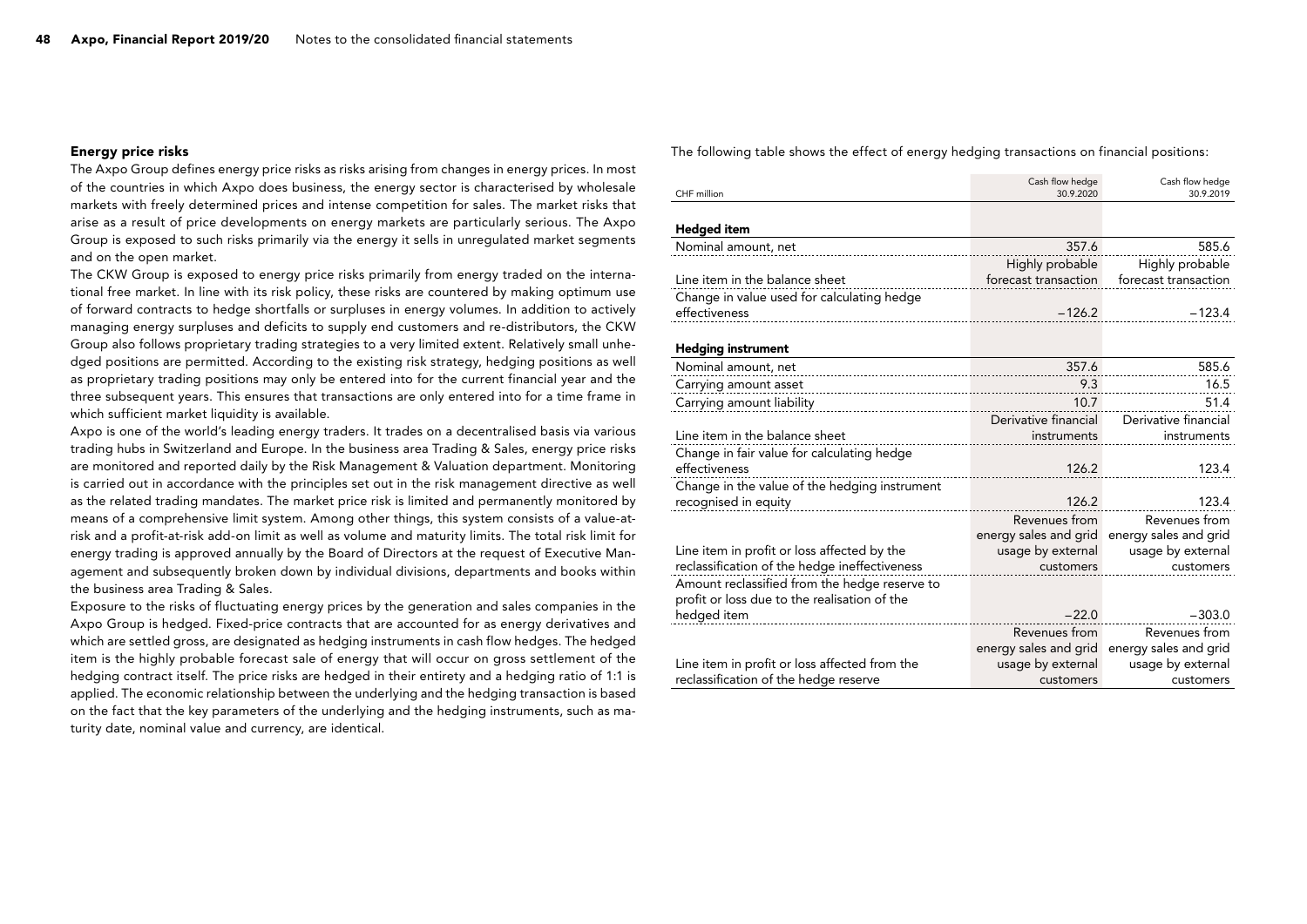The following table shows the timing of the nominal amount of the hedging instrument and the average price of the hedging instrument:

|                                 | Maturity as at 30.9.2020 |         |         |         | Maturity as at 30.9.2019 |         |         |         |         |         |       |
|---------------------------------|--------------------------|---------|---------|---------|--------------------------|---------|---------|---------|---------|---------|-------|
|                                 | 2020/21                  | 2021/22 | 2022/23 | 2023/24 | Later                    | 2019/20 | 2020/21 | 2021/22 | 2022/23 | 2023/24 | Later |
| Cash flow hedge                 |                          |         |         |         |                          |         |         |         |         |         |       |
| Commodity contracts – purchases |                          |         |         |         |                          |         |         |         |         |         |       |
| Nominal amount in CHF million   | 82.                      | 15.9    | 0.2     | 0.0     | 0.0                      | 89.9    | 36.8    | 5.3     | 0.0     | 0.0     | 0.0   |
| Average price CHF               | 47.6                     | 47.9    | 45.1    | 0.0     | 0.0                      | 49.6    | 52.5    | 55.3    | 0.0     | 0.0     | 0.0   |
| Commodity contracts – sales     |                          |         |         |         |                          |         |         |         |         |         |       |
| Nominal amount in CHF million   | 343.2                    | 102.0   | 9.2     | 1.4     | 0.0                      | 388.1   | 262.7   | 65.7    |         | 0.0     | 0.0   |
| Average price CHF               | 45.5                     | 45.4    | 51.0    | 51.2    | 0.0                      | 41.7    | 44.7    | 44.4    | 49.9    | 0.0     | 0.0   |

### Sensitivity analysis of the energy price risk

The remaining energy price risks from trading and non-hedged energy from own power plants are quantified daily using the Value-at-Risk (VaR) method, assuming a holding period of five days and a confidence interval of 99%. VaR defines a potential loss which, with 99% probability, will not be exceeded, taking into account past market developments.

For illiquid exposures, i.e. market risks that cannot be readily hedged such as long-term or profiled power contracts, the business area Trading & Sales uses the more adequate PaR Add-on (Profit-at-Risk Add-On) as a risk measure. The PaR Add-On is a statistics-based measure of risk, similar to VaR but uses a much longer, more adequate holding period depending on the product.

| CHF million                       | 30.9.2020 | 30 9 2019 |
|-----------------------------------|-----------|-----------|
| VaR business area Trading & Sales |           | 38.4      |
| VaR business area CKW             |           |           |

Changing energy prices lead to higher positive and negative replacement values and higher or lower inventories held for trading as well as an increase in the related given and received credit support annexes (CSAs).

| CHF million                              | 30.9.2020 | 30.9.2019 |
|------------------------------------------|-----------|-----------|
| PaR Add-On business area Trading & Sales |           |           |

#### Currency risk

Due to its international activities, the Axpo Group is exposed to currency risks. These result from business transactions and recognised assets and liabilities when they are not denominated in the functional currency of the relevant group company, as well as from net investments in foreign operations. The energy price, and hence most procurement and sales contracts, are denominated in euro, and prices are determined by reference to the energy price in euro. However, the production costs of energy-generating facilities, principally of power plants in Switzerland, are incurred in CHF. This results in a currency risk mainly against the euro and also to a lesser extent against the US dollar.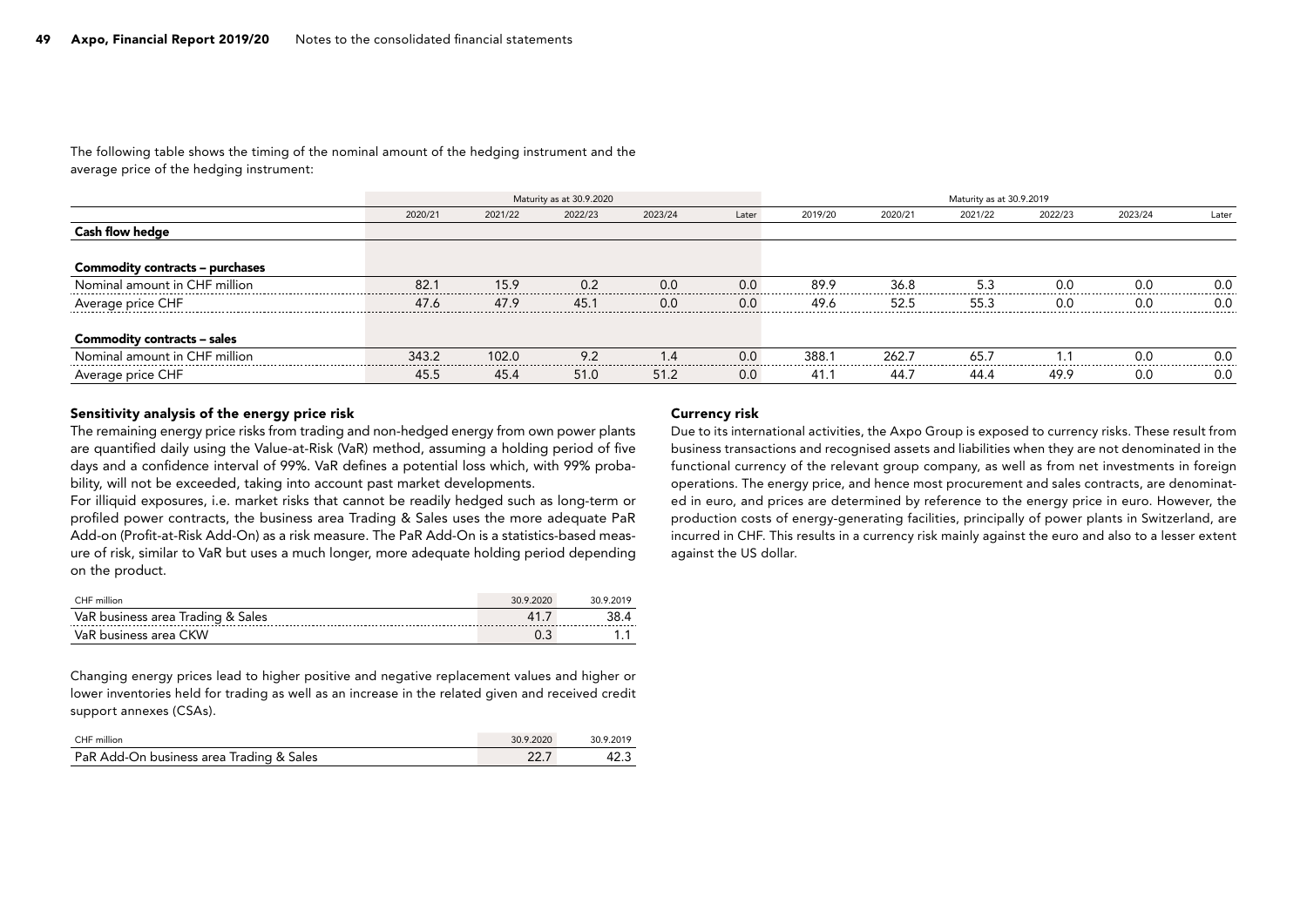The following table shows the main currencies economically hedged through currency forward contracts. In addition, other currencies are hedged on a smaller scale.

| CHF million                                                                 | Nominal<br>value<br>30.9.2020 | Replacement<br>value<br>30.9.2020 | Nominal<br>value<br>30.9.2019 | Replacement<br>value<br>30.9.2019 |
|-----------------------------------------------------------------------------|-------------------------------|-----------------------------------|-------------------------------|-----------------------------------|
| Currency forward contracts measured at<br>fair value through profit or loss |                               |                                   |                               |                                   |
| Currency forward contracts CHF/EUR                                          | 197.7                         | 0.9                               | 317.3                         | $-0.1$                            |
| Currency forward contracts EUR/CHF                                          | 272.5                         | 0.0                               | 277.7                         | 1.2                               |
| Currency forward contracts EUR/USD                                          | 109.6                         | $-0.4$                            | 153.4                         | 11.3                              |
| Currency forward contracts USD/EUR                                          | 120.2                         | 3.9                               | 123.6                         | $-7.3$                            |
| Currency forward contracts USD/NOK                                          | 2.7                           | 0.0                               | 15.8                          | $-0.9$                            |

In accordance with the Group's policy on exchange rate risks, exposure to currency risk arising from the trading business, origination business and sales in the Nordic country companies and the subsidiaries in Italy is reduced mainly by means of forward contracts concluded by the foreign group companies concerned. Exposure to currency risks arising from the Swiss subsidiaries' business transactions is reduced by offsetting operating revenue and expenditure in foreign currencies. Remaining net positions in foreign currencies are hedged by appropriate hedging transactions such as currency forward contracts (transaction risk) as part of liquidity planning and in close consultation with the Group's operational units and in accordance with existing hedging policy guidelines. Part of these hedge transactions are designated as cash flow hedges. The hedging instruments are designated in their entirety. Spot and forward elements are not separated. The hedged item is defined as the currency risk from the highly probable energy sales in a foreign currency. The hedging ratio is 1:1. The economic relationship between the underlying and the hedging instrument is based on the fact that the key parameters of the underlying and the hedging instrument, such as maturity, nominal value and currency, are identical.

The following table shows the effect of currency hedging transactions on financial positions:

|                                                     | Cash flow hedge      | Cash flow hedge      |
|-----------------------------------------------------|----------------------|----------------------|
| CHF million                                         | 30.9.2020            | 30.9.2019            |
|                                                     |                      |                      |
| Hedged item                                         |                      |                      |
| Nominal amount, net                                 | 2883.3               | 2 482.5              |
|                                                     | Highly probable      | Highly probable      |
| Line item in the balance sheet                      | forecast transaction | forecast transaction |
| Change in value used for calculating hedge          |                      |                      |
| effectiveness                                       | $-51.7$              | $-112.5$             |
|                                                     |                      |                      |
| <b>Hedging instrument</b>                           |                      |                      |
| Nominal amount, net                                 | 2883.3               | 2 4 8 2.5            |
| Carrying amount asset                               | 68.8                 | 113.2                |
| Carrying amount liability                           | 17.1                 | 0.7                  |
|                                                     | Derivative financial | Derivative financial |
| Line item in the balance sheet                      | instruments          | instruments          |
| Change in fair value for calculating hedge          |                      |                      |
| effectiveness                                       | 51.7                 | 112.5                |
| Change in the value of the hedging instrument       |                      |                      |
| recognised in equity                                | $-13.9$              | 79.3                 |
| Line item in profit or loss affected by the         |                      |                      |
| reclassification of the hedge ineffectiveness       | Financial result     | Financial result     |
| Amount reclassified from the hedge reserve to       |                      |                      |
| profit or loss due to the realisation of the hedged |                      |                      |
| item                                                | 31.1                 | $-7.6$               |
| Amount reclassified from the hedge reserve to       |                      |                      |
| profit or loss as the hedged future cash flows are  |                      |                      |
| no longer expected to occur                         | 15.8                 | 0.0                  |
| Line item in profit or loss affected from the       |                      |                      |
| reclassification of the hedge reserve               | Financial result     | Financial result     |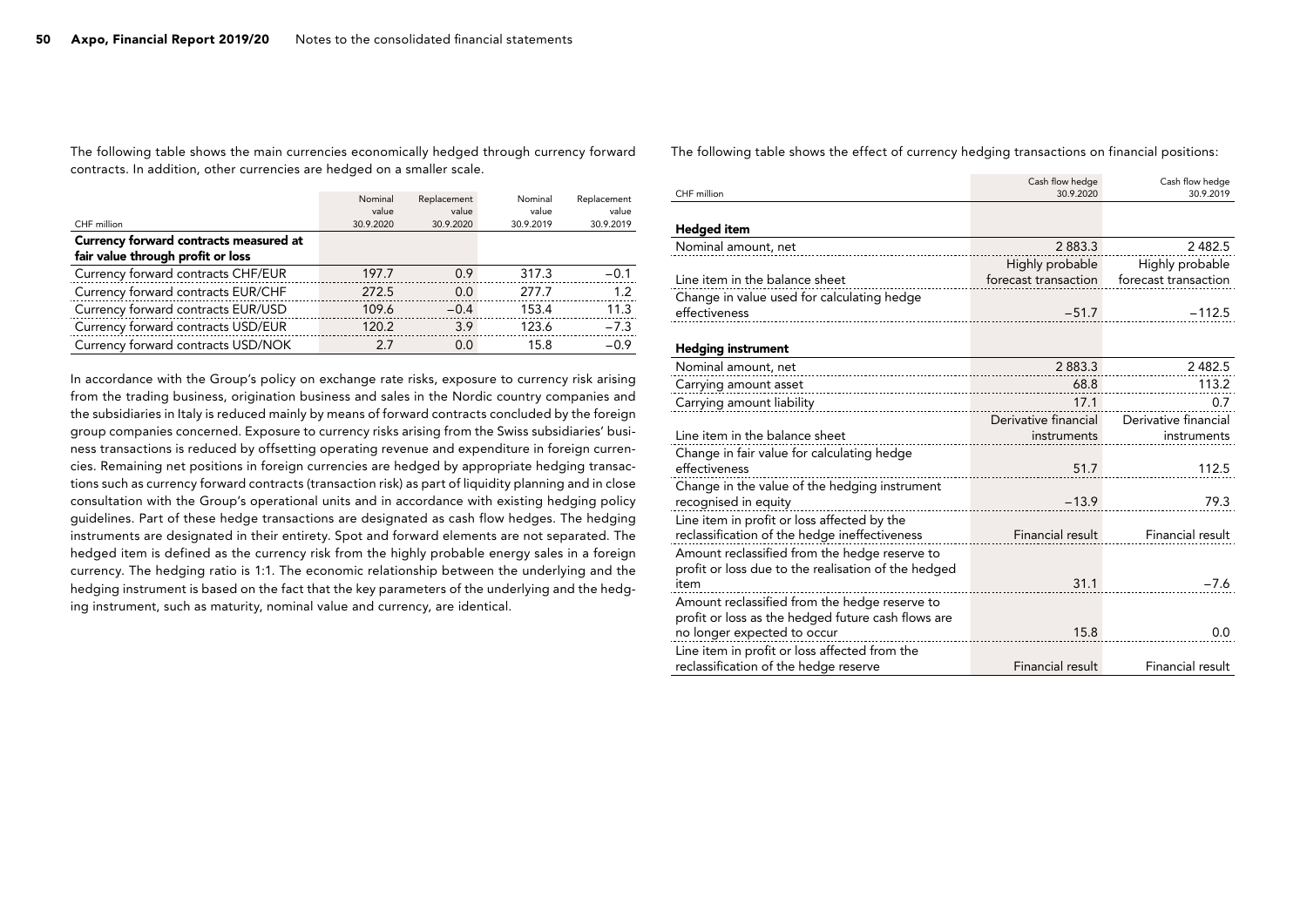The following table shows the timing of the nominal amount of the hedging instrument and the average price of the hedging instrument:

|                                        | Maturity as at 30.9.2020 |         |         |         |       | Maturity as at 30.9.2019 |         |         |         |         |       |
|----------------------------------------|--------------------------|---------|---------|---------|-------|--------------------------|---------|---------|---------|---------|-------|
|                                        | 2020/21                  | 2021/22 | 2022/23 | 2023/24 | Later | 2019/20                  | 2020/21 | 2021/22 | 2022/23 | 2023/24 | Later |
| Cash flow hedae                        |                          |         |         |         |       |                          |         |         |         |         |       |
|                                        |                          |         |         |         |       |                          |         |         |         |         |       |
| Currency forward contracts – purchases |                          |         |         |         |       |                          |         |         |         |         |       |
| Nominal amount in CHF million          | 939.4                    | 964.1   | 725.5   | 254.3   | 0.0   | 831.3                    | 784.0   | 674.8   | 243.4   | 0.0     | 0.0   |
| Average price CHF                      | .8                       | 1.9     | 1.4     | 1.1     | 0.0   | .8                       | 1.8     | .9      |         | 0.0     | 0.0   |
| Currency forward contracts – sales     |                          |         |         |         |       |                          |         |         |         |         |       |
| Nominal amount in CHF million          | 0.0                      | 0.0     | 0.0     | 0.0     | 0.0   | 40.2                     | 10.8    | 0.0     | 0.0     | 0.0     | 0.0   |
| Average price CHF                      | 0.0                      | 0.0     | 0.0     | 0.0     | 0.0   | . .                      | 1. I    | 0.0     | 0.0     | 0.0     | 0.0   |

### Sensitivity analysis of the currency risks

A possible change in foreign exchange rates would have had the following impact on the income statement and on equity, assuming that all other parameters remained the same:

|                            |        | 30.9.2020 |           | 30.9.2019 |           |  |
|----------------------------|--------|-----------|-----------|-----------|-----------|--|
|                            |        | $+/-$     |           | $+/-$     |           |  |
|                            |        | effect on | $+/-$     | effect on | $+/-$     |  |
|                            | $+/-$  | income    | effect on | income    | effect on |  |
| CHF million                | change | statement | equity    | statement | equity    |  |
| CHF / USD foreign currency |        |           |           |           |           |  |
| risk                       | 10%    | $-8.2$    | 0.0       | $-8.8$    | 0.0       |  |
| CHF / EUR foreign currency |        |           |           |           |           |  |
| risk                       | 10%    | $-102.6$  | $-5.4$    | $-73.9$   | $-8.1$    |  |

#### Interest rate risk

Financial assets and liabilities subject to variable interest rates, as well as cash and cash equivalents, expose the Group to a cash flow interest rate risk. Financial liabilities issued with mainly fixed interest rates exhibit an interest rate risk in terms of present value.

It is the Axpo Group's policy to manage interest rate expenses by means of variable and fixedrate interest-bearing liabilities and interest-based derivatives in the form of interest rate swaps. Axpo Group Treasury monitors the ratio between variable and fixed-interest net debts on an ongoing basis.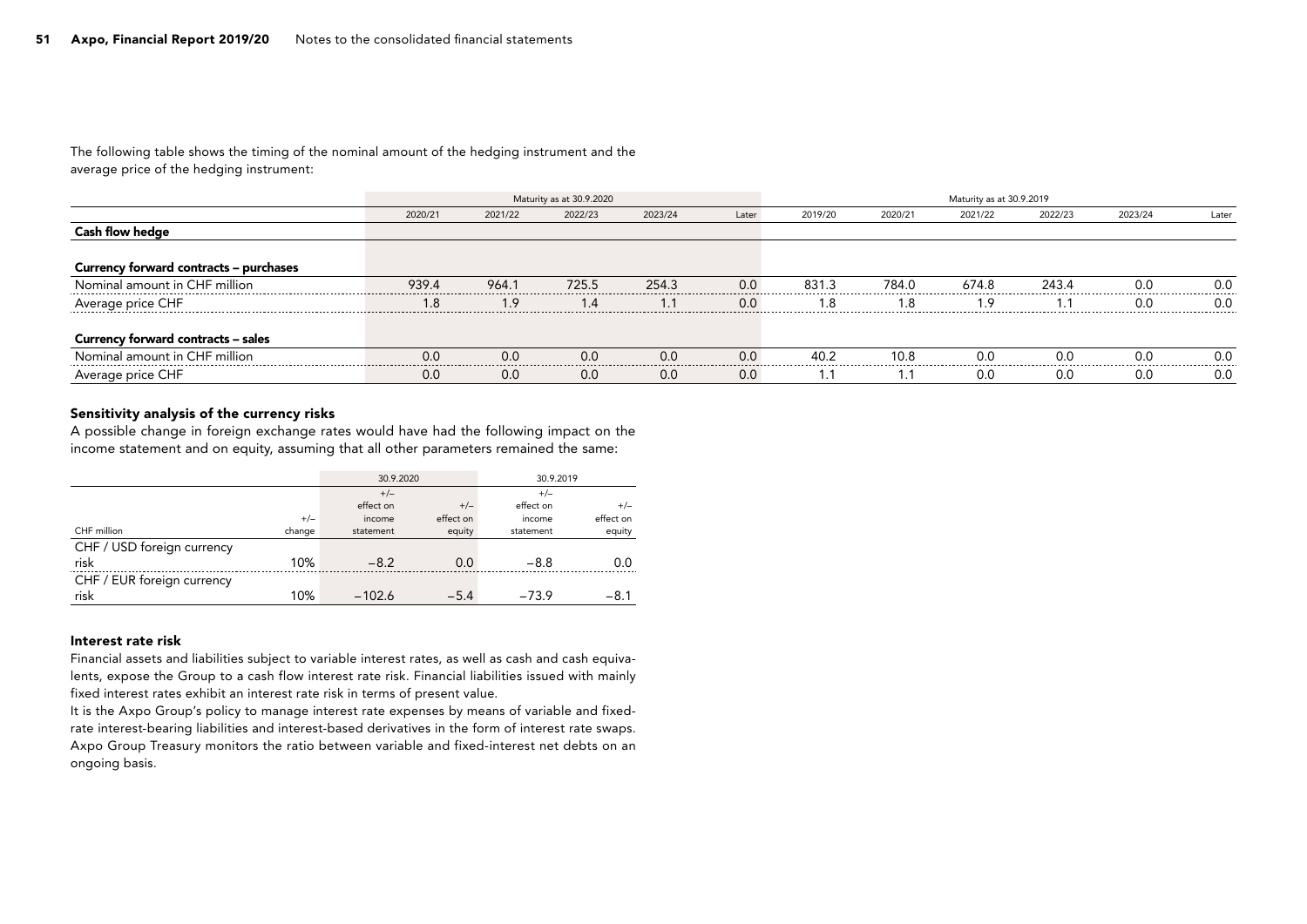#### Interest-bearing financial assets and liabilities

The interest-bearing financial assets and liabilities held by the Axpo Group include cash and cash equivalents, loans, bonds as well as bank liabilities, received loans and issued bonds. The interest rate profile at the balance sheet date is as follows:

|                                                    | Fixed rate | Variable rate | Fixed rate  | Variable rate |
|----------------------------------------------------|------------|---------------|-------------|---------------|
| CHF million                                        | 30.9.2020  | 30.9.2020     | 30.9.2019   | 30.9.2019     |
| Financial assets at fair value through profit      |            |               |             |               |
| or loss (mandatory)                                | 1072.0     | 0.0           | 1 115.0     | 0.0           |
| Financial assets at fair value (through            |            |               |             |               |
| profit or loss)                                    | 1 072.0    | 0.0           | 1 1 1 5 . 0 | $0.0\,$       |
| <b>Financial assets measured at amortised</b>      |            |               |             |               |
| cost                                               | 1 244.0    | 2 3 1 0.5     | 1 130.8     | 2 178.0       |
| Petty cash and cash at banks                       | 0.0        | 1 177.8       | 0.0         | 1596.6        |
| Short-term investments                             | 0.0        | 334.9         | 0.0         | 58.8          |
| Financial receivables (non-current)                | 355.6      | 267.1         | 291.6       | 217.7         |
| Financial receivables (current)                    | 875.3      | 74.8          | 832.9       | 37.5          |
| Other receivables (non-current)                    | 9.1        | 0.4           | 3.8         | 7.1           |
| Other receivables (current)                        | 4.0        | 455.5         | 2.5         | 260.3         |
| Total interest-bearing financial assets            | 2 3 1 6 .0 | 2 3 1 0.5     | 2 2 4 5 . 8 | 2 178.0       |
| <b>Financial liabilities measured at amortised</b> |            |               |             |               |
| cost <sup>1</sup>                                  | 4 4 4 3 .8 | 810.2         | 4 552.0     | 727.3         |
| Financial liabilities (non-current)                | 4 000.7    | 136.4         | 3 909.5     | 295.4         |
| Financial liabilities (current)                    | 426.8      | 450.4         | 603.8       | 328.3         |
| Other liabilities (non-current)                    | 0.0        | 0.0           | 4.8         | 0.0           |
| Other liabilities (current)                        | 16.3       | 223.4         | 33.9        | 103.6         |
| Total interest-bearing financial liabilities       | 4 4 4 3 .8 | 810.2         | 4 552.0     | 727.3         |
| Net exposure                                       | $-2$ 127.8 | 1 500.3       | -2 306.2    | 1450.7        |

1) Variable-interest financial liabilities whose interest rate is converted into a fixed interest rate by an interest rate swap are reported as fixed-interest.

The production of energy and the distribution grids are capital-intensive. Swiss plants are generally financed on a long-term basis at fixed interest rates in order to mitigate the impact of short- and medium-term interest rate fluctuations on earnings.

Variable interest-bearing financial liabilities relating to the construction of photovoltaic systems expose the Axpo Group to interest rate risk. This risk is reduced through adequate use of derivative financial instruments in the form of interest rate swaps. Part of these interest rate swaps were designated as hedging instruments in cash flow hedges. A hedge ratio of 1:1 is applied. The economic relationship between the underlying (financial liability) and the hedging instrument is based on the fact that the key parameters of the underlying and the hedging instrument, such as amount, interest rate, interest settlement dates, currency and maturity date, are identical.

#### The following table shows the effects of interest rate hedges on financial items:

|                                                                                          | Cash flow hedge              | Cash flow hedge              |
|------------------------------------------------------------------------------------------|------------------------------|------------------------------|
| CHF million                                                                              | 30.9.2020                    | 30.9.2019                    |
|                                                                                          |                              |                              |
| Hedged item                                                                              |                              |                              |
| Nominal amount                                                                           | 264.7                        | 119.6                        |
| Carrying amount liability                                                                | 264.7                        | 119.6                        |
| Line item in the balance sheet                                                           | <b>Financial liabilities</b> | <b>Financial liabilities</b> |
| Change in value used for calculating hedge                                               |                              |                              |
| effectiveness                                                                            | 18.1                         | $-0.4$                       |
|                                                                                          |                              |                              |
| <b>Hedging instrument</b>                                                                |                              |                              |
| Nominal amount                                                                           | 264.7                        | 119.6                        |
| Carrying amount asset<br>the contract of the contract of the contract of the contract of | 0.0                          | 0.0                          |
| Carrying amount liability                                                                | 27.8                         | 6.1                          |
| Line item in the balance sheet                                                           | Derivative financial         | Derivative financial         |
|                                                                                          | instruments                  | instruments                  |
| Change in fair value for calculating hedge                                               |                              |                              |
| effectiveness                                                                            | $-18.1$                      | 0.4                          |
| Change in the value of the hedging instrument                                            |                              |                              |
| recognised in equity                                                                     | $-18.1$                      | 0.4                          |
| Line item in profit or loss affected by the                                              | Financial result             | Financial result             |
| reclassification of the hedge ineffectiveness                                            |                              |                              |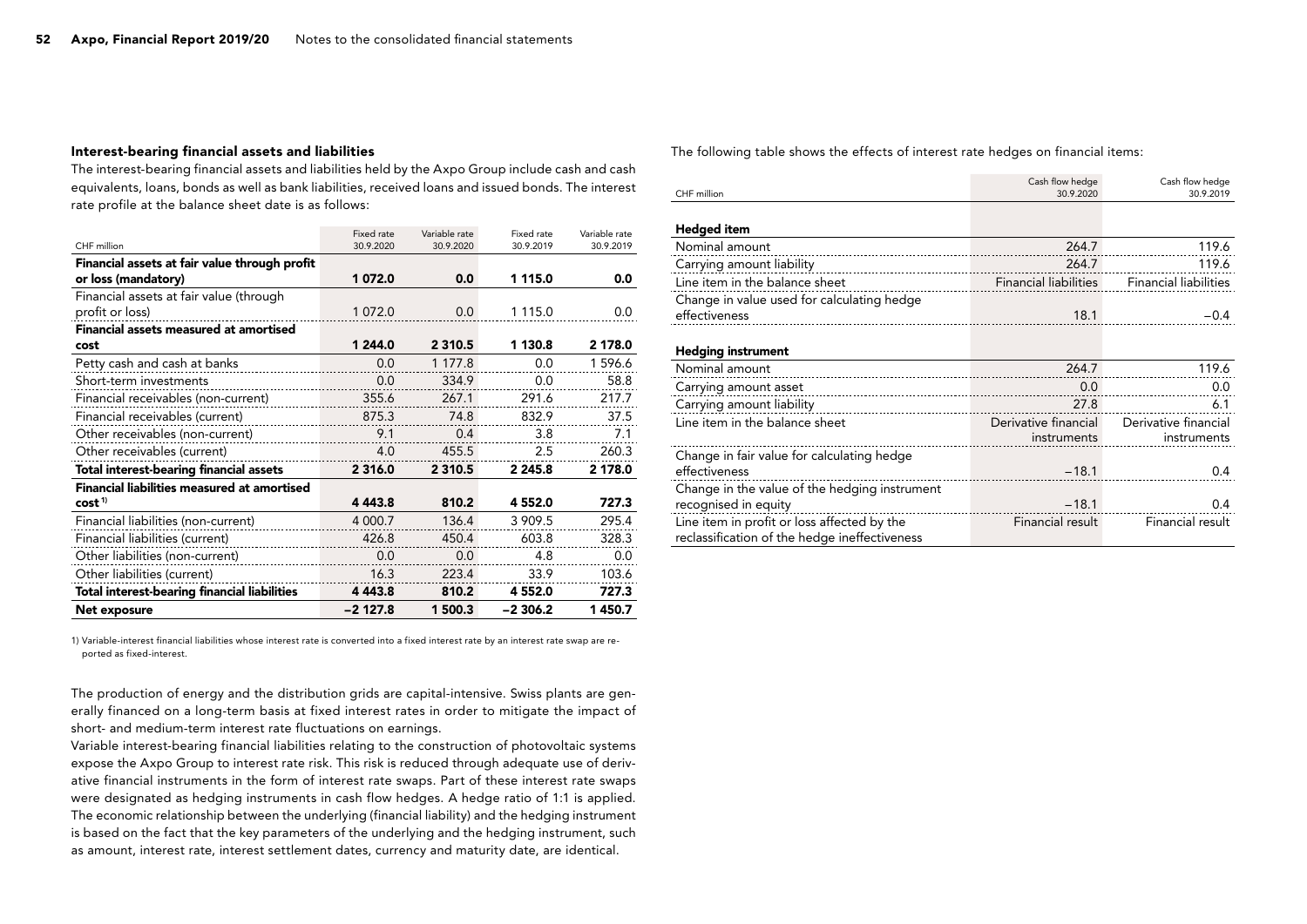The following table shows the timing of the nominal amount of the hedging instrument and the average price of the hedging instrument:

|                                         | Maturity as at 30.9.2020 |                |         | Maturity as at 30.9.2019 |       |         |         |         |         |         |       |
|-----------------------------------------|--------------------------|----------------|---------|--------------------------|-------|---------|---------|---------|---------|---------|-------|
|                                         | 2020/21                  | 2021/22        | 2022/23 | 2023/24                  | Later | 2019/20 | 2020/21 | 2021/22 | 2022/23 | 2023/24 | Later |
| Cash flow hedge                         |                          |                |         |                          |       |         |         |         |         |         |       |
|                                         |                          |                |         |                          |       |         |         |         |         |         |       |
| Interest rate swaps - fixed to variable |                          |                |         |                          |       |         |         |         |         |         |       |
| Nominal amount in CHF million           | 51.5<br>----------       | 14.7<br>------ | 14.7    | 14.7<br>-------          | 169.1 | 7.6     | 6.′     |         |         |         | 82.3  |
| Average interest rate in %              |                          | 1.3            | 1.3     | 1.3                      | 1.0   | 1.3     | 4. ا    |         |         |         |       |

### Sensitivity analysis of interest rate risk

A reasonably possible change in interest rates would have had the following impact on the income statement and on equity, assuming that all other parameters remained the same:

|                    |        | 30.9.2020 |           | 30.9.2019 |           |  |
|--------------------|--------|-----------|-----------|-----------|-----------|--|
|                    |        | $+/-$     |           | $+/-$     |           |  |
|                    |        | effect on | $+/-$     | effect on | $+/-$     |  |
|                    | $+/-$  | income    | effect on | income    | effect on |  |
| CHF million        | change | statement | equity    | statement | equity    |  |
| Interest rate risk | 1%     | 31.2      | 0.1       | 17.4      | 0.0       |  |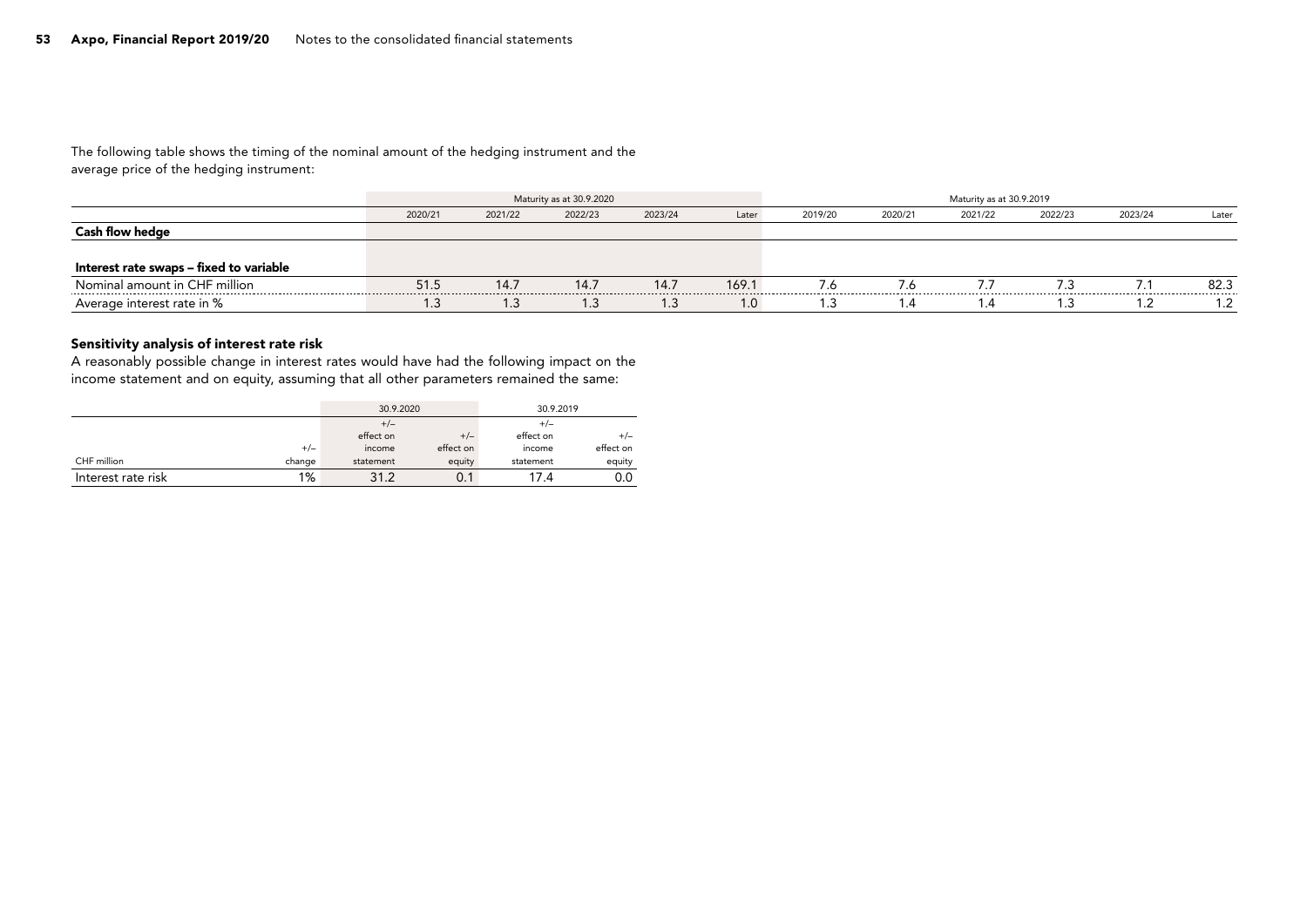#### Share price risks

The Axpo Group holds securities which are classified as "at fair value through profit or loss". The securities are invested according to a core-satellite strategy and are managed professionally via asset management mandates. The portfolio is divided into a broadly diversified, index-tracking (passive) core investment and several actively managed individual (fund) positions, known as satellites. The portfolio structure of the core investment, which is based on BVG guidelines, has been approved by the Board of Directors and compliance with these guidelines is regularly checked.

A value-at-risk calculation is used to assess the market price risk of the entire portfolio, indicating the maximum probable loss during a one-year period at a probability of 95.0%. The potential loss due to price fluctuations of "financial assets at fair value through profit or loss" amounts to CHF –57.7 million (previous year: CHF –39.3 million) and would affect the Axpo Group's income statement.

The receivables from state funds are not a financial instrument according to IAS 32 and therefore are not part of the risk assessment.

#### Fair value measurement of financial instruments

The fair value of derivative financial instruments is dependent on the development of the underlying market factors. For the measurement of derivatives, prices from active markets, such as stock exchange prices, are used where possible. The relevant fair values are calculated and monitored at regular intervals. If there are no such prices available, fair value is determined using measurement methods accepted and customary in the markets. If available, observable market data are used as input factors. If no observable market data are available, company-specific planning assumptions are applied. The fair value calculated for all derivative financial instruments is the price at which one party would take over the rights and/or obligations of another party. The line item "Financial assets at fair value through profit or loss" includes equity, real estate and bond funds that partially invest in listed investments and partially in investments that are periodically traded through financial institutes. The fair value is the published exchange price, insofar as the financial instruments are traded on an active market. The fair value of non-quoted debt and equity instruments is determined by the fund manager. The fair value is equivalent to the net asset value established by the fund manager and the valuation is checked internally and adjustments are made where necessary.

The general principles on which the measurement of forward contracts and derivatives is based are as follows:

| <b>Contract type</b>              | Valuation technique                                                                                                                                                                                                                                                                                                                                                                                                                                                                                                                                                                                                                                      |
|-----------------------------------|----------------------------------------------------------------------------------------------------------------------------------------------------------------------------------------------------------------------------------------------------------------------------------------------------------------------------------------------------------------------------------------------------------------------------------------------------------------------------------------------------------------------------------------------------------------------------------------------------------------------------------------------------------|
| <b>Forward contracts</b>          | Electricity, gas, oil, coal and certificates forward contracts are<br>measured at the balance sheet date based on forward prices. The<br>prices used are prices noted at the respective exchanges or provi-<br>ded by various brokers. If no published prices are available, inter-<br>nal measurement models are used. In these cases, fundamental<br>prices based on internal demand-supply forecasts are applied. In<br>order to account for the risks inherent in any transaction, risk<br>adjustments are used, such as adjustments for credit risk (CVA and<br>DVA), liquidity risk, cannibalisation effects of intermittent energy<br>and others. |
| <b>Futures</b>                    | Futures are not measured due to the fact that they are listed on an<br>exchange and are therefore offset daily via a margin account.                                                                                                                                                                                                                                                                                                                                                                                                                                                                                                                     |
| <b>Currency forward contracts</b> | Currency forward contracts are measured at the balance sheet<br>date using discounted forward rates. The forward rates are<br>quoted on the relevant stock exchange.                                                                                                                                                                                                                                                                                                                                                                                                                                                                                     |
| Interest rate swaps               | Interest rate swaps are measured at fair value based on the<br>difference of the discounted fixed interest rate payments and<br>discounted variable interest rate payments. Future variable interest<br>rates are calculated based on the discounted forward rates.                                                                                                                                                                                                                                                                                                                                                                                      |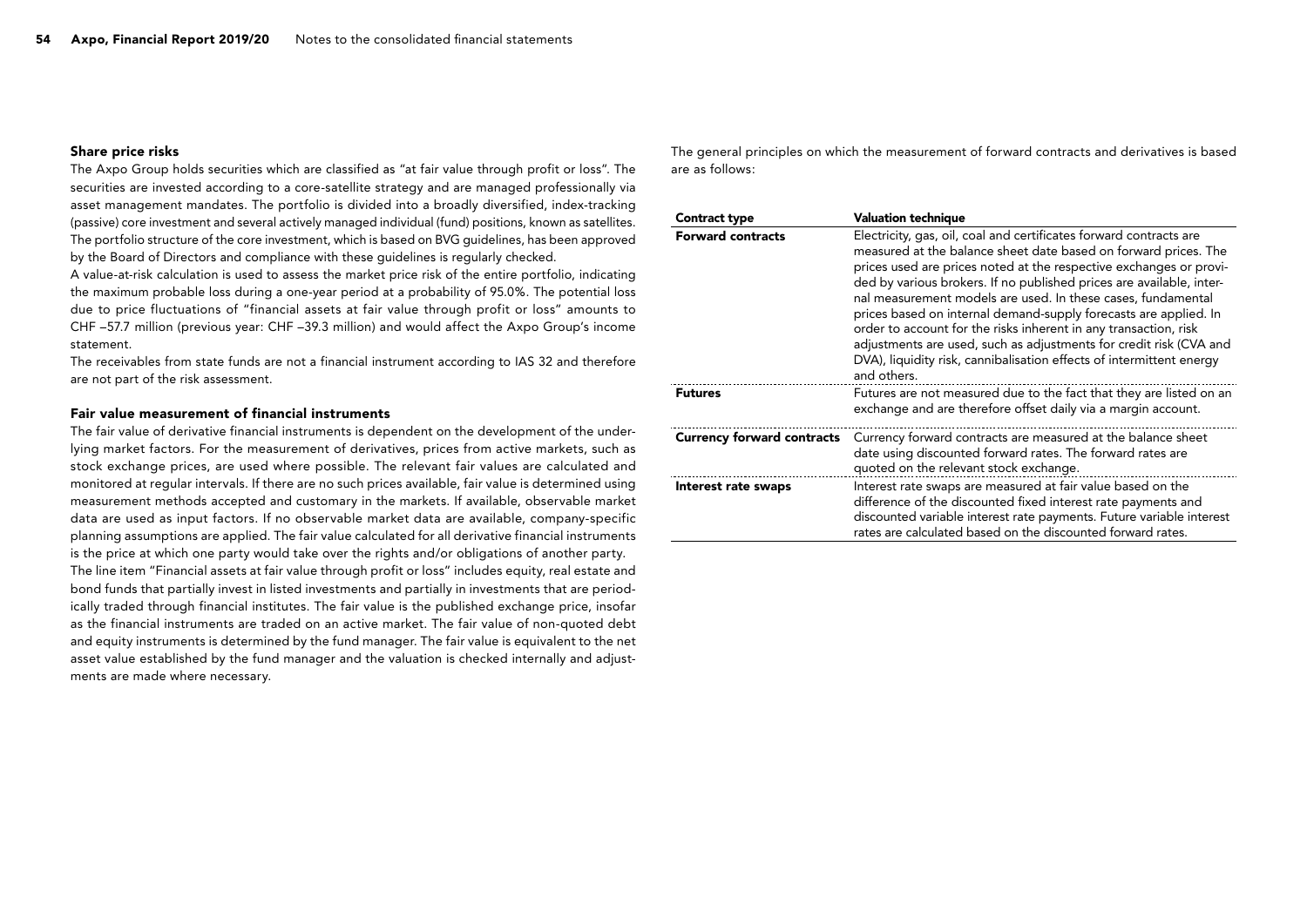### Three-level hierarchy

The following overview describes the key parameters used for the measurement of assets and liabilities at fair value. The individual levels are defined in accordance with IFRS 13 as follows:

| Level              | Key parameters                                                                                                                                                                                                                                                                                                                                                                                                                                       |
|--------------------|------------------------------------------------------------------------------------------------------------------------------------------------------------------------------------------------------------------------------------------------------------------------------------------------------------------------------------------------------------------------------------------------------------------------------------------------------|
| Level 1            | Financial assets/liabilities measured using quoted market prices in<br>active markets (without adjustments or change in composition).                                                                                                                                                                                                                                                                                                                |
| Level <sub>2</sub> | Financial assets/liabilities measured using observable market data<br>that flow either directly or indirectly (i.e. derived from prices) into<br>the valuation models.                                                                                                                                                                                                                                                                               |
| Level 3            | Financial assets/liabilities whose value is determined using<br>valuation methods where significant input parameters are based<br>on non-observable data, such as analyses of fundamental prices<br>based on demand-supply forecasts. Generally, an increase in<br>prices of these non-observable input data would increase (in case<br>of a long buy) or decrease (in case of a short sell) the fair value of<br>the level 3 financial instruments. |

The transfers between levels of the fair value hierarchy are recognised at the end of the reporting period during which the change has occurred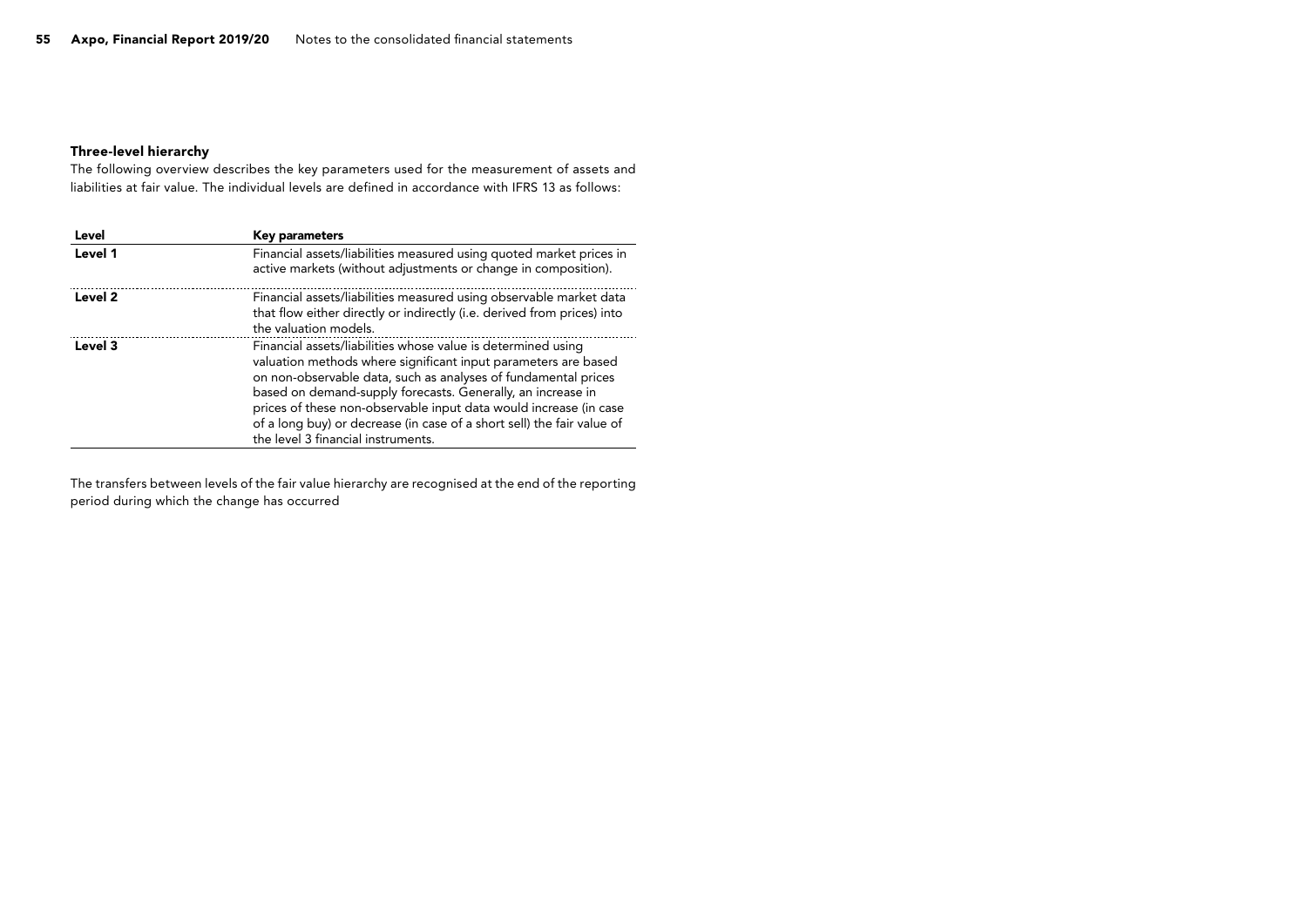### Three-level hierarchy

|                                                                                             | 30.9.2020   |             |         |                          | 30.9.2019   |             |         |                          |
|---------------------------------------------------------------------------------------------|-------------|-------------|---------|--------------------------|-------------|-------------|---------|--------------------------|
| CHF million                                                                                 | Level 1     | Level 2     | Level 3 | Fair value <sup>1)</sup> | Level 1     | Level 2     | Level 3 | Fair value <sup>1)</sup> |
| Assets measured at fair value                                                               |             |             |         |                          |             |             |         |                          |
| Derivative financial instruments at fair value through profit or loss<br>(held for trading) |             |             |         |                          |             |             |         |                          |
| Energy derivatives                                                                          | 4.4         | 3763.9      | 224.5   | 3 9 9 2.8                | 22.4        | 3 290.3     | 355.0   | 3 6 6 7 . 7              |
| Currency forward contracts                                                                  | 0.0         | 10.1        | 0.0     | 10.1                     | 0.0         | 24.1        | 0.0     | 24.1                     |
| Derivative financial instruments at fair value through other comprehensive                  |             |             |         |                          |             |             |         |                          |
| income with recycling (hedge accounting)                                                    |             |             |         |                          |             |             |         |                          |
| Energy derivatives                                                                          | 0.0         | 20.9        | 0.0     | 20.9                     | 0.0         | 25.2        | 0.0     | 25.2                     |
| Currency forward contracts                                                                  | 0.0         | 68.8        | 0.0     | 68.8                     | 0.0         | 113.2       | $0.0\,$ | 113.2                    |
| Financial assets at fair value through profit or loss (mandatory)                           |             |             |         |                          |             |             |         |                          |
| Financial assets (non-current)                                                              | 945.5       | 494.7       | 18.7    | 1458.9                   | 937.3       | 541.5       | 21.6    | 1 500.4                  |
| Non-financial assets at fair value through profit or loss                                   |             |             |         |                          |             |             |         |                          |
| Inventories                                                                                 | 151.5       | 212.6       | 35.0    | 399.1                    | 38.5        | 291.1       | 11.0    | 340.6                    |
| Assets held for sale                                                                        | 0.0         | 34.2        | 0.0     | 34.2                     | 0.0         | 35.9        | 0.0     | 35.9                     |
| Total                                                                                       | 1 101.4     | 4 605.2     | 278.2   | 5 984.8                  | 998.2       | 4 3 2 1 . 3 | 387.6   | 5 707.1                  |
| Assets not measured at fair value in the balance sheet                                      |             |             |         |                          |             |             |         |                          |
| Financial receivables (non-current)                                                         | 0.0         | 640.7       | 0.0     | 640.7                    | 0.0         | 511.7       | 0.0     | 511.7                    |
| Total                                                                                       | 0.0         | 640.7       | 0.0     | 640.7                    | 0.0         | 511.7       | 0.0     | 511.7                    |
|                                                                                             |             |             |         |                          |             |             |         |                          |
| Liabilities measured at fair value                                                          |             |             |         |                          |             |             |         |                          |
| Derivative financial instruments at fair value through profit or loss                       |             |             |         |                          |             |             |         |                          |
| (held for trading)                                                                          |             |             |         |                          |             |             |         |                          |
| Energy derivatives                                                                          | 0.1         | 3 6 6 9 . 3 | 162.8   | 3 8 3 2.2                | 62.2        | 3 278.2     | 196.7   | 3 5 3 7 . 1              |
| Currency forward contracts                                                                  | 0.0         | 6.8         | 0.0     | 6.8                      | 0.0         | 17.5        | 0.0     | 17.5                     |
| Interest rate swaps                                                                         | 0.0         | 4.1         | 0.0     | 4.1                      | 0.0         | 4.4         | 0.0     | 4.4                      |
| Derivative financial instruments at fair value through other comprehensive                  |             |             |         |                          |             |             |         |                          |
| income with recycling (hedge accounting)                                                    |             |             |         |                          |             |             |         |                          |
| Energy derivatives                                                                          | 0.0         | 22.3        | 0.0     | 22.3                     | 0.0         | 60.2        | 0.0     | 60.2                     |
| Currency forward contracts                                                                  | 0.0         | 17.1        | 0.0     | 17.1                     | 0.0         | 0.7         | 0.0     | 0.7                      |
| Interest rate swaps                                                                         | 0.0         | 27.8        | 0.0     | 27.8                     | 0.0         | 6.1         | 0.0     | 6.1                      |
| Non-financial liabilities at fair value through profit or loss                              |             |             |         |                          |             |             |         |                          |
| Liabilities held for sale                                                                   | 0.0         | 28.7        | 0.0     | 28.7                     | 0.0         | 0.0         | 0.0     | 0.0                      |
| Total                                                                                       | 0.1         | 3776.1      | 162.8   | 3939.0                   | 62.2        | 3 3 6 7 . 1 | 196.7   | 3 6 26.0                 |
| Liabilities not measured at fair value in the balance sheet                                 |             |             |         |                          |             |             |         |                          |
| Financial liabilities (non-current)                                                         | 2 985.3     | 1 369.2     | 0.0     | 4 3 5 4 .5               | 3 0 8 5.4   | 1 562.6     | 0.0     | 4 6 4 8 .0               |
| <b>Total</b>                                                                                | 2 9 8 5 . 3 | 1 369.2     | 0.0     | 4 3 5 4 .5               | 3 0 8 5 . 4 | 1562.6      | 0.0     | 4 648.0                  |
|                                                                                             |             |             |         |                          |             |             |         |                          |

1) Gross values without considering the netting agreements.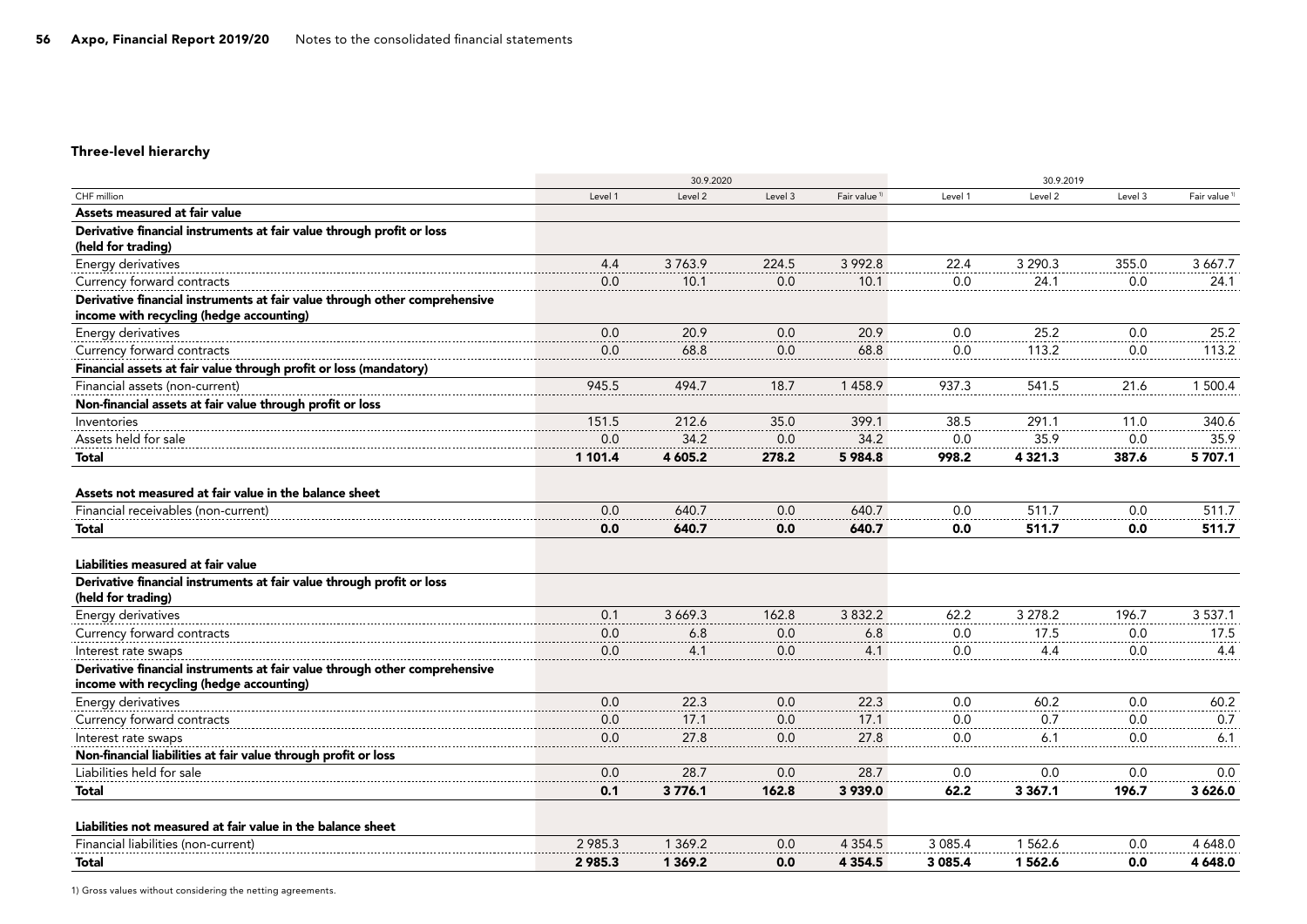The table above does not include fair value information for financial assets and financial liabilities measured at amortised cost, if the carrying amount is a reasonable approximation of fair value. The fair values of "Financial receivables (non-current)" and "Financial liabilities (non-current)" are equivalent to the net present value of the payments associated with these assets and liabilities, calculated using the current interest rates which apply to the loans, or the current bond price of bonds issued without including the interest accrued.

Standard forward contracts and derivatives in energy trading are recognised gross in the three-level hierarchy, before netting of positive and negative replacement values.

#### Movements in Level 3 instruments

The following table shows the movements in Level 3 financial instruments measured at fair value:

| CHF million                                       | Assets   | Liabilities | Total   |
|---------------------------------------------------|----------|-------------|---------|
| <b>Balance as at 1.10.2018</b>                    | 332.9    | $-322.3$    | 10.6    |
| Purchases                                         | 66.1     | 0.0         | 66.1    |
| Sales                                             | $-1.3$   | 0.0         | $-1.3$  |
| Profit or loss recognised in the income statement | 30.3     | $-45.2$     | $-14.9$ |
| Transfer to Level 3                               | 0.5      | 0.0         | 0.5     |
| Transfer out of Level 3                           | $-30.3$  | 166.2       | 135.9   |
| Foreign currency translation                      | $-10.6$  | 4.6         | $-6.0$  |
| <b>Balance as at 30.9.2019</b>                    | 387.6    | $-196.7$    | 190.9   |
| Effect of first-time adoption of IFRS 16          | 6.5      | 0.0         | 6.5     |
| Balance as at 1.10.2019 restated                  | 394.1    | $-196.7$    | 197.4   |
| Purchases                                         | 28.0     | $-0.8$      | 27.2    |
| Sales                                             | $-0.2$   | 0.0         | $-0.2$  |
| Profit or loss recognised in the income statement | $-15.9$  | $-11.7$     | $-27.6$ |
| Transfer to Level 3                               | 7.3      | $-0.5$      | 6.8     |
| Transfer out of Level 3                           | $-123.7$ | 39.8        | $-83.9$ |
| Foreign currency translation                      | $-11.4$  | 7.1         | $-4.3$  |
| <b>Balance as at 30.9.2020</b>                    | 278.2    | $-162.8$    | 115.4   |

The table shows the financial instruments whose fair value is measured using valuation models in which significant parameters are based on non-observable market data. On initial recognition, financial instruments of this type are accounted for at fair value using the valuation model on day one, although this value may deviate from the transaction price. Any material deviation from the transaction price is accrued as a day-one profit or loss. The transfer from Level 3 to Level 2 relates to financial instruments whose measurement is now based on observable market data, and the transfer from Level 2 to Level 3 relates to financial instruments whose measurement is no longer based on observable market data. There were no transfers between Level 1 and 2 in the current financial year or the previous year.

A change in energy prices of +/– 10% would lead to an increase/decrease in the total fair value of Level 3 instruments of CHF 73.7 million (previous year: CHF 65.9 million) and CHF -74.6 million (previous year: CHF –65.9 million), respectively. In order to hedge long-term contracts assigned to Level 3, the Axpo Group enters into hedges possibly classified as Level 2. Thus, the sensitivity analysis of Level 3 instruments does not include the offsetting effect from the hedging position.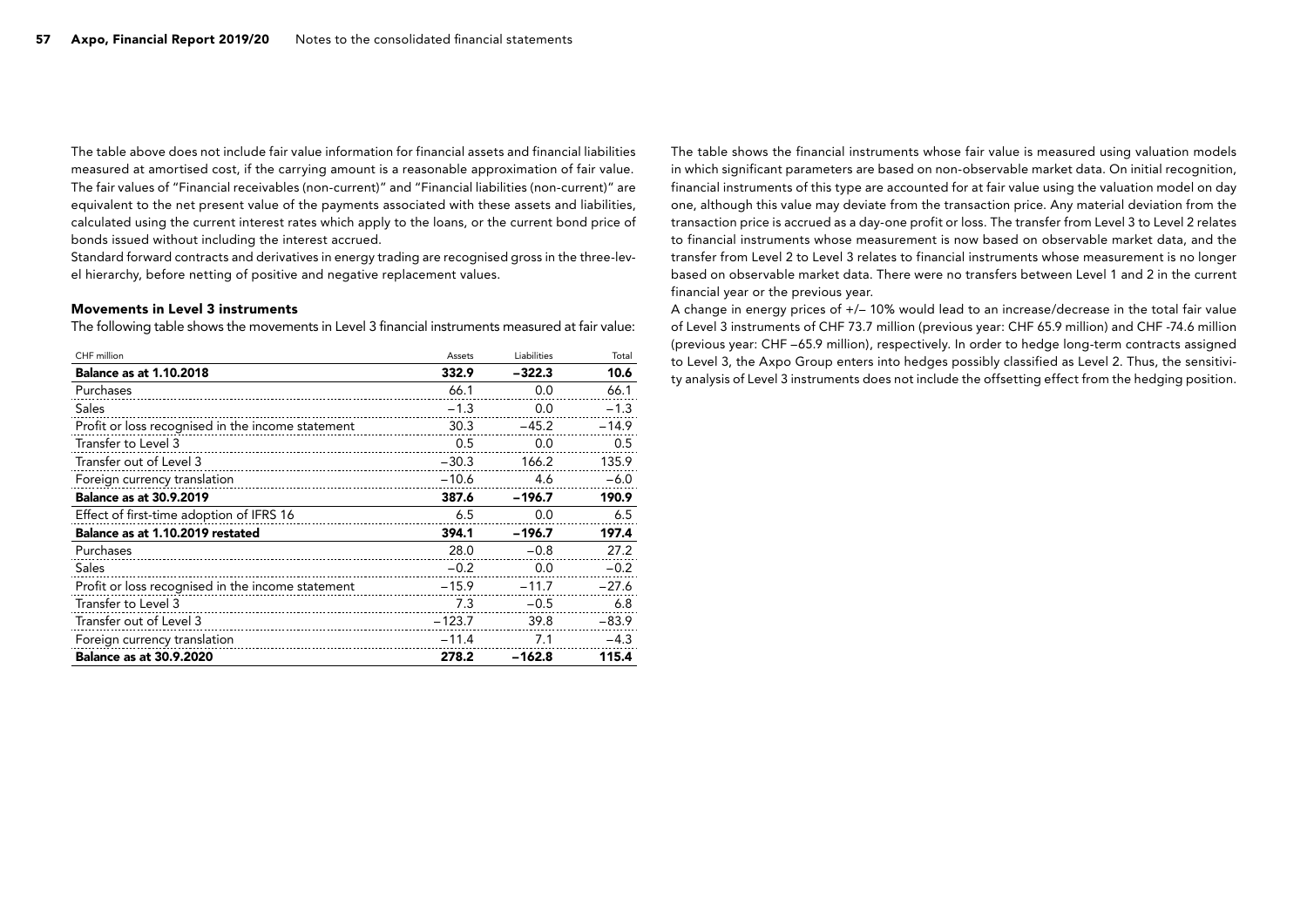### Movements in day-one profits or losses

The following tables show the reconciliation of the changes in the accumulated deviations (movement in the deferred day-one profit or loss) and the accumulated deviations that were not yet recognised in the income statement at the beginning and end of the period.

| CHF million                                        | Day-one loss | Day-one profit | Total   |
|----------------------------------------------------|--------------|----------------|---------|
| <b>Balance as at 1.10.2018</b>                     | 4.3          | $-80.2$        | $-75.9$ |
| Deferred profit/loss arising from new transactions | 0.0          | $-52.5$        | $-52.5$ |
| Profit or loss recognised in the income statement  | $-0.5$       | 27.4           | 26.9    |
| Foreign currency translation                       | 0.0          | 3.1            | 3.1     |
| <b>Balance as at 30.9.2019</b>                     | 3.8          | $-102.2$       | $-98.4$ |
| Deferred profit/loss arising from new transactions | 0.0          | $-14.7$        | $-14.7$ |
| Profit or loss recognised in the income statement  | $-0.5$       | 32.0           | 31.5    |
| Foreign currency translation                       | 0.0          | 3.9            | 3.9     |
| <b>Balance as at 30.9.2020</b>                     | 3.3          | -81.0          | $-77.7$ |

The accrued day-one profits or losses are amortised on a straight-line basis until the underlying market of the contract becomes liquid and are recognised in the result from energy derivatives trading. They are also reclassified to the income statement if the transaction is settled.

### Profits and losses on Level 3 instruments recognised in the income statement incl. day-one profits or losses

|                                                                      | Result from | Result from |
|----------------------------------------------------------------------|-------------|-------------|
|                                                                      | energy      | energy      |
|                                                                      | derivatives | derivatives |
|                                                                      | trading     | trading     |
| CHF million                                                          | 2019/20     | 2018/19     |
| Total profit or loss for the financial year recognised in the income |             |             |
| statement                                                            | 3.9         | 12.0        |
| Total profit or loss recognised in the income statement on financial |             |             |
| instruments held at financial year end                               | $-115.3$    | 118.5       |

### Accounting principles

| <b>Energy derivatives</b>                            | Axpo trades in contracts in the form of forward transactions (forwards,<br>futures, swaps) and options with energy as the underlying (electricity,<br>gas, oil, coal, LNG, biomass and certificates). Contracts which are<br>entered into with the sole intention of generating a profit from short-<br>term fluctuations in price or dealer's margin are presented as current,<br>regardless of their contract term. Derivatives which have a term to<br>maturity of more than twelve months and have no speculative purpose<br>are presented as non-current.<br>The management of the production portfolio of Axpo is usually carried<br>out using physical forward or future contracts. First sales of the Group's<br>own production energy with physical forward contracts or futures are<br>treated as own-use contracts. They are not reported as derivative fi-<br>nancial instruments at fair value according to IFRS 9, rather as execu-<br>tory contracts in accordance with the rules of IAS 37. Revenue from<br>such sales is recognised upon delivery. The margin call is recorded as<br>other receivables and other liabilities.<br>Other transactions in the management chain of the sale of own pro-<br>duction energy are used as hedging instruments and measured at fair<br>value through profit or loss in "Result from energy derivatives trading". |
|------------------------------------------------------|--------------------------------------------------------------------------------------------------------------------------------------------------------------------------------------------------------------------------------------------------------------------------------------------------------------------------------------------------------------------------------------------------------------------------------------------------------------------------------------------------------------------------------------------------------------------------------------------------------------------------------------------------------------------------------------------------------------------------------------------------------------------------------------------------------------------------------------------------------------------------------------------------------------------------------------------------------------------------------------------------------------------------------------------------------------------------------------------------------------------------------------------------------------------------------------------------------------------------------------------------------------------------------------------------------------------------------------------------------------------------|
| <b>Netting of energy</b><br>derivatives              | If a framework agreement with a netting clause exists for a counter-<br>party and if there is an enforceable legal right to offset and the inten-<br>tion to settle net, the positive and negative replacement values which<br>fall due simultaneously are netted. However, no netting is applied<br>between derivative financial instruments which are held for trading<br>and derivative financial instruments which are designated as hedging<br>instruments.                                                                                                                                                                                                                                                                                                                                                                                                                                                                                                                                                                                                                                                                                                                                                                                                                                                                                                         |
| Foreign currency<br>and interest rate<br>derivatives | To hedge exchange and interest rate risks, derivative financial instru-<br>ments are used when required. This is done in accordance with exist-<br>ing guidelines on hedging. Realised and unrealised changes in the fair<br>value of financial instruments which are used to hedge foreign ex-<br>change risks of the current operating activities and are generally held<br>for trading are accounted for in "Other operating income".<br>Realised and unrealised changes in fair value from financial instruments<br>which are used to hedge exchange and interest rate risks on financial<br>assets or debt financing are recognised as "Financial income" or "Fi-<br>nancial expense" in the income statement.                                                                                                                                                                                                                                                                                                                                                                                                                                                                                                                                                                                                                                                      |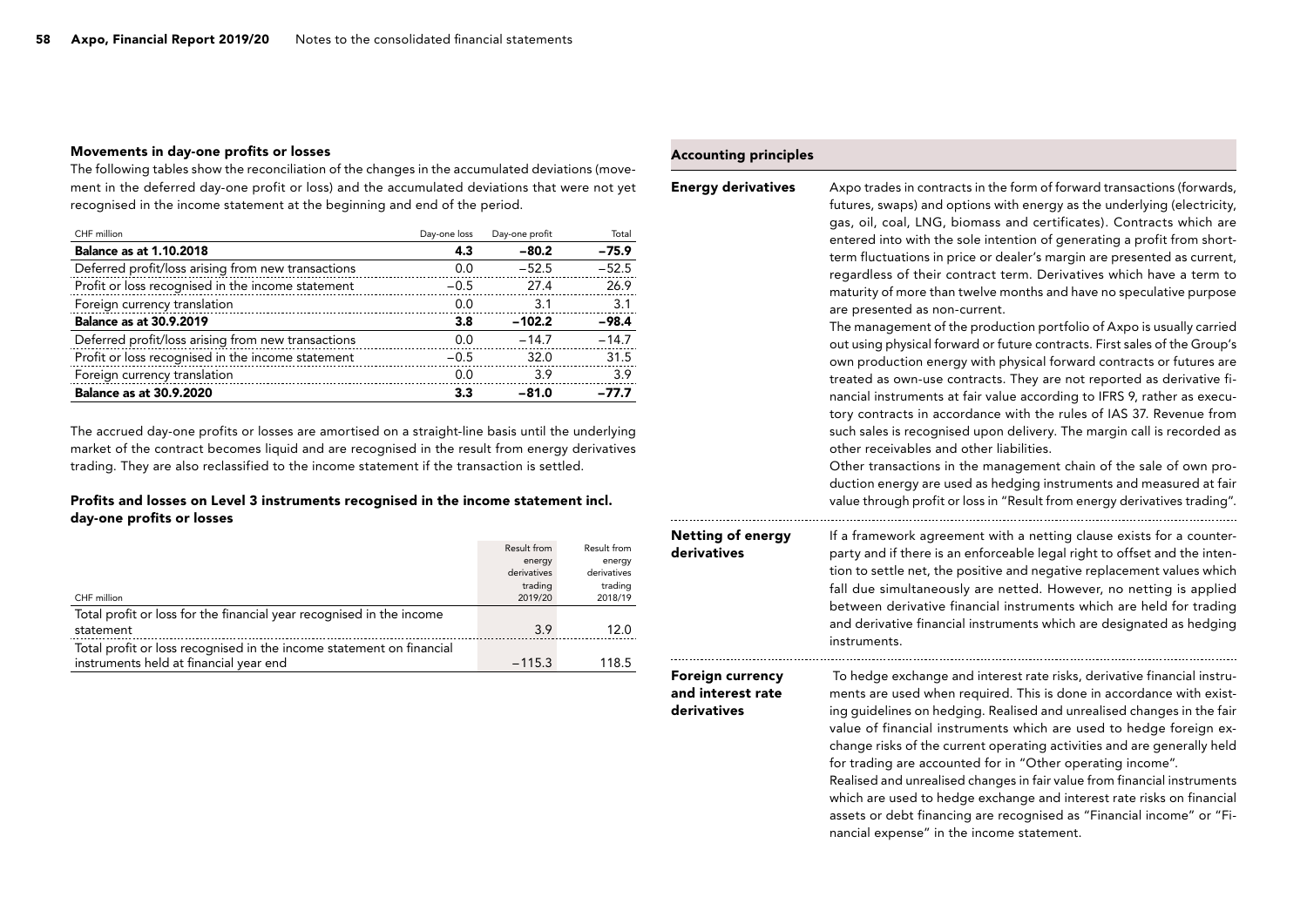|                     | In some cases, cash flow hedge accounting is used to hedge foreign<br>exchange and interest rate risks on planned, highly probable forecast                                                                                                                                                                                                                                                                                                                                                                                                                                                                                          |                                               | Significant judgments and estimation uncertainties                                                                                                                                                                                                                                                                                                                                                                                                                                                                                                                                                                                                                                                  |  |  |  |
|---------------------|--------------------------------------------------------------------------------------------------------------------------------------------------------------------------------------------------------------------------------------------------------------------------------------------------------------------------------------------------------------------------------------------------------------------------------------------------------------------------------------------------------------------------------------------------------------------------------------------------------------------------------------|-----------------------------------------------|-----------------------------------------------------------------------------------------------------------------------------------------------------------------------------------------------------------------------------------------------------------------------------------------------------------------------------------------------------------------------------------------------------------------------------------------------------------------------------------------------------------------------------------------------------------------------------------------------------------------------------------------------------------------------------------------------------|--|--|--|
|                     | energy transactions and interest payments. In this case, the effective<br>portion of the change in fair value of the hedging instrument is first<br>recognised in other comprehensive income outside the income state-<br>ment and only recognised in the income statement at such time as the<br>planned underlying transaction has an effect on the income statement.<br>The ineffective part of the hedging relationship is recognised in the<br>income statement, in "Other operating income" in the case of foreign<br>exchange hedges and in "Financial income" or "Financial expense" in<br>the case of interest rate hedges. | derivatives                                   | <b>Accounting for energy</b> Some contracts need to be analysed to ascertain whether they have<br>to be treated as derivatives or, like own use contracts, as executory<br>contracts. At Axpo Group, the corresponding accounting of the con-<br>tracts is based on the allocation to a business model. Contracts con-<br>cluded under the business model customer solution generally meet<br>the definition of a derivative and are managed on a portfolio basis.<br>Therefore, all contracts of this business model are measured at fair<br>value.<br>The production portfolio is managed by means of forward transactions<br>and futures contracts, which are accounted for as own use contracts |  |  |  |
| Day-one profit/loss | When purchasing a financial instrument measured at fair value using<br>unoberservable market data on the date the contract is signed, a<br>positive difference between the calculated fair value and the purchase<br>price is accrued as day-one profit. Day-one profit is released using the<br>straight-line method on conclusion of the contract up to the point                                                                                                                                                                                                                                                                  |                                               | like executory contracts or are designated as hedging instruments in<br>a cash flow hedge relationship.<br>The distinction between business models and the subsequent defini-<br>tion of accounting for contracts is a discretionary decision made by<br>the management.                                                                                                                                                                                                                                                                                                                                                                                                                            |  |  |  |
|                     | when the underlying market becomes liquid. It is also reclassified to<br>the income statement when the transaction is settled. In most cases,<br>day-one losses are immediately recognised in the income statement.                                                                                                                                                                                                                                                                                                                                                                                                                  | <b>Fair value of financial</b><br>instruments | Financial assets and liabilities as well as derivatives are recognised in<br>the balance sheet at their fair value. Wherever possible, the fair value<br>applied to financial instruments is based on rates and prices quoted<br>on active markets. The fair value of financial instruments for which no<br>active market or official quoted prices exist is determined using ac-<br>cepted valuation models, applying observable market data, if available,<br>as input factors. If no observable market data are available, the input<br>factors are estimated based on reasonable assumptions. Models al-                                                                                        |  |  |  |

ways provide an estimation or approximation of a value which cannot be determined with certainty. The fair value obtained using this method reflects the assumptions of management and may vary depending on the choice of input factors and model. The actually realisable cash flows may therefore deviate from the model values based on estimates

and assumptions.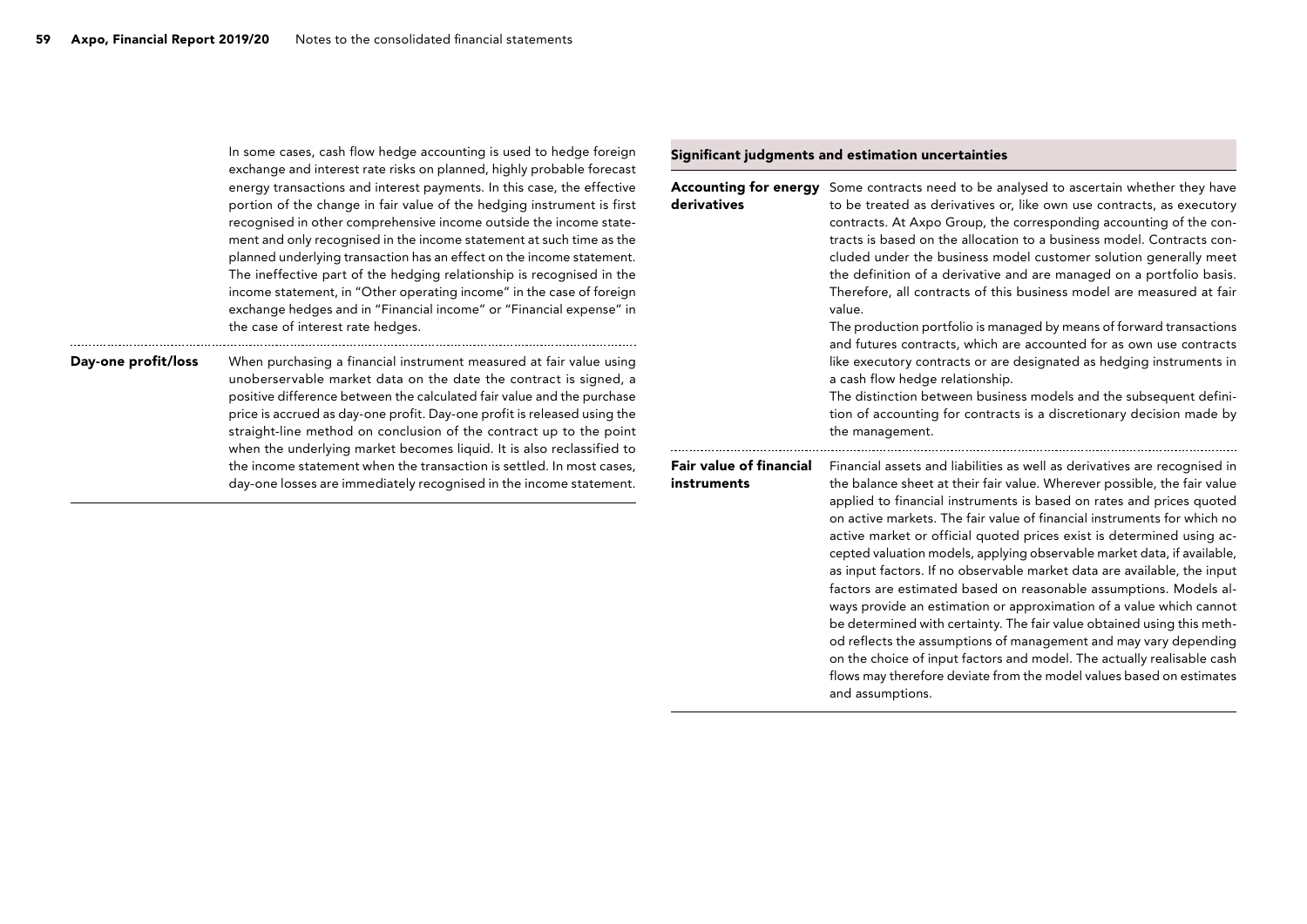### 4.5.4 Credit risks

Credit risks are risks of potential losses that may result from the inability of a business partner to pay or the inability of a trading partner and distributor to meet its contractual obligations. Cluster risks with treasury counterparties are avoided. In general, a sufficient minimum liquidity and an adequate staggering of maturities are required.

The Axpo Group controls credit risks via a credit risk management system defined per business area (Trading & Sales and CKW). Credit risks are managed by setting credit limits for each transaction in the respective business area. Receivables from counterparties are continuously monitored, and new contractual parties are subjected to a credit check.

### Carrying amounts of financial assets

The following table shows the carrying amounts of the financial assets, grouped according to the categories defined in IFRS 9:

|                                                           |              | Carrying amount | Carrying amount |
|-----------------------------------------------------------|--------------|-----------------|-----------------|
| CHF million                                               | <b>Notes</b> | 30.9.2020       | 30.9.2019       |
| Financial assets measured at amortised cost               |              | 5 902.2         | 5 682.2         |
| Loan receivables (current and non-current)                | 4.3          | 557.3           | 438.5           |
| Time deposits (current and non-current)                   | 4.3          | 876.8           | 733.4           |
| Other financial receivables (current)                     | 4.3          | 138.7           | 207.8           |
| Trade receivables                                         |              | 891.8           | 862.1           |
| Revenues not yet invoiced                                 | 3.5          | 1 2 6 1 . 4     | 1 197.7         |
| Other receivables (non-current)                           | 3.5          | 11.7            | 14.8            |
| Other receivables (current)                               | 3.5          | 651.8           | 572.5           |
| Cash and cash equivalents                                 | 4.2          | 1 512.7         | 1 655.4         |
| Financial assets at fair value through profit or loss     |              |                 |                 |
| (mandatory)                                               |              | 4 3 1 1 . 1     | 3879.8          |
| Financial assets at fair value (through profit or loss)   | 4.3          | 1458.9          | 1 500.4         |
| Energy derivatives                                        |              | 2 843.1         | 2 3 5 5 . 3     |
| Currency forward contracts                                |              | 9.1             | 24.1            |
| Financial assets at fair value through other comprehen-   |              |                 |                 |
| sive income with recycling (hedge accounting)             |              | 78.1            | 129.7           |
| Energy derivatives                                        |              | 9.3             | 16.5            |
| Currency forward contracts                                |              | 68.8            | 113.2           |
| <b>Total financial assets</b>                             |              | 10 291.4        | 9691.7          |
| Contract assets                                           | 3.5          | 33.9            | 28.8            |
| ./. Total shares and participation certificates accounted |              |                 |                 |
| for at fair value                                         |              | 387.0           | 385.3           |
| Maximum credit default risk                               |              | 9938.3          | 9 3 3 5 . 2     |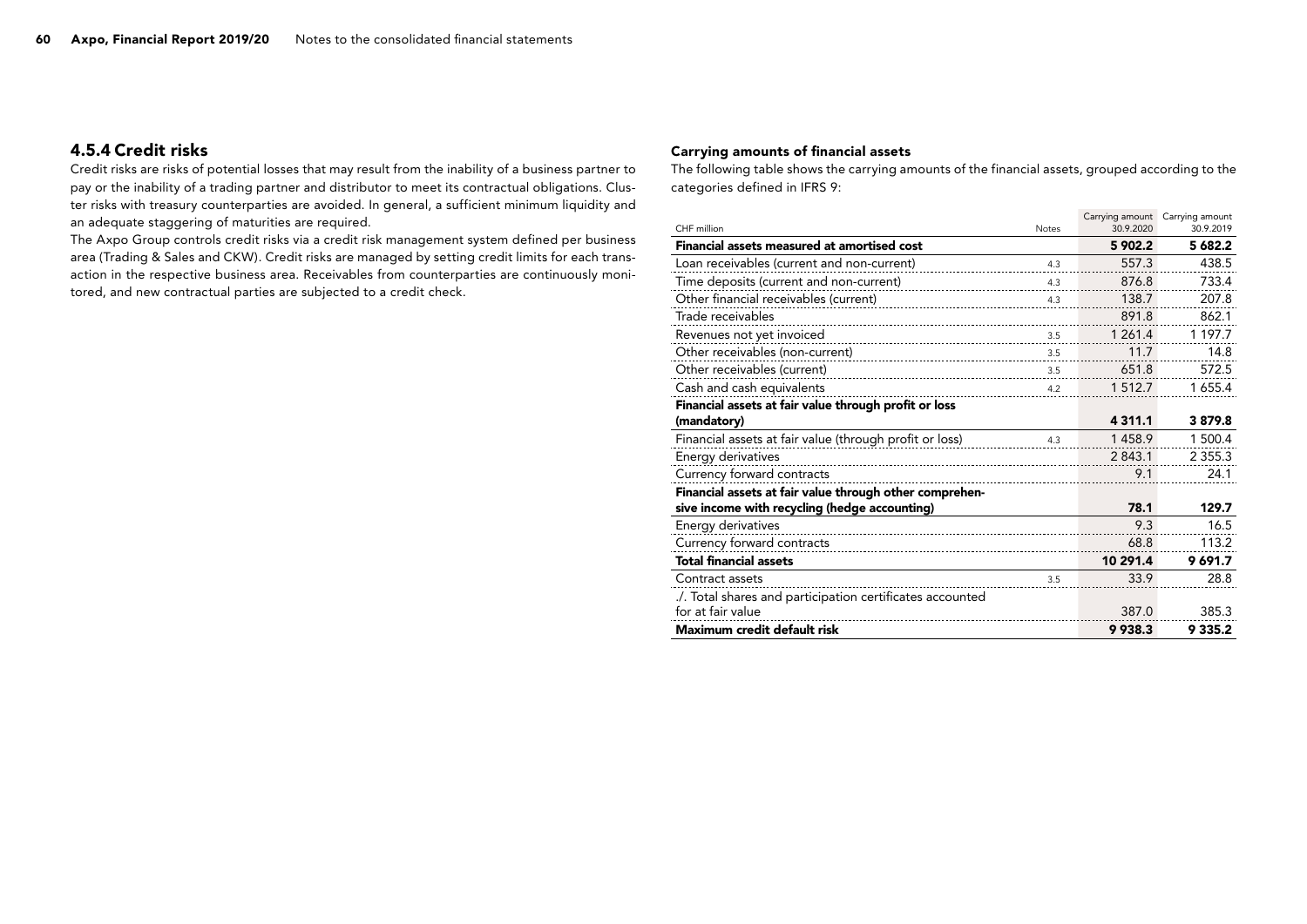### Credit risk concentration of trade receivables/revenue not yet invoiced by geographical area

### Industrial and wholesale customers as at 30 September 2019

|                       |           | Carrying amount Carrying amount |
|-----------------------|-----------|---------------------------------|
| CHF million           | 30.9.2020 | 30.9.2019                       |
| <b>Western Europe</b> | 506.0     | 459.9                           |
| Southern Europe       | 901.9     | 751.5                           |
| Central Europe        | 644.0     | 769.8                           |
| Rest of Europe        | 83.7      | 61.9                            |
| Outside Europe        | 17.6      | 16.7                            |
| Total                 | 2 153.2   | 2059.8                          |

### Ageing analysis of trade accounts receivable/revenue not yet invoiced and their loss allowances

### Industrial and wholesale customers as at 30 September 2020

|                         |             | Past due    | Past due   | Past due    | Past due     | Past due     |         |
|-------------------------|-------------|-------------|------------|-------------|--------------|--------------|---------|
| CHF million             | Not yet due | $1-30$ days | 31-90 days | 91-180 days | 181-360 days | $>$ 360 days | Total   |
| Rating AAA              | 16.9        | 0.0         | 0.1        | 0.0         | 0.1          | 0.2          | 17.3    |
| Rating AA               | 58.8        | 3.9         | 0.4        | 0.0         | 0.0          | 0.0          | 63.1    |
| Rating A                | 169.3       | 10.9        | 1.5        | 1.9         | 0.0          | 0.0          | 183.6   |
| Rating BBB              | 539.2       | 18.0        | 4.7        | 1.5         | 1.1          | 0.6          | 565.1   |
| Rating BB               | 455.2       | 10.1        | 1.4        | 1.9         | 0.4          | 1.2          | 470.2   |
| Rating B                | 275.7       | 11.7        | 2.9        | 2.6         | 1.2          | 16.0         | 310.1   |
| Rating CCC              | 16.6        | 0.6         | 0.2        | 0.2         | 3.8          | 25.5         | 46.9    |
| Rating < CCC            | 0.6         | 0.0         | 0.0        | 0.0         | 0.0          | 0.1          | 0.7     |
| <b>Acquisition cost</b> | 1532.3      | 55.2        | 11.2       | 8.1         | 6.6          | 43.6         | 1657.0  |
| Loss allowances         | $-1.7$      | 0.0         | 0.0        | $-0.1$      | $-1.5$       | $-31.1$      | $-34.4$ |
| Net carrying            |             |             |            |             |              |              |         |
| amount                  | 1 530.6     | 55.2        | 11.2       | 8.0         | 5.1          | 12.5         | 1622.6  |

|                         |             | Past due    | Past due   | Past due    | Past due     | Past due     |         |
|-------------------------|-------------|-------------|------------|-------------|--------------|--------------|---------|
| CHF million             | Not yet due | $1-30$ days | 31-90 days | 91-180 days | 181-360 days | $>$ 360 days | Total   |
| Rating AAA              | 10.4        | 0.0         | 0.0        | 0.3         | 0.1          | 0.0          | 10.8    |
| Rating AA               | 48.2        | 0.4         | 0.1        | 0.2         | 0.3          | 0.0          | 49.2    |
| Rating A                | 95.5        | 4.7         | 1.2        | 0.1         | 0.1          | 0.0          | 101.6   |
| Rating BBB              | 538.2       | 17.1        | 1.4        | 0.8         | 0.5          | 0.5          | 558.5   |
| Rating BB               | 276.1       | 32.6        | 3.8        | 0.3         | 0.1          | 4.7          | 317.6   |
| Rating B                | 339.8       | 15.1        | 4.9        | 0.6         | 0.9          | 2.9          | 364.2   |
| Rating CCC              | 15.1        | 0.1         | 0.0        | 0.7         | 0.0          | 21.8         | 37.7    |
| Rating < CCC            | 0.3         | 0.9         | 0.0        | 0.1         | 0.1          | 18.0         | 19.4    |
| <b>Acquisition cost</b> | 1 323.6     | 70.9        | 11.4       | 3.1         | 2.1          | 47.9         | 1459.0  |
| Loss allowances         | $-0.9$      | $-0.1$      | 0.0        | $-0.9$      | $-0.4$       | $-34.9$      | $-37.2$ |
| Net carrying            |             |             |            |             |              |              |         |
| amount                  | 1 322.7     | 70.8        | 11.4       | 2.2         | 1.7          | 13.0         | 1421.8  |

### Retail customers as at 30 September 2020

|                         |             | Past due    | Past due   | Past due    | Past due     | Past due     |         |
|-------------------------|-------------|-------------|------------|-------------|--------------|--------------|---------|
| CHF million             | Not yet due | $1-30$ days | 31-90 days | 91-180 days | 181-360 days | $>$ 360 days | Total   |
| Trade                   |             |             |            |             |              |              |         |
| receivables and         |             |             |            |             |              |              |         |
| revenue not yet         |             |             |            |             |              |              |         |
| invoiced                | 492.1       | 24.7        | 7.6        | 10.3        | 11.5         | 64.6         | 610.8   |
| <b>Acquisition cost</b> | 492.1       | 24.7        | 7.6        | 10.3        | 11.5         | 64.6         | 610.8   |
| Loss allowances         | $-1.5$      | $-1.6$      | $-3.0$     | $-4.9$      | $-8.1$       | $-61.1$      | $-80.2$ |
| <b>Net carrying</b>     |             |             |            |             |              |              |         |
| amount                  | 490.6       | 23.1        | 4.6        | 5.4         | 3.4          | 3.5          | 530.6   |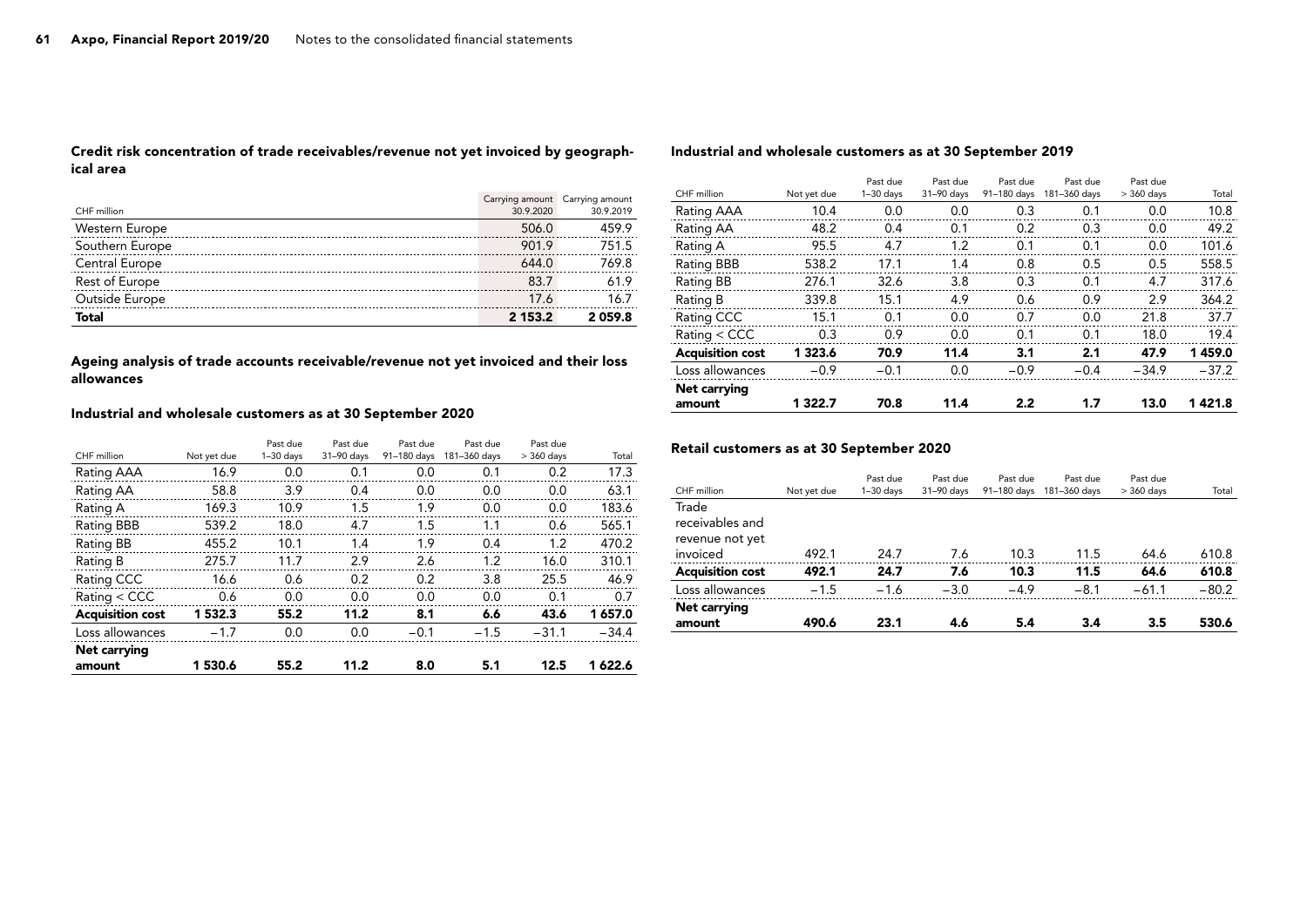### Retail customers as at 30 September 2019

| CHF million                                             | Not yet due | Past due<br>$1-30$ days | Past due<br>31-90 days | Past due<br>91-180 days | Past due<br>181-360 days | Past due<br>$>$ 360 days | Total   |
|---------------------------------------------------------|-------------|-------------------------|------------------------|-------------------------|--------------------------|--------------------------|---------|
| Trade<br>receivables and<br>revenue not yet<br>invoiced | 604.1       | 18.5                    | 14.1                   | 3.7                     | 4.4                      | 52.9                     | 697.7   |
| <b>Acquisition cost</b>                                 | 604.1       | 18.5                    | 14.1                   | 3.7                     | 4.4                      | 52.9                     | 697.7   |
| Loss allowances                                         | $-0.7$      | $-0.3$                  | $-0.9$                 | $-2.1$                  | $-3.8$                   | $-51.9$                  | $-59.7$ |
| Net carrying<br>amount                                  | 603.4       | 18.2                    | 13.2                   | 1.6                     | 0.6                      | 1.0                      | 638.0   |

### Loss allowances created, released or no longer required

The following table shows the development of loss allowances for trade receivables/revenue not yet invoiced:

|                                                          | Industrial and |           |        |
|----------------------------------------------------------|----------------|-----------|--------|
|                                                          | wholesale      | Retail    |        |
| CHF million                                              | customers      | customers | Total  |
| Loss allowances as at 1.10.2018                          | 41.1           | 60.1      | 101.2  |
| Financial receivables derecognised during reporting year | $-6.5$         | $-3.3$    | $-9.8$ |
| Financial receivables recognised during reporting year   | 2.8            | 11.3      | 14.1   |
| Write-offs                                               | 0.0            | $-7.0$    | $-7.0$ |
| Changes in models/risk parameters                        | 1.4            | 0.5       | 1.9    |
| Foreign currency translation                             | $-1.6$         | $-1.9$    | $-3.5$ |
| Loss allowances as at 30.9.2019                          | 37.2           | 59.7      | 96.9   |
| Financial receivables derecognised during reporting year | $-3.1$         | $-3.6$    | $-6.7$ |
| Financial receivables recognised during reporting year   | 2.9            | 27.1      | 30.0   |
| Write-offs                                               | $-1.9$         | $-4.5$    | $-6.4$ |
| Changes in models/risk parameters                        | 0.1            | 1.9       | 2.0    |
| Foreign currency translation                             | $-0.8$         | $-0.4$    | $-1.2$ |
| Loss allowances as at 30.9.2020                          | 34.4           | 80.2      | 114.6  |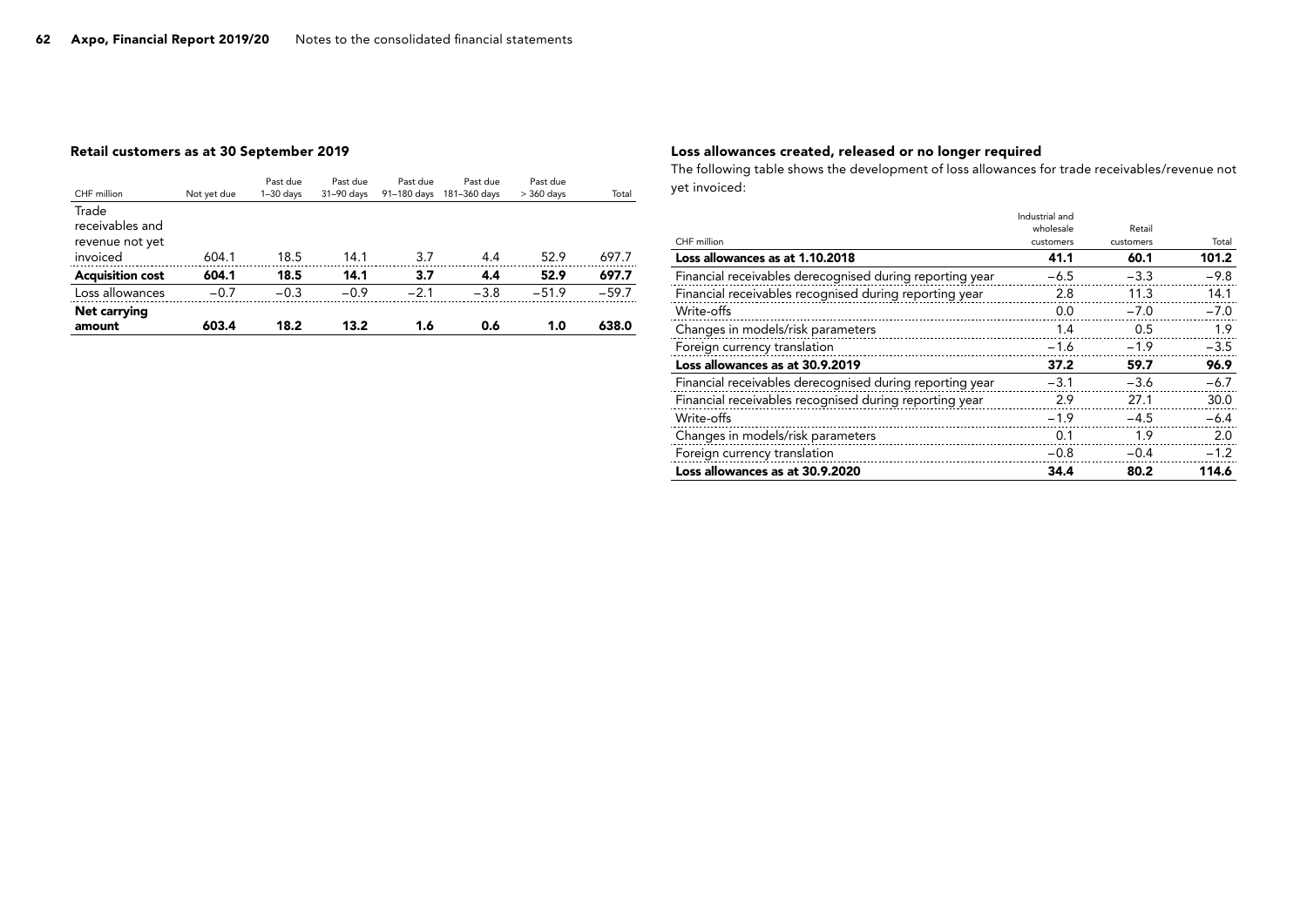### Development of credit quality of loans, time deposits and other financial receivables for financial year 2019/20

|                                       |                                       | Significant increase                     | Significant increase                 |           |
|---------------------------------------|---------------------------------------|------------------------------------------|--------------------------------------|-----------|
| CHF million                           | No or low increase<br>in default risk | in default risk - not<br>credit impaired | in default risk -<br>credit impaired | Total     |
|                                       |                                       |                                          |                                      |           |
| <b>Acquisition cost</b>               |                                       |                                          |                                      |           |
| <b>Balance as at 1.10.2019</b>        | 1 562.2                               | 0.0                                      | 3.7                                  | 1 565.9   |
| Additions                             | 1931.8                                | 0.0                                      | 0.0                                  | 1931.8    |
| Repayments                            | $-1,500.1$                            | 0.0                                      | 0.0                                  | $-1500.1$ |
| Evaluation changes                    | $-2.5$                                | 0.0                                      | 0.0                                  | $-2.5$    |
| Uncollectible receivables written off | 0.0                                   | 0.0                                      | $-0.4$                               | $-0.4$    |
| Reclassification                      | 12.7                                  | 0.0                                      | 0.0                                  | 12.7      |
| Change in scope of consolidation      | $-2.0$                                | 0.0                                      | 0.0                                  | $-2.0$    |
| Foreign currency translation          | $-0.7$                                | 0.0                                      | 0.0                                  | $-0.7$    |
| <b>Balance as at 30.9.2020</b>        | 2 001.4                               | 0.0                                      | 3.3                                  | 2 004.7   |
| Counterparty rating AAA               | 38.0                                  | 0.0                                      | 0.0                                  | 38.0      |
| Counterparty rating AA                | 560.8                                 | 0.0                                      | 0.0                                  | 560.8     |
| Counterparty rating A                 | 677.0                                 | 0.0                                      | 0.0                                  | 677.0     |
| Counterparty rating BBB               | 152.6                                 | 0.0                                      | 0.0                                  | 152.6     |
| Counterparty rating BB                | 420.5                                 | 0.0                                      | 0.0                                  | 420.5     |
| Counterparty rating B                 | 152.5                                 | 0.0                                      | 3.3                                  | 155.8     |
| <b>Balance as at 30.9.2020</b>        | 2 001.4                               | 0.0                                      | 3.3                                  | 2 004.7   |

|                                     |                    | Significant increase  | Significant increase |          |
|-------------------------------------|--------------------|-----------------------|----------------------|----------|
|                                     | No or low increase | in default risk - not | in default risk -    |          |
| CHF million                         | in default risk    | credit impaired       | credit impaired      | Total    |
| Loss allowance                      |                    |                       |                      |          |
| <b>Balance as at 1.10.2019</b>      | $-123.7$           | 0.0                   | $-3.7$               | $-127.4$ |
| Financial receivables decrecognised |                    |                       |                      |          |
| during reporting year               | 0.4                | 0.0                   | 0.0                  | 0.4      |
| Financial receivables recognised    |                    |                       |                      |          |
| during reporting year               | $-1.7$             | 0.0                   | 0.0                  | $-1.7$   |
| Write-offs                          | 0.0                | 0.0                   | 0.4                  | 0.4      |
| Changes in models/risk parameters   | 31.8               | 0.0                   | 0.0                  | 31.8     |
| Foreign currency translation        | $-0.5$             | 0.0                   | 0.0                  | $-0.5$   |
| <b>Balance as at 30.9.2020</b>      | $-93.7$            | 0.0                   | $-3.3$               | $-97.0$  |
|                                     |                    |                       |                      |          |
| Net carrying amount as at           |                    |                       |                      |          |
| 30.9.2020                           | 1907.7             | 0.0                   | 0.0                  | 1907.7   |
| Thereof:                            |                    |                       |                      |          |
| Loan receivables (non-current)      |                    |                       |                      | 447.9    |
| Time deposits (non-current)         |                    |                       |                      | 174.8    |
| Loan receivables (current)          |                    |                       |                      | 109.4    |
| Time deposits (current)             |                    |                       |                      | 702.0    |
| Other financial receivables         |                    |                       |                      |          |
| (current)                           |                    |                       |                      | 138.7    |
| Short-term investments              |                    |                       |                      | 334.9    |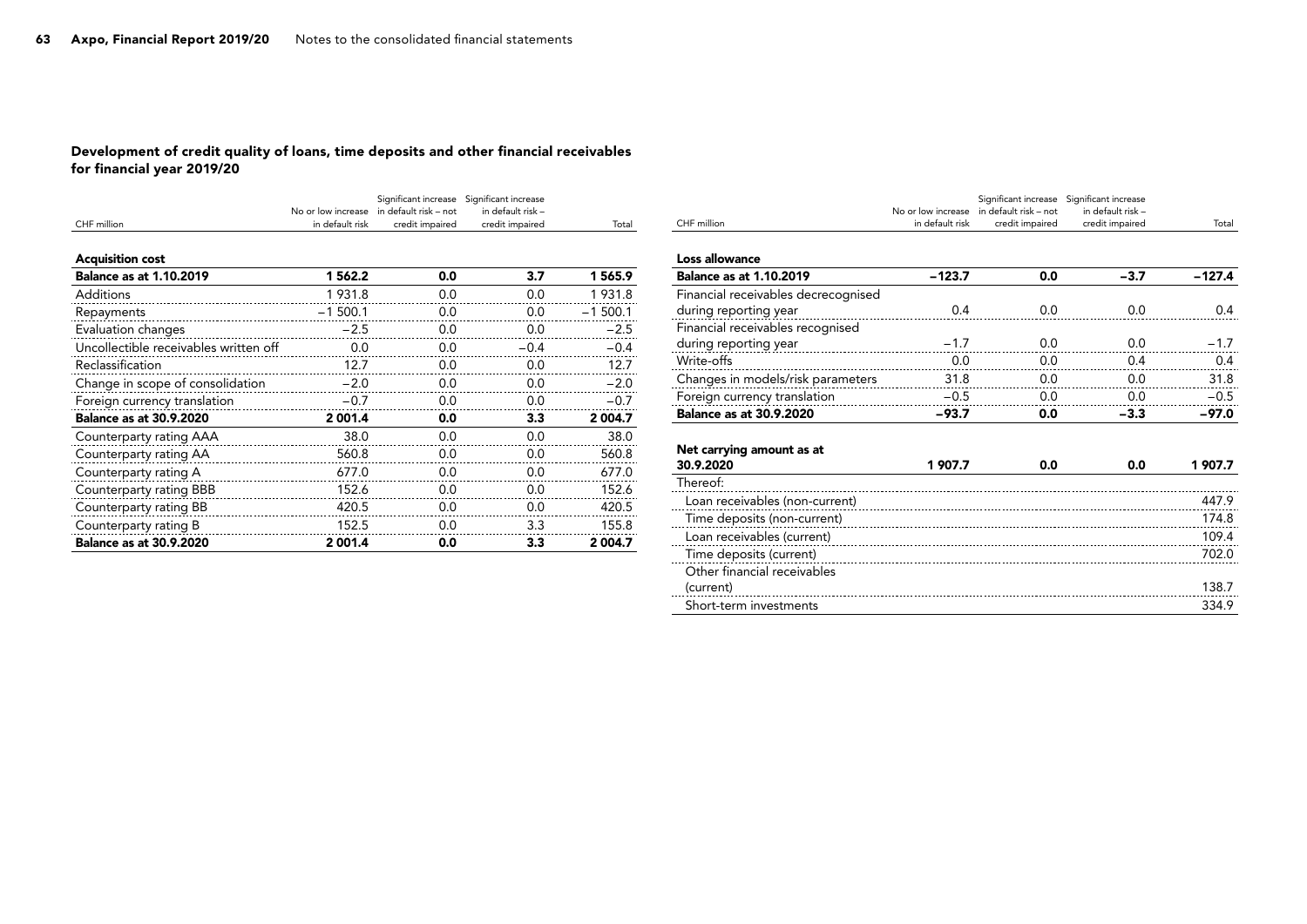### Development of credit quality of loans, time deposits and other financial receivables for financial year 2018/19

|                                  | No or low increase | Significant increase<br>in default risk - not | Significant increase<br>in default risk - |           |
|----------------------------------|--------------------|-----------------------------------------------|-------------------------------------------|-----------|
| CHF million                      | in default risk    | credit impaired                               | credit impaired                           | Total     |
|                                  |                    |                                               |                                           |           |
| <b>Acquisition cost</b>          |                    |                                               |                                           |           |
| <b>Balance as at 1.10.2018</b>   | 2 000.2            | 0.0                                           | 3.7                                       | 2 003.9   |
| Additions                        | 1 046.0            | 0.0                                           | 0.0                                       | 1 046.0   |
| Repayments                       | $-1452.6$          | 0.0                                           | 0.0                                       | $-1452.6$ |
| Evaluation changes               | $-8.2$             | 0.0                                           | 0.0                                       | $-8.2$    |
| Reclassification to/from "assets |                    |                                               |                                           |           |
| held for sale"                   | $-10.0$            | 0.0                                           | 0.0                                       | $-10.0$   |
| Reclassification                 | 7.2                | 0.0                                           | 0.0                                       | 7.2       |
| Change in scope of consolidation | $-8.8$             | 0.0                                           | 0.0                                       | $-8.8$    |
| Foreign currency translation     | $-11.6$            | 0.0                                           | 0.0                                       | $-11.6$   |
| <b>Balance as at 30.9.2019</b>   | 1 562.2            | 0.0                                           | 3.7                                       | 1 565.9   |
| Counterparty rating AAA          | 50.0               | 0.0                                           | 0.0                                       | 50.0      |
| Counterparty rating AA           | 542.8              | 0.0                                           | 0.0                                       | 542.8     |
| Counterparty rating A            | 317.0              | 0.0                                           | 0.0                                       | 317.0     |
| Counterparty rating BBB          | 197.3              | 0.0                                           | 0.0                                       | 197.3     |
| Counterparty rating BB           | 252.7              | 0.0                                           | 0.4                                       | 253.1     |
| Counterparty rating B            | 202.4              | 0.0                                           | 3.3                                       | 205.7     |
| <b>Balance as at 30.9.2019</b>   | 1 562.2            | 0.0                                           | 3.7                                       | 1565.9    |

|                                        | No or low increase | Significant increase<br>in default risk - not | Significant increase<br>in default risk - |          |
|----------------------------------------|--------------------|-----------------------------------------------|-------------------------------------------|----------|
| CHF million                            | in default risk    | credit impaired                               | credit impaired                           | Total    |
|                                        |                    |                                               |                                           |          |
| Loss allowance                         |                    |                                               |                                           |          |
| <b>Balance as at 1.10.2018</b>         | $-113.3$           | 0.0                                           | $-3.7$                                    | $-117.0$ |
| Changes in models/risk parameters      | $-15.9$            | 0.0                                           | 0.0                                       | $-15.9$  |
| Foreign currency translation           | 5.5                | 0.0                                           | 0.0                                       | 5.5      |
| <b>Balance as at 30.9.2019</b>         | $-123.7$           | 0.0                                           | $-3.7$                                    | $-127.4$ |
| Net carrying amount as at<br>30.9.2019 | 1438.5             | 0.0                                           | 0.0                                       | 1438.5   |
| Thereof:                               |                    |                                               |                                           |          |
| Loan receivables (non-current)         |                    |                                               |                                           | 438.5    |
| Time deposits (non-current)            |                    |                                               |                                           | 70.8     |
| Loan receivables (current)             |                    |                                               |                                           | 122.9    |
| Time deposits (current)                |                    |                                               |                                           | 662.6    |
| Other financial receivables            |                    |                                               |                                           |          |
| (current)                              |                    |                                               |                                           | 84.9     |
| Short-term investments                 |                    |                                               |                                           | 58.8     |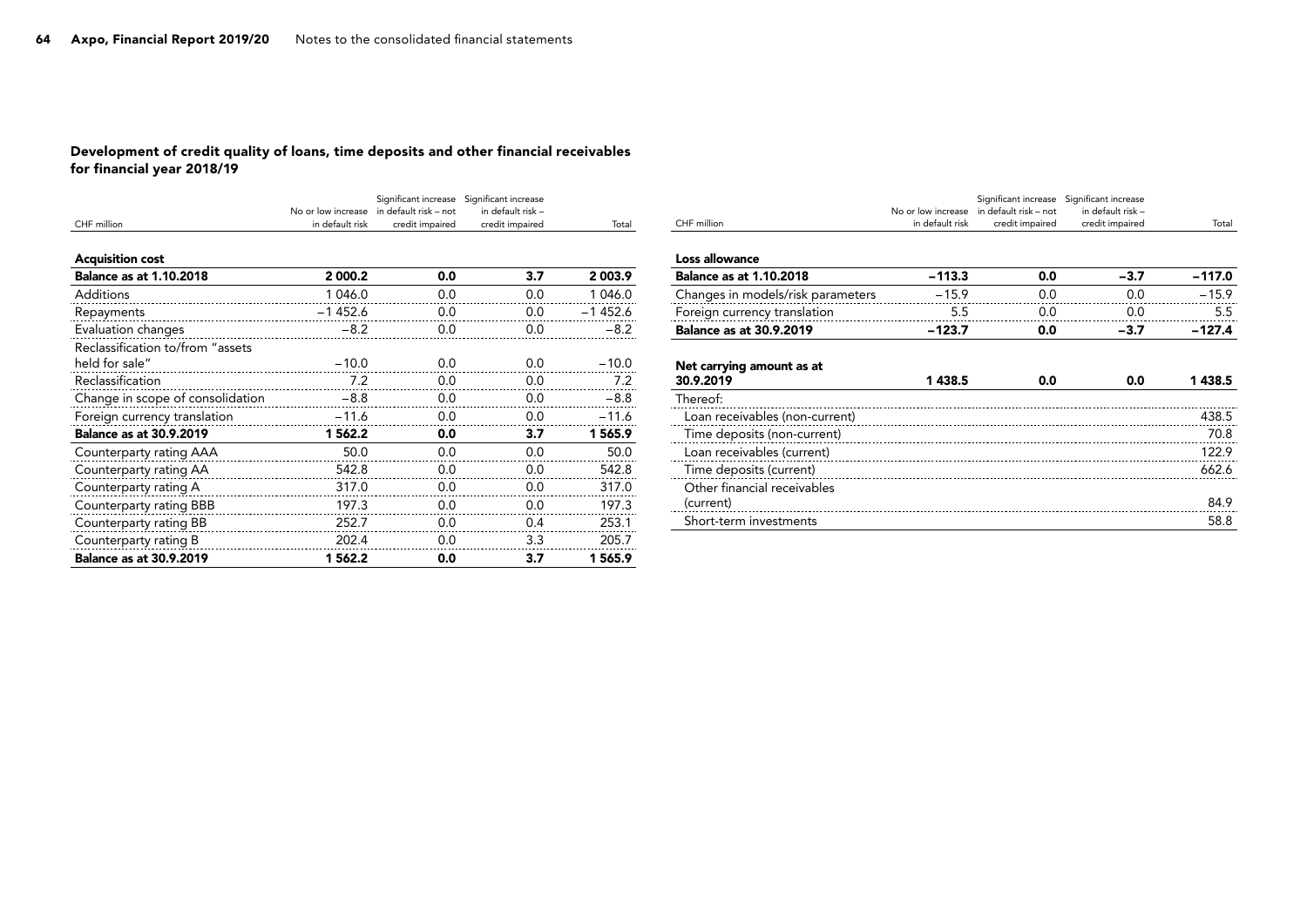#### Transfer of trade receivables

Axpo has transferred trade receivables to banks against cash. The carrying amount of the trade receivables transferred as at 30 September 2020 was CHF 57.8 million (previous year: CHF 159.0 million). The trade receivables were derecognised as substantially all risks and rewards, primarily the default risk, were transferred to banks. For part of the transferred trade receivables, the interest rate risk for the first 240 days remains with Axpo.

#### Cash and cash equivalents, financial assets and financial receivables

Time and sight deposits are preferably held with financial institutions which have been rated at least BBB. The Axpo Group also holds shares of a fund that invests in short- to mid-term corporate bonds from the global investment grade universe.

#### Derivative financial instruments

The creditworthiness of the transaction partners in the energy trading sector is promptly checked by Axpo, which assesses their credit ratings on the basis of external and internal ratings. Interest and currency derivatives are only concluded with banks rated AAA to A.

#### Collateral

A significant portion of the energy transactions in the Axpo Group are concluded on the basis of framework agreements such as the EFET (European Federation of Energy Traders) General Agreement on Power or Gas, the ISDA (International Swaps and Derivatives Association) or the DRV (German Master Agreement for Financial Forward Transactions). In the event of the insolvency of a business partner, these provide for an offsetting of open transactions (see the "Additional netting potential" column of the table entitled "Netting of positive and negative derivative financial instruments"). In addition, the credit risk is reduced by the collateral received. In the case of major credit risks, credit support annexes (CSAs) are attached to the framework agreements in which regular reciprocal margin payments are agreed as additional collateral, mostly in the form of cash. Since such collateral is not only received for transactions allocated to a trading book but also for off-balance-sheet items that are assigned to an own use book, the collateral cannot be meaningfully allocated to individual balance sheet items.

#### Financial securities received

| CHF million                | 30.9.2020   | 30.9.2019 |
|----------------------------|-------------|-----------|
| Credit Support Annex (CSA) | 170.0       | 253.1     |
| Bank quarantee             | 306.4       | 245.2     |
| Others                     | 1 250.3     | 1 313 9   |
| Total                      | 1 7 2 6 . 7 | 1812.2    |

#### Financial securities delivered

| CHF million                | 30.9.2020 | 30.9.2019 |
|----------------------------|-----------|-----------|
| Credit Support Annex (CSA) | 193.1     | 151.6     |
| Bank quarantee             | 0.0       | 0.4       |
| <b>Others</b>              | 65.1      | 510.7     |
| Total                      | 258.2     | 662.7     |

CSAs are recorded at nominal value in the balance sheet, whereas guarantees are recorded at fair value. The fair value of the guarantees is normally CHF 0.0.

Guarantees and comfort letters issued within the Axpo Group are only disclosed in the separate statements of the company that granted them. In some countries Axpo has joint liabilities in case of the default of another exchange participant, no matter if this participant is a counterparty of Axpo or not.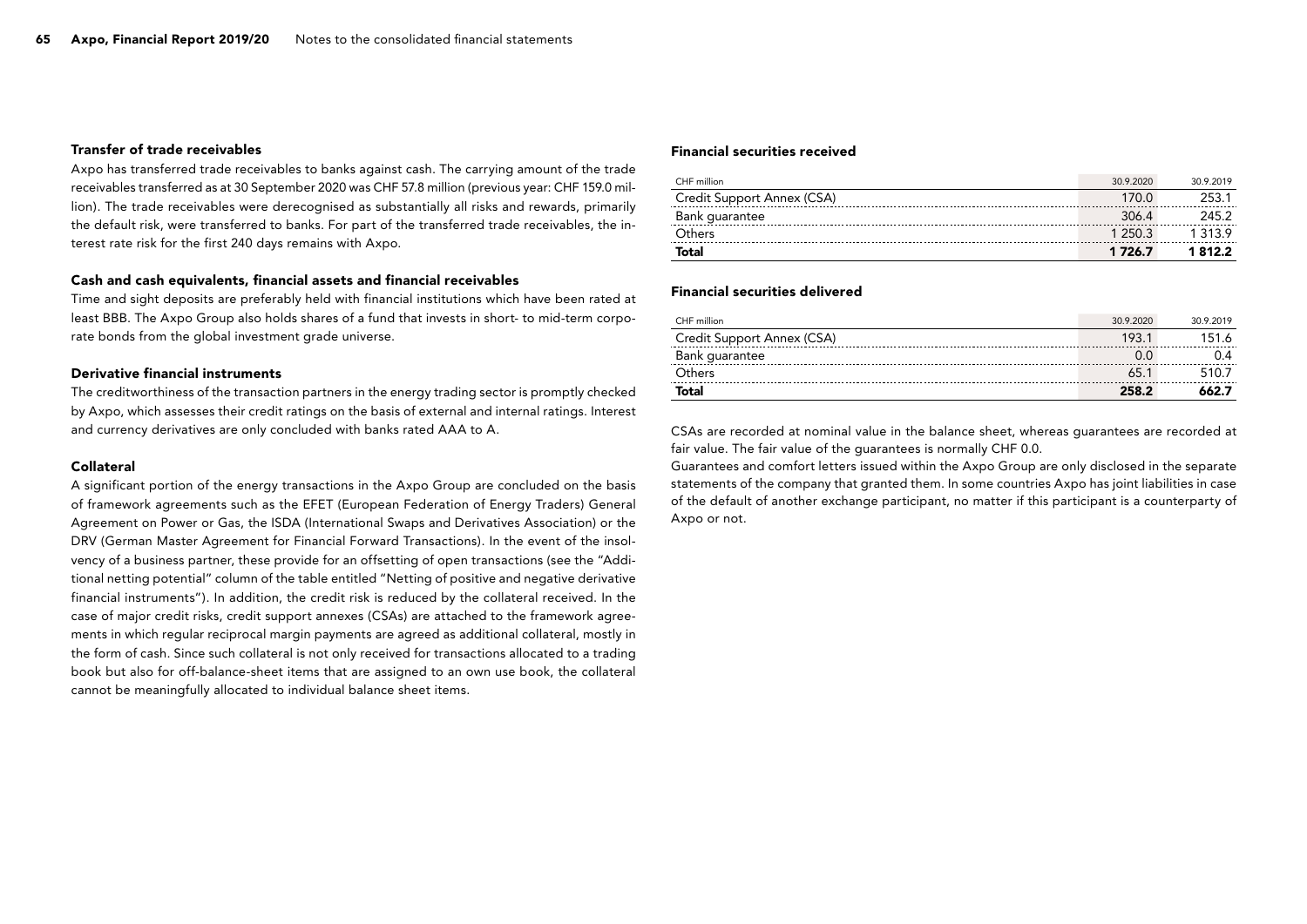### Netting of positive and negative derivative financial instruments as at 30 September 2020

|                                                                                                                                 | Assets subject to legally enforceable netting<br>agreements |                                                                  |                                              |                                                                                                                                                | netting potentia                                      |                                                              |                                                            |
|---------------------------------------------------------------------------------------------------------------------------------|-------------------------------------------------------------|------------------------------------------------------------------|----------------------------------------------|------------------------------------------------------------------------------------------------------------------------------------------------|-------------------------------------------------------|--------------------------------------------------------------|------------------------------------------------------------|
| CHF million                                                                                                                     | Gross assets<br>before balance<br>sheet netting             | Netting                                                          | Net assets after<br>balance sheet<br>netting | Assets that are not<br>subject to master<br>netting agreements or<br>are not subject to<br>legally enforceable<br>master netting<br>agreements | Total assets<br>recognised on<br>the balance<br>sheet | Netting<br>potential not<br>reported on the<br>balance sheet | Assets after<br>recognition of<br>the netting<br>potential |
|                                                                                                                                 |                                                             |                                                                  |                                              |                                                                                                                                                |                                                       |                                                              |                                                            |
| Positive derivative financial instruments at fair value through profit or loss (held for trading)                               |                                                             |                                                                  |                                              |                                                                                                                                                |                                                       |                                                              |                                                            |
| Energy derivatives                                                                                                              | 2 4 4 4 .8                                                  | $-1149.7$                                                        | 295.1                                        | 548.0                                                                                                                                          | 2 843.1                                               | $-701.3$                                                     | 2 141.8                                                    |
| Forward currency contracts                                                                                                      | 2.7                                                         | $-1.0$                                                           | 1.7                                          | 7.4                                                                                                                                            | 9.1                                                   | 0.0                                                          | 9.1                                                        |
| Positive derivative financial instruments at fair value through other comprehensive income with<br>recycling (hedge accounting) |                                                             |                                                                  |                                              |                                                                                                                                                |                                                       |                                                              |                                                            |
| Energy derivatives                                                                                                              | 20.5                                                        | $-11.6$                                                          | 8.9                                          | 0.4                                                                                                                                            | 9.3                                                   | $-6.7$                                                       | 2.6                                                        |
| Forward currency contracts                                                                                                      | 0.C                                                         | 0.0                                                              | 0.0                                          | 68.8                                                                                                                                           | 68.8                                                  | 0.0                                                          | .<br>68.8                                                  |
| Total                                                                                                                           | 2468.0                                                      | $-1162.3$                                                        | 1 305.7                                      | 1 624.6                                                                                                                                        | 2930.3                                                | $-708.0$                                                     | .<br>2 2 2 2 . 3                                           |
|                                                                                                                                 |                                                             | Liabilities subject to legally enforceable netting<br>agreements |                                              |                                                                                                                                                |                                                       | Additiona<br>netting potentia                                |                                                            |

|                                                                                                                                 |                                                      | $-99.00$  |                                                   |                                                                                                                                                     |                                                            | $\ldots$                                                     |                                                                 |
|---------------------------------------------------------------------------------------------------------------------------------|------------------------------------------------------|-----------|---------------------------------------------------|-----------------------------------------------------------------------------------------------------------------------------------------------------|------------------------------------------------------------|--------------------------------------------------------------|-----------------------------------------------------------------|
| CHF million                                                                                                                     | Gross liabilities<br>before balance<br>sheet netting | Netting   | Net liabilities<br>after balance<br>sheet netting | Liabilities that are not<br>subject to master<br>netting agreements or<br>are not subject to<br>legally enforceable<br>master netting<br>agreements | Total liabilities<br>recognised on<br>the balance<br>sheet | Netting<br>potential not<br>reported on the<br>balance sheet | Liabilities after<br>recognition of<br>the netting<br>potential |
| Negative derivative financial liabilities at fair value through profit or loss (held for trading)                               |                                                      |           |                                                   |                                                                                                                                                     |                                                            |                                                              |                                                                 |
| Energy derivatives                                                                                                              | 2678.9                                               | $-1149.7$ | 1 529.2                                           | 153.3                                                                                                                                               | 2682.5                                                     | -699.7                                                       | 982.8                                                           |
| Forward currency contracts                                                                                                      | 4.0                                                  | $-1.0$    | 3.0                                               | 2.8                                                                                                                                                 | 5.8                                                        | 0.0                                                          | 5.8                                                             |
| Interest rate swaps                                                                                                             | 0.1                                                  | 0.0       | 0.                                                | 4.0                                                                                                                                                 | 4.1                                                        | 0.0                                                          | .<br>4.1                                                        |
| Negative derivative financial liabilities at fair value through other comprehensive income with<br>recycling (hedge accounting) |                                                      |           |                                                   |                                                                                                                                                     |                                                            |                                                              |                                                                 |
| Energy derivatives                                                                                                              | 21.9                                                 | $-11.6$   | 10.3                                              | 0.4                                                                                                                                                 | 10.7                                                       | -8.3                                                         | 2.4                                                             |
| Forward currency contracts                                                                                                      | 0.C                                                  | 0.0       | 0.O                                               | I7.1                                                                                                                                                | 17 <sub>11</sub>                                           | 0.O                                                          | 17.1                                                            |
| Interest rate swaps                                                                                                             | 0.0                                                  | 0.0       | 0.0                                               | 27.8                                                                                                                                                | 27.8                                                       | 0.0                                                          | 27.8                                                            |
| Total                                                                                                                           | 2 704.9                                              | $-1162.3$ | 1 542.6                                           | 1 205.4                                                                                                                                             | 2 748.0                                                    | $-708.0$                                                     | 2 040.0                                                         |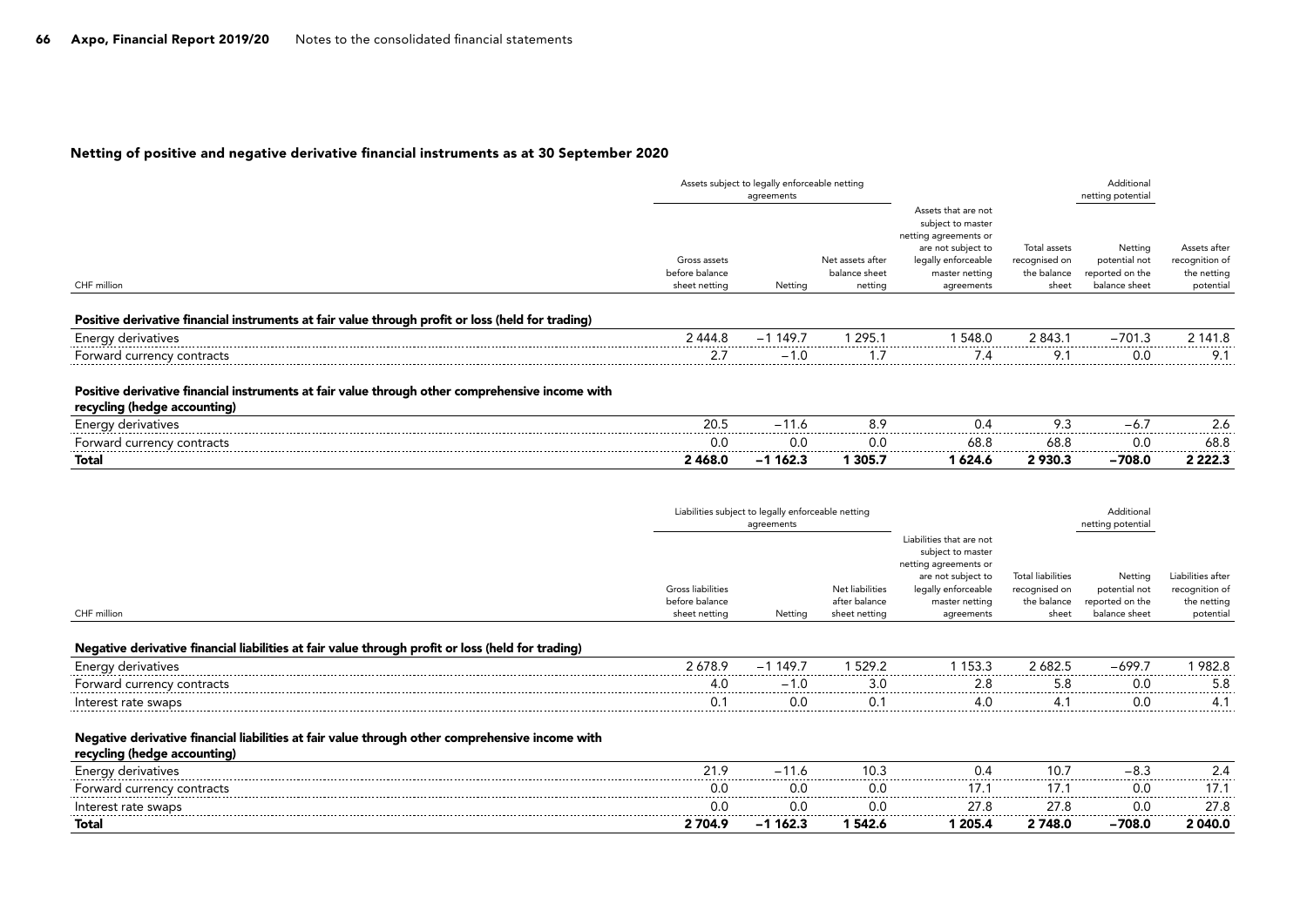### Netting of positive and negative derivative financial instruments as at 30 September 2019

|                                                                                                                                 | Assets subject to legally enforceable netting<br>agreements |                    |                                                   |                                                                                                                                                |                                                                   | Additional<br>netting potential                              |                                                            |
|---------------------------------------------------------------------------------------------------------------------------------|-------------------------------------------------------------|--------------------|---------------------------------------------------|------------------------------------------------------------------------------------------------------------------------------------------------|-------------------------------------------------------------------|--------------------------------------------------------------|------------------------------------------------------------|
| CHF million                                                                                                                     | Gross assets<br>before balance<br>sheet netting             | Netting            | Net assets after<br>balance sheet<br>netting      | Assets that are not<br>subject to master<br>netting agreements or<br>are not subject to<br>legally enforceable<br>master netting<br>agreements | Total assets<br>recognised on<br>the balance<br>sheet             | Netting<br>potential not<br>reported on the<br>balance sheet | Assets after<br>recognition of<br>the netting<br>potential |
| Positive derivative financial instruments at fair value through profit or loss (held for trading)                               |                                                             |                    |                                                   |                                                                                                                                                |                                                                   |                                                              |                                                            |
| Energy derivatives                                                                                                              | 2 7 4 5 .1                                                  | $-1403.9$          | 1 341.2                                           | 1 0 1 4 . 1                                                                                                                                    | 2 3 5 5 . 3                                                       | $-629.4$                                                     | 1725.9                                                     |
| Forward currency contracts                                                                                                      | 0.0                                                         | 0.0                | 0.0                                               | 24.1                                                                                                                                           | 24.1                                                              | 0.0                                                          | 24.1                                                       |
| Positive derivative financial instruments at fair value through other comprehensive income with<br>recycling (hedge accounting) |                                                             |                    |                                                   |                                                                                                                                                |                                                                   |                                                              |                                                            |
| Energy derivatives                                                                                                              | 40.5                                                        | $-24.5$            | 16.0                                              | 0.5                                                                                                                                            | 16.5                                                              | $-5.9$                                                       | 10.6                                                       |
| Forward currency contracts                                                                                                      | 0.0                                                         | 0.0                | 0.0                                               | 113.2                                                                                                                                          | 113.2                                                             | 0.0                                                          | 113.2                                                      |
| Total                                                                                                                           | 2 785.6                                                     | $-1428.4$          | 1 3 5 7 . 2                                       | 1 1 5 1 . 9                                                                                                                                    | 2 509.1                                                           | $-635.3$                                                     | 1873.8                                                     |
|                                                                                                                                 | Liabilities which are subject to legally enforceable        | netting agreements |                                                   | Additional<br>netting potential                                                                                                                |                                                                   |                                                              |                                                            |
|                                                                                                                                 |                                                             |                    |                                                   | Liabilities that are not<br>subject to master<br>netting agreements or                                                                         |                                                                   | Netting                                                      | Liabilities after                                          |
| CHF million                                                                                                                     | Gross liabilities<br>before balance<br>sheet netting        | Netting            | Net liabilities<br>after balance<br>sheet netting | are not subject to<br>legally enforceable<br>master netting<br>agreements                                                                      | <b>Total liabilities</b><br>recognised on<br>the balance<br>sheet | potential not<br>reported on the<br>balance sheet            | recognition of<br>the netting<br>potential                 |
|                                                                                                                                 |                                                             |                    |                                                   |                                                                                                                                                |                                                                   |                                                              |                                                            |
| Negative derivative financial liabilities at fair value through profit or loss (held for trading)                               | 2571.2                                                      | $-1403.9$          | 1 1 6 7 . 3                                       | 1057.5                                                                                                                                         | 2 2 2 4 . 8                                                       | $-622.1$                                                     | 1 602.7                                                    |
| Energy derivatives<br>Forward currency contracts                                                                                | 0.0                                                         | 0.0                | 0.0                                               | 17.5                                                                                                                                           | 17.5                                                              | 0.0                                                          | 17.5                                                       |
| Interest rate swaps                                                                                                             | 0.0                                                         | 0.0                | 0.0                                               | 4.4                                                                                                                                            | 4.4                                                               | 0.0                                                          | 4.4                                                        |
| Negative derivative financial liabilities at fair value through other comprehensive income with<br>recycling (hedge accounting) |                                                             |                    |                                                   |                                                                                                                                                |                                                                   |                                                              |                                                            |
| Energy derivatives                                                                                                              | 74.0                                                        | $-24.5$            | 49.5                                              | 1.9                                                                                                                                            | 51.4                                                              | $-13.2$                                                      | 38.2                                                       |
| Forward currency contracts                                                                                                      | 0.0                                                         | 0.0                | 0.0                                               | 0.7                                                                                                                                            | 0.7                                                               | 0.0                                                          | 0.7                                                        |
| Interest rate swaps                                                                                                             | .<br>6.1                                                    | .<br>0.0           | .<br>6.1                                          | .<br>0.0                                                                                                                                       | .<br>6.1                                                          | .<br>0.0                                                     | ----<br>6.1                                                |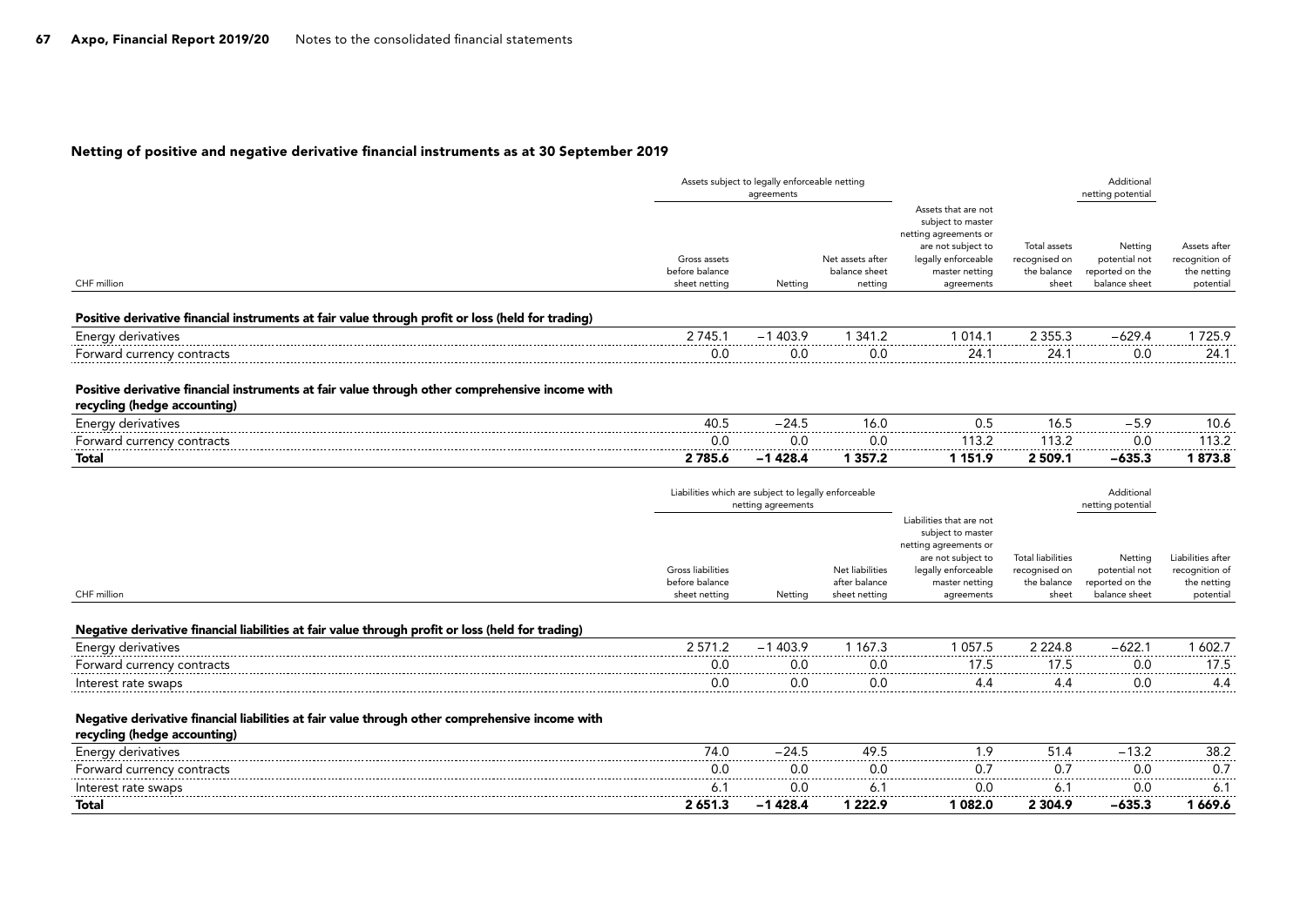The netted receivables and payables included in "Revenues not yet invoiced" and "Operating expenses not yet invoiced" amount to CHF 1,225.1 million (previous year: CHF 1,386.4 million.; see Note 3.5 "Other receivables" and Note 3.6 "Other liabilities").

#### Accounting principles

Impairment of non-derivative financial assets Axpo uses the simplified approach permitted by IFRS 9 for the calculation of loss allowances for the balance sheet positions trade receivables, revenue not yet invoiced, contract assets and current and non-current lease receivables. The loss allowances are calculated over the entire term of the contract. The loss allowances for these items are calculated on the basis of a maturity matrix. The same maturity matrix is used per country for retail customers. The loss allowances for all other counterparties are calculated on the basis of a maturity matrix and the counterparty rating.

For all other financial assets for which the simplified approach is not envisaged, the loss allowances are calculated using the three-stage approach. The loss allowances are calculated on the basis of the counterparty rating and the remaining term. Depending on which stage it is allocated to, the risk provision is calculated over twelve months or the shorter contract term (stage 1) or over the entire contract term (stages 2 and 3). Counterparty ratings are based on both quantitative and qualitative information and analysis. The probability of default per counterparty rating and contract term is consistent with observable industry values and is based on historical defaults, current information and future expectations.

From Axpo's point of view, a financial asset has a low default risk if its counterparty rating meets the definition of "investment grade". Axpo defines a rating of up to and including BBB as investment grade. Financial assets with such a rating are assigned to stage 1. There is no further review of the increase in credit risk.

Axpo also assumes that the risk of a financial asset defaulting has increased significantly if it is more than 30 days past due or if the counterparty rating has deteriorated by more than 2 stages since the contract was concluded and is outside investment grade. In this case, a financial asset is allocated to stage 2.

Axpo considers a financial asset to be credit-impaired if the borrower has filed for bankruptcy or if the financial asset is more than 90 days past due. These assets are allocated to stage 3. Assets remain impaired on the balance sheet until foreclosure has been completed.

The assumptions made when 30 or 90 days are past due can be rebutted if appropriate and supportive information is available. If there are indications of impairment, loss allowances are calculated on an individual basis and recognised. Axpo assumes a recovery rate of 20% on financial receivables past due for more than 360 days.

Loss allowances for financial receivables of an operating nature and for financial guarantees and credit lines not yet drawn are recognised above EBIT, while loss allowances for financial receivables of a financing nature are recognised in the financial result.

#### If a framework agreement with a netting clause exists for a counter-Netting agreements

..............................

party and if there is an enforceable legal right to offset and the intention to settle net, the positive and negative replacement values which fall due simultaneously (in the same calendar month) are netted. No netting is applied between derivative financial instruments which are "held for trading" and derivative financial instruments which are designated as hedging instruments.

Additionally, trade receivables from customers who are also suppliers are offset against trade payables, provided a netting arrangement has been agreed and there exists an enforceable legal right to offset and the intention to settle net or to settle simultaneously.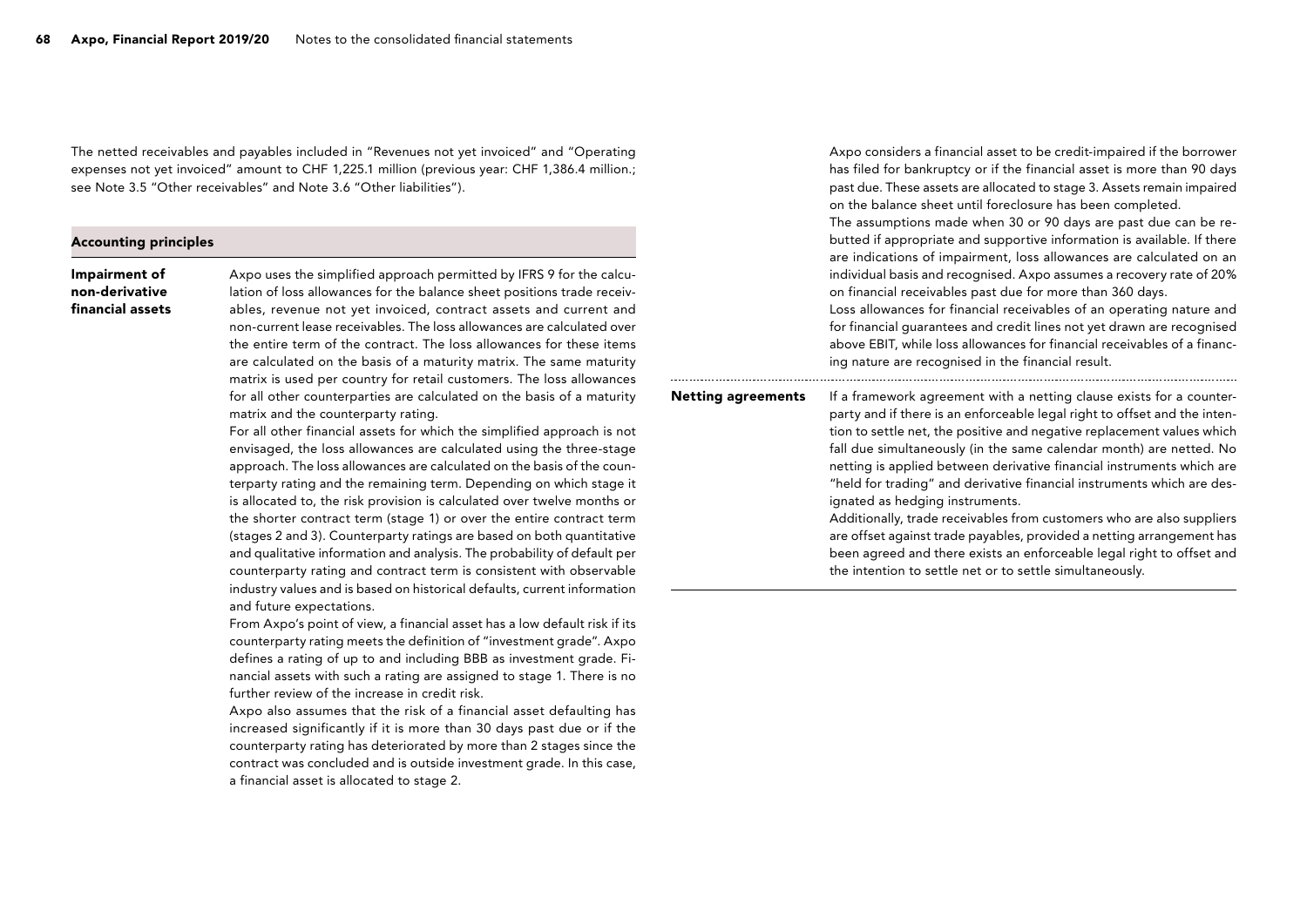### 4.5.5 Liquidity risk

Liquidity risk is the risk that arises if the Group is unable to meet its obligations on the due date. The Group Treasury department of the Axpo Group is responsible for liquidity management, which encompasses the planning, monitoring, provision and optimisation of liquidity. Various measures are used to ensure liquidity. Cash pooling and smoothing of cash balances within the business areas are used to achieve optimum cash management. Liquidity is also ensured via specific project financing and by appropriate refinancing on the money and capital markets. The majority of receivables in European energy trading are netted and settled on fixed payment deadlines.

By analysing the liquidity effects of risks and by adopting a conservative financing strategy, Axpo ensures that the Group always has sufficient liquid funds to meet the payment obligations in a timely manner. Such obligations arise, in particular, from the financial liabilities which must be fulfilled.

### Credit lines

| CHF million                                                    | 30 9 2020 | 30 9 2019 |
|----------------------------------------------------------------|-----------|-----------|
| Uncommitted credit lines from banks and financial institutions | 3 1 1 5 2 | - 2.336.1 |
| Thereof used for loans and quarantees                          | 15446     | 1.606.1   |
| Thereof remaining credit lines                                 | 15706     | 730.0     |

To strengthen the strategic liquidity, a committed syndicated loan facility in the amount of CHF 550 million was raised at the beginning of 2020, which is not subject to any financial covenants other than maintaining the investment grade rating.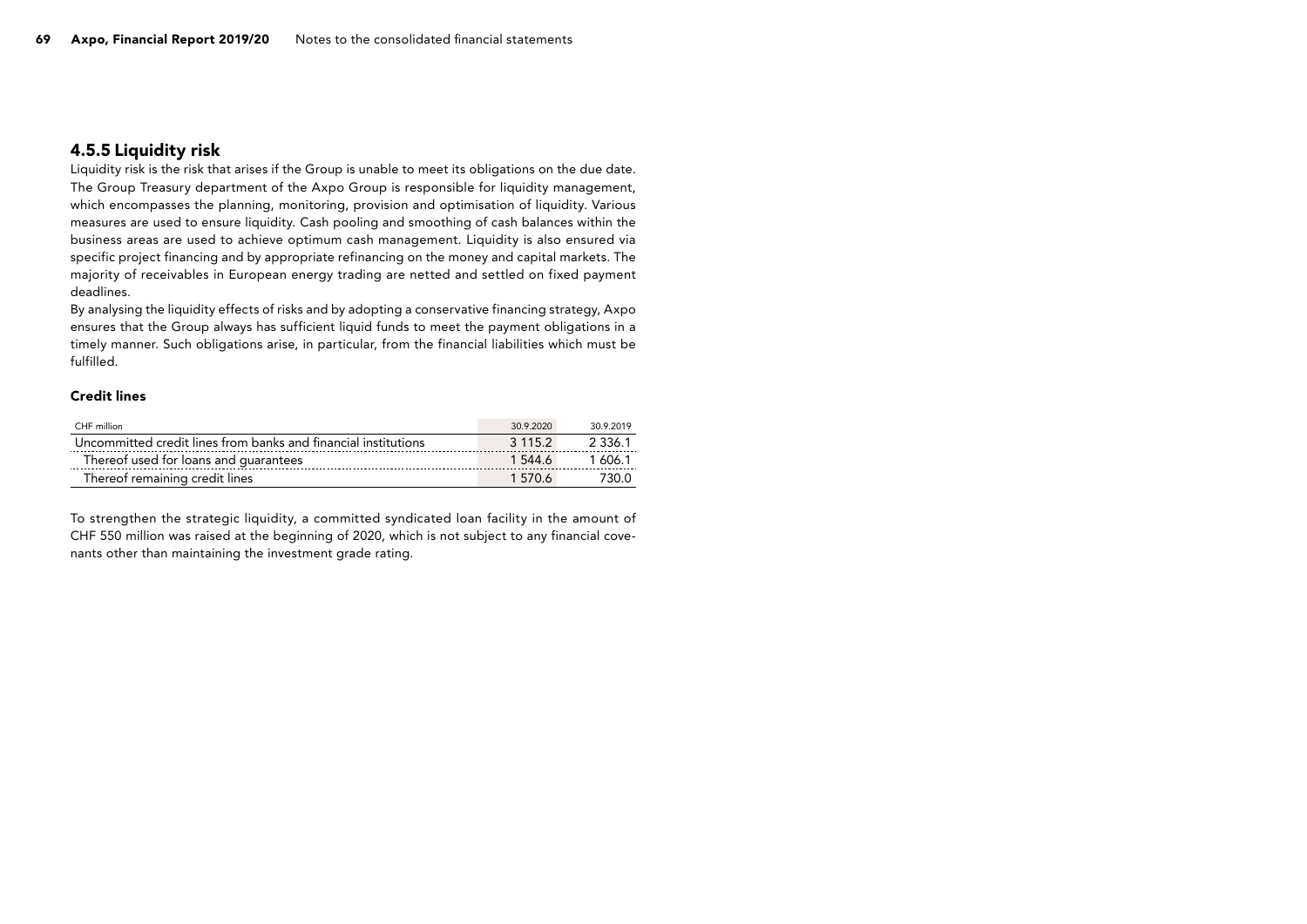### Maturity analysis of financial liabilities and derivative financial instruments as at 30 September 2020

| CHF million                                                                                                                                                                          | Carrying amount | Cash flows | At sight           | $<$ 3 mths  | $3-12$ mths | 1-5 years   | $> 5$ years |
|--------------------------------------------------------------------------------------------------------------------------------------------------------------------------------------|-----------------|------------|--------------------|-------------|-------------|-------------|-------------|
| Financial liabilities measured at amortised cost                                                                                                                                     |                 |            |                    |             |             |             |             |
| Trade payables                                                                                                                                                                       | 326.4           | 326.4      | 0.0                | 319.0       |             | 0.0         | 0.0         |
| Financial liabilities (current and non-current)                                                                                                                                      | 5 0 28.9        | 5 847.7    | 81.7               | 249.6       | 607.6       | 2 700.2     | 2 208.6     |
| Other liabilities (current and non-current)                                                                                                                                          | 381.            | 381.       | 198.               | 106.2       | 39.5        | 29.8        |             |
| Operating expenses not yet invoiced                                                                                                                                                  | 395.1           | 395.1      | 2.7                | 319.8       | 66.9        | 5.7         | 0.0         |
| <b>Total cash outflow</b>                                                                                                                                                            |                 | 7 950.3    | 282.5 <sup>1</sup> | 1994.6      | 721.4       | 2 7 3 5 . 7 | 2 2 1 6 . 1 |
| Derivative financial instruments at fair value                                                                                                                                       |                 |            |                    |             |             |             |             |
| Net carrying amount of energy derivatives <b>159.2</b> 2007 159.2 and the carrying amount of energy derivatives and the contract of the carrying amount of energy derivatives 6.31 8 |                 |            |                    |             |             |             |             |
| Gross cash inflow                                                                                                                                                                    |                 | 31 658.3   | 9 3 8 6.5          | 4 5 9 4 . 4 | 8 627.0     | 8 4 1 8 . 6 | 631.8       |
| Gross cash outflow                                                                                                                                                                   |                 | 27 259.5   | 7 772.2            | 4 4 4 4 4   | 7 177.9     | 7 235.2     | 629.8       |
|                                                                                                                                                                                      |                 |            |                    |             |             |             |             |
| Gross cash inflow                                                                                                                                                                    |                 | 3417.9     |                    |             | 833.4       | -948        |             |
| Gross cash outflow                                                                                                                                                                   |                 | 3.374.2    |                    |             | 804.5       | 945.7       |             |
| Net carrying amount of interest rate swaps                                                                                                                                           | $-31.9$         |            |                    |             |             |             |             |
| Gross cash inflow                                                                                                                                                                    |                 |            |                    |             |             |             |             |
| Gross cash outflow                                                                                                                                                                   |                 | 33.0       |                    |             |             | 8.6         | 16.9        |
| Total net cash inflow $\left(\cdot\right)$ / outflow $\left(\cdot\right)$                                                                                                            |                 | -4 410.6   | -1 613.1           | -163.6      | -1 470.5    | -1 178.3    | 14.9        |

1) Amounts at sight are mainly received credit support annexes. The cash inflows and outflows are not predictable and depend on market movements.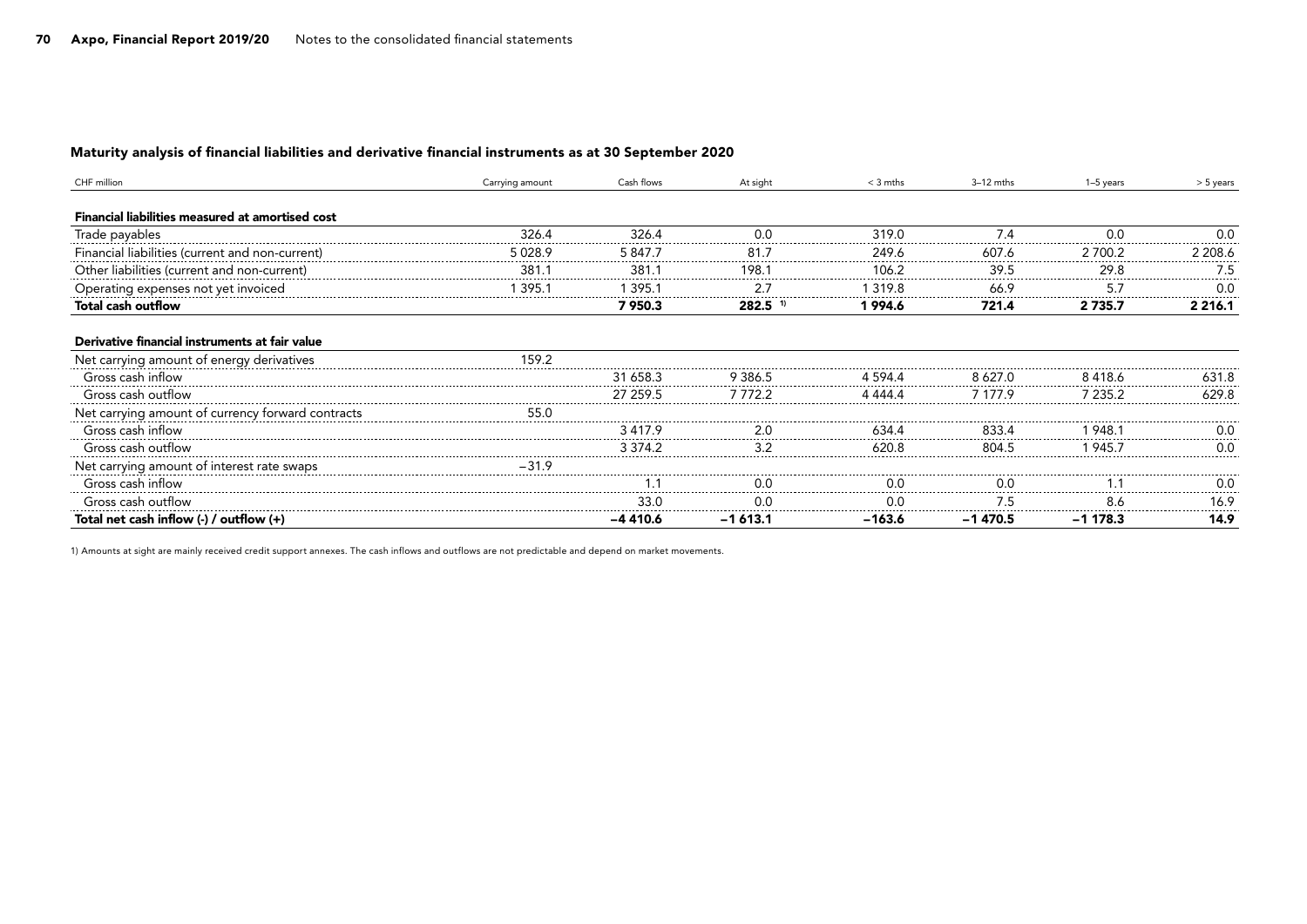#### Maturity analysis of financial liabilities and derivative financial instruments as at 30 September 2019

| CHF million                                                                                                                                                                                                                   | Carrying amount | Cash flows  | At sight           | $<$ 3 mths  | $3-12$ mths | 1-5 years | $> 5$ years |
|-------------------------------------------------------------------------------------------------------------------------------------------------------------------------------------------------------------------------------|-----------------|-------------|--------------------|-------------|-------------|-----------|-------------|
| Financial liabilities measured at amortised cost                                                                                                                                                                              |                 |             |                    |             |             |           |             |
| Trade payables                                                                                                                                                                                                                | 598.3           | 598.3       | 0.0                | 594.4       | 3.7         | 0.2       | 0.0         |
| Financial liabilities (current and non-current)                                                                                                                                                                               | 5 146.0         | 6 104 5     |                    | 318.1       | 683.4       | 2 728.4   | 2 334.1     |
| Other liabilities (current and non-current)                                                                                                                                                                                   | 422.7           | 422.7       | 266.               | 69.3        | 57.4        | 21.8      | 8.3         |
| Operating expenses not yet invoiced                                                                                                                                                                                           | 268.6           | 268.6       |                    | 217.4       | 39.6        | 11.5      | 0.0         |
| <b>Total cash outflow</b>                                                                                                                                                                                                     |                 | 8 3 9 4 . 1 | 306.7 <sup>1</sup> | 2 199.2     | 784.1       | 2 761.9   | 2 3 4 2 . 2 |
| Derivative financial instruments at fair value                                                                                                                                                                                |                 |             |                    |             |             |           |             |
| Net carrying amount of energy derivatives 25.6 2008 PS.6 2009 PS.6 2009 PS.6 2009 PS.6 2009 PS.6 2009 PS.6 2009 PS.6 2009 PS.6 2009 PS.6 2009 PS.6 2009 PS.6 2009 PS.6 2009 PS.6 2009 PS.7 2009 PS.7 2009 PS.7 2009 PS.7 2009 |                 |             |                    |             |             |           |             |
| Gross cash inflow                                                                                                                                                                                                             |                 | 31 875.3    | 8896.2             | 3 7 3 2 . 2 | 7 984.0     | 10.564.0  | 698.9       |
| Gross cash outflow                                                                                                                                                                                                            |                 | 26 369.2    | 8 133.0            | 3 685.2     | 6819.4      | 7 060.3   | 671.3       |
| Net carrying amount of currency forward contracts                                                                                                                                                                             |                 |             |                    |             |             |           |             |
| Gross cash inflow                                                                                                                                                                                                             |                 | 3 168.8     |                    | 566.9       | 866.5       |           |             |
| Gross cash outflow                                                                                                                                                                                                            |                 | 30652       |                    | 567.        | 822.6       |           |             |
| Net carrying amount of interest rate swaps                                                                                                                                                                                    | $-10.5$         |             |                    |             |             |           |             |
| Gross cash inflow                                                                                                                                                                                                             |                 | 55.9        |                    |             |             | 12.8      | 40.5        |
| Gross cash outflow                                                                                                                                                                                                            |                 | 67.0        |                    |             |             | 19.3      | 42.3        |
| Total net cash inflow (-) / outflow (+)                                                                                                                                                                                       |                 | -5 598.6    | -768.5             | -46.0       | -1 206.5    | $-3551.8$ | -25.8       |

1) Amounts at sight are mainly received credit support annexes. The cash inflows and outflows are not predictable and depend on market movements.

The maturity analysis is based on undiscounted cash flows. In accordance with the applicable standard, liquidity risk relates only to financial liabilities. In order to show the effective liquidity risk arising from derivative financial instruments, the cash inflow/outflow under "Derivative financial instruments" in the above table relates to contracts with positive and negative replacement values.

In order to hedge its own energy production and long-term energy sales and purchase contracts, known as "own use" contracts, the Axpo Group enters into both energy sales and purchase contracts. These hedging transactions are included in the above maturity analysis. As contracts assigned to own use books are executory contracts, no cash flow is presented in the table above for these contracts, thus generating significant accounting mismatches. Further, in some cases, the Axpo Group enters into stack and roll hedges to hedge the purchase or sales volume of long-term contracts for a period of around 36 months. These hedges are assigned to trading books. Cash flows from these hedges are not presented in the same time period as cash flows from long-term contracts.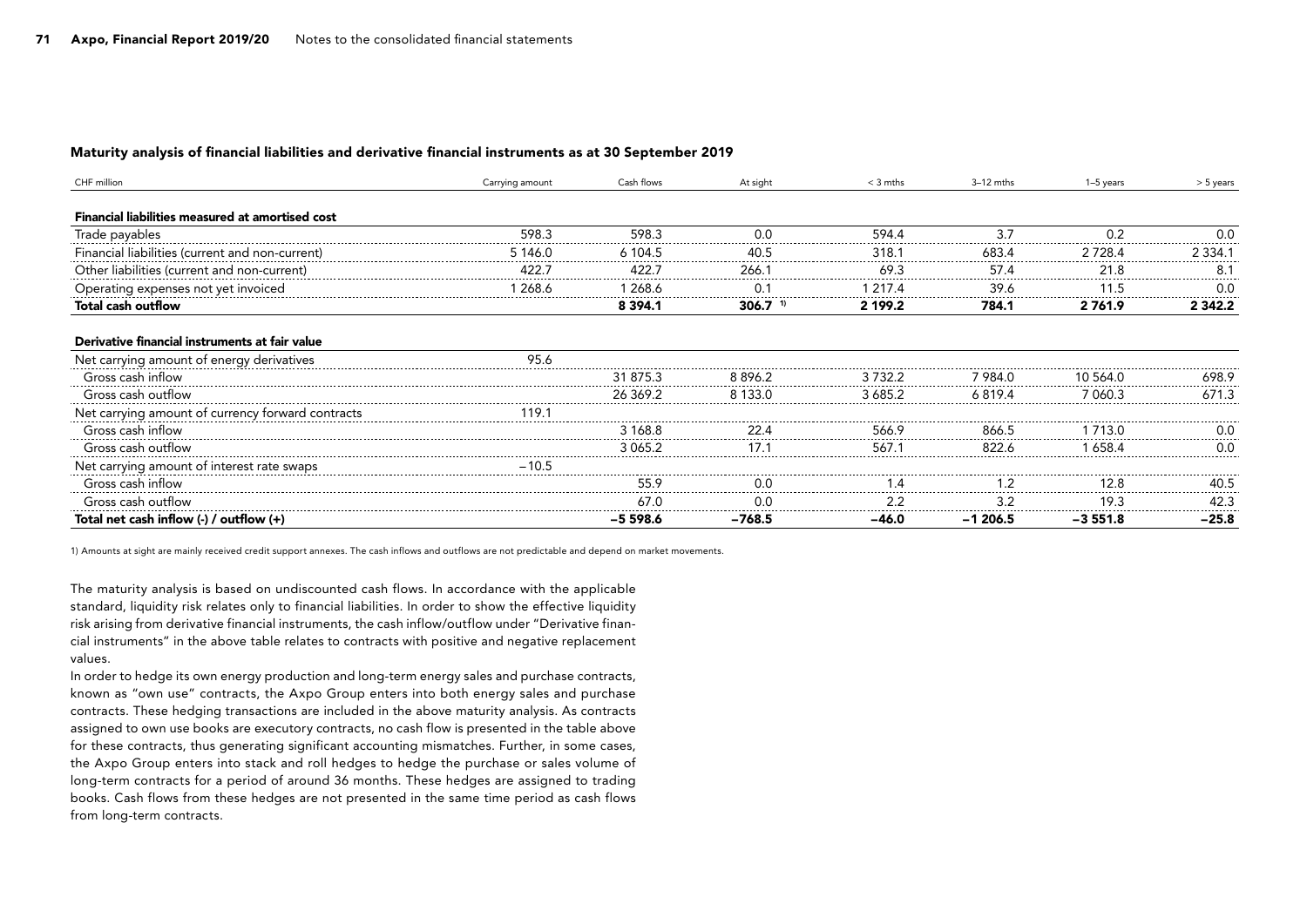# 5. Employees

### 5.1 Personnel expenses and number of employees

| CHF million                                                   | 2019/20  | 2018/19  |
|---------------------------------------------------------------|----------|----------|
| Salaries and wages                                            | $-609.1$ | $-553.1$ |
| Employee benefit expense for defined benefit plans (Note 5.3) | $-69.0$  | $-54.3$  |
| Employee benefit expense for defined contribution plans       | $-4.4$   | $-3.6$   |
| Social security and other personnel expenses                  | $-78.4$  | $-69.6$  |
| Total                                                         | $-760.9$ | $-680.6$ |
|                                                               |          |          |
| Number of employees at balance sheet date                     |          |          |
| Full-time equivalents                                         | 4953     | 4 5 6 8  |
| Apprentices                                                   | 397      | 390      |
| Total                                                         | 5 3 5 0  | 4958     |

### 5.2 Remuneration paid to the Board of Directors and the Executive Board

| 2019/20 | 2018/19          |
|---------|------------------|
|         |                  |
|         |                  |
| 1.6     | 1.2              |
| 1.6     | 1.2 <sub>2</sub> |
|         |                  |
|         |                  |
| 4.1     | 3.8              |
| 0.8     | 0.8              |
| 4.9     | 4.6              |
|         |                  |

No share-based payments, severance payments or other long-term benefit payments were made to the members of the Board of Directors or the Executive Board. For further details, please refer to Note 26 "Remuneration paid to the Board of Directors and the Executive Board" of the separate financial statements of Axpo Holding AG.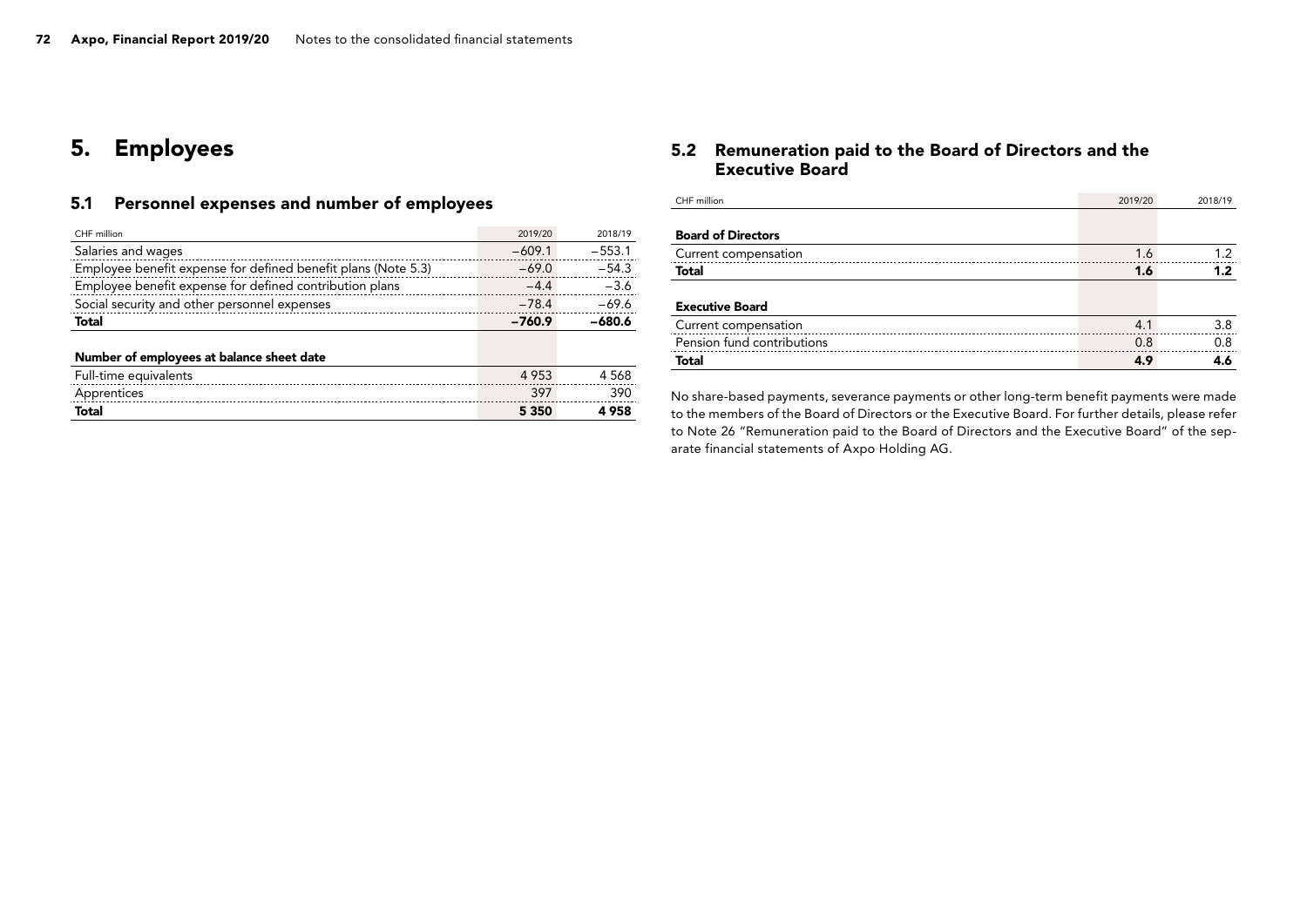### 5.3 Employee benefits

The Axpo Group has several pension plans in accordance with national legislation in each country. Most companies belong to the PKE-CPE Vorsorgestiftung Energie pension foundation, a legally independent pension fund which qualifies as a defined benefit plan under IAS 19. Besides this, there are only a few other defined benefit and defined contribution plans, all of which are insignificant.

#### PKE-CPE Vorsorgestiftung Energie

PKE-CPE Vorsorgestiftung Energie is a pension fund with the legal form of a foundation and pension fund under the Swiss Civil Code (ZGB) and the Swiss Federal Law on Occupational Retirement, Survivors' and Disability Pension Plans (BVG). The objective of the foundation is to provide occupational benefits in accordance with the BVG and its ordinances, protecting the employees of the affiliated companies and their families and survivors against the financial consequences of old age, invalidity and death. The pension fund is an independent, all-inclusive pension fund, and the contributions and benefits exceed the minimum legal requirements. The Board of Trustees is the most senior governing body of PKE-CPE Vorsorgestiftung Energie. It is composed of an equal number of employee and employer representatives of the affiliated companies and constitutes itself. The benefits provided by PKE-CPE Vorsorgestiftung Energie and their financing, the organisation and administration, the relationship with the affiliated companies as well as with the active insured members and the pensioners are defined in the pension fund and organisational regulations.

The employer and employee contributions are defined as a percentage of the insured salary. The old-age pension is determined by multiplying the balance of the retirement savings capital at retirement with the conversion rate defined in the regulations. The employee may draw the pension benefits as a lump-sum payment. The invalidity pension and the spouse's pension are defined as a percentage of the insured salary.

The plan assets are invested by PKE-CPE Vorsorgestiftung Energie jointly for all affiliated companies which share the actuarial and the investment risks of the pension fund. The Board of Trustees is responsible for the investment of the plan assets. The organisation of the investment activities and the related competencies are specified in the investment regulations and investment strategy. The pension fund is exposed to actuarial and investment risks. The investments are made such that the benefits can be paid when they come due. In the event of underfunding, the Board of Trustees, in collaboration with a recognised actuarial expert, implements suitable measures to eliminate the underfunding. If necessary, the interest rate on the retirement savings capital, the financing and the benefits in excess of the minimum requirement under BVG may be adjusted to bring them into line with the funds available. If other measures are not sufficient, PKE-CPE Vorsorgestiftung Energie may require the employer to pay additional contributions to eliminate the underfunding.

#### Actuarial Assumptions

Given persistently low interest rates and increasing life expectancy, the liabilities from defined benefit plans in Switzerland were measured in accordance with the applicable Swiss law and company practice, taking into account risk sharing between the employer and employees. This is based on regulations as well as the history of cost sharing between Axpo and its employees as part of past restructuring measures. The effect of the first-time application of risk sharing resulted in a reduction of the pension liability in the amount of CHF 95.5 million, which was recognised in other comprehensive income.

#### Pension liability according to the balance sheet

| CHF million                                                     | 30.9.2020  | 30.9.2019 |
|-----------------------------------------------------------------|------------|-----------|
| Present value of defined benefit obligation as at 30.9.         | 2 906.9    | 2982.0    |
| Fair value of plan assets as at 30.9.                           | 2 7 7 3 .9 | 2643.5    |
| Pension liabilities recognised in the balance sheet as at 30.9. | 133.0      | 338.5     |
| thereof recognised as separate liability (Note 3.6)             | 133.0      | 338.5     |

#### Pension costs in income statement

| CHF million                                         | 2019/20 | 2018/19 |
|-----------------------------------------------------|---------|---------|
| Current service cost                                | 67.6    | 53.6    |
| Past service cost                                   | 0.0     | $-0.7$  |
| Interest expense on defined benefit obligation      | 0.1     | 23.5    |
| Interest income on plan assets                      | $-0.1$  | $-23.3$ |
| Administration cost excluding asset management cost | 1.4     | 1.2     |
| Pension cost recognised in income statement         | 69.0    | 54.3    |
| thereof service cost and administration cost        | 69.0    | 54.1    |
| thereof net interest expense/(income)               | 0.0     | 0.2     |

#### Pension costs in other comprehensive income

| CHF million                                             | 2019/20  | 2018/19 |
|---------------------------------------------------------|----------|---------|
| Actuarial (gains)/losses on defined benefit obligation  | $-141.2$ | 379.8   |
| (Gains)/losses on plan assets excluding interest income | $-90.8$  | $-75.5$ |
| Pension cost recognised in other comprehensive income   | -232.0   | 304.3   |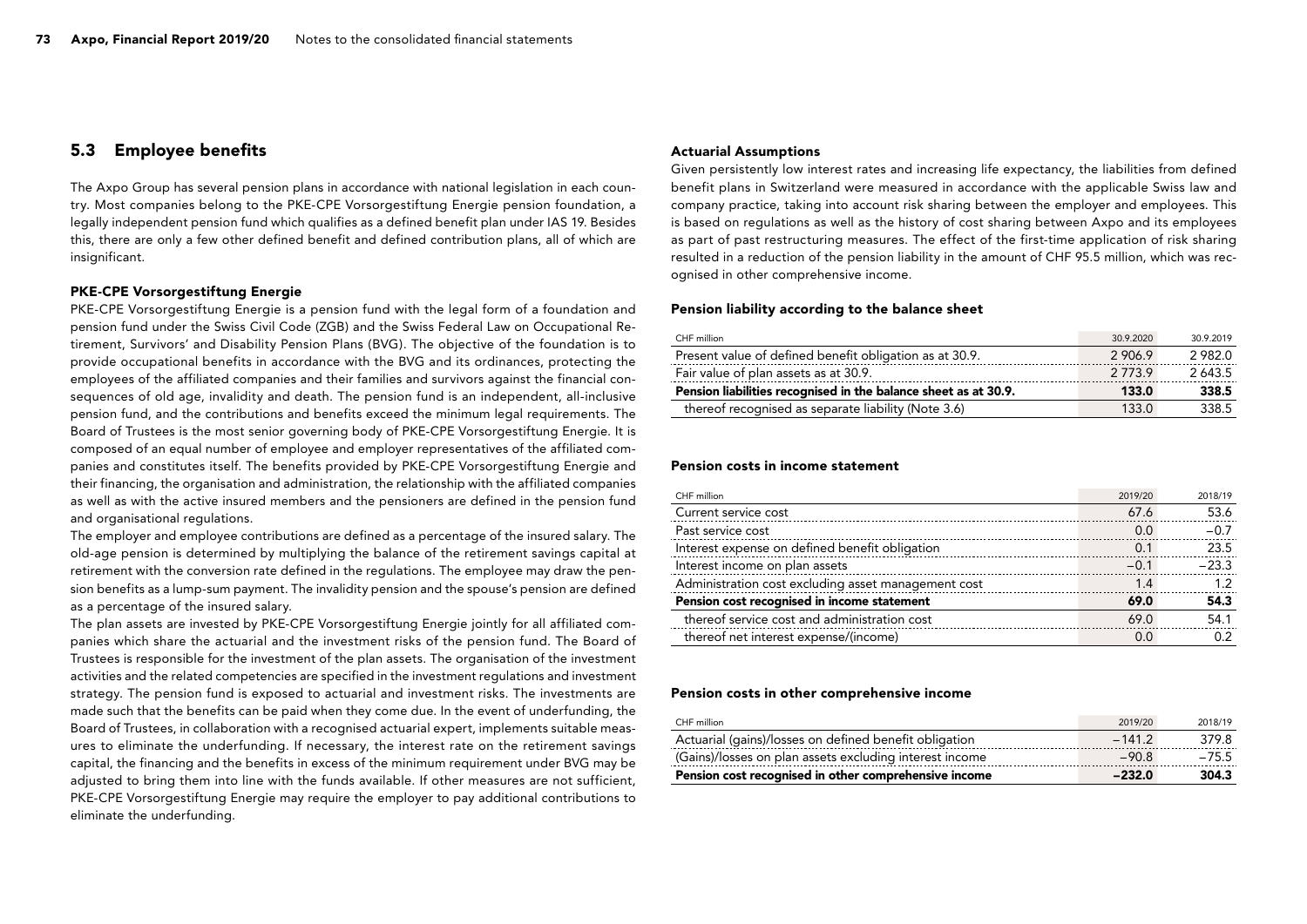#### Change in pension liability reported in the balance sheet

| CHF million                                           | 2019/20  | 2018/19 |
|-------------------------------------------------------|----------|---------|
| Pension liability as at 1.10.                         | 338.5    | 18.6    |
| Pension cost recognised in the income statement       | 69.0     | 54.3    |
| Pension cost recognised in other comprehensive income | $-232.0$ | 304.3   |
| <b>Employer contributions</b>                         | $-48.7$  | $-44.3$ |
| Others                                                | 6.2      | 5.6     |
| Pension liability as at 30.9.                         | 133.0    | 338.5   |

#### Change in the fair value of plan assets

| CHF million                                     | 2019/20   | 2018/19    |
|-------------------------------------------------|-----------|------------|
| Fair value of plan assets as at 1.10.           | 2 643.5   | 2 5 8 5 .5 |
| Interest income on plan assets                  | 0.1       | 23.3       |
| Employer contributions                          | 48.7      | 44.3       |
| Employee contributions                          | 29.3      | 27.9       |
| Benefits paid                                   | $-55.1$   | $-132.7$   |
| Others                                          | 16.6      | 19.7       |
| Return on plan assets excluding interest income | 90.8      | 75.5       |
| Fair value of plan assets as at 30.9.           | 2 7 7 3.9 | 2 643.5    |

#### Change in the present value of the defined benefit obligation

| CHF million                                             | 2019/20  | 2018/19  |
|---------------------------------------------------------|----------|----------|
| Present value of defined benefit obligation as at 1.10. | 2 982.0  | 2 604.1  |
| Interest expense on defined benefit obligation          | 0.1      | 23.5     |
| Current service cost                                    | 67.6     | 53.6     |
| Employee contributions                                  | 29.3     | 27.9     |
| Benefits paid in/(out)                                  | $-55.1$  | $-132.7$ |
| Past service cost                                       | 0.0      | $-0.7$   |
| Administration cost excluding asset management cost     | 1.4      | 1.2      |
| Others                                                  | 22.8     | 25.3     |
| Actuarial (gains)/losses on defined benefit obligation  | $-141.2$ | 379.8    |
| Present value of defined benefit obligation as at 30.9. | 2 906.9  | 2982.0   |

#### Breakdown of defined benefit obligation

| CHF million                                                    | 30 9 2020 | 30 9 2019 |
|----------------------------------------------------------------|-----------|-----------|
| Present value of defined benefit obligation for active members | 1 498 በ   | 15112     |
| Present value of defined benefit obligation for pensioners     | 1408.9    | 1 470 8   |

#### Actuarial gains/losses on defined benefit obligation

| CHF million                                                 | 2019/20  | 2018/19 |
|-------------------------------------------------------------|----------|---------|
| Actuarial (gains)/losses on defined benefit obligation from |          |         |
| changes in financial assumptions                            | $-156.0$ | 296.0   |
| changes in demographic assumptions                          | $-6.7$   | $-21.1$ |
| experience adjustments                                      | 21.5     | 104.9   |
| Actuarial (gains)/losses on defined benefit obligation      | $-141.2$ | 379.8   |

#### Actuarial assumptions

| in %                                                          | 30.9.2020 | 30.9.2019 |
|---------------------------------------------------------------|-----------|-----------|
| Discount rate for active members                              | 0.2       | 0.1       |
| Discount rate for pensioners                                  | 0.1       | $-0.1$    |
| Expected future salary increase                               | 0.5       | 0.5       |
| Expected future pension increase                              | 0.0       | 0.0       |
| Long-term expected rate of change in the CMI model (BVG 2015) | 1.25      | 1 25      |

#### Sensitivity analysis of the defined benefit obligation

The calculation of the defined benefit obligation is especially sensitive to changes in the discount rate, assumptions regarding salary trends and changes in life expectancy. The discount rate was reduced by 0.25% and the expected salary change was increased by the same figure. Sensitivity to mortality rates was calculated by reducing/raising the mortality rate by a fixed factor such that the life expectancy for the majority of age categories was raised/reduced by approximately one year. The following table summarises the present value of the defined benefit obligation which would result from applying the above-mentioned assumptions: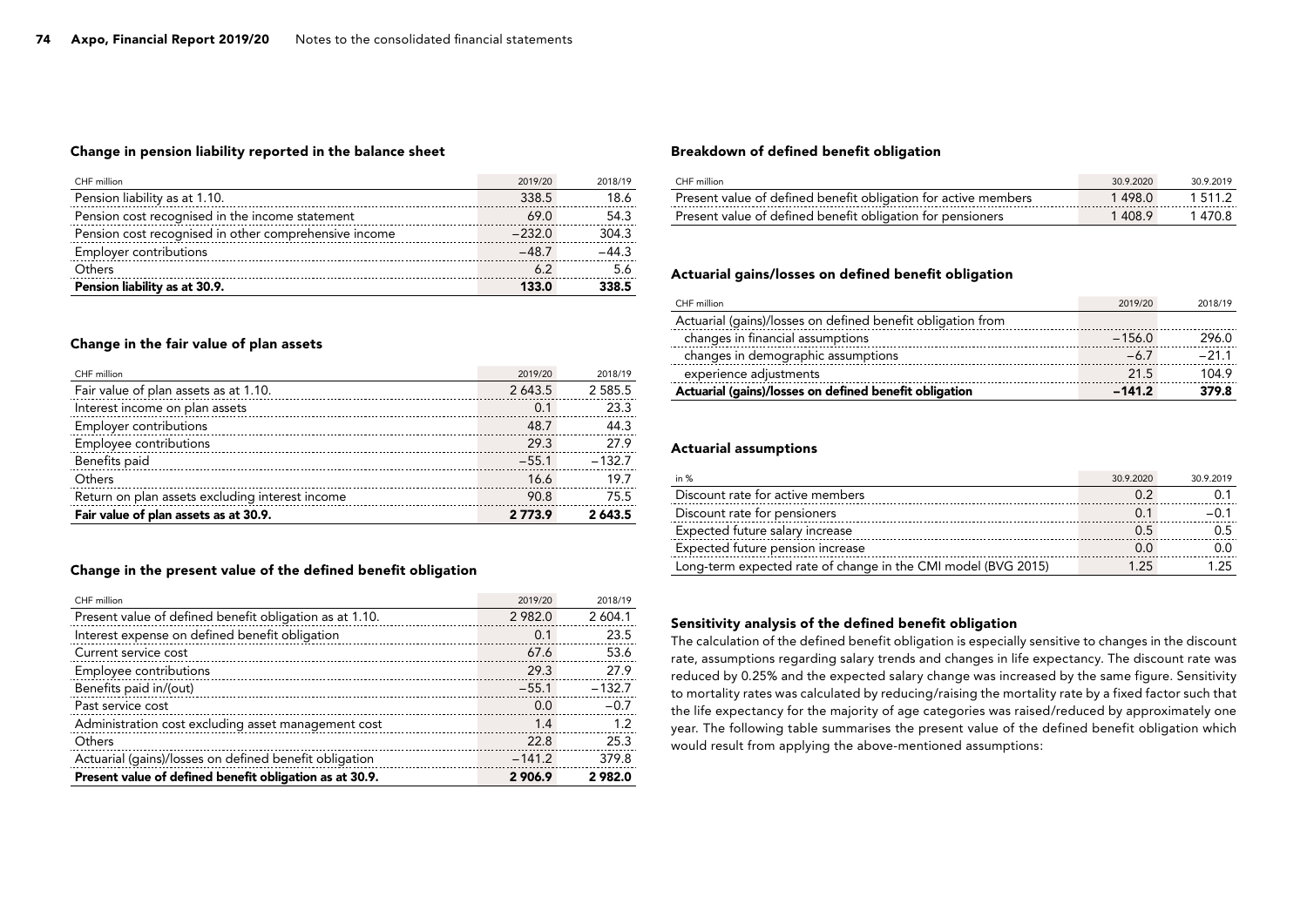| CHF million                         | 30.9.2020   | 30.9.2019   |
|-------------------------------------|-------------|-------------|
| Discount rate (-0.25% change)       | 2983.9      | 3 0 9 3 8   |
| Discount rate (+0.25% change)       | 28344       | 2877.3      |
| Salary increase (-0.25% change)     | 2897.2      | 2971.7      |
| Salary increase (+0.25% change)     | 2916.5      | 29924       |
| Life expectancy (-1 year change)    | 2 806.5     | 2877.2      |
| Life expectancy $(+1)$ year change) | 3 0 0 5 . 9 | 3 0 8 5 . 6 |

#### Estimate of employer and employee contributions for subsequent period

| CHF million                     | 30 9 2020 | 30 9 2019 |
|---------------------------------|-----------|-----------|
| Expected employer contributions |           | 45.5      |
| Expected employee contributions |           |           |

#### Major categories of plan assets

| CHF million                                               | 30.9.2020   | 30.9.2019   |
|-----------------------------------------------------------|-------------|-------------|
| Cash and cash equivalents                                 | 61.1        | 34.9        |
| Equity instruments                                        | 1 043.6     | 1 0 2 9 . 1 |
| Debt instruments                                          | 850.3       | 771.4       |
| Real estate                                               | 144.8       | 143.5       |
| Others                                                    | 285.9       | 294.0       |
| Total plan assets at fair value (quoted market price)     | 2 3 8 5 . 7 | 2 2 7 2 . 9 |
| Real estate                                               | 388.2       | 370.6       |
| Total plan assets at fair value (non-quoted market price) | 388.2       | 370.6       |
| Total plan assets at fair value                           | 2 7 7 3.9   | 2 643.5     |

#### Maturity profile of the defined benefit obligation

| CHF million                                                      | 30.9.2020 | 30.9.2019 |
|------------------------------------------------------------------|-----------|-----------|
| Weighted average duration of defined benefit obligation in years |           | 14.5      |

#### Accounting principles

The defined benefit obligation of the PKE attributable to the Axpo Group is calculated annually by an independent actuary using the projected unit credit method. The discount rate is determined on the basis of the return from Swiss and foreign corporate bonds that are listed on the Swiss Stock Exchange (SIX). Only institutions whose bonds are rated with one of the two highest credit quality categories (AAA and AA) are considered. Wage growth is based on the long-term expectations of Axpo. Additionally, wage increases according to valid collective working agreements or other contractual commitments are considered. Life expectancy is calculated using a projection of future improvements in mortality according to the Continuous Mortality Investigation (CMI) model, which is based on actual mortality data observed in Switzerland. Defined benefit plan

The service cost encompasses current service cost, past service cost, and gains and losses from plan settlements. Gains or losses from plan curtailments are part of the past service cost. The service cost is recognised in the income statement under personnel expenses.

Net interest expense is calculated by multiplying the net pension liability (or asset) at the beginning of the financial year with the discount rate, taking into account any changes during the year as a result of contributions and pension payments. Remeasurement components comprise actuarial gains and losses from the development in the present value of the defined benefit obligation arising from changes in the assumptions and experience adjustments, as well as the return on plan assets minus amounts included in the net interest expense, and changes in the unrecognised assets minus effects included in net interest expense. The net interest expense is recognised in the income statement under personnel expenses.

Remeasurement components are recognised in other comprehensive income and cannot be recycled. The amount recognised in the consolidated financial statements corresponds to the surplus or deficit of the defined benefit plans (net pension liability or asset).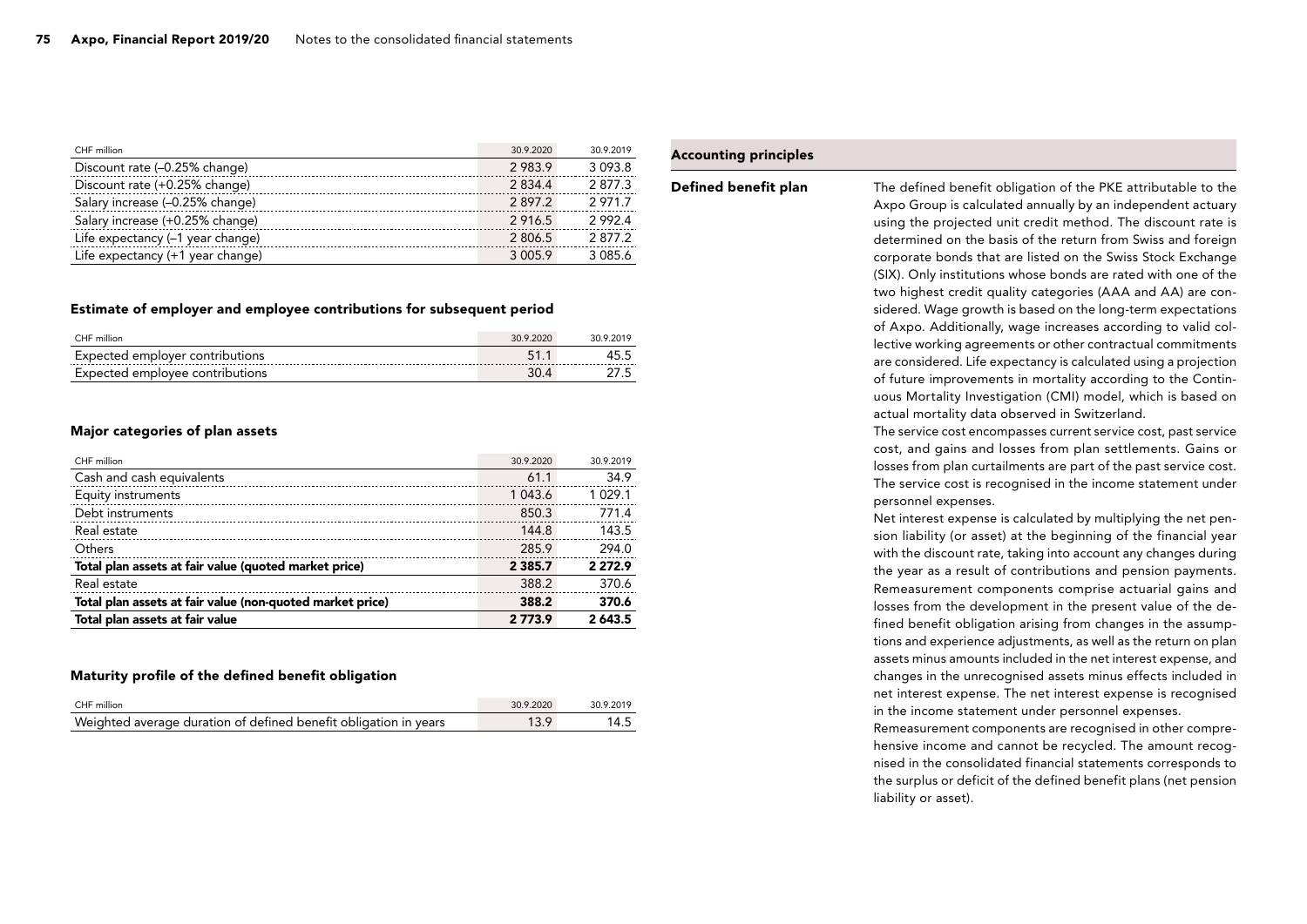|                                      | Risk sharing has been factored into financial assumptions since<br>financial year 2019/20. Risk sharing reflects the actual limit to<br>the employer's obligation to cover future benefits. Another<br>factor taken into account is that, under the Swiss pension fund<br>plan (and the corresponding laws, ordinances and directives<br>on occupational pensions), employees are also obligated to<br>pay additional contributions to remedy any underfunding. In<br>such an event, the employer's restructuring contributions must<br>be at least as high as the sum of the employees' contributions. |
|--------------------------------------|---------------------------------------------------------------------------------------------------------------------------------------------------------------------------------------------------------------------------------------------------------------------------------------------------------------------------------------------------------------------------------------------------------------------------------------------------------------------------------------------------------------------------------------------------------------------------------------------------------|
| <b>Defined contribution</b><br>plans | In the case of pension schemes with defined contribution plans,<br>the employer contributions paid or owed are recognised in the<br>income statement.                                                                                                                                                                                                                                                                                                                                                                                                                                                   |

#### Significant judgments and estimation uncertainties

#### Defined benefit plan

The recognised pension obligation is calculated based on statistical and actuarial assumptions. In particular, the present value of the defined benefit obligation depends on assumptions related to the discount rate, future wage and salary increases, and the expected increase in pension benefits. Additional assumptions include statistical data such as the probability of employees leaving the company and the life expectancy of insured members. The assumptions may deviate substantially from actual results due to changes in market conditions and the economic environment, higher or lower exit rates, longer or shorter life expectancy of insured members and other estimated factors. These deviations may have an impact on the pension obligations reported in future reporting periods.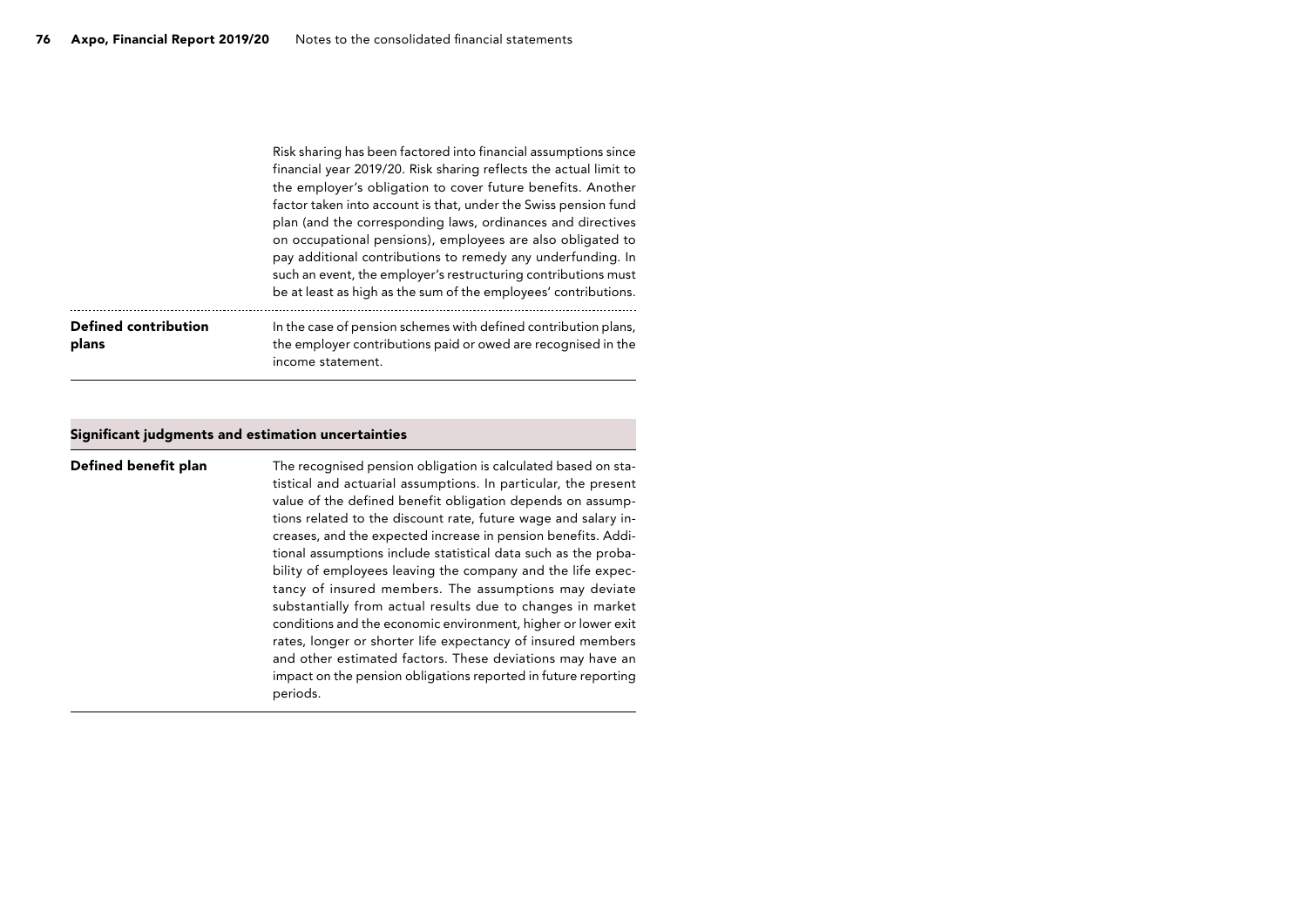## 6. Scope of consolidation

### 6.1 Changes in scope of consolidation

#### Reporting year 2019/20

On 6 July 2020, Avectris AG acquired 100% of Logicare AG (domiciled in Dübendorf, Switzerland). The company is not assigned to any operating segment (see Note 2.1 "Segment information"). On 27 July 2020, Axpo Grid AG acquired the remaining 20% of Axpo WZ-Systems AG (domiciled in Lupfig, Switzerland).

#### Previous year 2018/19

Under the agreement dated 30 April 2019 and with economic effect from 25 July 2019, the Axpo Group acquired 100% of the shares and thus control over Urbasolar SAS with domicile in Montpellier, France and its subsidiaries. The company is a leading photovoltaic project developer and operator in France. The acquisition serves as entry into the photovoltaic business. This makes Axpo an important market player in the development and construction of solar systems in Europe. The companies of the Urbasolar Group are assigned to the business area Assets (see Note 2.1 "Segment information").

Further acquisitions during the financial year 2018/19 relate to the purchase of the remaining 75% interest in Gold Energy-Comercializadora de Energía, S.A. with domicile in Vila Real, Portugal as per 19 December 2018. Thus, the entity is no longer recognised according to the equity method but is fully consolidated. The Axpo Group holds 100% of the share of the company, which is assigned to the business area Trading & Sales (see Note 2.1 "Segment information").

The acquisitions of 100% each of Comicro AG (domicile in Wangen-Brüttisellen, Switzerland) and ERPsourcing AG (domicile in Wallisellen, Switzerland) were completed by Avectris AG as at 2 April 2019 and 9 July 2019, respectively. The companies are not allocated to any operating segment (see Note 2.1 "Segment information").

#### Identifiable assets acquired and liabilities assumed 2018/19

| CHF million                                        | Note | Fair value of assets acquired |
|----------------------------------------------------|------|-------------------------------|
| Property, plant and equipment                      | 3.1  | 350.3                         |
| Intangible assets                                  | 3.3  | 169.9                         |
| Investments in partner plants and other associates |      | 0.1                           |
| Deferred tax assets                                |      | 15.7                          |
| Trade receivables                                  |      | 75.4                          |
| Other assets (current and non-current)             |      | 121.6                         |
| Financial liabilities (current and non-current)    |      | $-458.9$                      |
| Provisions (current and non-current)               |      | $-20.8$                       |
| Deferred tax liabilities                           |      | $-44.8$                       |
| Other liabilities (current and non-current)        |      | $-99.5$                       |
| Total net identifiable assets and liabilities at   |      |                               |
| fair value                                         |      | 109.0                         |
| Goodwill acquired                                  | 3.3  | 116.1                         |
| Acquired cash and cash equivalents                 |      | $-56.9$                       |
| Deferred acquisition price                         |      | $-12.0$                       |
| <b>Total cash outflow</b>                          |      | 156.2                         |

The acquired entities generated total revenue of approximately CHF 250 million during their most recent financial year. Transaction costs in the amount of CHF 3.4 million were recognised in the income statement.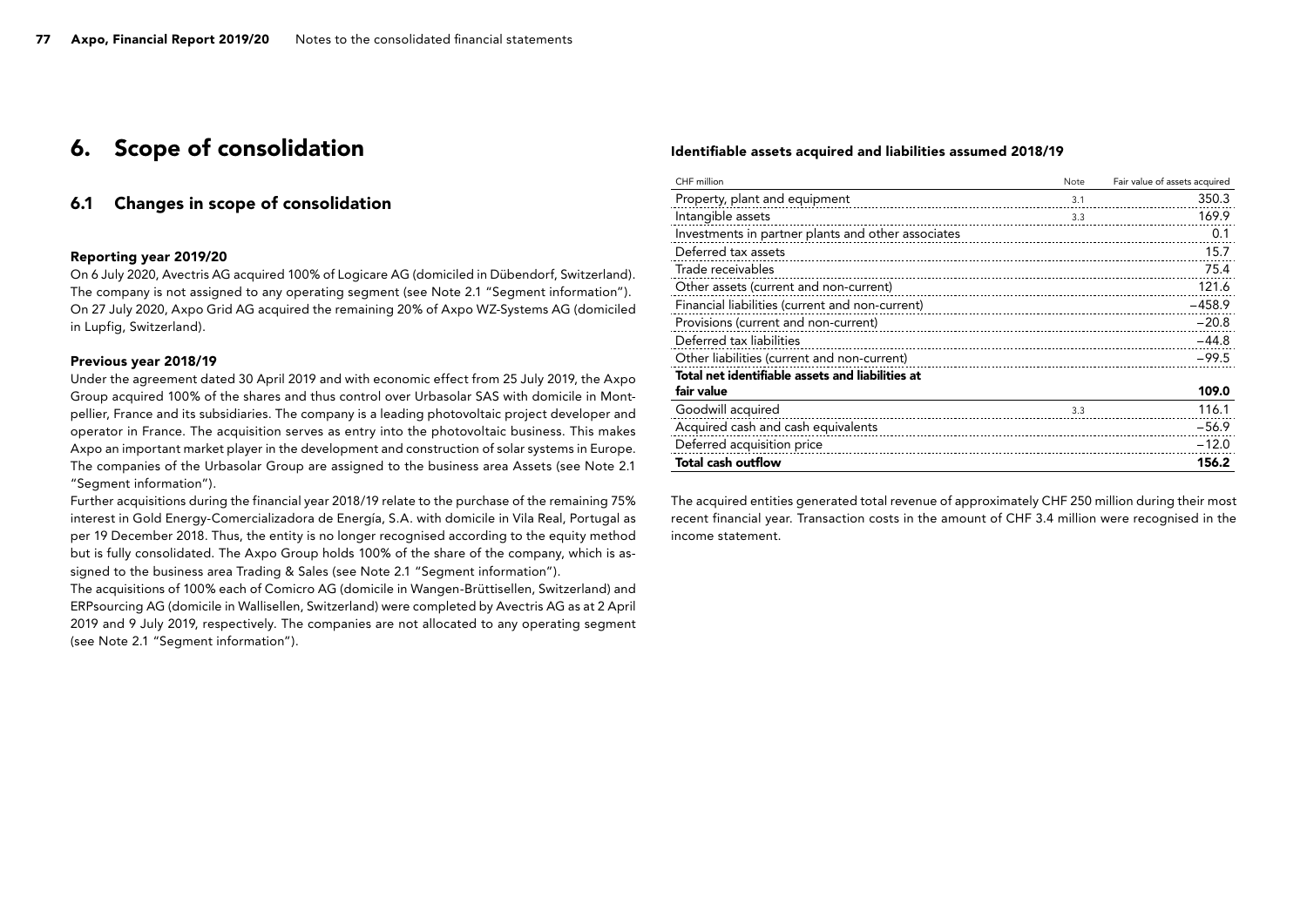### Accounting principles

| Scope of consolidation       | Subsidiaries are companies controlled by the Axpo Group and<br>are included in the consolidated financial statements using the<br>full consolidated method. The Group controls a company if it<br>is exposed, or has rights, to variable returns from its involve-<br>ment with the company and has the ability to affect those re-<br>turns through its power over the company.<br>Investments in entities over which the Axpo Group exercises<br>significant influence without having control over its financial<br>and business policy are classified as associates and are ac-<br>counted for using the equity method. As of the date of acqui-<br>sition, the fair value of the proportional net assets is calculated<br>and, together with any goodwill, recognised in the balance<br>sheet under investments in partner plants and other associates.<br>In subsequent reporting periods, this amount is adjusted for<br>any change in the Axpo Group's share of the additional capital<br>and income earned, impairments, reversals on impairments as<br>well as any dividends. | tions |
|------------------------------|----------------------------------------------------------------------------------------------------------------------------------------------------------------------------------------------------------------------------------------------------------------------------------------------------------------------------------------------------------------------------------------------------------------------------------------------------------------------------------------------------------------------------------------------------------------------------------------------------------------------------------------------------------------------------------------------------------------------------------------------------------------------------------------------------------------------------------------------------------------------------------------------------------------------------------------------------------------------------------------------------------------------------------------------------------------------------------------|-------|
| <b>Capital consolidation</b> | The financial statements of subsidiaries are included in the<br>consolidated financial statements from the date on which con-<br>trol commences until the date on which control ends. Net as-<br>sets acquired are measured at their fair value and accounted<br>for using the acquisition method. Any difference between the<br>higher purchase price and the net assets acquired is capitalised<br>as goodwill. A negative difference is immediately recognised<br>in the income statement.<br>Transaction costs incurred in connection with an acquisition<br>are recognised in the income statement.                                                                                                                                                                                                                                                                                                                                                                                                                                                                               |       |

## Intragroup transac-

Electricity produced by partner plants is invoiced to the shareholders at annual production cost on the basis of existing partnership agreements and regardless of market prices. Market prices generally apply for the invoicing of other goods and services between Group companies and related parties. Intercompany profits and transactions within the Axpo Group are eliminated in the consolidated financial statements.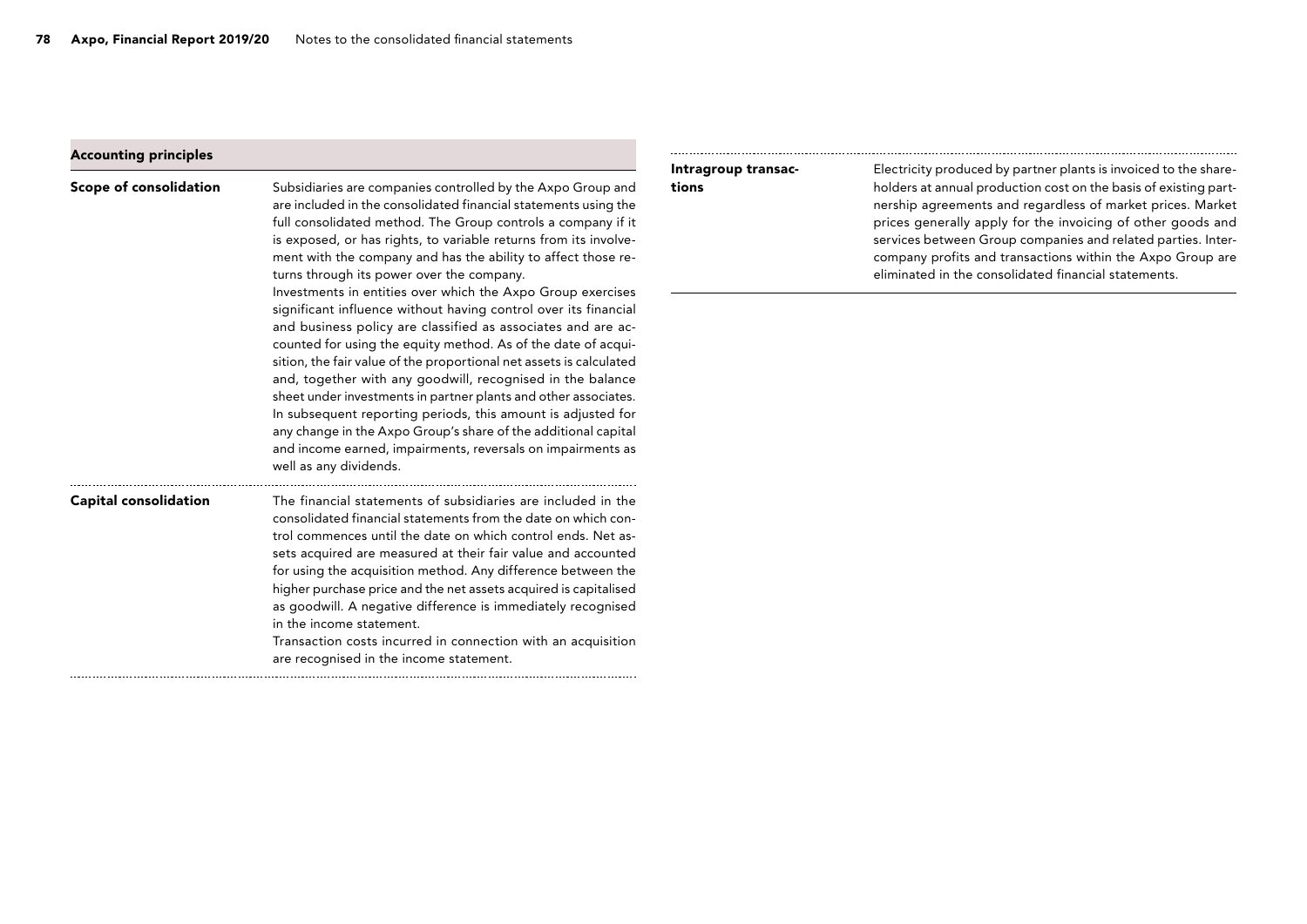### 6.2 Assets and liabilities held for sale

| CHF million                                                                                                                       | 30.9.2020 | 30.9.2019 |
|-----------------------------------------------------------------------------------------------------------------------------------|-----------|-----------|
|                                                                                                                                   |           |           |
| Assets held for sale                                                                                                              |           |           |
| Property, plant and equipment (Note 3.1)                                                                                          | 29.3      | 1.0       |
| Right-of-use assets (Note 3.2)<br>the contract of the contract of the contract of the contract of the contract of the contract of | 1.1       | 0.0       |
| Investments in partner plants and other associates                                                                                | 0.0       | 25.0      |
| Financial receivables (non-current)                                                                                               | 0.0       | 9.6       |
| Other assets (current and non-current)<br>the contract of the contract of the contract of the contract of the contract of         | 4.4       | 0.3       |
| Total                                                                                                                             | 34.8      | 35.9      |
| thereof in "Generation & Distribution" segment                                                                                    | 33.0      | 26.3      |
| thereof in "Reconciliation" segment                                                                                               | 1.8       | 9.6       |
|                                                                                                                                   |           |           |
| Liabilities held for sale                                                                                                         |           |           |
| Financial liabilities (non-current) (Note 4.4)                                                                                    | 26.3      | 0.0       |
| Other liabilities (current and non-current)                                                                                       | 2.4       | 0.0       |
| Total                                                                                                                             | 28.7      | 0.0       |
| thereof in "Generation & Distribution" segment                                                                                    | 27.3      | 0.0       |
| thereof in "Reconciliation" segment                                                                                               | 1.4       | 0.0       |

In the year under review, photovoltaic systems with a carrying amount of CHF 34.2 million, which were originally intended to be held and therefore included in property, plant and equipment, were reclassified to held for sale.

The items included under "Assets held for sale" in the previous year with a net carrying amount of CHF 35.9 million as at 30 September 2019 were sold in financial year 2019/20. Proceeds from the sale of assets classified as "held for sale" in financial year 2019/20 amount to CHF 41.9 million. All assets held for sale are expected to be sold within the next 12 months.

#### 6.3 Investments in partner plants and other associates

| CHF million                                           | Partner plants | Other associates | Total   |
|-------------------------------------------------------|----------------|------------------|---------|
| Carrying amount as at 1.10.2019                       | 911.4          | 554.0            | 1465.4  |
| Change in scope of consolidation                      | 0.0            | 1.8              | 1.8     |
| Additions                                             | 15.4           | 10.8             | 26.2    |
| Disposals                                             | $-49.9$        | 0.0              | $-49.9$ |
| Impairment losses                                     | 0.0            | $-5.3$           | $-5.3$  |
| Impairment reversals                                  | 0.0            | 19.8             | 19.8    |
| Reclassification positive/negative investment value   | 0.0            | $-32.1$          | $-32.1$ |
| Dividend                                              | $-31.9$        | $-25.0$          | $-56.9$ |
| Share of result                                       | 33.4           | 36.3             | 69.7    |
| Cash flow hedges (other comprehensive income)         | 0.0            | 1.5              | 1.5     |
| Currency translation differences (other comprehensive |                |                  |         |
| income)                                               | 0.0            | 0.6              | 0.6     |
| Remeasurement of defined benefit plans (other         |                |                  |         |
| comprehensive income)                                 | 33.8           | 11.8             | 45.6    |
| Deferred taxes (other comprehensive income)           | $-6.1$         | $-2.1$           | $-8.2$  |
| Foreign currency translation                          | 0.0            | $-0.4$           | $-0.4$  |
| Carrying amount as at 30.9.2020                       | 906.1          | 571.7            | 1477.8  |

New wind farms that had previously been included in the scope of consolidation as other associates due to their project status became operational during the reporting period and are therefore treated as fully consolidated subsidiaries. The disposal of the negative equity is presented in the line item "Change in scope of consolidation".

The line "Additions" contains the capital increases at various associated companies as well as new start-ups. In the year under review, the share capital of ENAG Finanzierungs AG was reduced from CHF 100.0 million to CHF 50.0 million in connection with the expiry of a power procurement right. Furthermore, shares in ENAG Finanzierungs AG were sold.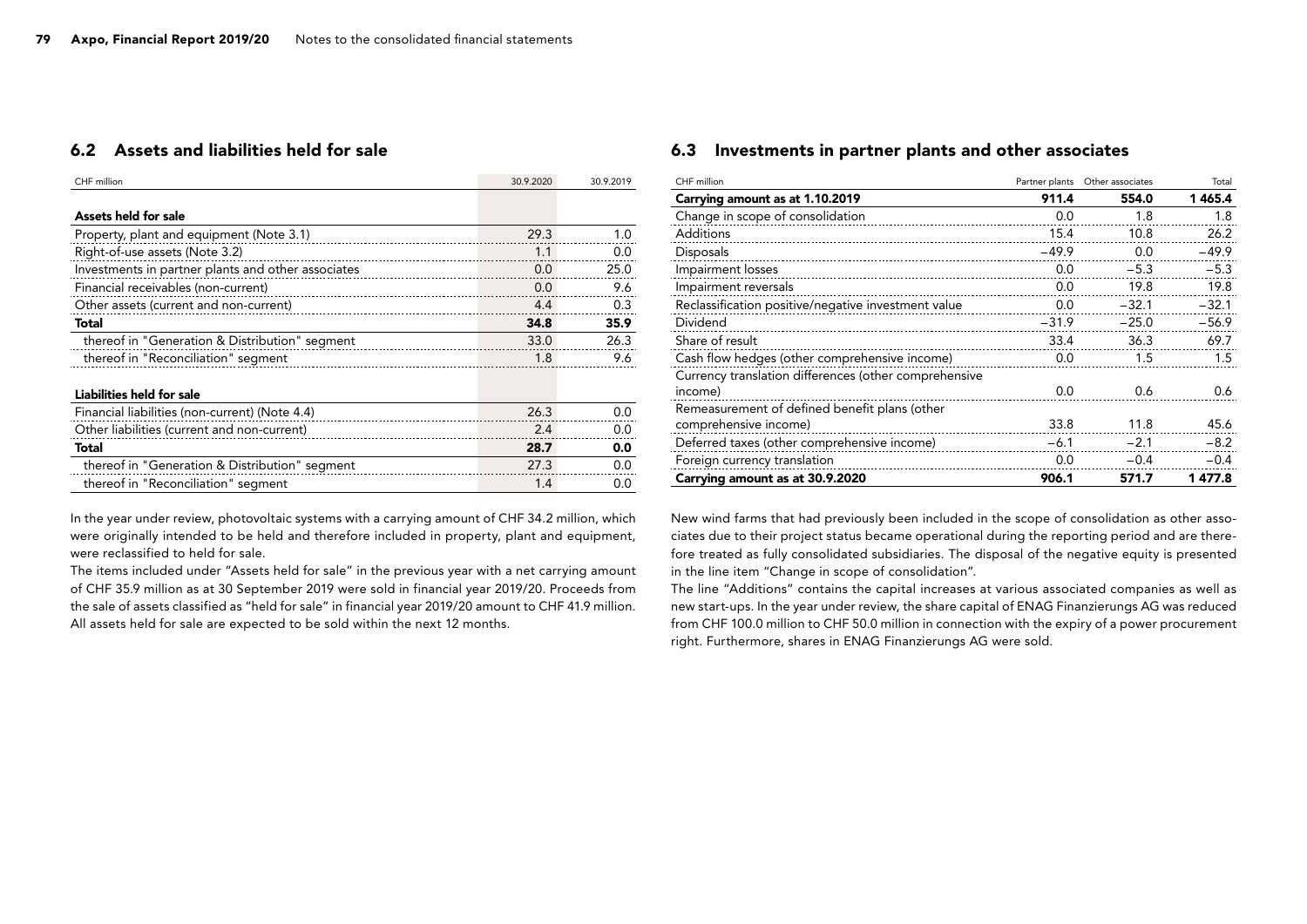With respect to partner plants and other associates, the Axpo Group holds a significant investment in the Kernkraftwerk Leibstadt AG and Kernkraftwerk Gösgen-Däniken AG nuclear partner plants. The tables below show the key financial figures of these two partner plants mentioned before. These are the figures as they appear in the financial statements of the companies, reconciled to IFRS:

#### Key financial figures of material partner plants

|                                     |               | Gross value    |               | Gross value    |
|-------------------------------------|---------------|----------------|---------------|----------------|
| CHF million                         | 30.9.2020     |                | 30.9.2019     |                |
|                                     |               | Kernkraftwerk  |               | Kernkraftwerk  |
|                                     | Kernkraftwerk | Gösgen-Däniken | Kernkraftwerk | Gösgen-Däniken |
|                                     | Leibstadt AG  | AG             | Leibstadt AG  | AG             |
|                                     |               |                |               |                |
| <b>Balance sheet</b>                |               |                |               |                |
| Non-current assets                  | 4 606.0       | 3599.9         | 4 4 4 9 .0    | 3 4 1 7 .0     |
| Current assets                      | 378.2         | 199.8          | 389.8         | 294.0          |
| <b>Total assets</b>                 | 4 984.2       | 3799.7         | 4838.8        | 3711.0         |
| Non-current liabilities             | 4 3 4 1 . 4   | 3 3 8 6 . 2    | 4 109.1       | 3 243.0        |
| <b>Current liabilities</b>          | 174.9         | 109.3          | 293.0         | 198.2          |
| Equity                              | 467.9         | 304.2          | 436.7         | 269.8          |
| <b>Total equity and liabilities</b> | 4 984.2       | 3799.7         | 4838.8        | 3711.0         |
|                                     |               |                |               |                |
| Share                               | 34.63%        | 35.95%         | 34.63%        | 35.95%         |
| Carrying amount of the investment   | 162.0         | 109.4          | 151.2         | 97.0           |
|                                     |               |                |               |                |
| Dividends received                  | 7.0           | 6.3            | 7.0           | 6.3            |

| CHF million                              | Gross value<br>2019/20 |                | Gross value<br>2018/19 |                |
|------------------------------------------|------------------------|----------------|------------------------|----------------|
|                                          |                        | Kernkraftwerk  |                        | Kernkraftwerk  |
|                                          | Kernkraftwerk          | Gösgen-Däniken | Kernkraftwerk          | Gösgen-Däniken |
|                                          | Leibstadt AG           | AG             | Leibstadt AG           | AG             |
|                                          |                        |                |                        |                |
| Income statement                         |                        |                |                        |                |
| Income                                   | 501.0                  | 439.2          | 589.9                  | 505.7          |
| <b>Expenses</b>                          | $-479.7$               | $-420.5$       | $-568.6$               | $-487.0$       |
| <b>Result for the period</b>             | 21.3                   | 18.7           | 21.3                   | 18.7           |
|                                          |                        |                |                        |                |
| <b>Statement of comprehensive income</b> |                        |                |                        |                |
| Other comprehensive income               | 30.2                   | 33.1           | $-37.6$                | $-42.2$        |
| Total comprehensive income               | 51.5                   | 51.8           | $-16.3$                | $-23.5$        |
|                                          |                        |                |                        |                |
| Share                                    | 34.63%                 | 35.95%         | 34.63%                 | 35.95%         |
| Share of result                          | 7.4                    | 6.7            | 7.4                    | 6.7            |
| Share of other comprehensive income      | 10.5                   | 11.9           | $-13.0$                | $-15.2$        |
| Share of total comprehensive income      | 17.9                   | 18.6           | $-5.6$                 | $-8.5$         |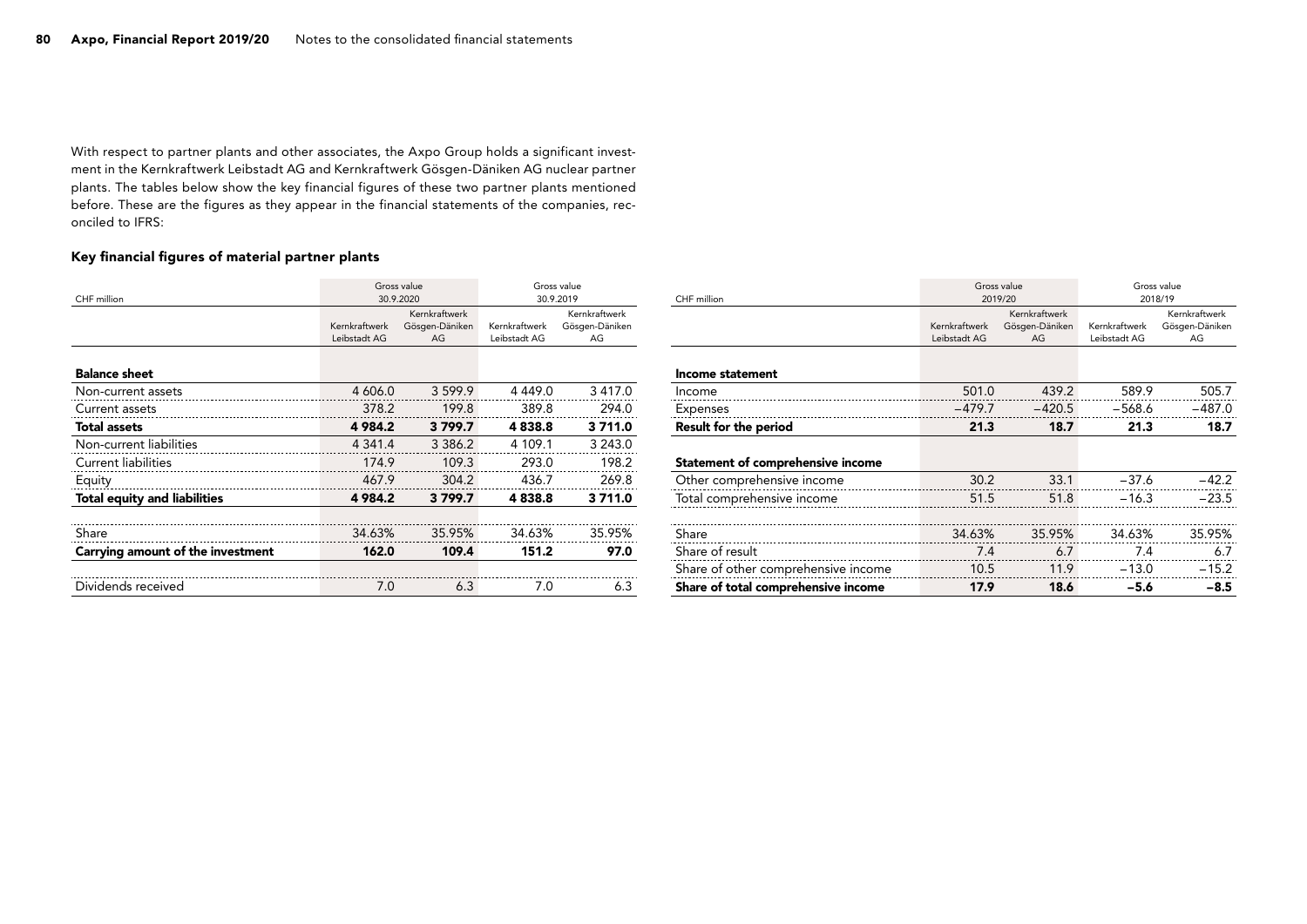The tables below show the aggregated key financial figures for the other, individually immaterial, investments in partner plants and other associates (pro rata):

### Key financial figures of partner plants and other associates as at 30 September 2020

#### Key financial figures of partner plants and other associates as at 30 September 2019

|                                     | Individual  |                |            |             |
|-------------------------------------|-------------|----------------|------------|-------------|
|                                     | disclosed   |                |            |             |
|                                     | investments |                | Other      |             |
| CHF million                         | aggregated  | Partner plants | associates | Total       |
| Carrying amount of the investments  | 271.4       | 634.7          | 571.7      | 1 477.8     |
| <b>Balance sheet</b>                |             |                |            |             |
| Non-current assets                  | 2889.2      | 1857.6         | 1807.9     | 6 5 5 4.7   |
| Current assets                      | 202.8       | 108.4          | 290.3      | 601.5       |
| <b>Total assets</b>                 | 3 092.0     | 1966.0         | 2098.2     | 7 156.2     |
| Non-current liabilities             | 2 7 2 0.7   | 1 1 5 4 . 4    | 1 279.1    | 5 1 5 4 . 2 |
| <b>Current liabilities</b>          | 99.9        | 177.5          | 224.8      | 502.2       |
| Equity                              | 271.4       | 634.1          | 594.3      | 1499.8      |
| <b>Total equity and liabilities</b> | 3 0 9 2.0   | 1966.0         | 2098.2     | 7 156.2     |
| <b>Income statement</b>             |             |                |            |             |
| Income                              | 331.4       | 438.6          | 461.6      | 1 231.6     |
| <b>Expenses</b>                     | $-317.3$    | $-419.3$       | $-425.3$   | $-1161.9$   |
| <b>Result for the period</b>        | 14.1        | 19.3           | 36.3       | 69.7        |
| Statement of comprehensive income   |             |                |            |             |
| Total other comprehensive income    | 22.4        | 5.3            | 11.8       | 39.5        |
| Total comprehensive income          | 36.5        | 24.6           | 48.1       | 109.2       |
|                                     |             |                |            |             |

|                                          | Individual  |                |                     |             |
|------------------------------------------|-------------|----------------|---------------------|-------------|
|                                          | disclosed   |                |                     |             |
| CHF million                              | investments | Partner plants | Other<br>associates | Total       |
|                                          | aggregated  |                |                     |             |
| Carrying amount of the investments       | 248.2       | 663.0          | 554.2               | 1 4 6 5.4   |
|                                          |             |                |                     |             |
| <b>Balance sheet</b>                     |             |                |                     |             |
| Non-current assets                       | 2769.2      | 1916.0         | 1 790.1             | 6475.3      |
| Current assets                           | 240.6       | 142.6          | 349.5               | 732.7       |
| <b>Total assets</b>                      | 3 009.8     | 2058.6         | 2 139.6             | 7 208.0     |
| Non-current liabilities                  | 2588.8      | 1 1 3 3 . 0    | 1 2 1 6 . 2         | 4 9 3 8.0   |
| Current liabilities                      | 172.8       | 263.0          | 364.4               | 800.2       |
| Equity                                   | 248.2       | 662.6          | 559.0               | 1469.8      |
| <b>Total equity and liabilities</b>      | 3 009.8     | 2058.6         | 2 139.6             | 7 208.0     |
|                                          |             |                |                     |             |
| Income statement                         |             |                |                     |             |
| Income                                   | 386.1       | 480.7          | 516.9               | 1 3 8 3 . 7 |
| Expenses                                 | $-372.0$    | $-460.5$       | $-509.0$            | $-1341.5$   |
| <b>Result for the period</b>             | 14.1        | 20.2           | 7.9                 | 42.2        |
|                                          |             |                |                     |             |
| <b>Statement of comprehensive income</b> |             |                |                     |             |
| Total other comprehensive income         | $-28.2$     | $-7.2$         | $-20.5$             | $-55.9$     |
| Total comprehensive income               | $-14.1$     | 13.0           | $-12.6$             | $-13.7$     |
|                                          |             |                |                     |             |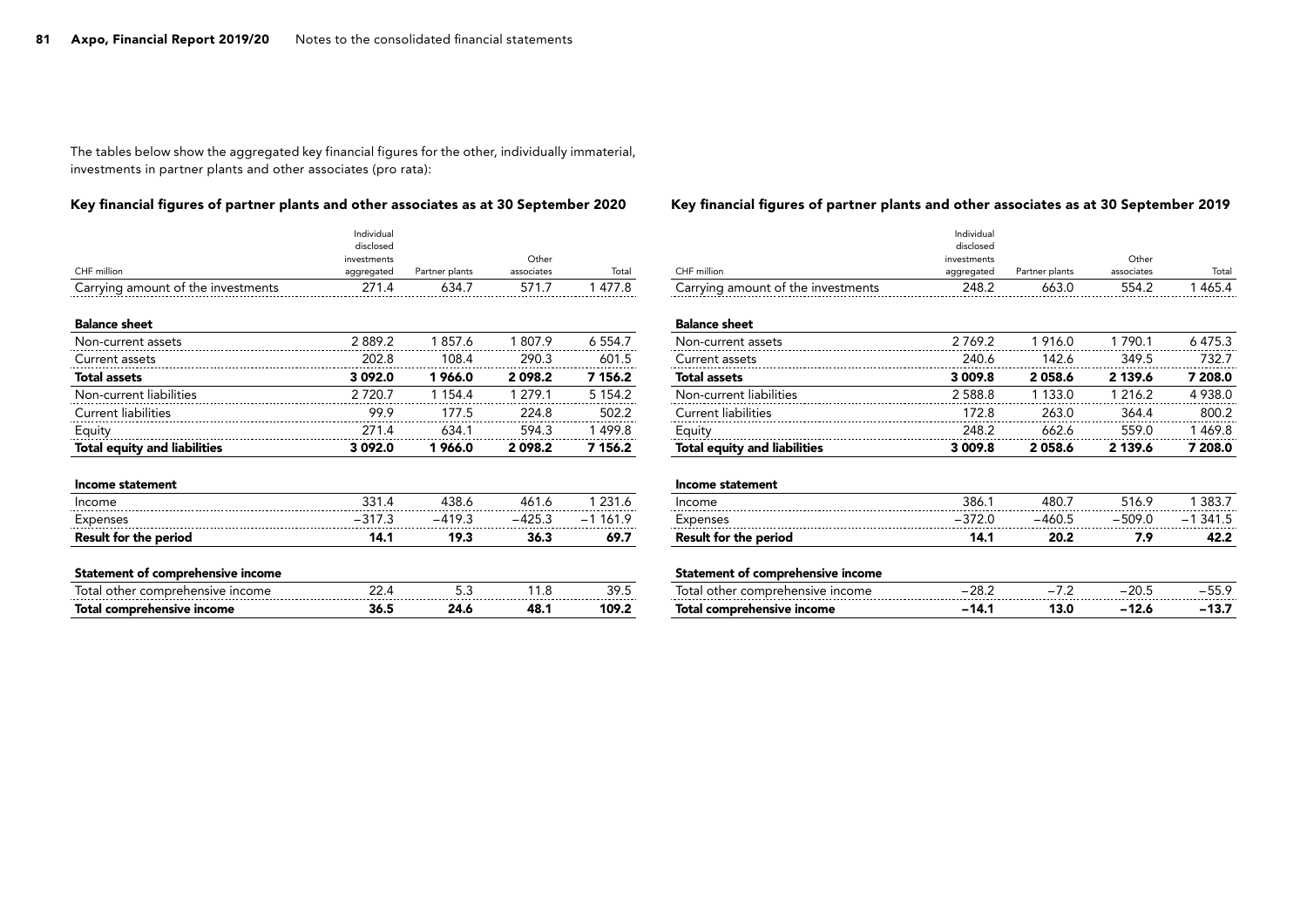#### Accounting principles

Investments in partner plants and other associates

For associated companies, the Axpo Group differentiates between partner plants and other associates. Partner plants are companies that design, construct, maintain or operate power plants, grids or nuclear storage facilities, or companies that administer energy procurement rights. Shareholders in partner plants have obliged themselves reciprocally within the scope of the partnership agreements to purchase the pro-rata output of energy produced and to pay the pro-rata annual costs (including interest and repayment of loans). Due to the legal obligation to pay the annual costs, the acquisition of an investment in a partner plant may result in a provision for an onerous energy procurement contract rather than an asset for an energy procurement right. Partner plants as well as other associates are accounted for using the equity method.

Furthermore, the owners of nuclear plants have a limited obligation to make supplementary contributions to the decommissioning and disposal funds in the event that a single primary contributor is unable to make its payments.

All significant partner plants and other associates are measured using uniform principles in accordance with IFRS. Where no financial statements prepared in accordance with IFRS were available, a reconciliation to IFRS accounts was prepared. The reporting date of certain partner plants and other associates deviates from that of the Axpo Group. The most recent financial statements available for these companies were used for the preparation of the consolidated financial statements of the Axpo Group. Adjustments were made in the consolidated financial statements for the effect of significant transactions and events which took place between the balance sheet date of the most recent financial statements and 30 September.

#### Significant judgments and estimation uncertainties

Classification of partner plants

The Axpo Group holds a majority interest in certain partner plants. Due to the special circumstances regarding partner plants, the question of whether the Axpo Group has control over these partner plants through its majority interest must be assessed. The definition of control in accordance with IFRS 10 requires an investor to hold rights that give it power over the relevant activities of the investee. In the case of a corporation, voting rights constitute such rights. However, IFRS 10 also makes it clear that the (voting) rights must not only exist in principle, but also represent (economically) substantive rights. This means that the holder of the rights must have the practical ability to exercise such rights. Therefore, when assessing whether Axpo has control over individual partner plants, other factors in addition to the proportion of voting rights must be considered. Axpo holds a majority interest in certain partner plants and operates these plants jointly with other commercial energy companies in the Swiss market. At the same time, these partners also hold interests in other partner plants in which Axpo does not hold a majority interest. Given these mutual dependencies/interests and the conditions governing the Swiss energy market, Axpo has concluded that the voting rights it holds in some cases do not represent substantive rights, despite a majority interest being held, and that it therefore does not have control. These partner plants are classified as associates and are accounted for using the equity method. The assessment of whether and in which cases the factors mentioned above prevent Axpo as a majority shareholder from exercising control is a management judgment.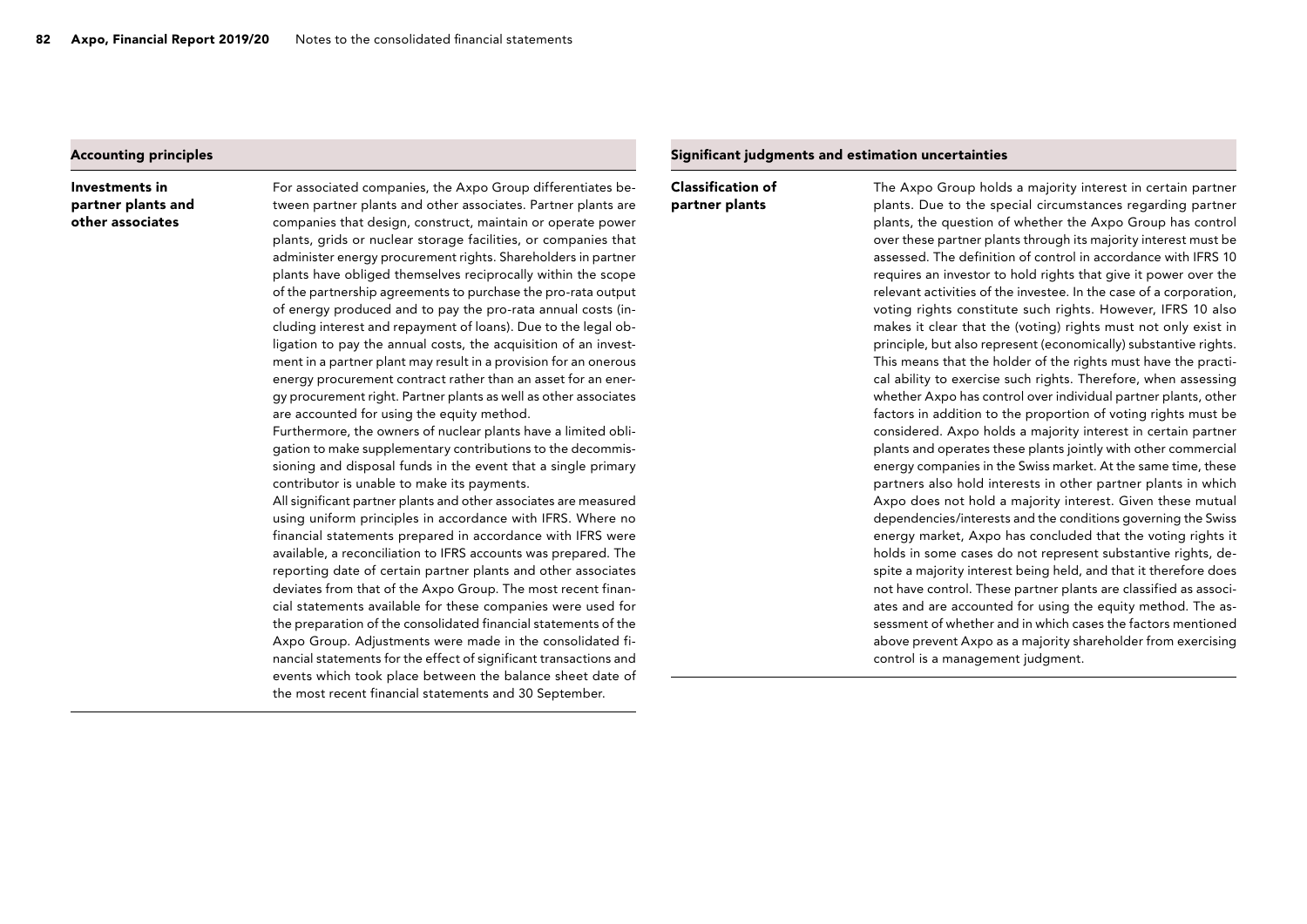### 6.4 Subsidiaries with material non-controlling interests

A list of subsidiaries can be found in Note 6.6 "Investments". The Axpo Group has material non-controlling interests in the CKW Group and Kraftwerke Linth-Limmern AG. The tables below summarise the key financial figures of these subsidiaries. The information represents amounts as included in the subsidiaries' financial statements, reconciled to IFRS values before intercompany eliminations:

#### Key financial figures (before intercompany eliminations)

| CHF million                                                        | 2019/20          |                                   | 2018/19          |                                   |
|--------------------------------------------------------------------|------------------|-----------------------------------|------------------|-----------------------------------|
|                                                                    | <b>CKW Group</b> | Kraftwerke<br>Linth-Limmern<br>AG | <b>CKW Group</b> | Kraftwerke<br>Linth-Limmern<br>AG |
| Non-controlling interests                                          | 19%              | 15%                               | 19%              | 15%                               |
| <b>Balance sheet</b>                                               |                  |                                   |                  |                                   |
| Non-current assets                                                 | 1889.1           | 2 5 5 8.9                         | 1 550.1          | 2617.8                            |
| Current assets                                                     | 542.9            | 121.1                             | 848.0            | 73.4                              |
| <b>Total assets</b>                                                | 2 432.0          | 2 680.0                           | 2 3 9 8.1        | 2 691.2                           |
| Non-current liabilities                                            | 419.2            | 2 0 8 0.5                         | 538.2            | 2 2 4 9 . 2                       |
| <b>Current liabilities</b>                                         | 231.0            | 237.6                             | 231.6            | 80.2                              |
| Equity                                                             | 1781.8           | 361.9                             | 1 628.3          | 361.8                             |
| Equity attributable to the                                         |                  |                                   |                  |                                   |
| non-controlling interests                                          | 338.5            | 54.3                              | 309.4            | 54.3                              |
| <b>Total equity and liabilities</b>                                | 2 432.0          | 2 680.0                           | 2 3 9 8.1        | 2 691.2                           |
| <b>Income statement</b>                                            |                  |                                   |                  |                                   |
| Total income                                                       | 820.4            | 190.8                             | 773.6            | 171.8                             |
| <b>Result for the period</b>                                       | 104.1            | 1.9                               | 155.6            | 1.7                               |
| Profit for the period attributable to<br>non-controlling interests | 19.8             | 0.3                               | 29.6             | 0.3                               |
| <b>Statement of comprehensive income</b>                           |                  |                                   |                  |                                   |
| Total comprehensive income                                         | 172.3            | 1.9                               | 100.0            | 1.7                               |
| Total comprehensive income                                         |                  |                                   | 19.0             | 0.3                               |
| attributable to non-controlling interests                          | 32.7             | 0.3                               |                  |                                   |
| Dividends paid to non-controlling<br>interests                     | $-1.8$           | $-0.3$                            | $-1.2$           | $-0.8$                            |
| <b>Cash flow statement</b>                                         |                  |                                   |                  |                                   |
| Cash flow from operating activities                                | 165.3            | 107.1                             | 88.9             | 79.3                              |
| Cash flow from investing activities                                | $-273.2$         | $-54.9$                           | $-18.2$          | 7.5                               |
| Cash flow from financing activities                                | -6.7             | $-52.2$                           | $-33.7$          | $-86.8$                           |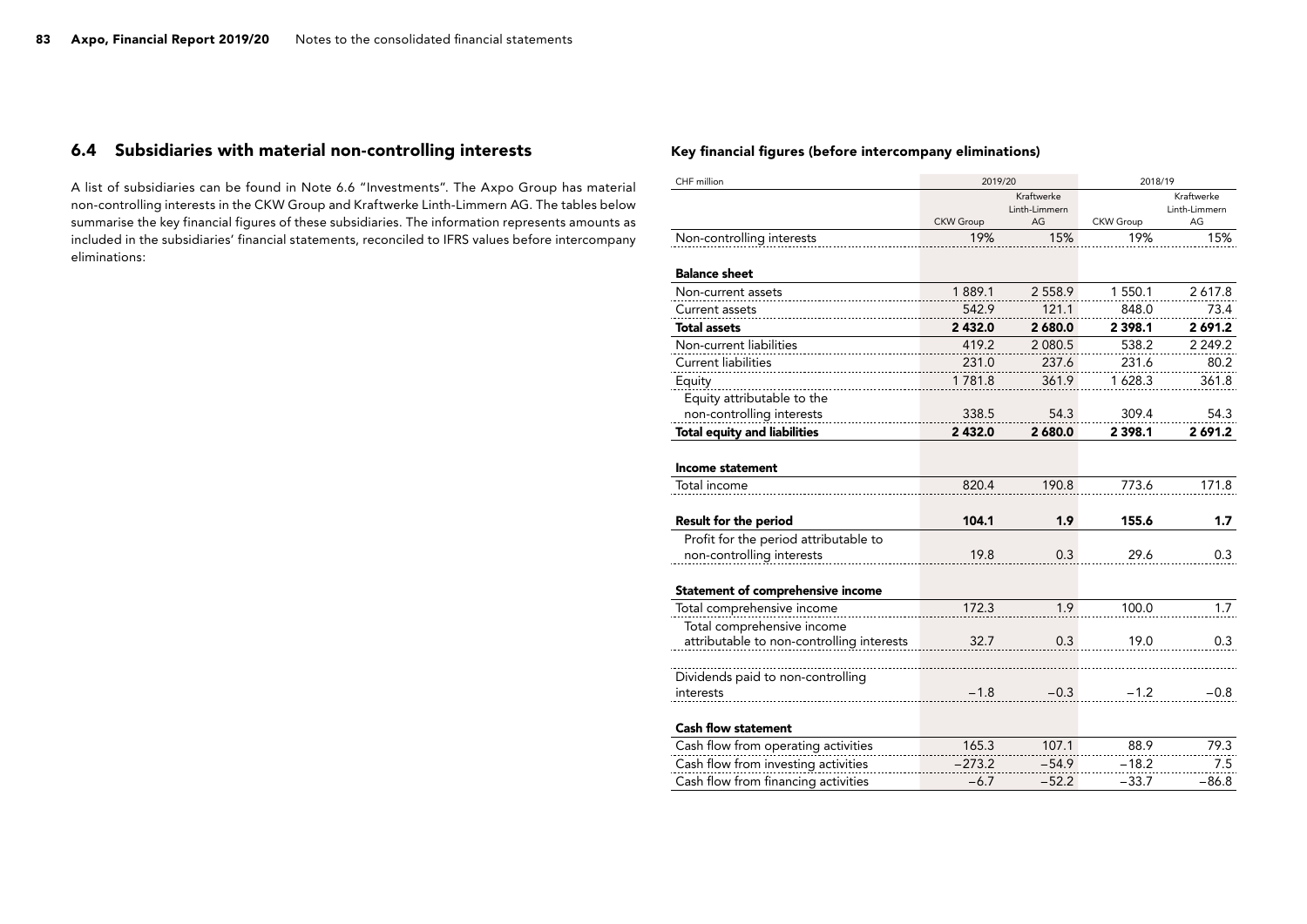### 6.5 Transactions with related parties

Based on their shareholdings, the Canton of Zurich (18.3%), Electricity Utilities of the Canton of Zurich (18.4%), the Canton of Aargau (14.0%) and AEW Energie AG (14.0%) exert a significant influence over the Axpo Group. Transactions involving these shareholders and other important companies controlled by them are disclosed under "Shareholders".

An overview of the partner plants and other associates is given in Note 6.6 "Investments". Transactions between the Axpo Group and PKE-CPE Vorsorgestiftung Energie are shown in Note 5.3 "Employee benefits". With the exception of regular payments, no transactions were effected between the Axpo Group, members of the Board of Directors, members of the Executive Board and other key parties.

The principal terms and conditions governing relationships with related parties are explained under "Intragroup transactions" in Note 6.1 "Changes in scope of consolidation".

#### Open balance sheet positions with related parties as at 30 September 2020 and transactions between the Axpo Group and related parties in financial year 2019/20

| CHF million             | Shareholders | Partner plants | Associates |
|-------------------------|--------------|----------------|------------|
| <b>Balance sheet</b>    |              |                |            |
| Non-current assets      | 148.9        | 75.5           | 398.9      |
| Current assets          | 498.4        | 137.1          | 126.1      |
| Non-current liabilities | 158.3        | 2.4            | 23.7       |
| Current liabilities     | 57.7         | 201.2          | 40.2       |
| Income statement        |              |                |            |
| Total income            | 376.0        | 63.8           | 228.1      |
| Operating expenses      | $-32.6$      | $-745.0$       | $-197.8$   |
| Financial result        | $-3.1$       | $-11.9$        | 15.8       |
| Income tax              | $-16.0$      | 0.0            | 0.0        |

#### Open balance sheet positions with related parties as at 30 September 2019 and transactions between the Axpo Group and related parties in financial year 2018/19

| CHF million                | Shareholders | Partner plants | Associates |
|----------------------------|--------------|----------------|------------|
| <b>Balance sheet</b>       |              |                |            |
| Non-current assets         | 64.1         | 87.0           | 404.8      |
| Current assets             | 594.3        | 308.0          | 144.7      |
| Non-current liabilities    | 117.3        | 3.4            | 30.7       |
| <b>Current liabilities</b> | 70.4         | 241.6          | 45.1       |
| Income statement           |              |                |            |
| Total income               | 375.6        | 53.1           | 137.8      |
| Operating expenses         | $-37.3$      | $-666.9$       | $-221.4$   |
| Financial result           | $-2.4$       | $-19.6$        | 23.9       |

 $I_n$  and the tax  $\sim$   $-16.3$  0.0 0.0 0.0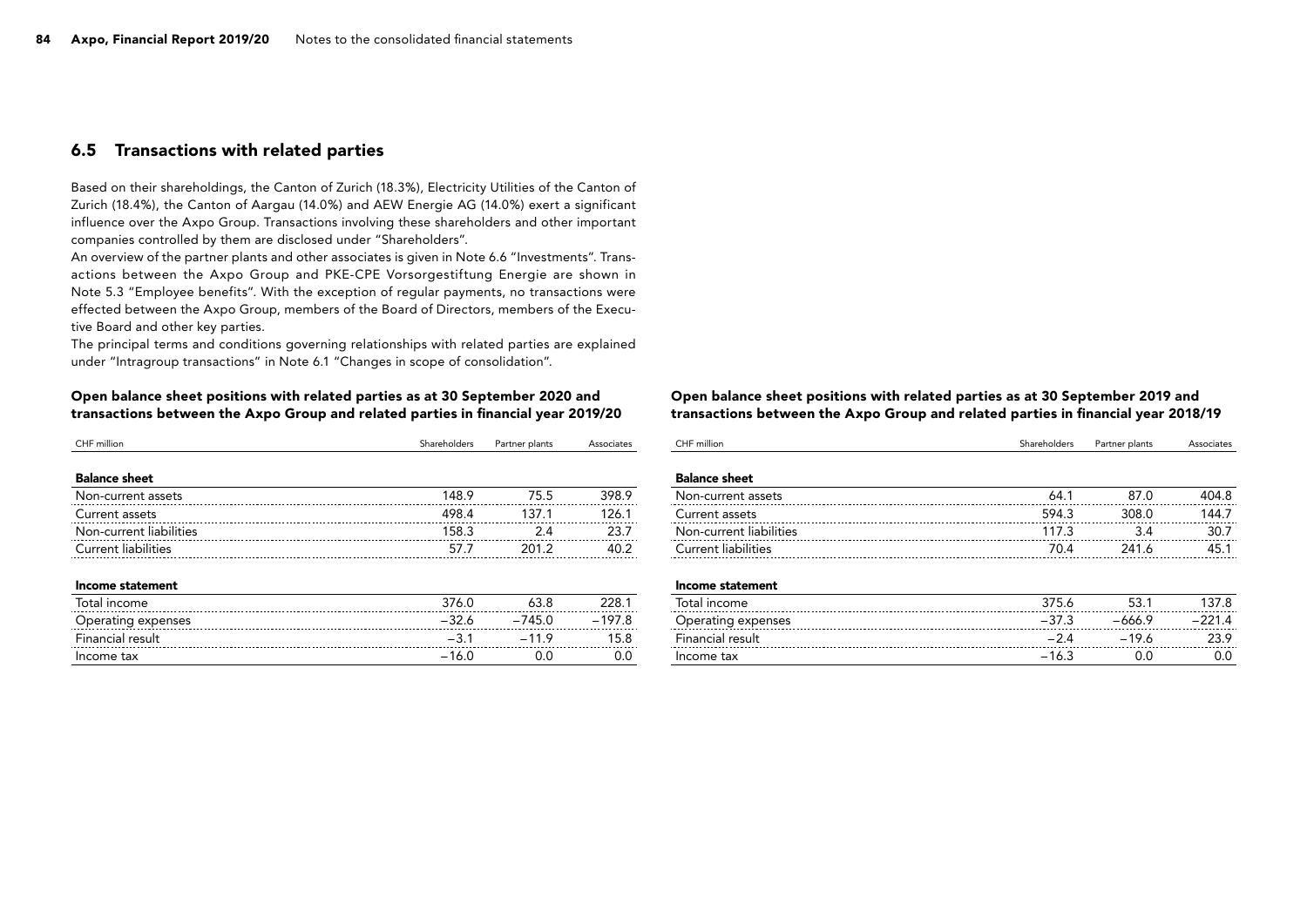### 6.6 Investments

|                                                         |                     | <b>Balance</b> sheet |            | Registered capital | Share of votes | Share of capital |         |
|---------------------------------------------------------|---------------------|----------------------|------------|--------------------|----------------|------------------|---------|
|                                                         | Domicile            | date                 | Currency   | in millions        | in $%$         | in $%$           | Purpose |
| <b>Group companies</b>                                  |                     |                      |            |                    |                |                  |         |
| Avectris AG                                             | Baden               | 30.09.               | CHF        | 0.1                | 65.6           | 65.6             | D.      |
| Comicro AG                                              | Wangen-Brüttisellen | 30.09.               | <b>CHF</b> | 0.2                | 100.0          | 100.0            | D       |
| <b>ERPsourcing AG</b>                                   | Wallisellen         | 30.09.               | <b>CHF</b> | 0.2                | 100.0          | 100.0            | D       |
| Logicare AG                                             | Dübendorf           | 30.09                | CHF        | 0.2                | 100.0          | 100.0            | D       |
| Axpo AG                                                 | Baden               | 30.09.               | <b>CHF</b> | 0.1<br>-----       | 100.0          | 100.0            |         |
| Axpo Power AG                                           | Baden               | 30.09.               | <b>CHF</b> | 360.0              | 100.0          | 100.0            |         |
| Axpo Grid AG                                            | Baden               | 30.09.               | CHF        | 100.0              | 100.0          | 100.0            | N       |
| Axpo WZ-Systems AG                                      | Lupfig              | 30.09.               | CHF        | 0.4                | 100.0          | 100.0            | D       |
| <b>BLUnet Schweiz AG</b>                                | Lupfig              | 30.09.               | <b>CHF</b> | 0.1                | 100.0          | 100.0            | ח       |
| Axpo Hydro AG                                           | Baden               | 30.09.               | <b>CHF</b> | 200.0              | 100.0          | 100.0            |         |
| Axpo Biomasse AG <sup>1)</sup>                          | Baden               | 30.09.               | <b>CHF</b> | 30.3               | 100.0          | 100.0            |         |
| Axpo Kompogas Engineering AG                            | Baden               | 30.09.               | <b>CHF</b> | 2.5                | 100.0          | 100.0            | S       |
| Axpo Kompogas Samstagern AG                             | Richterswil         | 30.09.               | CHF        | 2.0                | 75.1           | 75.1             | D       |
| Axpo Kompogas Wauwil AG                                 | Wauwil              | 30.09                | <b>CHF</b> | 3.5                | 97.1           | 97.7             |         |
| Berom AG                                                | <b>Brügg</b>        | 30.06.               | <b>CHF</b> | 0.4                | 100.0          | 100.0            | n       |
| Fricompost Freiburgische Grünentsorgungsgesellschaft AG | Hauterive           | 30.09.               | CHF        | 0.5                | 100.0          | 100.0            |         |
| Kompogas Utzenstorf AG                                  | Utzenstorf          | 30.09.               | CHF        | 2.3                | 59.3           | 59.3             |         |
| Kompogas Winterthur AG                                  | Winterthur          | 30.09.               | <b>CHF</b> | 4.0                | 52.0           | 52.0             |         |
| Axpo Hydro Surselva AG                                  | Domat/Ems           | 30.09.               | <b>CHF</b> | 0.1                | 100.0          | 100.0            |         |
| Axpo Kleinwasserkraft AG                                | Baden               | 30.09.               | <b>CHF</b> | 11.0               | 100.0          | 100.0            |         |
| Axpo Tegra AG                                           | Domat/Ems           | 30.09.               | CHF        | 2.1                | 100.0          | 100.0            |         |
| Kraftwerk Eglisau-Glattfelden AG                        | Glattfelden         | 30.09                | <b>CHF</b> | 20.0               | 100.0          | 100.0            |         |
| Kraftwerk Fätschbach AG                                 | Glarus Süd          | 30.09                | <b>CHF</b> | 1.0                | 100.0          | 100.0            |         |
| Kraftwerk Löntsch AG                                    | Glarus              | 30.09.               | <b>CHF</b> | 9.0                | 100.0          | 100.0            |         |
| Kraftwerk Rüchlig AG                                    | Aarau               | 30.09.               | <b>CHF</b> | 20.0               | 100.0          | 100.0            |         |
| Kraftwerke Ilanz AG                                     | Ilanz               | 30.09.               | <b>CHF</b> | 50.0               | 85.0           | 85.0             |         |
| Kraftwerke Sarganserland AG                             | Pfäfers             | 30.09                | <b>CHF</b> | 50.0               | 98.5           | 98.5             |         |
| Kraftwerke Vorderrhein AG                               | Disentis/Mustér     | 30.09.               | <b>CHF</b> | 80.0               | 81.5           | 81.5             |         |
| <b>KWWB Villnachern AG</b>                              | Villnachern         | 30.09.               | <b>CHF</b> | 7.0                | 100.0          | 100.0            | D<br>.  |
| Axpo Suisse AG                                          | Baden               | 30.09.               | CHF        | 0.1                | 100.0          | 100.0            | V       |

1) Change of company name to Axpo Biomasse AG (formerly Axpo Kompogas AG).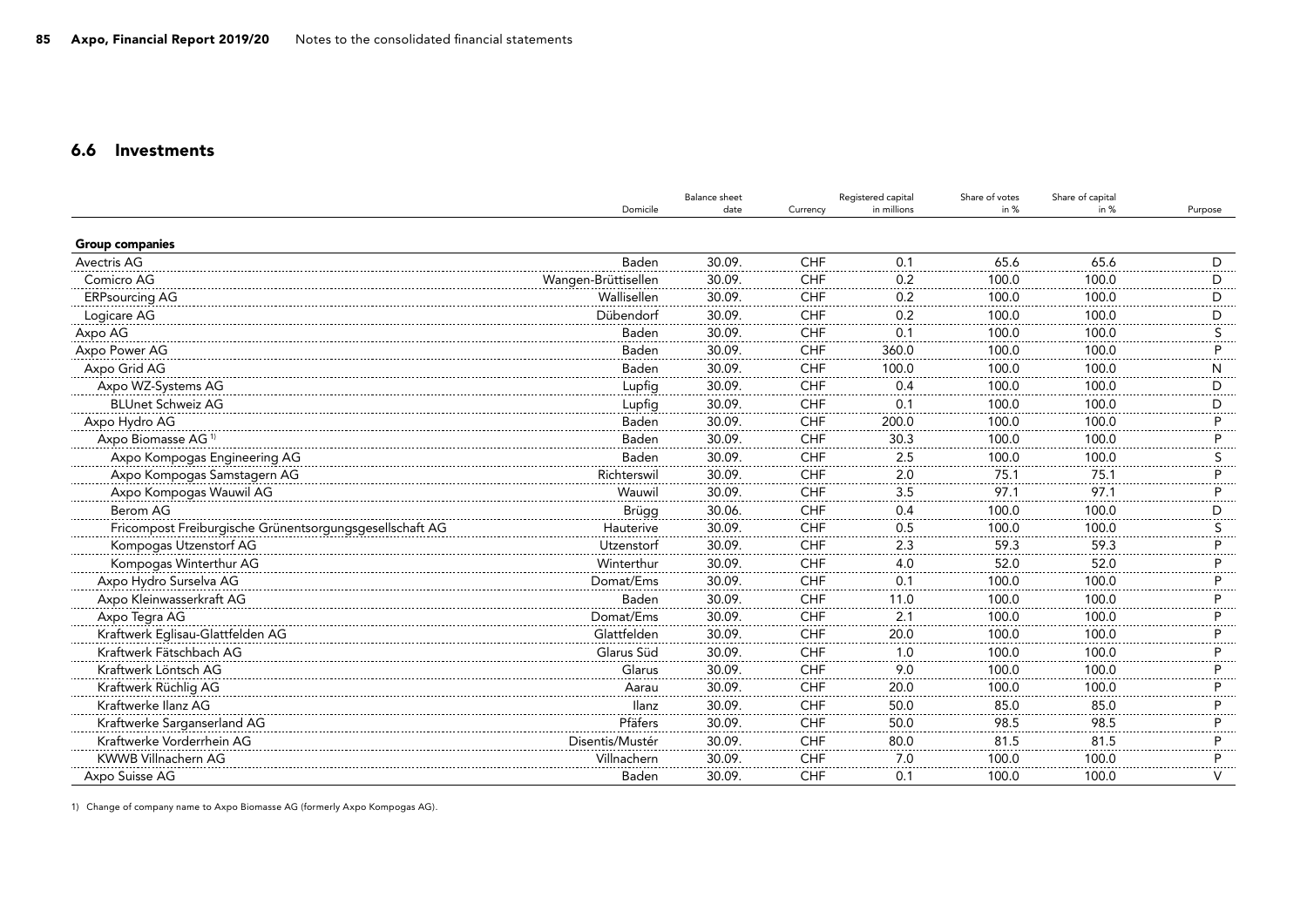|                                       |                  | <b>Balance</b> sheet<br>Registered capital |            | Share of votes | Share of capital |        |                            |
|---------------------------------------|------------------|--------------------------------------------|------------|----------------|------------------|--------|----------------------------|
|                                       | Domicile         | date                                       | Currency   | in millions    | in $%$           | in $%$ | Purpose                    |
| <b>Group companies</b>                |                  |                                            |            |                |                  |        |                            |
| Elblox AG                             | Baden            | 30.09.                                     | <b>CHF</b> | 0.1            | 94.0             | 94.0   | D                          |
| Kraftwerke Linth-Limmern AG           | Glarus Süd       | 30.09.                                     | <b>CHF</b> | 350.0          | 85.0             | 85.0   |                            |
| Axpo Services AG                      | Baden            | 30.09.                                     | CHF        | 0.1            | 100.0            | 100.0  | D                          |
| Axpo Solutions AG                     | Baden            | 30.09.                                     | CHF        | 1 567.0        | 100.0            | 100.0  |                            |
| Albula-Landwasser Kraftwerke AG       | Filisur          | 30.09.                                     | <b>CHF</b> | 22.0           | 75.0             | 75.0   |                            |
| Axpo Albania sh.a.                    | Tirana (AL)      | 31.12.                                     | ALL        | 19.2           | 100.0            | 100.0  | $\vee$                     |
| Axpo BH d.o.o.                        | Mostar (BA)      | 31.12.                                     | <b>BAM</b> | 1.0            | 100.0            | 100.0  | $\vee$                     |
| Axpo d.o.o. Beograd                   | Belgrade (RS)    | 30.09.                                     | <b>RSD</b> | 49.3           | 100.0            | 100.0  | V<br>. . 1 .               |
| Axpo International SA                 | Luxembourg (LU)  | 30.09.                                     | <b>EUR</b> | 3.8            | 100.0            | 100.0  | D                          |
| Axpo Austria GmbH                     | Vienna (AT)      | 30.09.                                     | <b>EUR</b> | 0.04           | 100.0            | 100.0  | $- - - - -$<br>$\vee$<br>. |
| Axpo Benelux SA                       | Brussels (BE)    | 30.09.                                     | <b>EUR</b> | 0.5            | 100.0            | 100.0  | $\vee$<br>.                |
| Axpo Bulgaria EAD                     | Sofia (BG)       | 31.12.                                     | <b>BGN</b> | 18.1           | 100.0            | 100.0  | D                          |
| Axpo CKW France SAS                   | Paris (FR)       | 30.09.                                     | <b>EUR</b> | 26.4           | 60.0             | 60.0   | D                          |
| Axpo Deutschland GmbH                 | Leipzig (DE)     | 30.09.                                     | <b>EUR</b> | 3.5            | 100.0            | 100.0  |                            |
| Axpo Energy Romania S.A.              | Bucharest (RO)   | 30.09.                                     | <b>RON</b> | 12.0           | 100.0            | 100.0  |                            |
| Axpo France SAS                       | Lyon (FR)        | 30.09.                                     | <b>EUR</b> | 0.4            | 100.0            | 100.0  |                            |
| Axpo Gen Hellas S.A.                  | Athens (GR)      | 30.09.                                     | <b>EUR</b> | 0.8            | 100.0            | 100.0  |                            |
| Axpo Iberia S.L.                      | Madrid (ES)      | 30.09.                                     | <b>EUR</b> | 11.0           | 100.0            | 100.0  | v                          |
| Axpo Energia Portugal, Unipessoal LDA | Lisbon (PT)      | 30.09.                                     | <b>EUR</b> | 0.1            | 100.0            | 100.0  | $\vee$                     |
| Axpo Tunisia S.L.                     | Tunis (TN)       | 30.09.                                     | <b>TND</b> | 0.2            | 100.0            | 100.0  | $\vee$                     |
| Axpo Italia S.p.A.                    | Rome (IT)        | 30.09.                                     | <b>EUR</b> | 3.0            | 100.0            | 100.0  | V                          |
| Axpo Energy Solutions Italia S.p.A.   | Rome (IT)        | 30.09                                      | <b>EUR</b> | 2.0            | 100.0            | 100.0  | $\sqrt{}$                  |
| Axpo Netherlands BV                   | Amsterdam (NL)   | 30.09.                                     | <b>EUR</b> | 0.1            | 100.0            | 100.0  | $\vee$                     |
| Axpo Polska Sp.z.o.o.                 | Warsaw (PL)      | 30.09.                                     | <b>PLN</b> | 241.3          | 100.0            | 100.0  | V<br>.                     |
| Axpo Renewable Germany GmbH           | Leipzig (DE)     | 30.09.                                     | <b>EUR</b> | 0.03           | 100.0            | 100.0  | S                          |
| Volkswind GmbH <sup>2)</sup>          | Ganderkesee (DE) | 30.09.                                     | <b>EUR</b> | 0.03           | 100.0            | 100.0  | D                          |
| Axpo Servizi Produzione Italia S.p.A. | Rome (IT)        | 30.09.                                     | <b>EUR</b> | 0.3            | 100.0            | 100.0  | $\mathsf{D}$               |
| Axpo Slovensko, s.r.o.                | Bratislava (SK)  | 30.09.                                     | <b>EUR</b> | 0.1            | 100.0            | 100.0  | $\vee$<br>.                |
| Axpo Turkey Enerji A.S.               | Istanbul (TR)    | 30.09.                                     | <b>TRY</b> | 27.0           | 100.0            | 100.0  | $\vee$                     |
| Axpo UK Limited                       | London (GB)      | 30.09                                      | <b>GBP</b> | 9.5            | 100.0            | 100.0  | $\mathcal{U}$              |
| Axpo UK Trading Limited               | London (GB)      | 30.09                                      | <b>GBP</b> | 0.2            | 100.0            | 100.0  |                            |
| Calenia Energia S.p.A.                | Rome (IT)        | 30.09.                                     | <b>EUR</b> | 0.1            | 85.0             | 85.0   | P                          |

2) Volkswind GmbH is the parent company of the Volkswind Group, which has business activities in the area of wind farm development and operation. The company controls and holds majority stakes in fully consolidated group c using the equity method. They are not listed here.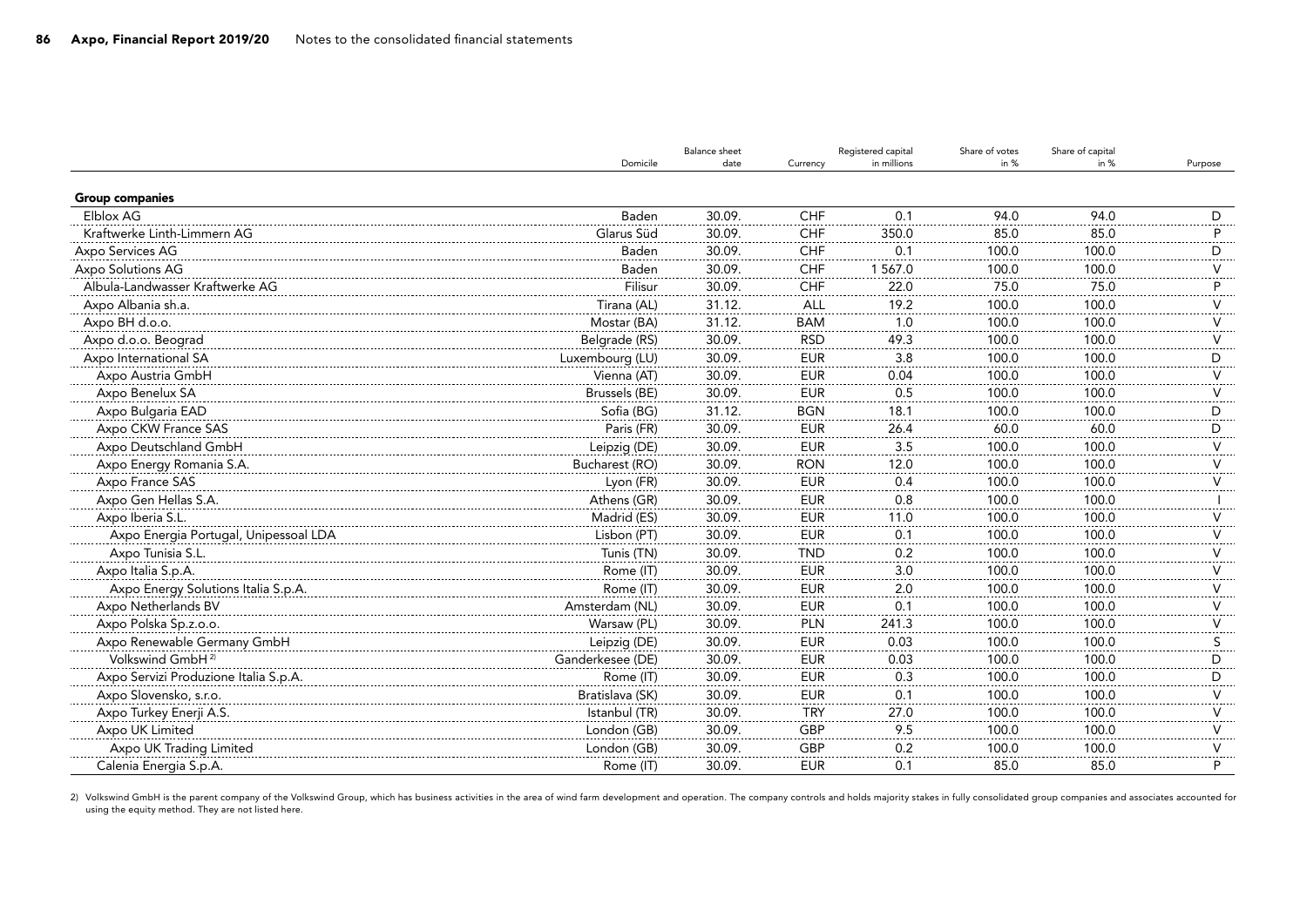|                                                   |                    | <b>Balance</b> sheet |            | Registered capital | Share of votes    | Share of capital  |         |
|---------------------------------------------------|--------------------|----------------------|------------|--------------------|-------------------|-------------------|---------|
|                                                   | Domicile           | date                 | Currency   | in millions        | in $%$            | in $%$            | Purpose |
| <b>Group companies</b>                            |                    |                      |            |                    |                   |                   |         |
| Frea Axpo EOOD <sup>3)</sup>                      | Sofia (BG)         | 31.12.               | <b>BGN</b> | 8.2                | 100.0             | 100.0             |         |
| Gold Energy-Comercializadora de Energía, S.A.     | Vila Real (PT)     | 31.12.               | <b>EUR</b> | 1.5                | 83.3 <sup>4</sup> | 83.3 <sup>4</sup> |         |
| Parc éolien de St Riquier 2 SAS                   | Strasbourg (FR)    | 30.09.               | <b>EUR</b> | 0.2                | 100.0             | 100.0             |         |
| Parc éolien Plaine Dynamique SAS                  | Strasbourg (FR)    | 30.09.               | <b>EUR</b> | 0.02               | 100.0             | 100.0             |         |
| Rizziconi Energia S.p.A.                          | Rome (IT)          | 30.09.               | <b>EUR</b> | 0.5                | 100.0             | 100.0             |         |
| Urbasolar SAS <sup>5)</sup>                       | Montpellier (FR)   | 30.04.               | <b>EUR</b> | 2.1                | 100.0             | 100.0             |         |
| WinBis S.r.l.                                     | Rome (IT)          | 30.09.               | <b>EUR</b> | 0.1                | 100.0             | 100.0             |         |
| CERBIS S.R.L. <sup>6)</sup>                       | Naples (IT)        | 30.09.               | <b>EUR</b> | 0.02               | 100.0             | 100.0             |         |
| Axpo Kosovo L.L.C.                                | Pristina (XK)      | 31.12.               | <b>EUR</b> | 0.1                | 100.0             | 100.0             |         |
| Axpo MK dooel Skopje                              | Skopje (MK)        | 31.12.               | <b>MKD</b> | 6.1                | 100.0             | 100.0             |         |
| Axpo Nordic AS                                    | Oslo (NO)          | 30.09.               | <b>NOK</b> | 59.0               | 100.0             | 100.0             |         |
| Axpo Finland Oy                                   | Helsinki (FI)      | 30.09.               | <b>EUR</b> | 0.3                | 100.0             | 100.0             |         |
| Axpo Sverige AB                                   | Malmö (SE)         | 30.09.               | <b>SEK</b> | 52.0               | 100.0             | 100.0             |         |
| Axpo Singapore Pte. Ltd. <sup>7)</sup>            | Singapore (SG)     | 30.09.               | <b>USD</b> | 1.0                | 100.0             | 100.0             |         |
| Axpo Trgovina d.o.o.                              | Zagreb (HR)        | 30.09.               | <b>HRK</b> | 0.8                | 100.0             | 100.0             |         |
| Axpo U.S. LLC                                     | Wilmington DE (US) | 30.09.               | <b>USD</b> | 44.0               | 100.0             | 100.0             |         |
| Energia de la Zarza S.L.                          | Madrid (ES)        | 30.09.               | <b>EUR</b> | 0.1                | 100.0             | 100.0             |         |
| Limited Liability Company "Axpo Ukraine"          | Kiev (UA)          | 31.12.               | <b>UAH</b> | 29.4               | 100.0             | 100.0             |         |
| Centralschweizerische Kraftwerke AG <sup>8)</sup> | Lucerne            | 30.09.               | <b>CHF</b> | 3.0                | 81.1              | 81.1              |         |
| Axpo CKW France SAS                               | Paris (FR)         | 30.09.               | <b>EUR</b> | 26.4               | 40.0              | 40.0              |         |
| <b>CKW Conex AG</b>                               | Lucerne            | 30.09.               | <b>CHF</b> | 1.0                | 100.0             | 100.0             |         |
| Fürst Hägendorf AG                                | Hägendorf          | 30.09.               | <b>CHF</b> | 0.1<br>            | 100.0             | 100.0             | D.<br>. |
| CKW Bern-Köniz GmbH                               | Köniz              | 30.09.               | <b>CHF</b> | 0.02               | 100.0             | 100.0             | D.      |
| Fürst Lostorf AG                                  | Lostorf            | 30.09.               | <b>CHF</b> | 0.1                | 100.0             | 100.0             |         |
| SicuroCentral AG                                  | ucerne             | 30.09                | <b>CHF</b> | 0.1                | 100.0             | 100.0             |         |
| <b>CKW Fiber Services AG</b>                      | Lucerne            | 30.09.               | <b>CHF</b> | 2.7                | 100.0             | 100.0             | D       |

3) In liquidation.

4) Axpo Iberia S.L., Madrid, holds a direct share of 16.7%.

5) Urbasolar SAS is the parent company of the Urbasolar Group, which has business activities in the area of solar plant development and construction. The company controls and holds majority stakes in fully consolidated gro using the equity method. They are not listed here. Due to the different reporting date, interim financial statements as of 31.07. are prepared using a roll forward. Adjustment entries are used to account for the effects of and 31.07.

6) Change of company name to CERBIS S.R.L. (formerly Consorzio Energie Rinnovabili).

7) Formation in financial year 2019/20.

8) Registered shares with a nominal value of CHF 29,692 held as treasury shares.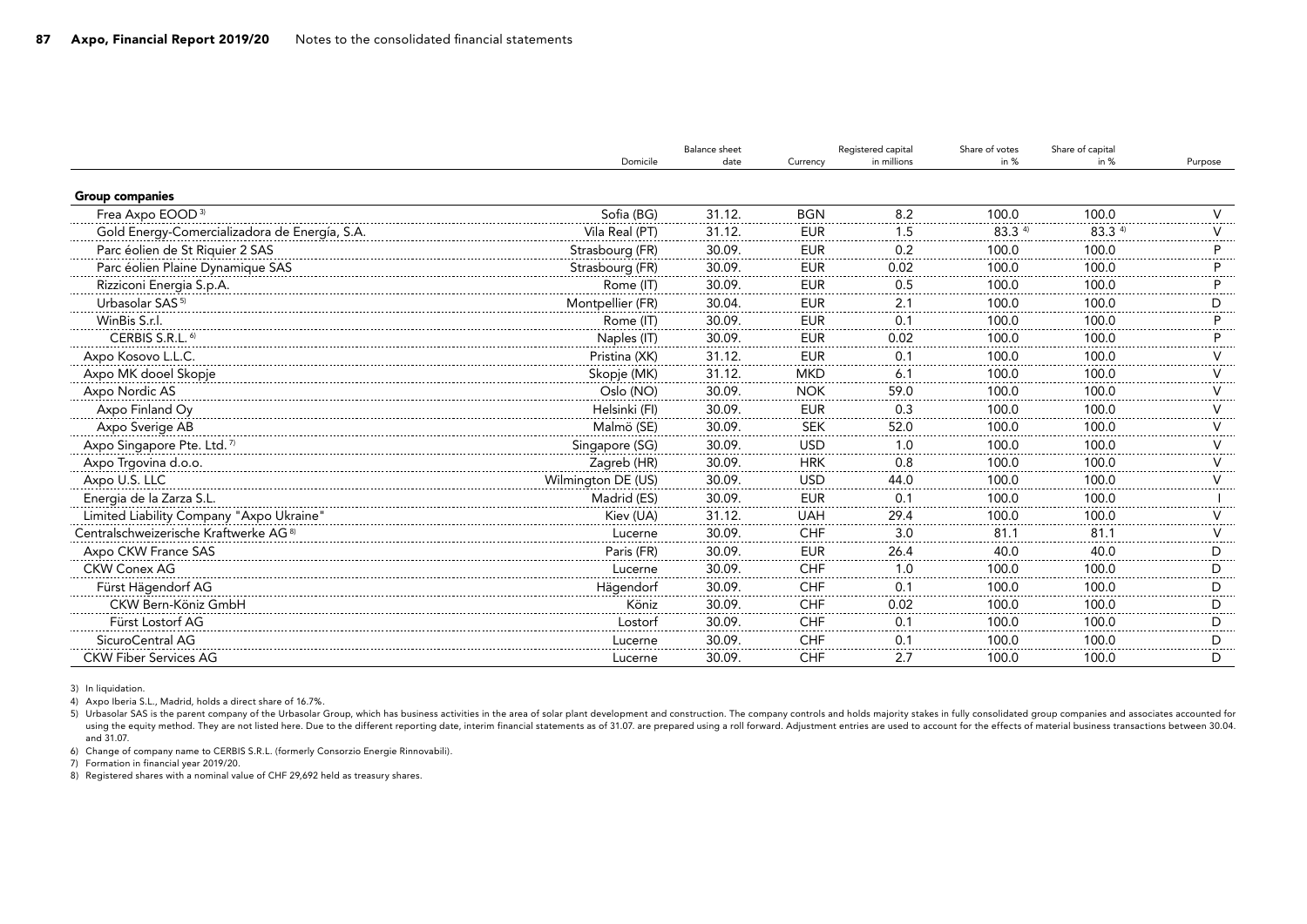|                                                              | <b>Balance</b> sheet<br>Registered capital |                      | Share of votes<br>Share of capital |                    |                |                   |               |
|--------------------------------------------------------------|--------------------------------------------|----------------------|------------------------------------|--------------------|----------------|-------------------|---------------|
|                                                              | Domicile                                   | date                 | Currency                           | in millions        | in $%$         | in $%$            | Purpose       |
| <b>Group companies</b>                                       |                                            |                      |                                    |                    |                |                   |               |
| Elektrizitätswerk Altdorf AG                                 | Altdorf                                    | 30.09.               | <b>CHF</b>                         | 20.0               | 62.2           | 62.2              |               |
| ComDataNet AG                                                | Altdorf                                    | 30.09.               | <b>CHF</b>                         | 0.5                | 100.0          | 100.0             |               |
| Kraftwerk Bristen AG                                         | Silenen                                    | 30.09.               | CHF                                | 6.0                | 60.0           | 60.0              |               |
| Kraftwerk Gurtnellen AG                                      | Gurtnellen                                 | 30.09.               | <b>CHF</b>                         | 8.0                | 70.0           | 70.0              |               |
| Kraftwerk Schächen AG                                        | Bürglen UR                                 | 30.09.               | <b>CHF</b>                         | 6.0                | 51.0           | 51.0              |               |
| Kraftwerk Schächental AG                                     | Spiringen                                  | 30.09.               | <b>CHF</b>                         | 0.5                | 56.0           | 56.0              |               |
| Elektrizitätswerk Schwyz AG                                  | Schwyz                                     | 30.09.               | CHF                                | .<br>3.0           | 89.9           | 89.9              |               |
| Steiner Energie AG                                           | Malters                                    | 30.09.               | <b>CHF</b>                         | 0.5                | 100.0          | 100.0             | $\mathcal{L}$ |
|                                                              |                                            |                      |                                    |                    |                |                   |               |
|                                                              |                                            | <b>Balance</b> sheet |                                    | Registered capital | Share of votes | Share of capital  |               |
|                                                              | Domicile                                   | date                 | Currency                           | in millions        | in $%$         | in $%$            | Purpose       |
| Significant associated companies (partner plants)            |                                            |                      |                                    |                    |                |                   |               |
| Aarekraftwerk Klingnau AG                                    | Klingnau                                   | 30.09.               | CHF                                | 40.0               | 60.0           | 60.0              |               |
| AG Kraftwerk Wägital                                         | Schübelbach                                | 30.09.               | <b>CHF</b>                         | 15.0               | 50.0           | 50.0              |               |
| AKEB Aktiengesellschaft für Kernenergie-Beteiligungen Luzern | Lucerne                                    | 31.12.               | <b>CHF</b>                         | 90.0<br>.          | 46.0 $9$       | 41.4 $9$          |               |
| Electra-Massa AG                                             | Naters                                     | 31.12.               | <b>CHF</b>                         | 20.0               | 13.8           | 13.8              |               |
| Elektrizitätswerk Rheinau AG                                 | Rheinau                                    | 30.09.               | <b>CHF</b>                         | 20.0               | 50.0           | 50.0              |               |
| <b>ENAG Energiefinanzierungs AG</b>                          | Schwyz                                     | 31.12.               | <b>CHF</b>                         | 50.0               | 61.7 $^{9}$    | 59.6 $9$          |               |
| Engadiner Kraftwerke AG                                      | Zernez                                     | 30.09.               | <b>CHF</b>                         | 140.0              | 30.0           | 30.0              |               |
| Etrans AG                                                    | Baden                                      | 31.12.               | <b>CHF</b>                         | 7.5                | 42.3           | 42.3              |               |
| Forces Motrices de Mauvoisin SA                              | Sion                                       | 30.09.               | <b>CHF</b>                         | 100.0              | 68.3           | 68.3              | D             |
| Grande Dixence SA                                            | Sion                                       | 31.12.               | <b>CHF</b>                         | 300.0              | 13.3           | 13.3              | ה             |
| Kernkraftwerk Gösgen-Däniken AG                              | Däniken                                    | 31.12.               | <b>CHF</b>                         | 350.0 11)          | $37.5$ %       | 36.0 <sup>9</sup> |               |
| Kernkraftwerk Leibstadt AG                                   | Leibstadt                                  | 31.12.               | <b>CHF</b>                         | 450.0              | 52.7 $9$       | 34.6 910)         |               |
| Kernkraftwerk-Beteiligungsgesellschaft AG                    | Berne                                      | 31.12.               | <b>CHF</b>                         | 150.0              | 33.3           | 33.3              | P             |

9) Due to the disposal or acquisition of sub-participations, the effective financially relevant equity interests in the partner plants deviates from the percentage of capital and voting rights held.

10 The direct share of capital held by Axpo in Kernkraftwerk Leibstadt AG is 34.6%. Taking into account the 15% share of capital held by AKEB Aktiengesellschaft für Kernenergie-Beteiligungen Luzern in Kernkraftwerk Leibsta Axpo in Kernkraftwerk Leibstadt AG is 38.3%.

11) Of which CHF 290.0 million paid in.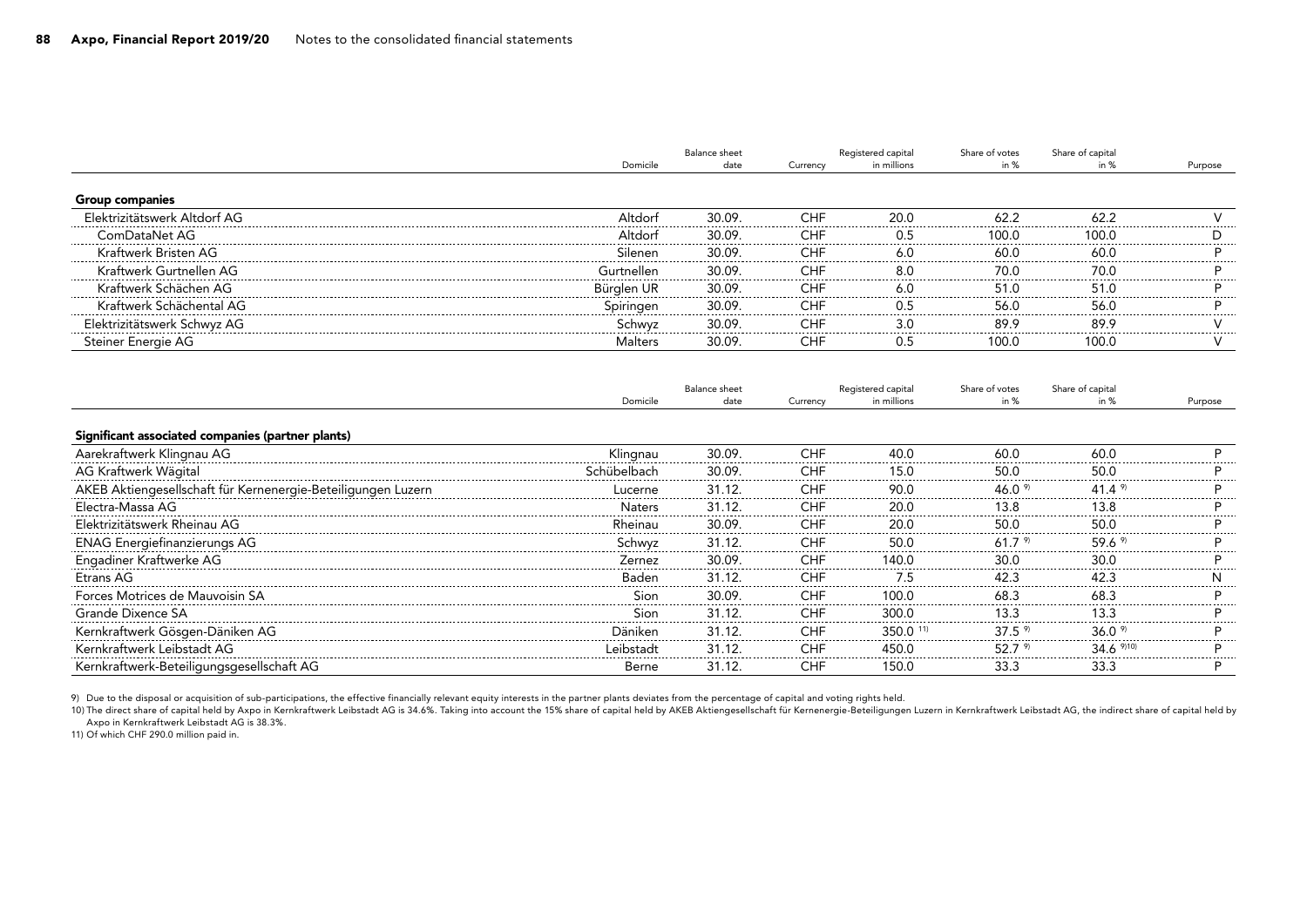|         |             | Share of capital<br>Share of votes |             | Registered capital |        |                    |                                                   |
|---------|-------------|------------------------------------|-------------|--------------------|--------|--------------------|---------------------------------------------------|
| Purpose | in $%$      | in $%$                             | in millions | Currency           | date   | Domicile           |                                                   |
|         |             |                                    |             |                    |        |                    | Significant associated companies (partner plants) |
|         | 38.0        | 38.0                               | 2.0         | <b>CHF</b>         | 30.09. | Erstfeld           | Kraftwerk Erstfeldertal AG                        |
|         | 50.C        | 50.0                               | 60.0        | CHF                | 30.09. | Göschenen          | Kraftwerk Göschenen AG                            |
|         | 15.0        | 15.C                               |             | CHF                | 31.12. | Seedorf UR         | Kraftwerk Palanggenbach AG                        |
|         | 20.0        | 20.0                               |             | EUR                | 31.12. | Küssaberg (DE)     | Kraftwerk Reckingen AG                            |
|         | 13.5        | 13.5                               | 30.0        | CHF                | 30.09. | Rheinfelden        | Kraftwerk Ryburg-Schwörstadt AG                   |
|         | 18.C        | 18.C                               | 2.0         | CHF                | 30.09. | Alpnach            | Kraftwerk Sarneraa AG                             |
|         | 30.C        | 30.C                               | 10.0        | CHF                | 30.09. | atthausen          | Kraftwerk Schaffhausen AG                         |
|         | 51.0        | 51.0                               | 9.2         | CHF                | 30.09. | Obersaxen Mundaun  | Kraftwerk Tschar AG                               |
|         | 19.5        | 19.5                               | 100.0       | <b>CHF</b>         | 30.09. | Thusis             | Kraftwerke Hinterrhein AG                         |
|         | $58.3^{12}$ | 66.712                             | 90.O        | CHF                | 30.09. |                    | Kraftwerke Mattmark AG                            |
|         | 21.6        | 21.6                               | 50.0        | CHF                | 31.12. |                    | Kraftwerke Zervreila AG                           |
|         | 30.0        | 30.0                               | 100.0       | CHF                | 30.09. | Locarno            | Officine Idroelettriche della Maggia SA           |
|         | 17.0        | 17 N                               | 60.0        | <b>CHF</b>         | 30.09. | Blenio             | Officine Idroelettriche di Blenio SA              |
|         | 40.C        |                                    | 1 ቦ         | CH <sub>F</sub>    | 31.12. | Neuhausen          | Rheinkraftwerk Neuhausen AG                       |
|         | 25.0        | 25.0                               | 5.0         | <b>EUR</b>         | 31.12. | Bad Säckingen (DE) | Rheinkraftwerk Säckingen AG                       |
|         |             |                                    |             |                    |        |                    |                                                   |

12) Due to the disposal or acquisition of sub-participations, the effective financially relevant equity interests in the partner plants deviates from the percentage of capital and voting rights held.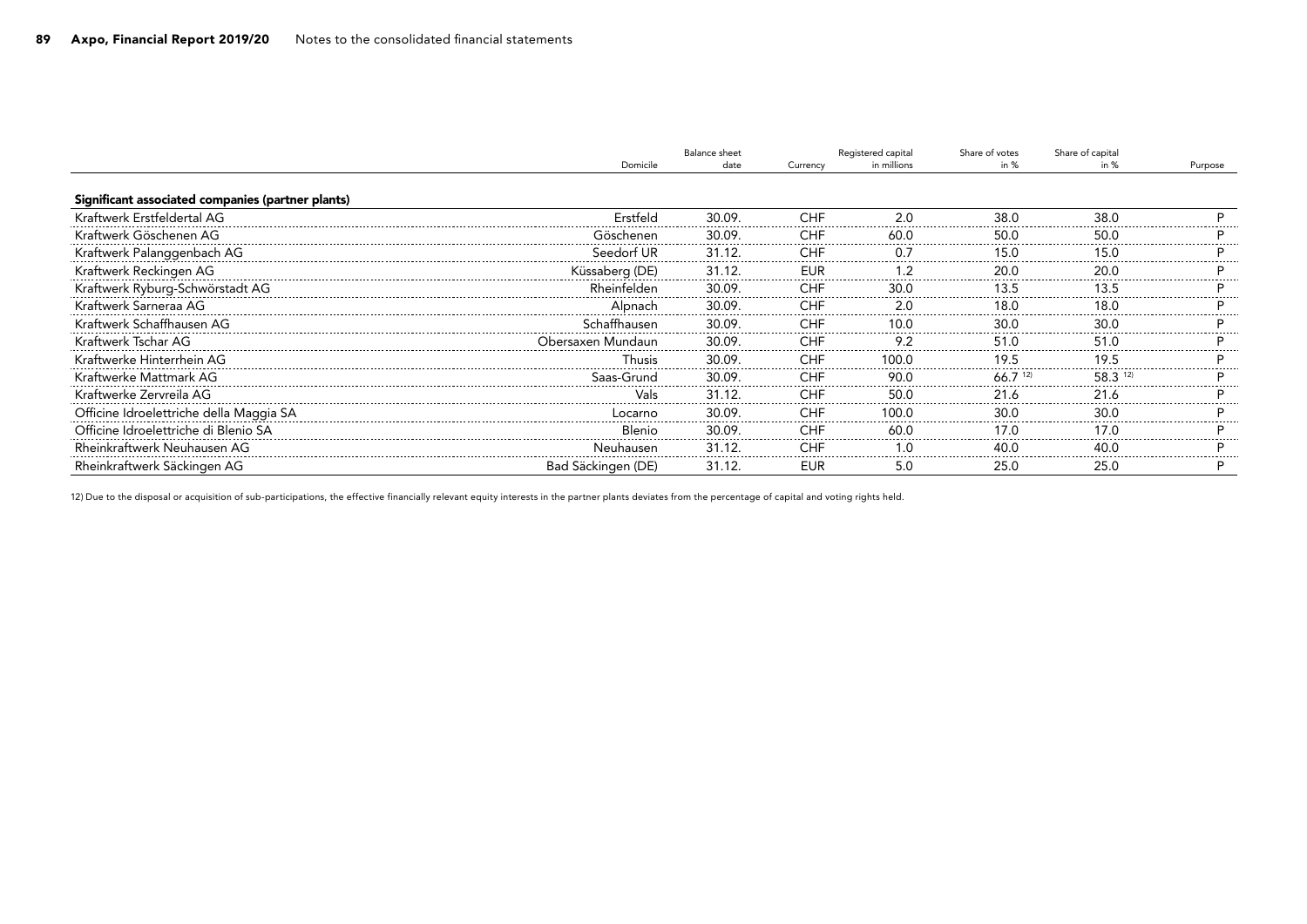|                                                     | Balance sheet               |        |            | Registered capital |        | Share of capital |         |
|-----------------------------------------------------|-----------------------------|--------|------------|--------------------|--------|------------------|---------|
|                                                     | Domicile                    | date   | Currency   | in millions        | in $%$ | in $%$           | Purpose |
| Significant associated companies (other associates) |                             |        |            |                    |        |                  |         |
| Albula Netz AG                                      | Filisur                     | 31.12. | CHF        | 17                 | 33.3   | 60.0             |         |
| Alleanza Luce&Gas S.p.A.                            | Villanova Di Castenaso (IT) | 31.12. | <b>EUR</b> | 5.0                | 5.0    | 5.0              |         |
| <b>BiEAG Biomasse Energie AG</b>                    | Hünenberg                   | 30.09. | <b>CHF</b> |                    | 40.4   | 74.1             |         |
| BV Kompostieranlage Oensingen AG                    | Oensingen                   | 30.09. | <b>CHF</b> | 0.3                | 50.0   | 50.0             |         |
| Global Tech I Offshore Wind GmbH                    | Hamburg (DE)                | 31.12  | <b>EUR</b> |                    | 24.    | 24.7             |         |
| Grischelectra AG                                    | Chur                        | 30.09. | <b>CHF</b> | 1.0 <sup>13</sup>  | 20.0   | 20.0             |         |
| Kompogas Bioriko AG                                 | Klingnau                    | 30.09  | <b>CHF</b> | 0.1                | 50.0   | 50.0             |         |
| KW Seedorf AG                                       | Seedorf UR                  | 30.09. | <b>CHF</b> | 1.0                | 20.0   | 20.0             |         |
| NIS AG                                              | Sursee                      | 31.12. | <b>CHF</b> | 1.014              | 25.0   | 25.0             |         |
| Okopower AG                                         | Ottenbach                   | 31.12. | <b>CHF</b> | 0.5                | 50.0   | 50.0             |         |
| Oxygen Technologies GmbH                            | Freiburg im Breisgau (DE)   | 31.12. | <b>EUR</b> | 0.04               | 20.9   | 94.7             |         |
| Parque Eólico la Peñuca S.L.                        | Ponferrada (ES)             | 31.12. | <b>EUR</b> | 3.3                | 46.0   | 46.0             |         |
| Realta Biogas AG                                    | Cazis                       | 30.09. | <b>CHF</b> | 0.7                | 41.7   | 41.7             |         |
| Repower AG                                          | <b>Brusio</b>               | 31.12. | <b>CHF</b> | 7.4                | 12.7   | 12.7             |         |
| Società EniPower Ferrara S.r.l.                     | San Donato Milanese (IT)    | 31.12. | <b>EUR</b> | 140.0              | 49.0   | 49.0             |         |
| Sogesa SA                                           | Le Chable                   | 30.09. | <b>CHF</b> | 2.0                | 30.0   | 30.0             |         |
| SV Kompostieranlage Bellach AG                      | Bellach                     | 30.09. | <b>CHF</b> | 0.1                | 50.0   | 50.0             |         |
| Swissgrid AG                                        | Aarau                       | 31.12. | <b>CHF</b> | 320.4              | 37.3   | 37.3             |         |
| <b>Terravent AG</b>                                 | ucerne                      | 30.09  | <b>CHF</b> | 18.0               | 20.9   | 20.9             |         |
| Trans Adriatic Pipeline AG                          | Baar                        | 31.12  | <b>CHF</b> | 405.6              | 5.0    | 5.0              |         |
| Windpark Lindenberg AG                              | Beinwil (Freiamt)           | 30.09  | <b>CHF</b> | 0.1                | 25.0   | 25.0             |         |
| Zwilag Zwischenlager Würenlingen AG                 | Würenlingen                 | 31.12. | <b>CHF</b> | 5.0                | 24.3   | 24.3             |         |

13) Of which CHF 0.2 million paid in. 14) Of which CHF 0.8 million paid in.

#### Company's business activities:

 $D =$  Services  $I =$  Project company  $N =$  Grid  $P =$  Production  $V =$  Energy supply and trading  $S =$  Other

Share of votes in %: Direct legal share of voting rights

Share of capital in %: Direct share of capital (including sub-participations)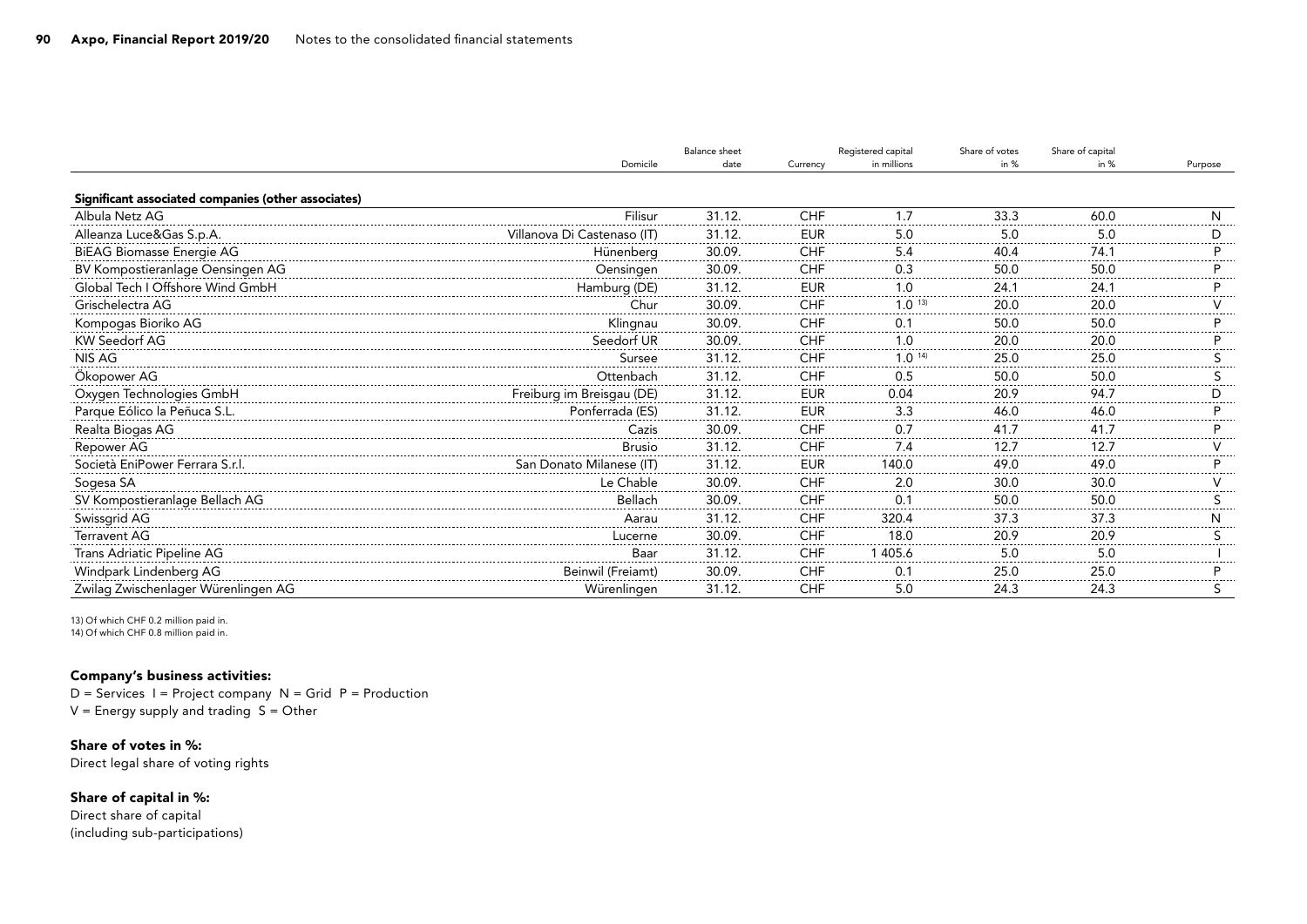## КРМС

## **Statutory Auditor's Report**

**To the General Meeting of Axpo Holding AG, Baden**

#### **Report on the Audit of the Consolidated Financial Statements**

#### **Opinion**

We have audited the consolidated financial statements of Axpo Holding AG and its subsidiaries (the Group), which comprise the consolidated statement of balance sheet as at 30 September 2019 and the consolidated income statement, consolidated statement of comprehensive income, consolidated statement of changes in equity and consolidated statement of cash flows for the year then ended, and notes to the consolidated financial statements, including a summary of significant accounting policies.

In our opinion the consolidated financial statements (pages 5 to 90) give a true and fair view of the consolidated financial position of the Group as at 30 September 2020, and its consolidated financial performance and its consolidated cash flows for the year then ended in accordance with International Financial Reporting Standards (IFRS) and comply with Swiss law.

#### **Basis for Opinion**

We conducted our audit in accordance with Swiss law, International Standards on Auditing (ISAs) and Swiss Auditing Standards. Our responsibilities under those provisions and standards are further described in the Auditor's Responsibilities for the Audit of the Consolidated Financial Statements section of our report. We are independent of the Group in accordance with the provisions of Swiss law and the requirements of the Swiss audit profession, as well as the IESBA International Code of Ethics for Professional Accountants (including the International Independence Standard), and we have fulfilled our other ethical responsibilities in accordance with these requirements.

We believe that the audit evidence we have obtained is sufficient and appropriate to provide a basis for our audit opinion.

#### **Key Audit Matters**

誟

**Valuation of property, plant and equipment (PPE), intangible assets, energy procurement contracts as well as investments in partner plants**

**Classification and valuation of energy derivatives**

**Completeness and accuracy of provisions for the decommissioning and nuclear waste disposal**

Key audit matters are those matters that, in our professional judgment, were of most significance in our audit of the consolidated financial statements of the current period. These matters were addressed in the context of our audit of the consolidated financial statements as a whole, and in forming our opinion thereon, and we do not provide a separate opinion on these matters.

KPMG AG, Räffelstrasse 28, P.O. Box , CH-8036 Zurich © 2020 KPMG AG is a subsidiary of KPMG Holding AG. KPMG Holding AG is a member of the KPMG network of independent firms affiliated with KPMG International Cooperative ("KPMG Interna-**CRY** EXPERTIGUOUS ANTIFICIAL LOANCORD tional"), a Swiss legal entity. All rights reserved.

## КРМС

**Valuation of property, plant and equipment (PPE), intangible assets, energy procurement agreements as well as investments in partner plants**

#### **Key Audit Matter Our response**

impairments on assets and net provisions released CHF 3.6 million and the item "Expenses for energy pro-uation parameters. curement, grid usage and cost of goods purchased"

million.

curement contracts and investments in partner plants tracts and investments in partner plants where there pected production costs, developments in exchange rates of foreign currencies, the useful lives and discount aspects: rates estimates are subject to considerable discretion.

In this respect, Management assesses every year whether there are indications for impairments or impairment reversal, or provision requirements due to significant changes that could influence the relevant valuation parameters.

Should there be such indications, the carrying value is compared to the recoverable amount (value in use) or the expected loss.

The value in use or expected loss is determined by modeling the discounted cash flows based on the estimated valuation parameters.

As at 30 September 2020, the company recognised net Our audit procedures consisted, among others, of asamounting to CHF 5.8 million, whereas the item "Depre-of the model used for the valuation and of determining ciation, amortisation and impairments" was credited with the adequacy of the assumptions made for material valsessing the methodological and mathematical accuracy

was credited with CHF 2.2 million The carrying amounts We critically reviewed Management's judgment regardof PPE and intangible assets diminished by CHF 11.0 ing the presence of signs of impairment or impairment reversals.

Axpo Group owns PPE, intangible assets, energy pro-For PPE, intangible assets, energy procurement conwhose profitability and valuation depend on various val- were signs of impairment or significant impairment reuation parameters. Especially future energy prices, ex-versals, we performed the following audit procedures on samples selected for their qualitative and quantitative

- Challenged the robustness of the most important parameters used to calculate the recoverable amount or expected loss, especially by comparing the future expected energy prices, foreign currency rates and the discounting interest rates with data of external studies and market data. Management also uses these parameters to identify signs of value impairment or impairment reversals.
- Reconciled the cost estimates used with budget figures, and performed a retrospective analysis of prior-year cost estimates to determine their accuracy;
- Verified the useful lives used for the valued PPE and intangible assets by reconciling these with Axpo-internal accounting policies;
- Examined the contractual and concession durations of valued energy procurement contracts and investments in partner plants:
- Recalculated the differences between carrying value and recoverable value or expected loss, and assessed whether any resulting value impairment or impairment reversal as well as the creation or release of provisions have been recognised correctly in the financial accounting.

2

For further information on PPE, intangible assets, energy procurement contracts as well as investments in partner plants, please consult the following sections of the notes to the consolidated financial statements:

— Notes 2.2, 2.4, 3.1, 3.3, 3.7, 1 and 6.3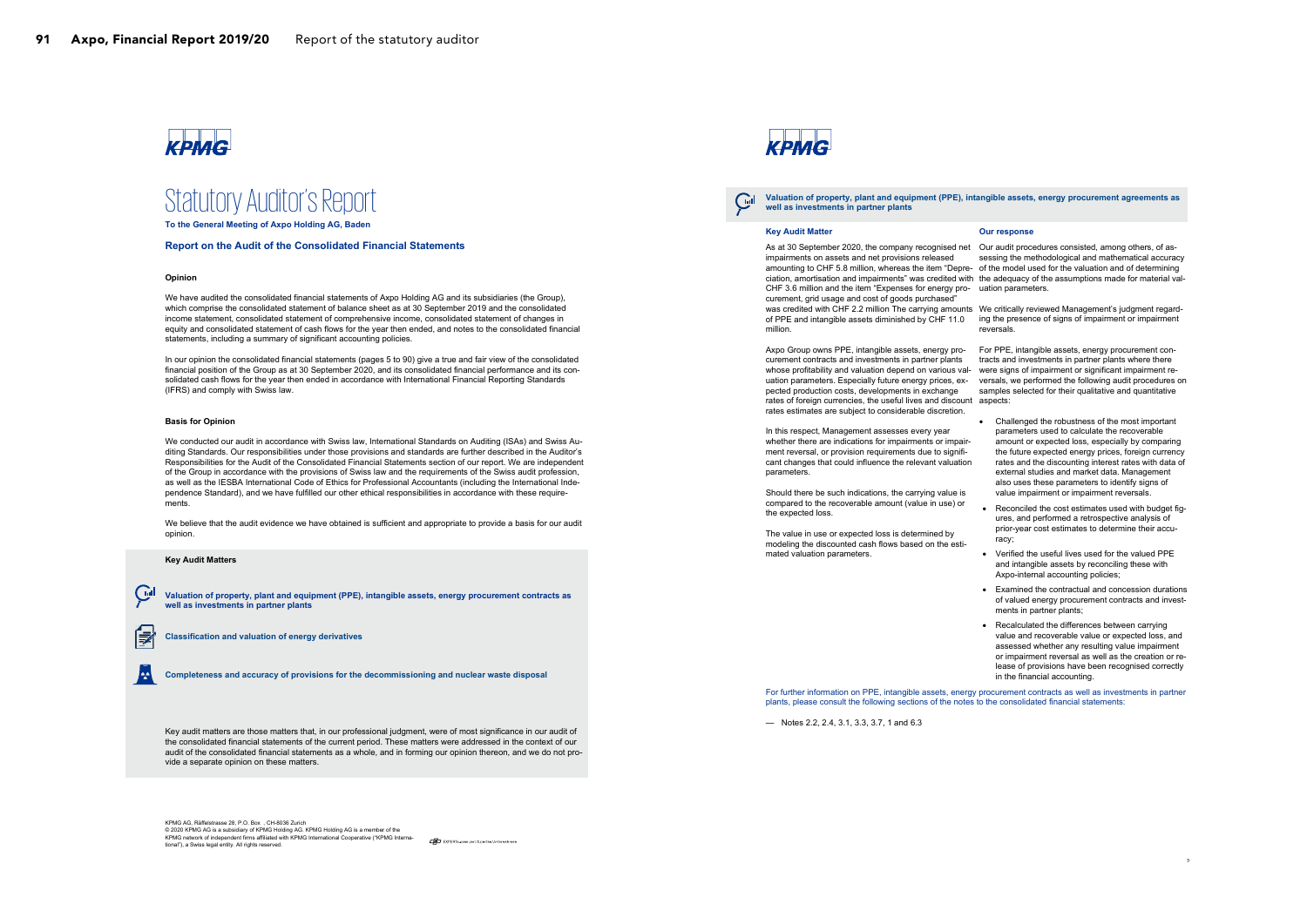## КРМС

**Classification and valuation of energy derivatives**

**Key Audit Matter Our response**

₿

September 2020 are disclosed in the line item "Derivative financial instruments" in non-current assets with CHF 1,570.7 million and in current assets with CHF 1,359.6 million, as well as in the non-current liabilities with CHF 1,409.7 million and current liabilities with CHF 1,338.3 million.

Fluctuations in the replacement values as well as the settlement of the relevant contracts affect the income statement, other comprehensive income and equity, depending on their classification as "own-use" contracts, as energy trading transactions or hedges. Moreover, the classification of derivative financial instruments influences the presentation and disclosure requirements of such contracts.

For subsequent valuation of the energy derivatives as at balance sheet date, models with observable input parameters are used. The definition of such input parameters and the use of suitable valuation models are subject to considerable discretion. Moreover, the assessment of an energy derivative's purpose is decisive for its correct classification and is also subject to considerable discretion.

The valuation is based on the complete and correct recording of all contractual parameters. The recording of the contract is subject to operational risk in the business workflows that stem from the organisational structure of Axpo Group and the numerous energy products traded.

The replacement values of energy derivatives as at 30 Our audit procedures are based on a complete list of reported energy derivatives. We have performed the following audit procedures with regard to the reported energy derivatives, using both valuation specialists and data analysis techniques:

- Testing of controls implemented to ensure the complete and accurate recording of energy derivatives; we thereby focused on the segregation of duties and the reconciliation of internal contractual data with external confirmations as well as on the IT controls relevant to the business workflows for energy derivatives and interfaces between the IT solutions used in the information flow;
- We examined the calculation methods used in the models for consistency and appropriateness with the support from valuation specialists. Together with valuation specialists, we also reviewed whether appropriate energy price curves had been used;
- Full recalculation of the valuation of energy derivatives for a substantial part of the portfolio using our own valuation methods and applying independently procured market data; the remaining amount of derivatives was assessed on a sample basis to ensure they were correctly valued.

 $\overline{a}$ 

For further information on the energy derivatives, refer to the following sections of the notes to the consolidated financial statements:

 $-$  Notes 2.5 and 4.5

**Completeness and accuracy of provisions for the decommissioning and nuclear waste disposal**

#### **Key Audit Matter Our response**

As at 30 September 2020, Axpo Group discloses pro-For our audit, we primarily rely on the 2016 cost analytions in regard to the decommissioning and nuclear waste disposal.

clear power plants at the end of their operational life and to adequately dispose of the nuclear waste. The future costs for this are re-estimated periodically by swissnuclear (swisselectric's nuclear power task force). Its findings are submitted to the administrative commission of the nuclear disposal fund. The temporary cost contributions are calculated on this basis. The last cost analysis took place in  $2015 - 2016$  (2016 • cost analysis) which serves as the basis for the provisions recorded for the decommissioning and nuclear waste disposal in the 2019/20 consolidated financial statements. The provisioning budget contained in the 2016 cost analysis as well as its modeling and mathematical accuracy are reviewed by external experts. Moreover, the Swiss Federal Nuclear Safety Inspectorate (ENSI) as well as the experts involved review whether the costs in the cost analysis were estimated realistically and in sufficient detail, and whether these were presented transparently. Based on this, the Swiss Federal Department for the Environment, Transport, Energy and Communication (UVEK) proposes the final amounts to the administrative commission.

The cost estimates as well as the discount rates used and due to this, the provisions' accuracy and completeness, are subject to significant uncertainty because of the long-term horizon as well as the partially missing empirical data especially in the area of waste disposal

visions in the amount of CHF 4,017.9 million. Of these, sis prepared by swissnuclear as well as its methodologi-CHF 3,142.4 million are earmarked for future obliga-cal review by the external expert. During our audit, we assessed the expertise of swissnuclear as well as of the external expert.

By law, Axpo Group is obliged to decommission its nu-Specifically, we performed the following audit procedures, among others:

- Reconciliation of the amounts, creation and use of provisions in the financial accounting as at balance sheet date with the amounts stated in the cost analysis and their recording in accordance with IFRS requirements;
- Reconciliations of the use of the current provision for nuclear waste disposal by inspecting invoices on a sample basis;
- Critical comparison of the discount rate with data from external studies, past experience and market data.

• Critical appraisal of the disclosure to the provisions in the consolidated financial statements in accordance with the requirements of IFRS;

Further information on the provisions for the decommissioning and nuclear waste disposal refer to the following:

 $-$  Notes 3.7.1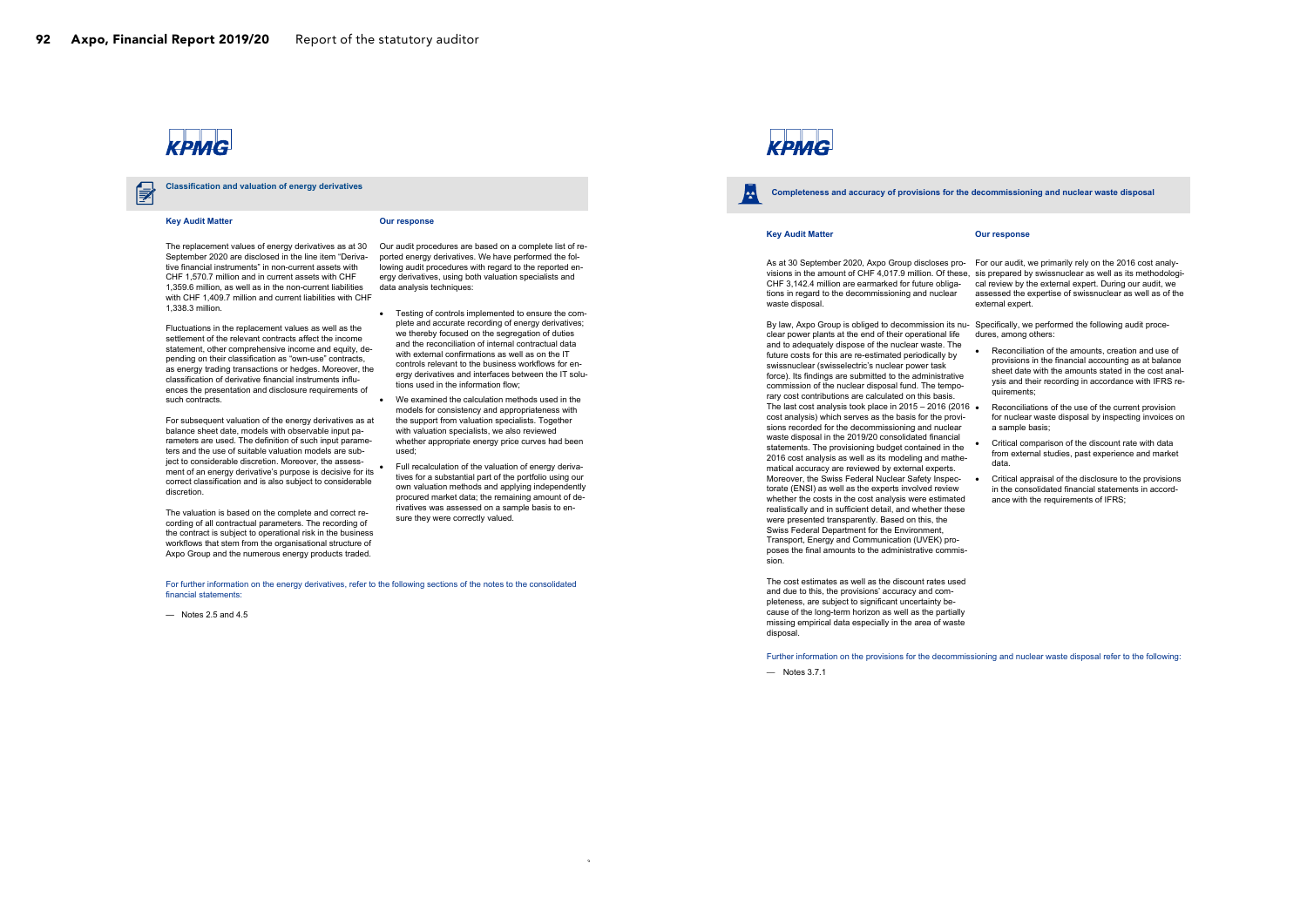

#### **Other Information in the Annual Report**

The Board of Directors is responsible for the other information in the annual report. The other information comprises all information included in the annual report, but does not include the consolidated financial statements, the stand-alone financial statements of the company and our auditor's reports thereon.

Our opinion on the consolidated financial statements does not cover the other information in the annual report and we do not express any form of assurance conclusion thereon.

In connection with our audit of the consolidated financial statements, our responsibility is to read the other information in the annual report and, in doing so, consider whether the other information is materially inconsistent with the consolidated financial statements or our knowledge obtained in the audit, or otherwise appears to be materially misstated. If, based on the work we have performed, we conclude that there is a material misstatement of this other information, we are required to report that fact. We have nothing to report in this regard.

#### **Responsibility of the Board of Directors for the Consolidated Financial Statements**

The Board of Directors is responsible for the preparation of the consolidated financial statements that give a true and fair view in accordance with IFRS and the provisions of Swiss law, and for such internal control as the Board of Directors determines is necessary to enable the preparation of consolidated financial statements that are free from material misstatement, whether due to fraud or error.

In preparing the consolidated financial statements, the Board of Directors is responsible for assessing the Group's ability to continue as a going concern, disclosing, as applicable, matters related to going concern and using the going concern basis of accounting unless the Board of Directors either intends to liquidate the Group or to cease operations, or has no realistic alternative but to do so.

#### **Auditor's Responsibilities for the Audit of the Consolidated Financial Statements**

Our objectives are to obtain reasonable assurance about whether the consolidated financial statements as a whole are free from material misstatement, whether due to fraud or error, and to issue an auditor's report that includes our opinion. Reasonable assurance is a high level of assurance, but is not a guarantee that an audit conducted in accordance with Swiss law, ISAs and Swiss Auditing Standards will always detect a material misstatement if it exists. Misstatements can arise from fraud or error and are considered material if, individually or in the aggregate, they could reasonably be expected to influence the economic decisions of users taken on the basis of these consolidated financial statements.

As part of an audit in accordance with Swiss law, ISAs and Swiss Auditing Standards, we exercise professional judgment and maintain professional skepticism throughout the audit. We also:

- Identify and assess the risks of material misstatement of the consolidated financial statements, whether due to fraud or error, design and perform audit procedures responsive to those risks, and obtain audit evidence that is sufficient and appropriate to provide a basis for our opinion. The risk of not detecting a material misstatement resulting from fraud is higher than for one resulting from error, as fraud may involve collusion, forgery, intentional omissions, misrepresentations, or the override of internal control.
- Obtain an understanding of internal control relevant to the audit in order to design audit procedures that are appropriate in the circumstances, but not for the purpose of expressing an opinion on the effectiveness of the Group's internal control.
- Evaluate the appropriateness of accounting policies used and the reasonableness of accounting estimates and related disclosures made.
- Conclude on the appropriateness of the Board of Directors' use of the going concern basis of accounting and, based on the audit evidence obtained, whether a material uncertainty exists related to events or conditions that may cast significant doubt on the Group's ability to continue as a going concern. If we conclude that a material uncertainty exists, we are required to draw attention in our auditor's report to the related disclosures in the consolidated financial statements or, if such disclosures are inadequate, to modify our opinion. Our

5



conclusions are based on the audit evidence obtained up to the date of our auditor's report. However, future events or conditions may cause the Group to cease to continue as a going concern.

- Evaluate the overall presentation, structure and content of the consolidated financial statements, including the disclosures, and whether the consolidated financial statements represent the underlying transactions and events in a manner that achieves fair presentation.
- Obtain sufficient appropriate audit evidence regarding the financial information of the entities or business activities within the Group to express an opinion on the consolidated financial statements. We are responsible for the direction, supervision and performance of the Group audit. We remain solely responsible for our audit opinion.

We communicate with the Board of Directors or its relevant committee regarding, among other matters, the planned scope and timing of the audit and significant audit findings, including any significant deficiencies in internal control that we identify during our audit.

We also provide the Board of Directors or its relevant committee with a statement that we have complied with relevant ethical requirements regarding independence, and to communicate with them all relationships and other matters that may reasonably be thought to bear on our independence, and where applicable, related safeguards.

From the matters communicated with the Board of Directors or its relevant committee, we determine those matters that were of most significance in the audit of the consolidated financial statements of the current period and are therefore the key audit matters. We describe these matters in our auditor's report, unless law or regulation precludes public disclosure about the matter or when, in extremely rare circumstances, we determine that a matter should not be communicated in our report because the adverse consequences of doing so would reasonably be expected to outweigh the public interest benefits of such communication.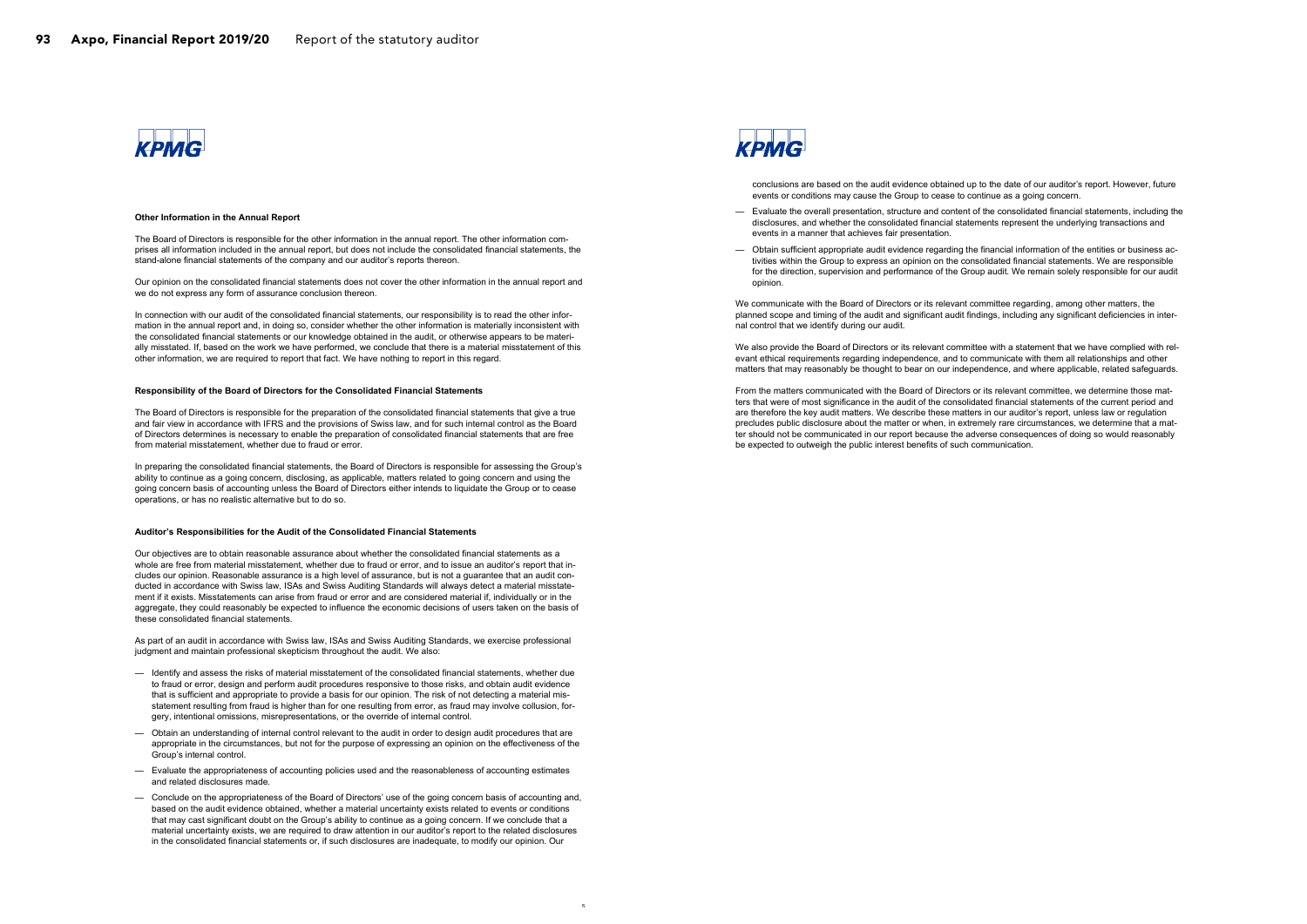

#### **Report on Other Legal and Regulatory Requirements**

In accordance with article 728a para. 1 item 3 CO and the Swiss Auditing Standard 890, we confirm that an internal control system exists, which has been designed for the preparation of consolidated financial statements ac-cording to the instructions of the Board of Directors.

We recommend that the consolidated financial statements submitted to you be approved.

KPMG AG

Daniel Haas Licensed Audit Expert Auditor-in-Charge

Silvan Jurt Licensed Audit Expert

7

Zurich, 9 December 2020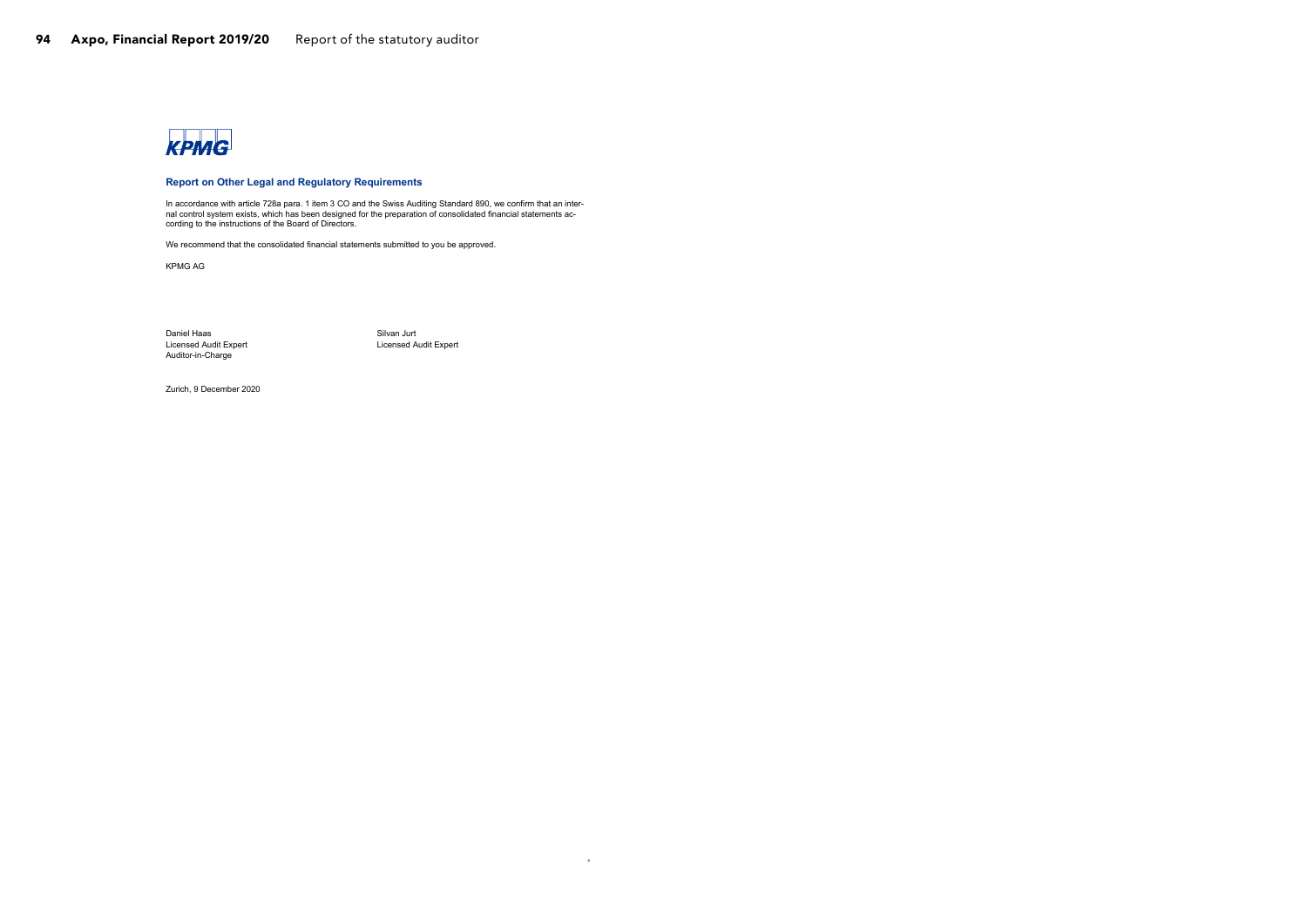# Income statement of Axpo Holding AG

| CHF million                         | Notes | 2019/20  | 2018/19  |
|-------------------------------------|-------|----------|----------|
|                                     |       |          |          |
| Income                              |       |          |          |
| Income from investments             | 3     | 185.1    | 45.3     |
| Financial income                    | 4     | 94.4     | 142.3    |
| Impairment reversals on investments | 5     | 0.0      | 466.0    |
| <b>Total income</b>                 |       | 279.5    | 653.6    |
|                                     |       |          |          |
| <b>Expenses</b>                     |       |          |          |
| Financial expenses                  |       | $-105.0$ | $-121.5$ |
| Personnel expenses                  |       | $-0.2$   | $-0.3$   |
| Other operating expenses            |       | $-27.0$  | $-22.7$  |
| Impairments on investments          | 5     | $-1.4$   | 0.0      |
| <b>Total expenses</b>               |       | $-133.6$ | $-144.5$ |
| Net profit for the year             |       | 145.9    | 509.1    |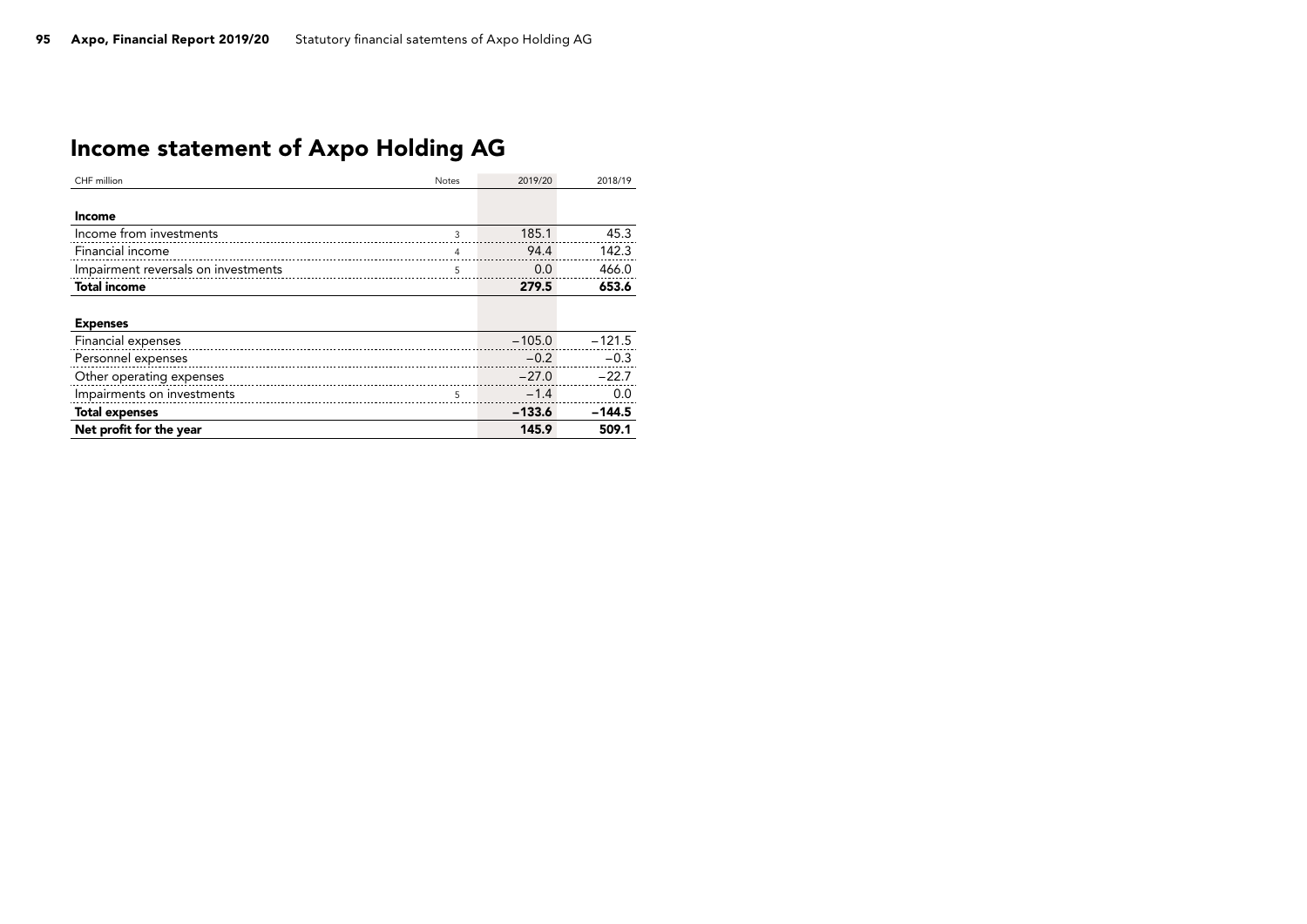# Balance sheet of Axpo Holding AG

| CHF million                                           | <b>Notes</b> | 30.9.2020   | 30.9.2019   |
|-------------------------------------------------------|--------------|-------------|-------------|
|                                                       |              |             |             |
| <b>Assets</b>                                         |              |             |             |
| Cash and cash equivalents                             |              | 819.8       | 791.9       |
| Current financial receivables                         | 6            | 1 3 1 2 . 9 | 1 1 2 0.7   |
| Current derivatives (positive replacement values)     |              | 94.3        | 122.6       |
| Other current receivables                             | 8            | 9.4         | 8.7         |
| Accrued income and prepaid expenses                   | 9            | 1.7         | 1.5         |
| <b>Total current assets</b>                           |              | 2 2 3 8 . 1 | 2 0 4 5 . 4 |
|                                                       |              |             |             |
|                                                       |              |             |             |
| Financial assets                                      | 10           | 1 3 8 7 .5  | 1498.7      |
| Non-current derivatives (positive replacement values) | 11           | 60.7        | 111.1       |
| Investments                                           | 12           | 4 080.6     | 4 0 8 2 . 1 |
| Total non-current assets                              |              | 5 5 28.8    | 5691.9      |
| <b>Total assets</b>                                   |              | 7 766.9     | 7 737.3     |

| CHF million                                               | <b>Notes</b> | 30.9.2020   | 30.9.2019 |
|-----------------------------------------------------------|--------------|-------------|-----------|
|                                                           |              |             |           |
| <b>Equity and liabilities</b>                             |              |             |           |
| Trade payables                                            | 13           | 0.4         | 0.2       |
| Current interest-bearing liabilities                      | 14           | 1 923.0     | 2 172.7   |
| Current bonds                                             | 15           | 0.0         | 429.5     |
| Current derivatives (negative replacement values)         | 16           | 92.1        | 83.7      |
| Other current liabilities                                 | 17           | 0.1         | 0.0       |
| Accrued expenses and deferred income                      | 18           | 9.3         | 15.3      |
| <b>Total current liabilities</b>                          |              | 2024.9      | 2 701.4   |
|                                                           |              |             |           |
| <b>Bonds</b>                                              |              | 781.1       |           |
|                                                           | 19           |             | 647.7     |
| Loans payable                                             | 20           | 750.0       | 270.0     |
| Non-current derivatives (negative replacement values)     | 21           | 83.6        | 136.8     |
| <b>Total non-current liabilities</b>                      |              | 1614.7      | 1054.5    |
| <b>Total liabilities</b>                                  |              | 3639.6      | 3755.9    |
|                                                           |              |             |           |
| Share capital                                             | 22           | 370.0       | 370.0     |
|                                                           |              |             |           |
| Statutory capital reserves (capital contribution reserve) |              | 2 633.0     | 2 633.0   |
| Voluntary retained earnings                               |              | 63.0        | 63.0      |
| Accumulated profit                                        | 23           | 1 0 6 1 . 3 | 915.4     |
| <b>Total equity</b>                                       | 24           | 4 127.3     | 3 981.4   |
| <b>Total equity and liabilities</b>                       |              | 7766.9      | 7 737.3   |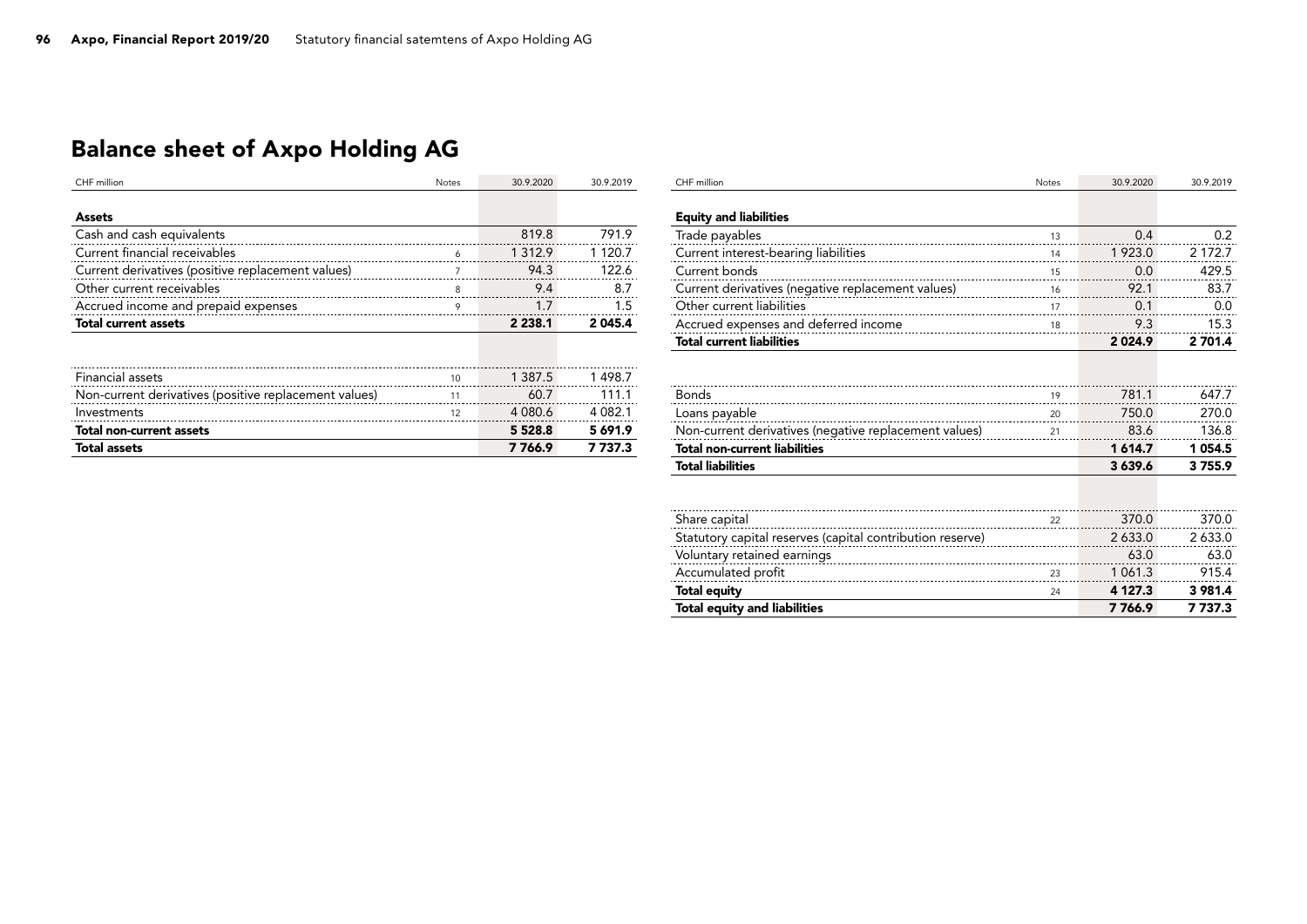## Notes to the statutory financial statements of Axpo Holding AG

### 1 General information

Axpo Holding AG is a public limited company incorporated under Swiss law with its registered office in Baden. The annual average number of full-time employees was 1 (previous year: 1)

### 2 Accounting principles

The annual financial statements are prepared in accordance with Swiss law. The Board of Directors of Axpo Holding AG approved these statutory financial statements on 9 December 2020 and they are still to be approved by the Annual General Meeting on 15 January 2021. The policies applied in the statutory financial statements are presented below unless otherwise required by law. The option to create and release hidden reserves was exercised in order to ensure the longterm growth of the company.

#### Foreign currency translation

For more information about foreign currency translation, see "Foreign currency exchange rates" in Note 1.2 of the consolidated financial statements of the Axpo Group.

#### Cash pooling

Axpo Holding AG has a cash pooling system (zero balancing). The current financial receivables and current interest-bearing payables from group companies are transferred daily to the account of Axpo Holding AG at the pool bank. The balance per group company or associated company is recognised under receivables from or liabilities to group companies and related parties.

#### Trade receivables

Trade receivables are recorded at their nominal value less loss allowances.

#### Derivatives (replacement values)

Derivative financial instruments are used to hedge foreign currency positions. The financial derivatives that are open on the balance sheet date are measured at stock market value or at fair value on the balance sheet date. The positive and negative derivative financial instruments are recognised in the corresponding balance sheet items.

#### Financial assets

Loan receivables are recognised at their nominal value less any loss allowances. Securities are measured at the lower of cost or fair value.

#### Investments

Investments in subsidiaries and associates are recognised at cost, subject to any impairment losses.

#### Liabilities

Liabilities are recognised at nominal value.

#### Transactions with shareholders as well as investments and group companies

The investors of Axpo Holding AG are recognised as "shareholders". "Investments and group companies" includes all fully consolidated group companies, equity-accounted associates of Axpo Holding AG and significant investments of shareholders.

#### Waiver of cash flow statement and additional information in the notes

Since the Axpo Group has prepared its consolidated financial statements in accordance with a recognised accounting standard (IFRS), as stipulated by law, it has dispensed with the presentation of additional information on interest-bearing liabilities and audit fees in the notes as well as a cash flow statement.

### 3 Income from investments

| CHF million                                  | 2019/20 | 2018/19 |
|----------------------------------------------|---------|---------|
| Dividend income from                         |         |         |
| Repower AG, Poschiavo                        | 0.5     | 0.5     |
| Axpo Power AG, Baden                         | 80.0    | 0.0     |
| Centralschweizerische Kraftwerke AG, Lucerne | 14.4    | 28.9    |
| Axpo Solutions AG, Baden                     | 80.0    | 0.0     |
| Axpo Services AG, Baden                      | 5.0     | 10.0    |
| Third parties                                | 5.2     | 5.9     |
| Total                                        | 185.1   | 45 3    |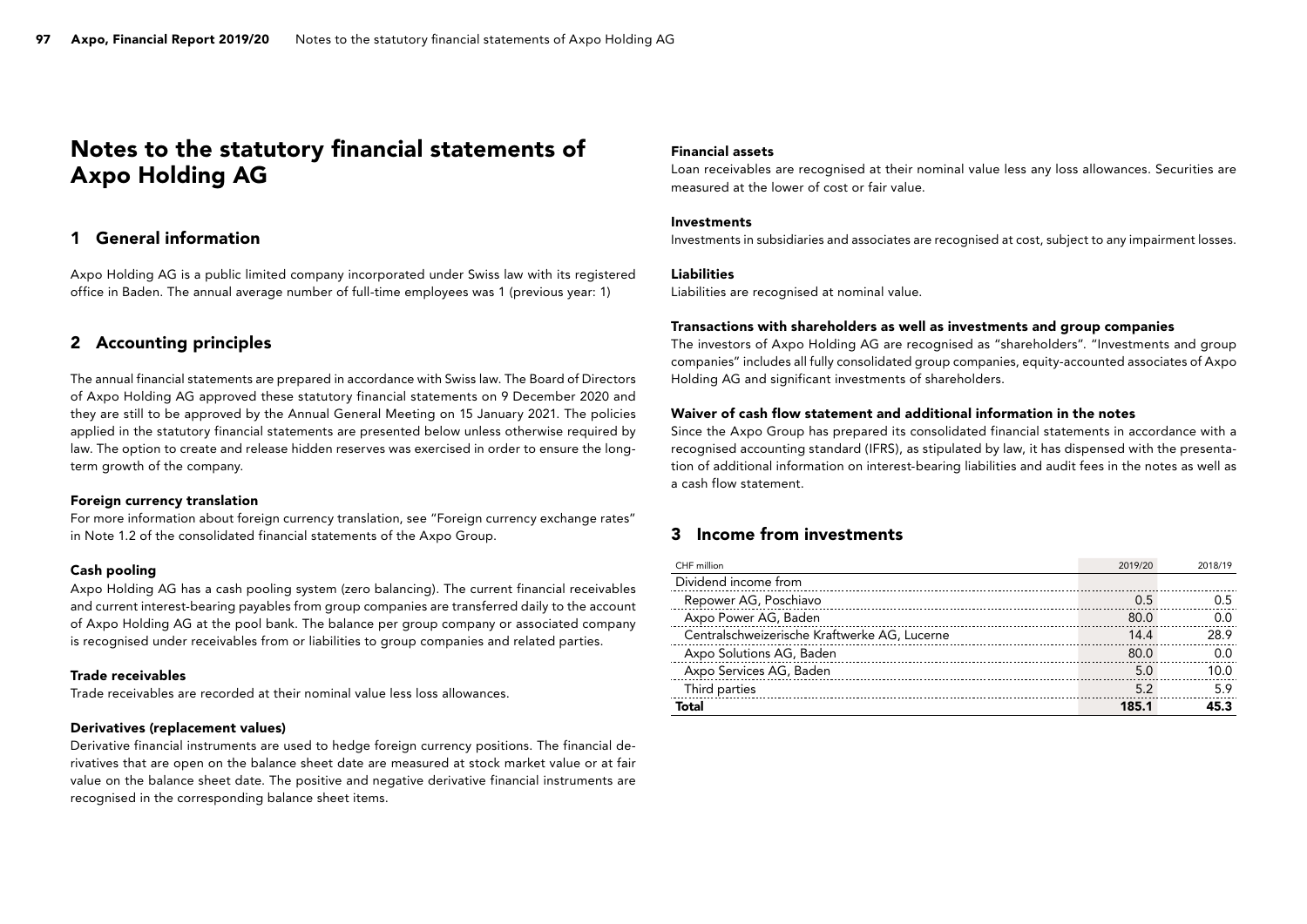## 4 Financial income

Financial income mainly includes interest income, realised and unrealised gains on financial investments, foreign exchange gains and gains on derivatives. Realised gains were CHF 45.3 million higher in the previous year due to a partial sale of financial assets in financial year 2018/19.

### 5 Impairments and impairment reversals on investments

In financial year 2019/20 an impairment of CHF 1.4 million had to be recognised on the investment in Repower AG. In the previous year, impairment reversals in the amount of CHF 450.0 million were booked on the investment in Axpo Power AG and CHF 16.0 million on the investment in Repower AG.

### 6 Current financial receivables

| CHF million                     | 30.09.2020  | 30 9 2019 |
|---------------------------------|-------------|-----------|
| Third parties                   | 6091        | 373 8     |
| Investments and group companies | 703.8       | 746.9     |
| Total                           | 1 3 1 2 . 9 | 1 120.7   |

This position contains loans and time deposits with a remaining term to maturity of less than 12 months.

### 7 Current derivatives (positive replacement values)

| CHF million                     | 30.9.2020 | 30 9 2019 |
|---------------------------------|-----------|-----------|
| Third parties                   | 21.2      |           |
| Investments and group companies | 73.1      | 101 4     |
| Total                           | 94.3      |           |

Current derivative financial instruments mainly consist of the positive replacement value for currency forward contracts with a maturity of less than twelve months, open on the balance sheet date. They are used to hedge foreign currency positions. Non-current positive derivatives are shown in both a separate balance sheet line item and in Note 11.

#### 8 Other current receivables

| CHF million                     | 30.9.2020 | 30 9 2019 |
|---------------------------------|-----------|-----------|
| Third parties                   |           |           |
| Investments and group companies |           |           |
| Total                           |           |           |

### 9 Accrued income and prepaid expenses

| CHF million                     | 30 9 2020 | 30 9 2019 |
|---------------------------------|-----------|-----------|
| Third parties                   |           |           |
| Investments and group companies |           |           |
| <b>Total</b>                    |           |           |

## 10 Financial assets

| CHF million                     | 30.9.2020   | 30.9.2019 |
|---------------------------------|-------------|-----------|
| Third parties                   | 0.0         | 20.0      |
| Investments and group companies | 254.0       | 196.9     |
| Securities                      | 1 1 3 3 5   | 1 281.8   |
| Total                           | 1 3 8 7 . 5 | 1498.7    |

The remaining term to maturity of the loan receivables and time deposits is more than 12 months. Securities mainly consist of collective investment instruments (bank in-house funds and investment funds).

#### 11 Non-current derivatives (positive replacement values)

| CHF million                     | 30.9.2020 | 30.9.2019 |
|---------------------------------|-----------|-----------|
| Third parties                   |           |           |
| Investments and group companies |           | 85.5.     |
| <b>Total</b>                    | 60.7      | 111.1     |

The current derivative financial instruments (positive replacement values) are stated in Note 7.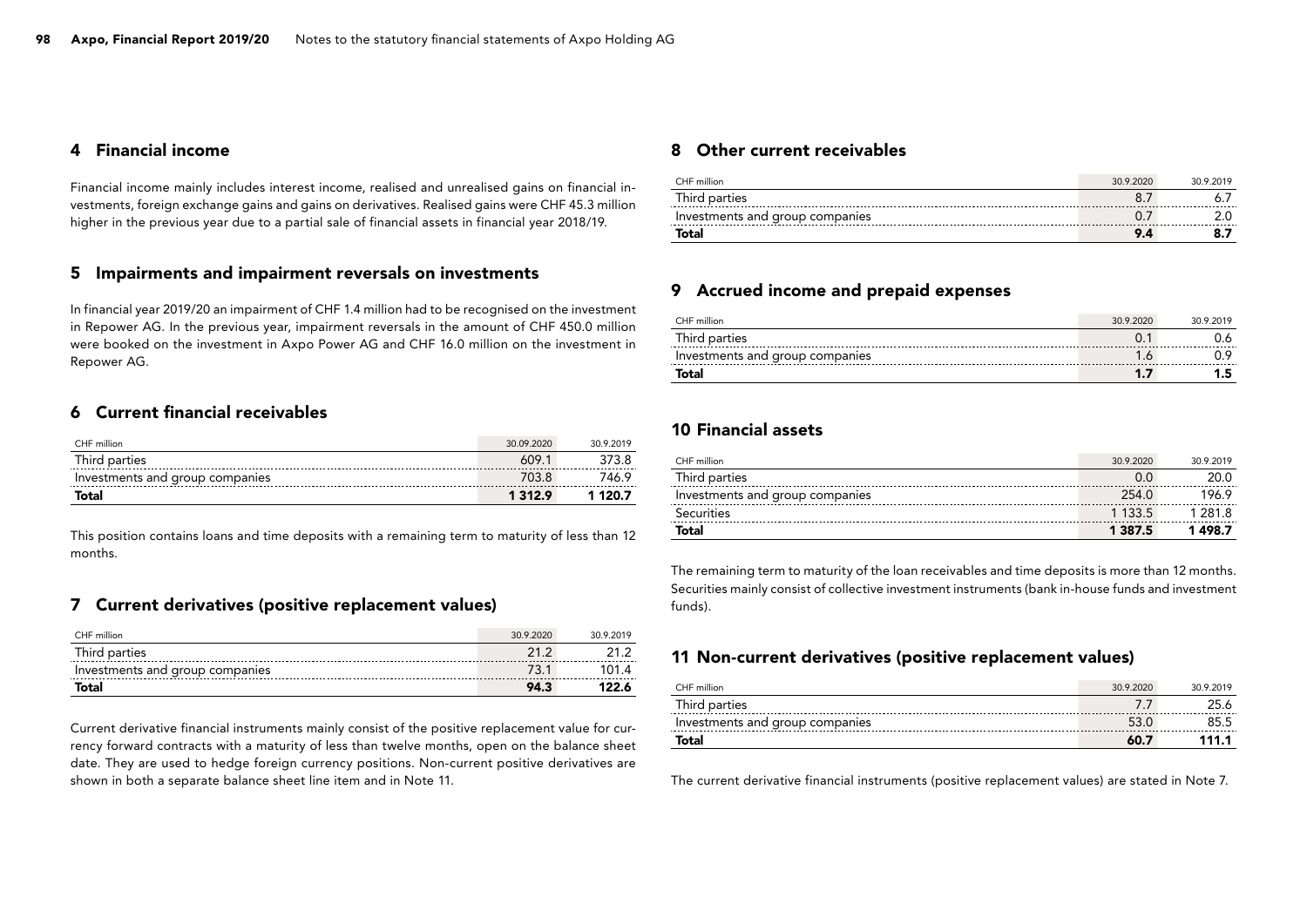### 12 Investments

The overview in Note 6.6 of the consolidated financial statements of the Axpo Group sets out the details of Axpo Holding AG's direct or indirect equity interests in subsidiaries and associates.

### 13 Trade payables

| CHF million   | 30.9.2020 | 30.9.2019 |
|---------------|-----------|-----------|
| Third parties | v.4       | ◡.∠       |
| <b>Total</b>  | 0.4       | .,<br>v.z |

### 14 Current interest-bearing liabilities

| CHF million                     | 30 9 2020 | 30 9 2019 |
|---------------------------------|-----------|-----------|
| Third parties                   | ่ 31 N    |           |
| Investments and group companies | 18920     | 2 172 7   |
| <b>Total</b>                    | 1923.0    | 2 172.7   |

This item includes loan liabilities due in less than 12 months and current account liabilities.

### 15 Current bonds

| CHF million                                  |         | 30.9.2020 | 30 9 2019 |
|----------------------------------------------|---------|-----------|-----------|
|                                              | Nominal |           |           |
| Bonds outstanding at the balance sheet date: | value   |           |           |
| 2.625% bond 26.2.2010 - 26.2.2020            | 429 R   | n n       | 429.5     |
| Total                                        |         | 0.0       | 429.5     |

### 16 Current derivatives (negative replacement values)

| CHF million                     | 30 9 2020 | 30.9.2019 |
|---------------------------------|-----------|-----------|
| Third parties                   |           |           |
| Investments and group companies | 90.8      | 83.2      |
| Total                           | 92.1      | 83.7      |

Current derivative financial instruments mainly consist of the negative replacement value for currency forward contracts with a maturity of less than 12 months, open on the balance sheet date. They serve to hedge foreign currency positions. Non-current derivatives are shown in a separate balance sheet line item as well as in Note 21.

### 17 Other current liabilities

| CHF million               | 30.9.2020 | 30.9.2019 |
|---------------------------|-----------|-----------|
| Third parties<br>-------- | 0.        |           |
| <b>Total</b>              | 0.1       | 0.0       |

### 18 Accrued expenses and deferred income

| CHF million                     | 30 9 2020 | 30 9 2019 |
|---------------------------------|-----------|-----------|
| Third parties                   |           |           |
| Investments and group companies |           |           |
| <b>Total</b>                    |           | 15.3      |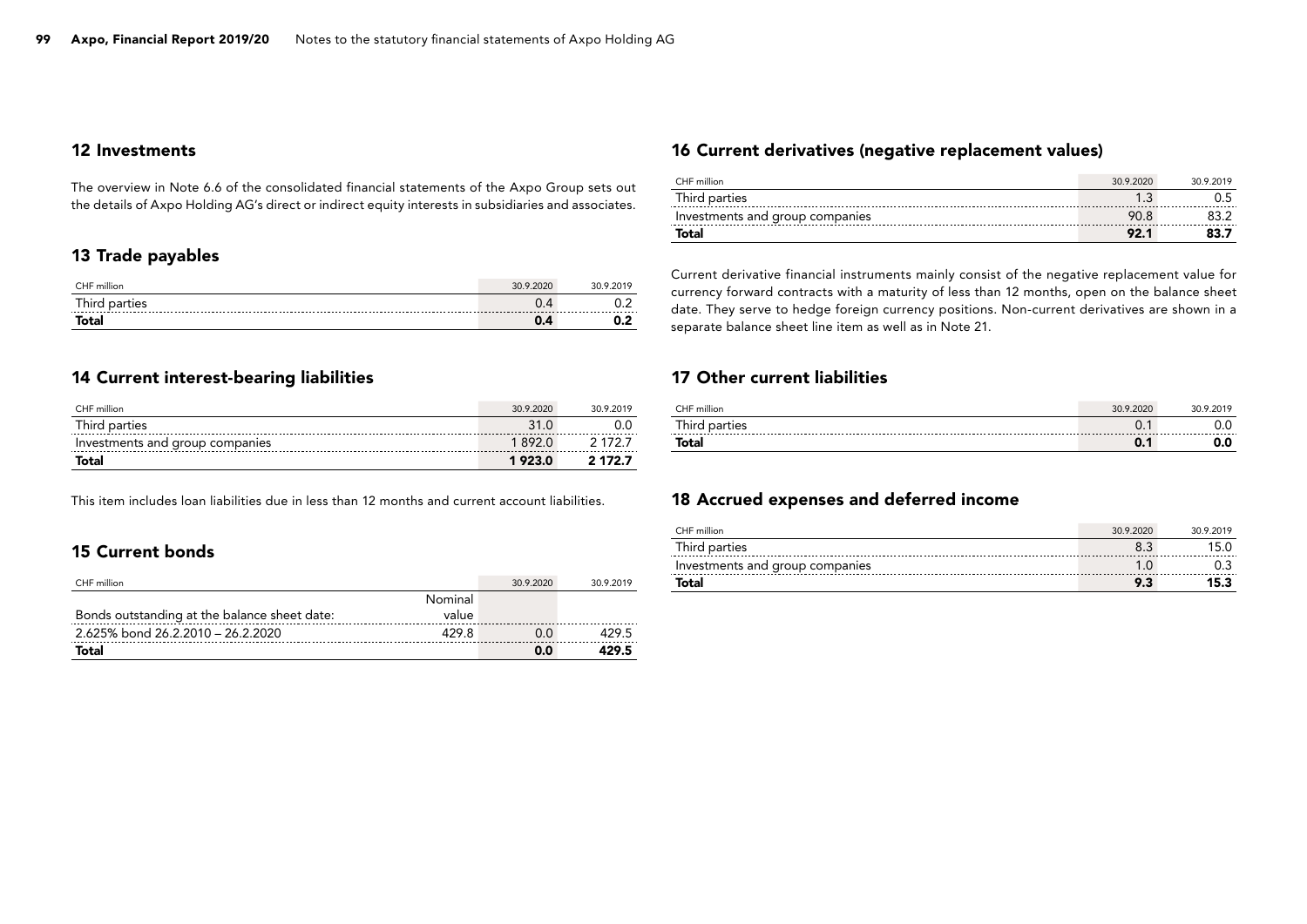### 19 Bonds

| CHF million                                  |         | 30.9.2020 | 30.9.2019 |
|----------------------------------------------|---------|-----------|-----------|
|                                              | Nominal |           |           |
| Bonds outstanding at the balance sheet date: | value   |           |           |
| 3.125% bond 26.2.2010 - 26.2.2025            | 300.0   | 298.7     | 298.3     |
| 1.750% bond 28.7.2016 - 29.5.2024            | 350.0   | 3494      | 3494      |
| 1.002% bond 23.7.2020 - 23.7.2027            | 1330    | 133.0     | 0.0       |
| Total                                        |         | 781.1     | 647.7     |

### 20 Loan liabilities

| CHF million                              | 30.9.2020 | 30.9.2019 |
|------------------------------------------|-----------|-----------|
| Due dates:                               |           |           |
| Remaining term to maturity $1 - 5$ years | 750.0     | 270.0     |
| <b>Total</b>                             | 750.0     | 270.0     |
| of which:                                |           |           |
| Investments and group companies          | 750.0     | 270.0     |

## 21 Non-current derivatives (negative replacement values)

| CHF million                     | 30.9.2020 | 30.9.2019 |
|---------------------------------|-----------|-----------|
| Third parties                   |           |           |
| Investments and group companies | 74.3      |           |
| Total                           | 83.6      | 136.8     |

The current derivatives (negative replacement values) are stated in Note 16.

## 22 Share capital

| CHF million                                                           |         | 30.9.2020 | 30.9.2019 |
|-----------------------------------------------------------------------|---------|-----------|-----------|
| The share capital is divided into 37,000,000 registered shares with a |         |           |           |
| par value of CHF 10 each.                                             |         |           |           |
|                                                                       |         |           |           |
| The shareholders are:                                                 | in $%$  |           |           |
| Canton Zurich                                                         | 18.342  | 67.9      | 67.9      |
| Electricity utilities of the Canton Zurich                            | 18.410  | 68.1      | 68.1      |
| Canton Aargau                                                         | 13.975  | 51.7      | 51.7      |
| <b>AEW Energie AG</b>                                                 | 14.026  | 51.9      | 51.9      |
| <b>SAK Holding AG</b>                                                 | 12.501  | 46.3      | 46.3      |
| <b>EKT Holding AG</b>                                                 | 12.251  | 45.3      | 45.3      |
| Canton Schaffhausen                                                   | 7.875   | 29.1      | 29.1      |
| <b>Canton Glarus</b>                                                  | 1.747   | 6.5       | 6.5       |
| Canton Zug                                                            | 0.873   | 3.2       | 3.2       |
| Total                                                                 | 100.000 | 370.0     | 370.0     |

## 23 Accumulated profit/loss

| CHF million            | 30.9.2020   | 30.9.2019 |
|------------------------|-------------|-----------|
| Result for the year    | 1459        | 509.1     |
| Profit carried forward | 9154        | 406.3     |
| <b>Total</b>           | 1 0 6 1 . 3 | 915.4     |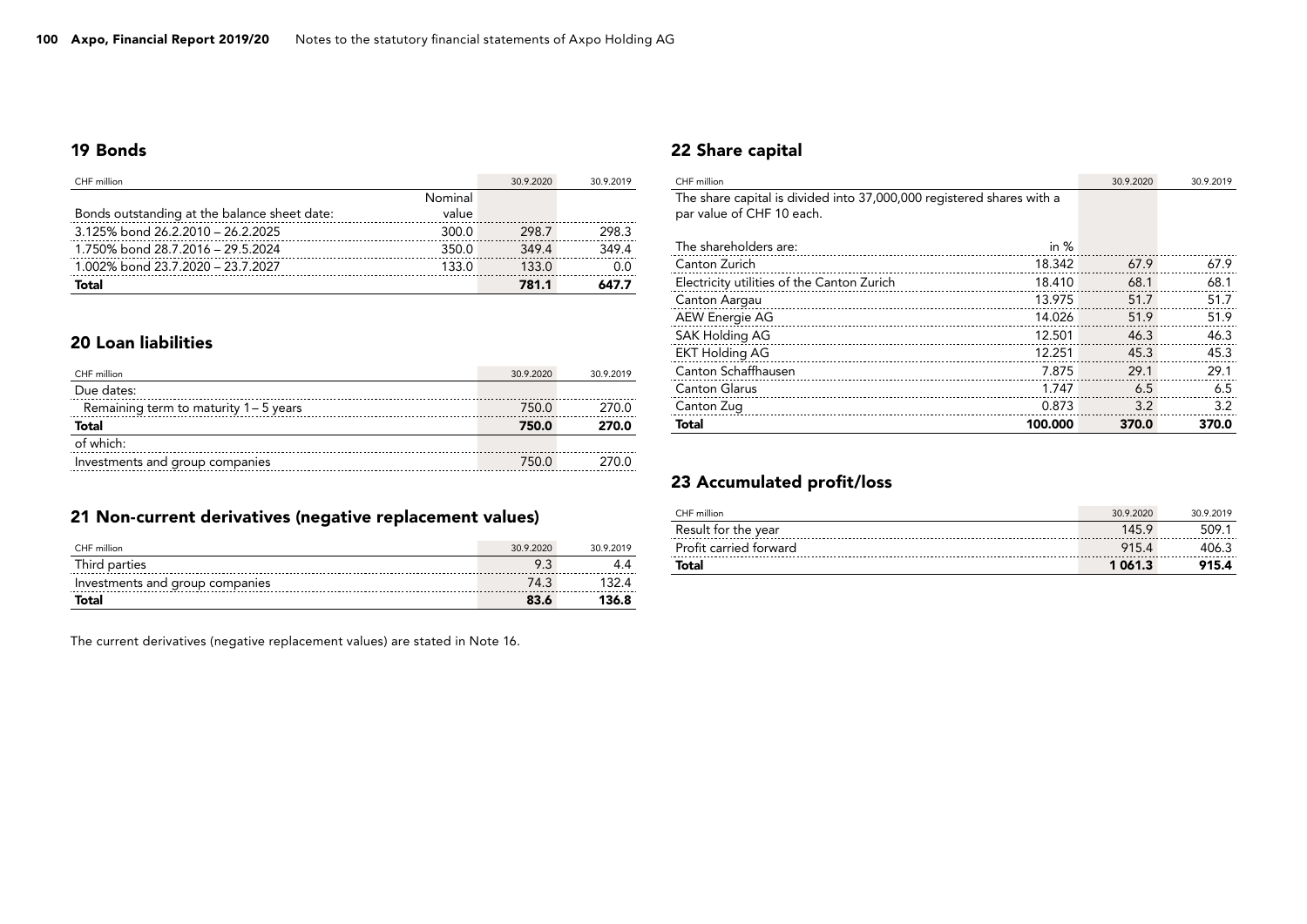### 24 Changes in equity

|                             |               | General legal |               | Accumulated |              |
|-----------------------------|---------------|---------------|---------------|-------------|--------------|
| CHF million                 | Share capital | reserves      | Free reserves | profit/loss | Total equity |
| As at 30.9.2017             | 370.0         | 2 633.0       | 63.0          | 196.3       | 3 262.3      |
| Result for the year 2017/18 |               |               |               | 210.0       | 210.0        |
| As at 30.9.2018             | 370.0         | 2 633.0       | 63.0          | 406.3       | 3 4 7 2 . 3  |
| Result for the year 2018/19 |               |               |               | 509.1       | 509.1        |
| As at 30.9.2019             | 370.0         | 2 633.0       | 63.0          | 915.4       | 3 981.4      |
| Result for the year 2019/20 |               |               |               | 145.9       | 145.9        |
| As at 30.9.2020             | 370.0         | 2633.0        | 63.0          | 1061.3      | 4 127.3      |

### 26 Remuneration paid to the Board of Directors and the Executive Board

This note was created in accordance with the requirements of the Swiss Code of Obligations and may differ from the remuneration information in Note 5.2 of the consolidated financial statements (in accordance with IFRS) as a result of differing measurement approaches. The amounts disclosed include all remuneration to the members of the Board of Directors of Axpo Holding AG and the Executive Board granted by the fully consolidated companies of the Axpo Group for financial year 2019/20 even if the time of payment or definitive acquisition of title was after the balance sheet date of the reporting year (accrual basis). Remuneration that was not paid out directly to individual members of the Board of Directors but to their employers is also included in the following amounts.

### 25 Collateral provided for third-party liabilities

| Total                                     | 1614.0    | 1788.8    |
|-------------------------------------------|-----------|-----------|
| Other delivery and acceptance obligations | 0.3       | በ 4       |
| Sureties                                  | 90.9      | 90.9      |
| Guarantees                                | 15228     | 1 697.5   |
| CHF million                               | 30.9.2020 | 30 9 2019 |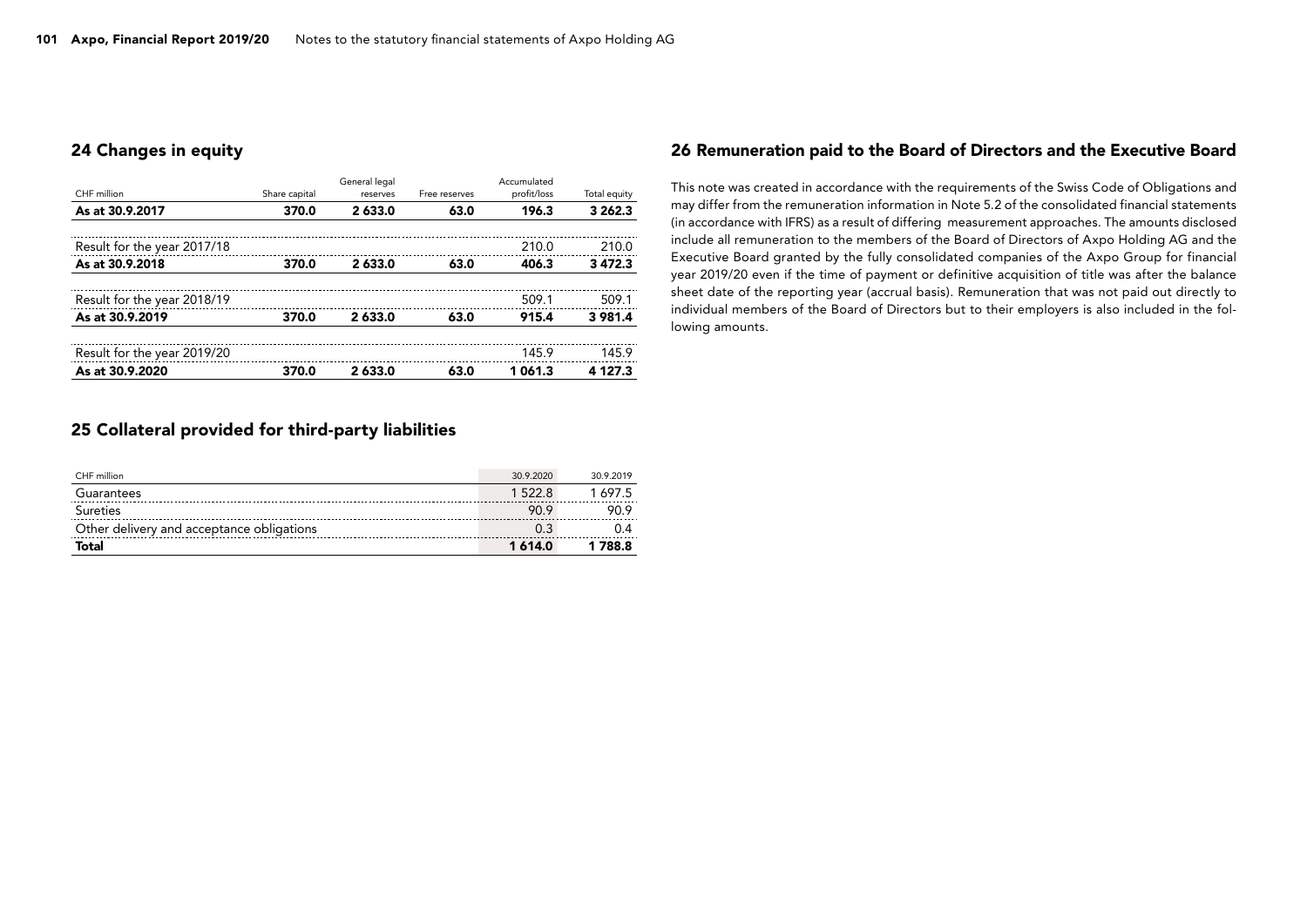#### Remuneration paid to members of the Board of Directors

|                            |                                                              |                            | 2019/20                |           |                            | 2018/19                |         |
|----------------------------|--------------------------------------------------------------|----------------------------|------------------------|-----------|----------------------------|------------------------|---------|
| Name                       |                                                              | Remuneration               |                        |           | Remuneration               |                        |         |
|                            |                                                              | for director-              | Pension                |           | for director-              | Pension                |         |
| CHF thousand               | Function                                                     | ship (fixed) <sup>1)</sup> | benefits <sup>2)</sup> | Total     | ship (fixed) <sup>1)</sup> | benefits <sup>2)</sup> | Total   |
| <b>Thomas Sieber</b>       | Chairman of the Board of Directors                           |                            |                        |           |                            |                        |         |
|                            | Member of the Strategy Committee,                            |                            |                        |           |                            |                        |         |
|                            | Member of the Compensation and Nominations Committee         | 592                        | 158                    | $750^{3}$ | 300                        |                        | 377     |
| Dorothée Deuring           | Member of the Board of Directors                             |                            |                        |           |                            |                        |         |
|                            | Member of the Audit and Finance Committee                    | 88                         |                        | 95        | 88                         |                        | 95      |
| Roland Eberle              | Vice Chairman of the Board of Directors                      |                            |                        |           |                            |                        |         |
|                            | Chairman of the Strategy Committee                           | 125                        |                        | 132       | 115                        |                        | 121     |
| Hanspeter Fässler          | Member of the Board of Directors                             |                            |                        |           |                            |                        |         |
|                            | Member of the Strategy Committee,                            |                            |                        |           |                            |                        |         |
|                            | Chairman of the Compensation and Nominations Committee       | 93                         |                        | 100       | 116                        |                        | 125     |
| Rudolf Hug                 | Vice Chairman of the Board of Directors (until January 2019) |                            |                        |           |                            |                        |         |
|                            | Chairman of the Audit and Finance Committee                  |                            |                        |           | .51                        |                        | 54      |
| Martin Keller              | Member of the Board of Directors                             |                            |                        |           |                            |                        |         |
|                            | Member of the Compensation and Nominations Committee         |                            |                        | 84        | 45                         | ર                      | 48      |
| Stefan Kessler             | Member of the Board of Directors                             |                            |                        |           |                            |                        |         |
|                            | Chairman of the Audit and Finance Committee                  | 100                        |                        | 108       | 99                         |                        | 106     |
| Peter Kreuzberg            | Member of the Board of Directors                             |                            |                        |           |                            |                        |         |
|                            | Member of the Audit and Finance Committee                    |                            |                        |           |                            |                        |         |
|                            | Corporate Risk Council                                       |                            |                        | 101       | 90                         |                        | 103     |
| Stephan Kuhn               | Member of the Board of Directors                             |                            |                        |           |                            |                        |         |
|                            | Member of the Audit and Finance Committee                    | 86                         |                        | 93        | 108                        | 8                      | 116     |
| Roger Wüthrich-Hasenböhler | Member of the Board of Directors                             |                            |                        |           |                            |                        |         |
|                            | Member of the Strategy Committee                             |                            |                        |           |                            |                        |         |
|                            | Member of the Compensation and Nominations Committee         |                            |                        |           |                            |                        |         |
|                            | (from January 2020)                                          | 84                         |                        | 90        | 78                         |                        | 84      |
| Total                      |                                                              | 1 3 3 6                    | 217                    | 1553      | 1090                       | 139                    | 1 2 2 9 |

1) The remuneration for a Board of Directors mandate (fixed) consists of a fixed annual remuneration.

2) Employer contributions to AHV/IV and pension funds are shown under pension benefits.

3) Includes both the honorarium as CEO and the additional compensation as a.i. CEO between 1 October 2019 and 30 April 2020.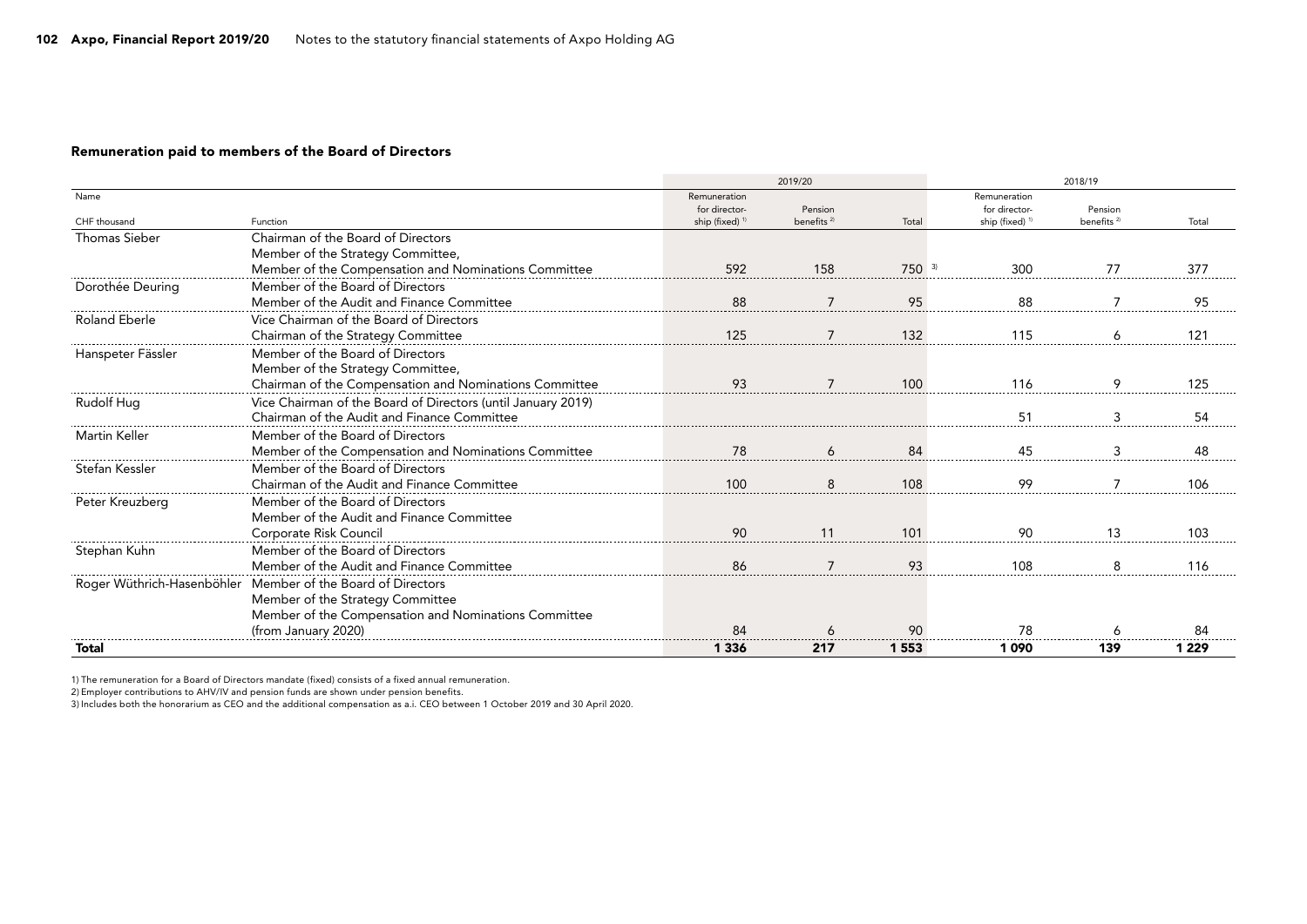#### Remuneration paid to the CEO and Executive Board members in financial year 2019/20 1)

|                                 | Christoph Brand | Andrew Walo |         |                                         |
|---------------------------------|-----------------|-------------|---------|-----------------------------------------|
| CHF thousand                    | CEO $^{2}$      | CEO         |         | Total for Executive Board <sup>1)</sup> |
|                                 | 2019/20         | 2018/19     | 2019/20 | 2018/19                                 |
| Gross salaries (fixed)          | 262             | 650         | 2024    | 2 4 0 9                                 |
| Gross salaries (variable) 3)    | 243             | 325         | 2056    | 1 3 1 9                                 |
| Non-cash benefits <sup>4)</sup> | 0               |             | 36      | 37                                      |
| Pension benefits <sup>5)</sup>  | 109             | 244         | 803     | 830                                     |
| Total                           | 614             | 1 2 2 6     | 4919    | 4595                                    |

1) The total for the Executive Board does not take into account payments and remuneration paid to former members of the Executive Board in the period between when they left the Executive Board function and the end of their employment contract. The additional remuneration to T. Sieber (CEO) as a.i. CEO between 1 October 2019 and 30 April 2020 is disclosed under the remuneration paid to the Board of Directors.

2) The remuneration paid to CEO C. Brand covers the period from 1 May 2020 to 30 September 2020 (p.r. for five months).

3) Gross salaries (variable) include variable salary components that are dependent on the achievement of company targets and individual objectives. These are values for financial year 2019/20 just ended which are based on the provisional target assessment and the forecast of the results of the corporate financial targets. The payments will be made in the following financial year. 4) Private use of company vehicles and SBB rail pass.

5) Employer contributions to the AHV/IV, the company pension fund, occupational and non-occupational accident insurance, and sick pay insurance are shown under pension benefits.

Expenses for performing directorships on behalf of Axpo are also compensated as part of the remuneration paid to the Executive Board members, i.e. Executive Board members may not claim separate remuneration for the performance of directorships within the Axpo Group. This remuneration totals CHF 132,567 (previous year: CHF 178,666) and was paid out to the employers of the Executive Board members.

#### Further information

No remuneration was paid to former members of the Board of Directors in financial year 2019/20. In financial year 2019/20, the total compensation to former members of the Executive Board amounted to CHF 1,522 thousand.

Axpo Holding AG is wholly owned by the cantons of Northeastern Switzerland and their cantonal utility companies. Axpo Holding AG and its group companies have not granted any securities, loans, advances or credits to the members of the Board of Directors and the Executive Board or related parties.

#### 27 Significant events after the balance sheet date

There were no significant events after the balance sheet date that would have an impact on the carrying amounts of the assets or liabilities or that would have to be disclosed at this point.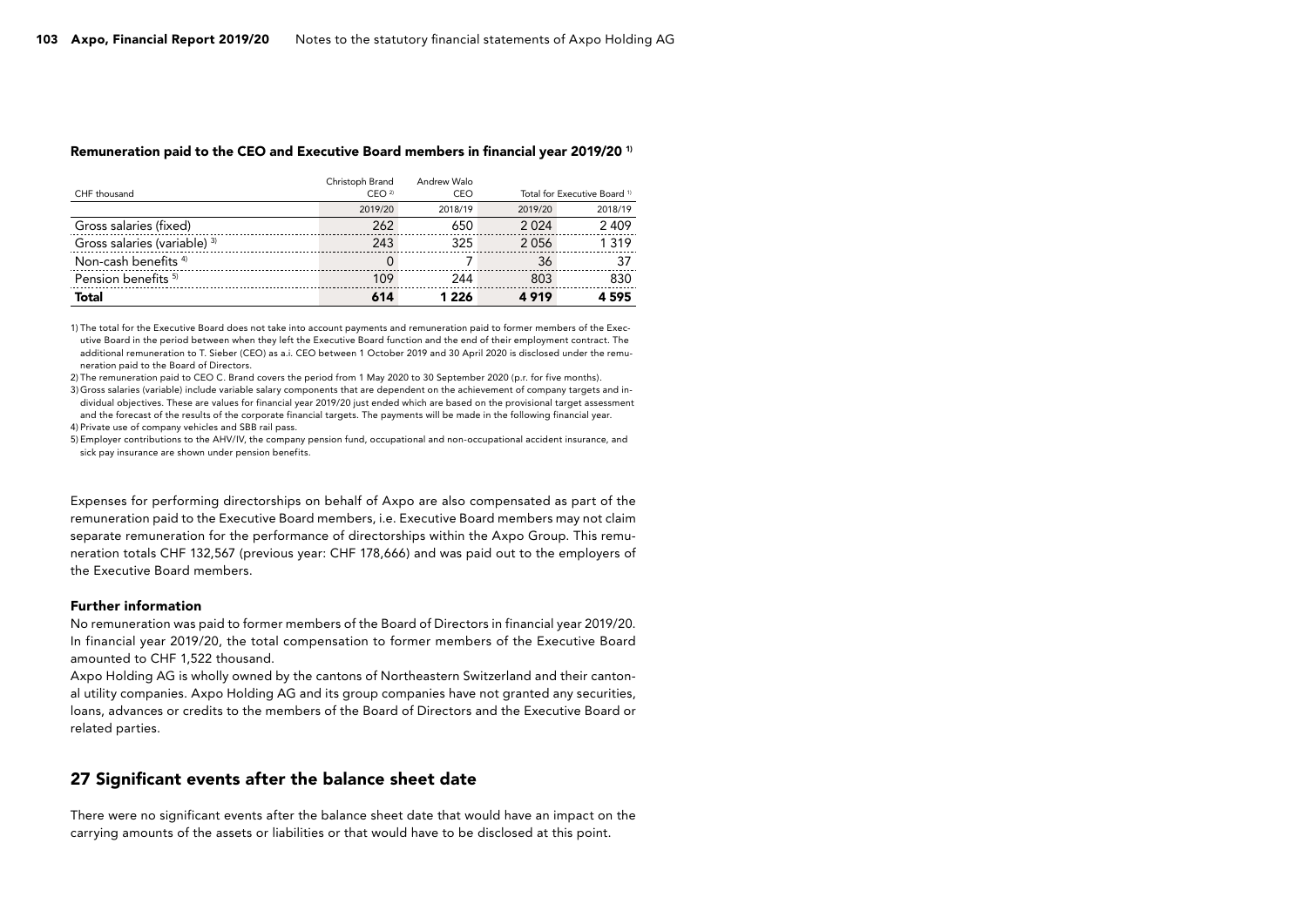# Appropriation of profits of Axpo Holding AG

### Proposal of the Board of Directors

|                                                                  | in CHF      |
|------------------------------------------------------------------|-------------|
| We propose that distributable profit be appropriated as follows: |             |
| Profit carried forward                                           | 915 405 319 |
| Reported net profit                                              | 145 872 600 |
| <b>Total</b>                                                     | 1061277919  |
| Payment of a dividend of CHF 2.15 per share with a par value of  |             |
| CHF 10.00                                                        | 79 550 000  |
| Profit to be carried forward                                     | 981 727 919 |
| <b>Total</b>                                                     | 1061277919  |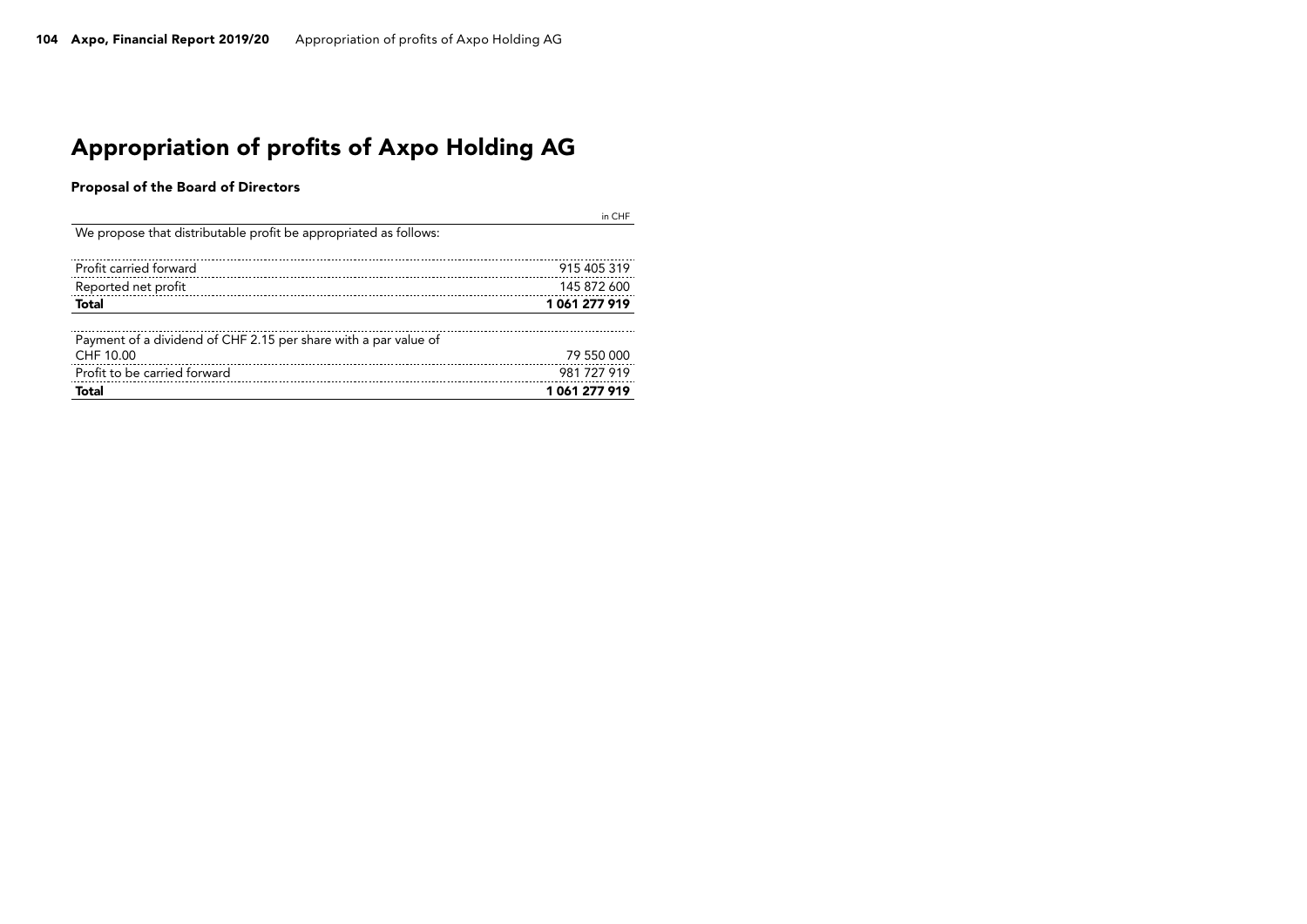

# Statutory Auditor's Report

#### **To the General Meeting of Axpo Holding AG, Baden**

#### **Report on the Audit of the Financial Statements**

#### **Opinion**

We have audited the financial statements of Axpo Holding AG, which comprise the income statement for the year then ended and the balance sheet as at 30 September 2020 and notes to the financial statements, including a summary of significant accounting policies.

In our opinion the financial statements (pages 94 to 103) for the year ended 30 September 2020 comply with Swiss law and the company's articles of incorporation.

#### **Basis for Opinion**

We conducted our audit in accordance with Swiss law and Swiss Auditing Standards. Our responsibilities under those provisions and standards are further described in the Auditor's Responsibilities for the Audit of the Financial Statements section of our report. We are independent of the entity in accordance with the provisions of Swiss law and the requirements of the Swiss audit profession and we have fulfilled our other ethical responsibilities in accordance with these requirements.

We believe that the audit evidence we have obtained is sufficient and appropriate to provide a basis for our opinion.

#### **Report on Key Audit Matters based on the circular 1/2015 of the Federal Audit Oversight Authority**

Key audit matters are those matters that, in our professional judgment, were of most significance in our audit of the financial statements of the current period. We have determined that there are no key audit matters to communicate in our report.

#### **Responsibility of the Board of Directors for the Financial Statements**

The Board of Directors is responsible for the preparation of the financial statements in accordance with the provisions of Swiss law and the company's articles of incorporation, and for such internal control as the Board of Directors determines is necessary to enable the preparation of financial statements that are free from material misstatement, whether due to fraud or error.

In preparing the financial statements, the Board of Directors is responsible for assessing the entity's ability to continue as a going concern, disclosing, as applicable, matters related to going concern and using the going concern basis of accounting unless the Board of Directors either intends to liquidate the entity or to cease operations, or has no realistic alternative but to do so.

#### **Auditor's Responsibilities for the Audit of the Financial Statements**

Our objectives are to obtain reasonable assurance about whether the financial statements as a whole are free from material misstatement, whether due to fraud or error, and to issue an auditor's report that includes our opinion. Reasonable assurance is a high level of assurance, but is not a guarantee that an audit conducted in accordance with Swiss law and Swiss Auditing Standards will always detect a material misstatement when it exists. Misstatements can arise from fraud or error and are considered material if, individually or in the aggregate, they could reasonably be expected to influence the economic decisions of users taken on the basis of these financial statements.



As part of an audit in accordance with Swiss law and Swiss Auditing Standards, we exercise professional judgment and maintain professional skepticism throughout the audit. We also:

- Identify and assess the risks of material misstatement of the financial statements, whether due to fraud or error, design and perform audit procedures responsive to those risks, and obtain audit evidence that is sufficient and appropriate to provide a basis for our opinion. The risk of not detecting a material misstatement resulting from fraud is higher than for one resulting from error, as fraud may involve collusion, forgery, intentional omissions, misrepresentations, or the override of internal control.
- Obtain an understanding of internal control relevant to the audit in order to design audit procedures that are appropriate in the circumstances, but not for the purpose of expressing an opinion on the effectiveness of internal control.
- Evaluate the appropriateness of accounting policies used and the reasonableness of accounting estimates and related disclosures made.
- Conclude on the appropriateness of the Board of Directors' use of the going concern basis of accounting and, based on the audit evidence obtained, whether a material uncertainty exists related to events or conditions that may cast significant doubt on the entity's ability to continue as a going concern. If we conclude that a material uncertainty exists, we are required to draw attention in our auditor's report to the related disclosures in the financial statements or, if such disclosures are inadequate, to modify our opinion. Our conclusions are based on the audit evidence obtained up to the date of our auditor's report. However, future events or conditions may cause the entity to cease to continue as a going concern.

We communicate with the Board of Directors or its relevant committee regarding, among other matters, the planned scope and timing of the audit and significant audit findings, including any significant deficiencies in internal control that we identify during our audit.

We also provide the Board of Directors or its relevant committee with a statement that we have complied with relevant ethical requirements regarding independence, and to communicate with them all relationships and other matters that may reasonably be thought to bear on our independence, and where applicable, related safeguards.

From the matters communicated with the Board of Directors or its relevant committee, we determine those matters that were of most significance in the audit of the financial statements of the current period and are therefore the key audit matters. We describe these matters in our auditor's report, unless law or regulation precludes public disclosure about the matter or when, in extremely rare circumstances, we determine that a matter should not be communicated in our report because the adverse consequences of doing so would reasonably be expected to outweigh the public interest benefits of such communication.

#### **Report on Other Legal and Regulatory Requirements**

In accordance with article 728a para. 1 item 3 CO and the Swiss Auditing Standard 890, we confirm that an internal control system exists, which has been designed for the preparation of financial statements according to the instructions of the Board of Directors.

We further confirm that the proposed appropriation of available earnings complies with Swiss law and the company's articles of incorporation. We recommend that the financial statements submitted to you be approved.

KPMG AG

Daniel Haas Nadine Herzog Licensed Audit Expert Auditor in Charge

Licensed Audit Expert

Zurich, 9 December 2020